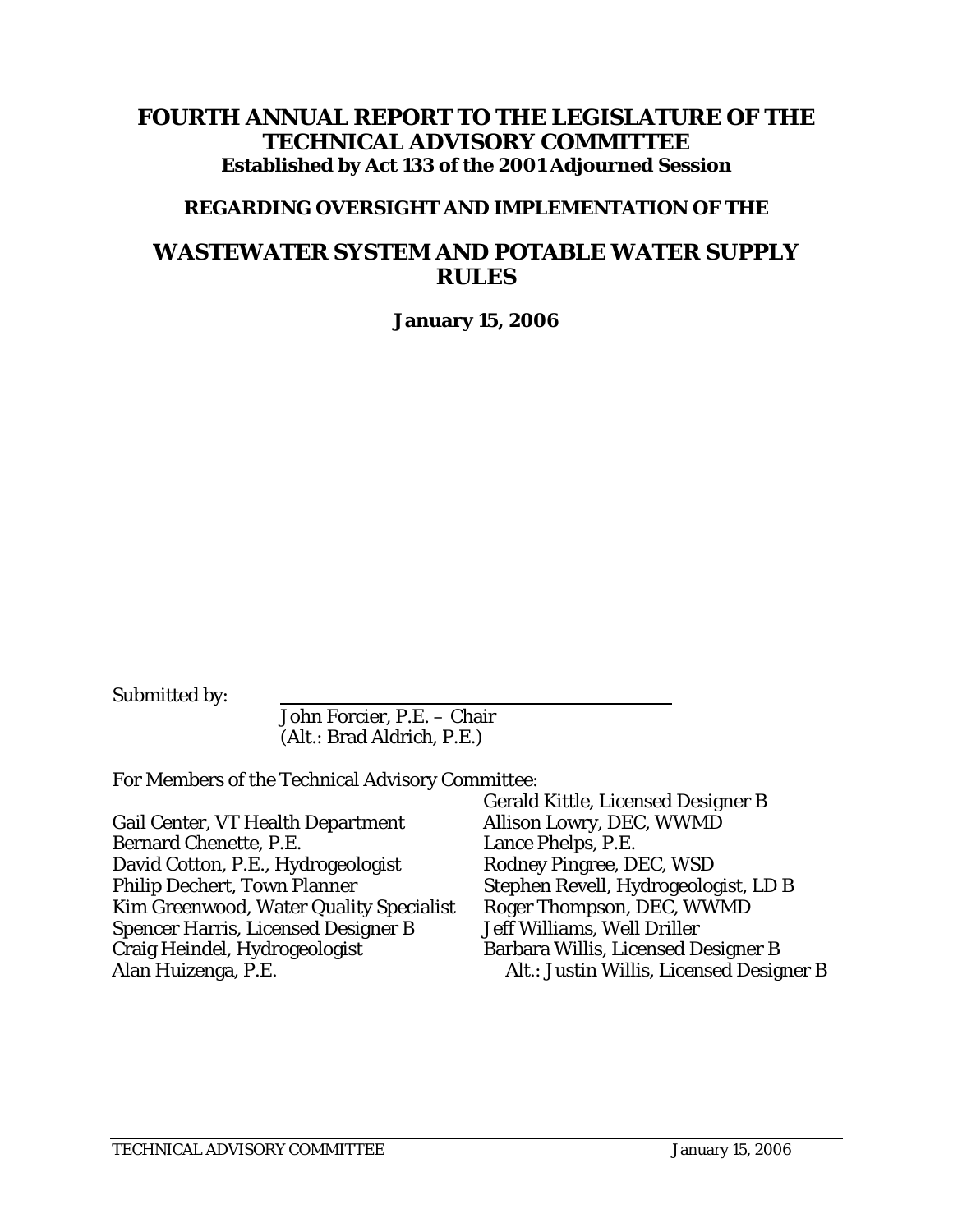## **FOURTH ANNUAL REPORT TO THE LEGISLATURE OF THE TECHNICAL ADVISORY COMMITTEE Established by Act 133 of the 2001 Adjourned Session**

# REGARDING OVERSIGHT AND IMPLEMENTATION OF THE WASTEWATER SYSTEM AND POTABLE WATER SUPPLY RULES

### **January 15, 2006**

#### **TABLE OF CONTENTS**

| <b>ITEM</b>     |                                                                            | <b>PAGE</b>      |
|-----------------|----------------------------------------------------------------------------|------------------|
| <b>Purpose</b>  |                                                                            | 1                |
|                 | <b>TAC Members</b>                                                         | $\mathbf{1}$     |
|                 | <b>TAC Chairperson</b>                                                     | $\mathbf{1}$     |
| <b>Meetings</b> |                                                                            | $\mathbf{1}$     |
|                 | Implementation of the statute and the rules adopted under the statute:     | $\boldsymbol{2}$ |
|                 | TAC Recommendations to ANR in 2005:                                        | $\boldsymbol{2}$ |
| 1.              | <b>Annual Report to Legislature</b>                                        | $\boldsymbol{2}$ |
|                 | 2. Revisions to EPRs, Ch. 1, Wastewater System                             |                  |
|                 | & Potable Water Supply Rules                                               | 2                |
|                 | 3. Informational Tour for Legislators                                      |                  |
|                 | 4. Evaluation of Existing Disposal Systems on Clay Soils                   |                  |
| 5.              | <b>Concepts for Sites with Severely Limiting Conditions:</b>               |                  |
|                 | a. Definition of "Effluent"                                                |                  |
|                 | b. Seasonally Discharging Systems                                          |                  |
|                 | 6. New Technologies                                                        | $22223$<br>$333$ |
|                 | 7. Interior Pump Stations                                                  |                  |
|                 | 8. Water Supply Design Training for Class B Designers                      | 3                |
|                 | 9. Surface Water Potable Water Systems                                     |                  |
|                 | <b>Municipal Delegation to Administer Rules</b>                            | 3                |
|                 | Alternative and Innovative Technologies, Including Functional Status:      | 4                |
|                 | 1. General Use                                                             | $\boldsymbol{4}$ |
|                 | 2. Pilot Projects                                                          | $\boldsymbol{4}$ |
|                 | 3. Experimental Use                                                        | $\boldsymbol{4}$ |
|                 | Applications for Wastewater System & Potable Water System Permits in 2005: | $\mathbf{5}$     |
|                 | 1. Permit applications received in 2005                                    |                  |
|                 | 2. Permits issued in 2005                                                  | $\frac{5}{5}$    |
| 3.              | Denials of permit applications in 2005                                     |                  |
|                 | <b>Appendices:</b>                                                         |                  |
|                 | Appendix $A - 2005$ Meeting Minutes                                        | 6                |
|                 |                                                                            |                  |

| $\Delta$ Appendix A $-$ 2005 Meeting Minutes                              |    |
|---------------------------------------------------------------------------|----|
| Appendix B - Summary Tables, Alternative & Innovative Systems & Products  | 57 |
| Appendix C - Summary Table of Permits                                     | 61 |
| Appendix D - Technical Advisory Committee Members, Sub-committees,        |    |
| And Statutory Charge to Committee                                         | 63 |
| Appendix $E -$ Options for Rule Revisions to Allow Seasonally Discharging |    |
| Systems in Areas with Soil Limited by Slow Permeability                   |    |
| and/or Seasonal High Water Table (Dec. 19, 2005)                          | 67 |
|                                                                           |    |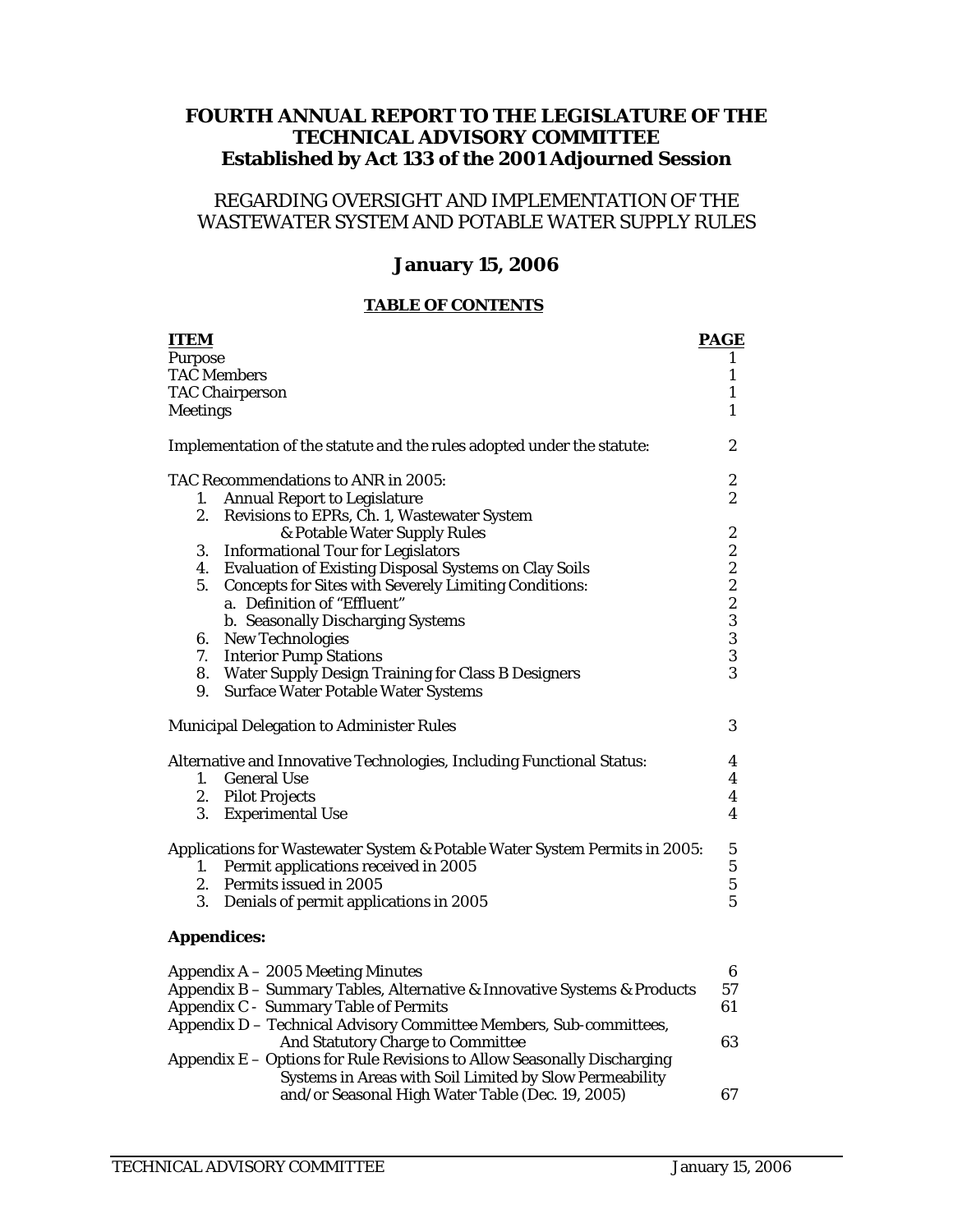**Purpose:** This report on implementation of the Wastewater and Potable Water Supply Rules is the fourth of five annual reports required by Act 133 of the 2001 Adjourned session.

Section 1978 of 10 V.S.A., as established by the Act, focused on the need for the technical standards to be updated immediately to include new technologies and for revisions to the technical standards to be routinely accomplished in order that the standards remain current with known and proven technologies regarding potable water supplies and wastewater systems. The statute established a Technical Advisory Committee (TAC) to advise the Vermont Agency of Natural Resources (ANR) regarding the technical standards and implementation of Act 133.

The annual reports of the TAC are required to include information on the following topics:

- Implementation of the statute and the rules adopted under the statute,
- Number and type of alternative/innovative systems approved for general use, approved for use as a pilot project, and approved for experimental use,
- Functional status of alternative/innovative systems previously approved for use as a pilot project or for experimental use,
- Number of permit applications received during the previous year,
- Number of permits issued during the previous year,
- Number of permit applications denied during the previous year, including a summary of the basis for denial.

**TAC Members:** In 2005, there were 17 regular members of the TAC and two alternates (see list on cover page, and details in Appendix D).

**TAC Chairperson:** The TAC agreed that it is advisory to both the ANR and the State Legislature. In that capacity, TAC members determined that the TAC should be chaired by someone who is not affiliated with ANR or the legislature. Accordingly, in 2005 John Forcier, P.E. continued his role as elected Chair of the TAC.

**Meetings:** Twelve (12) meetings were held by the TAC in 2005, with each meeting being approximately 3 hours in duration. Meetings were held on January 11, February 8, March 8, April 12, May 10, June 14, July 19, August 17, September 20, October 18, November 15, and December 13, 2005. Meeting attendance ranged from 6 to 12 members (generally about 10), and included guests at some of the meetings, such as DEC Commissioner Jeffrey Wennberg and Anne Whiteley (ANR attorney) on August 17; and Bruce Douglas (P.E. and Hydrogeologist) at most meetings. Also usually attending were Christine Thompson, Director of the Wastewater Management Division and Frank O'Brien, Innovative Systems Engineer for the Wastewater Management Division.

Full minutes of each meeting are contained in Appendix A, and can also be viewed on-line at http://www.anr.state.vt.us/dec/ww/EngServ.htm#tech under the heading Technical Advisory Committee (previous TAC annual reports are also available here). **Implementation of the statute and the rules adopted under the statute:**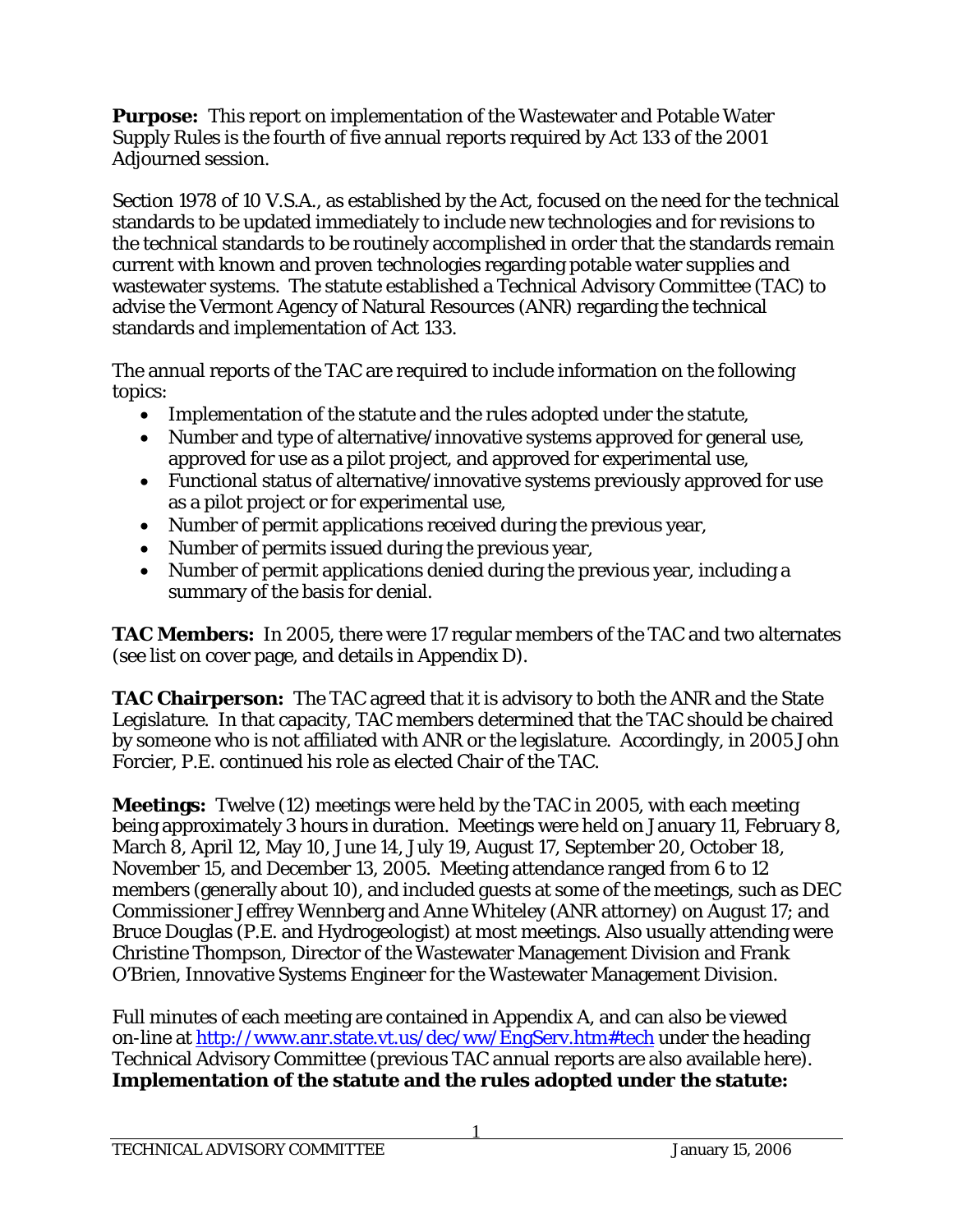**TAC RECOMMENDATIONS to ANR in 2005, regarding statute and rules:** The TAC made the following recommendations during the course of their meetings in 2005. Each item is followed by the meeting dates when related discussions were held.

- 1. **Annual Report to Legislature**  The TAC submitted its Third Annual Report to the Legislature to the Legislature on January 15, 2005. TAC representatives testified at the Senate Natural Resources Committee on April 12, 2005 regarding this report.
- 2. **Revisions to EPRs, Ch. 1, Wastewater System and Potable Water Supply Rules** – The TAC provided advice to DEC at most of its 2005 meetings regarding revisions to the current rules being considered. TAC prepared a list of subjects for possible consideration in the rule revision process, and at the 5/10 meeting these subjects were prioritized. At subsequent meetings, the TAC evaluated and provided advice on the higher-priority subjects. At the beginning of the year, this list of potential rule improvements included 13 entries (1/11), and it had expanded to approximately 30 entries by our October meeting (10/18). The TAC continued to urge DEC to move forward with the adoption of revised rules soon, even if this meant postponing until future dates some revisions that DEC felt were not yet ready to take through the adoption process (1/11,2/8, 3/8, 4/12, 5/20, 6/14, 7/19, 8/17, 9/20, 10/18, 11/15, 12/13).
- 3. **Information for Legislators** The TAC considered organizing a tour for legislators of existing conventional and innovative wastewater disposal systems in Vermont, to provide information and educational materials (1/11, 2/8). TAC ultimately placed this effort at a lower priority, given other pressing duties (3/8), but TAC members continue to acknowledge the importance of providing information to the Vermont legislature. As individuals, TAC members testified at various hearings and meetings, and provided information to legislators throughout 2005.
- 4. **Evaluation of existing disposal systems on flat clay soils** The TAC recommended that DEC fund a detailed evaluation of existing wastewater disposal systems located on sites with clay soils and little or no slope. However, TAC also recommended that such a study would be of little value without a substantial budget (2/8). DEC did not fund such a study in 2005.
- 5. **Concepts for Sites with Severely Limiting Conditions** The TAC spent a great deal of time and effort in 2005 considering wastewater disposal concepts that are not now approved in Vermont, but which might be effective for sites with severely limiting conditions, particularly sites that are limited by soils with low permeability (clay or silt) and/or shallow depth to the seasonal water table. The TAC's consideration of this topic focused on two main areas:
	- a. **Definition of "effluent"** TAC evaluated the question: "When is wastewater effluent no longer effluent?" (2/11, 3/8, 4/12, 5/10, 6/14, 7/19), and ultimately concluded that this question would need to be resolved by ANR and the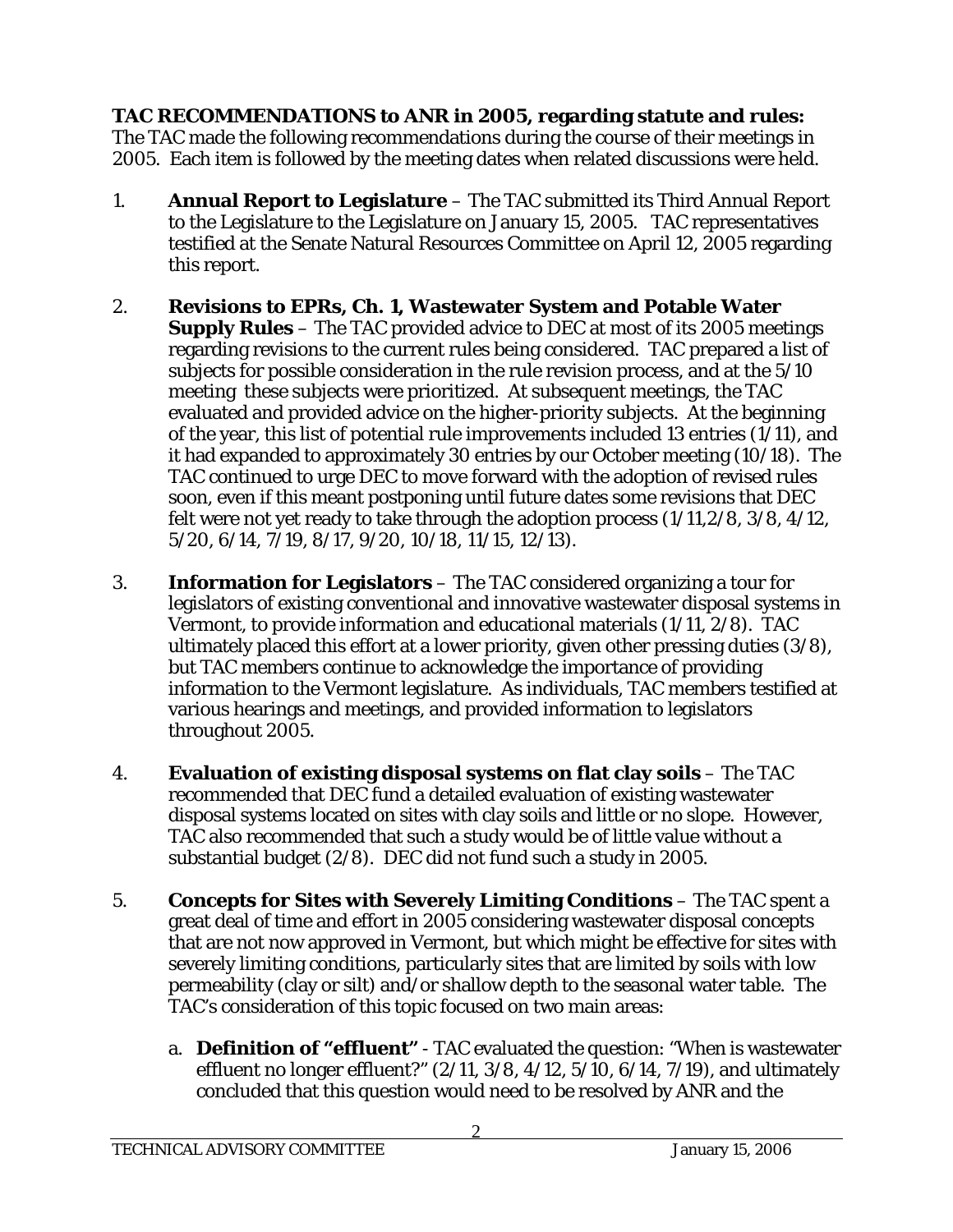Vermont Legislature as part of the larger subject of whether Vermont should consider allowing seasonally discharging wastewater disposal systems (see next item below).

**b. Seasonally Discharging Systems (Options Paper)** – The TAC was requested by DEC Commissioner Wennberg to prepare an evaluation of various options that DEC and the Legislature might consider for wastewater disposal on sites with severely limiting conditions. Substantial time was devoted to this topic at every TAC meeting beginning in February, and a sub-committee was charged with preparing initial draft documents for discussion. This sub-committee had numerous email exchanges throughout the year, and also met in person on June 30 and Sept. 15. The TAC evaluated and edited numerous drafts of this "options paper", culminating in a final document which was sent to Commissioner Wennberg, the House and Senate Natural Resources Committees and the House Fish, Wildlife and Water Resources Committee on December 20, 2005 **(***Options for Rule Revisions to Allow Seasonally Discharging Systems in Areas with Soil Limited by Slow Permeability and/or Seasonal High Water Table***, December 19, 2005; see Appendix E).**  (2/8, 3/8, 4/12, 5/20, 6/14, 7/19, 8/17, 9/20, 10/18, 11/15, 12/13).

- 6. **New Technologies** The TAC provided technical reviews and informal feedback to DEC regarding Innovative or Alternative Technologies under review by DEC (2/8, 5/10, 6/14, 7/19). See page 4 and Appendix B for more details.
- 7. **Interior Pump Stations** The TAC discussed design and safety details of interior pump stations, and reviewed and edited the DEC guidance on this subject (3/8, 4/12).
- 8. **Water Supply Design Training for Class B Designers** The TAC advised DEC on this issue, and reviewed draft curricula for training workshops (4/12, 7/19).
- 9. **Surface Water Potable Water Sources**  The TAC formed a sub-committee to address this issue, which its members had identified as very important due to the large number of private water systems throughout the state which use surface water as their water source. All of these systems will come under state jurisdiction as of July 1, 2007, and the current Rules do not consider such systems as potable, due to the health risks and/or substantial treatment and management needs associated with surface water sources. The TAC sub-committee on this subject worked via email exchanges throughout the last half of 2005, and this topic will be an ongoing priority for the TAC in 2006 (7/19, 11/15).

**Municipal Delegation** – The Town of Colchester was authorized in December 2005 to administer Chapter 1 of the EPRs within the town's borders, including the Wastewater System and Potable Water Supply Rules.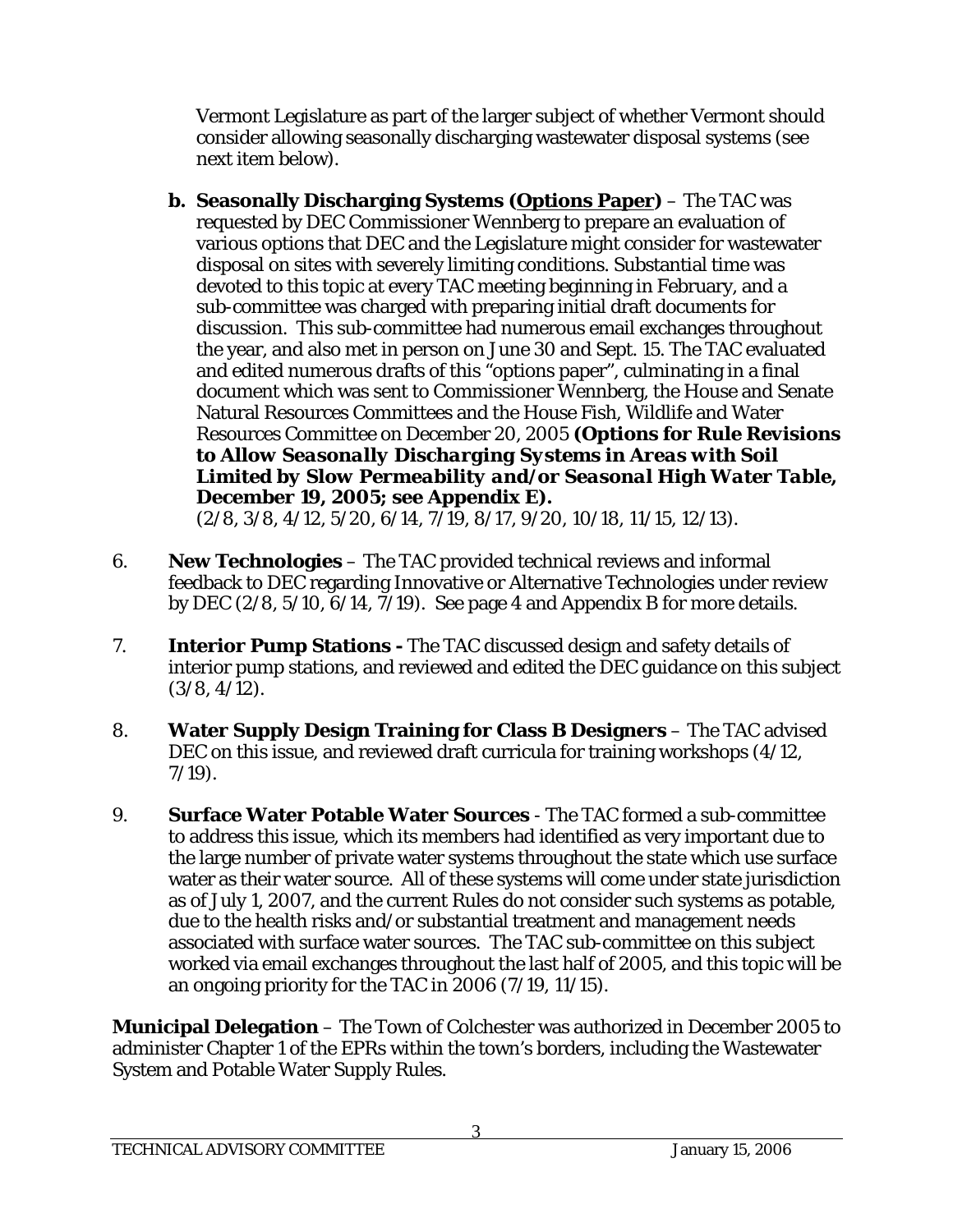# **INNOVATIVE AND ALTERNATIVE TECHNOLOGIES, Including Functional**

**Status:** The Rules allow for three categories of new technologies (innovative /alternative treatment systems and products):

- 1. General Use;
- 2. Pilot Project; and
- 3. Experimental Use.
- 1. **General Use:** In addition to the two advanced treatment systems that have been allowed in the Rules since 1996 (intermittent sand filter, and recirculating sand filter), a total of ten other advanced treatment systems and ten other devices are now approved for general use or as acceptable substitutes in Vermont. Applications from the manufacturers of five additional treatment systems, and three devices are currently under review. Appendix B includes a summary of innovative/alternative technologies that are approved or being considered for their use in Vermont, and their current status. Numerous advanced treatment systems and other devices have already been approved for general or pilot use in previous years (also listed in Appendix B).

In 2005, the following five technologies, products or regulatory amendments were approved for the first time for general use in Vermont (listed alphabetically by manufacturer, with brief descriptions):

- Enviro-Guard combined process wastewater treatment system;
- Orenco fiberglass septic tank;
- Polylok septic tank effluent filter;
- Presby Enviro-Septic increased application rate;
- Singulair suspended growth / extended aeration treatment system.

**Note: Use of advanced treatment systems does not change the existing minimum required site conditions. The TAC is unaware of any advanced treatment system which would overcome the requirements for minimum site conditions in the current Rules.** Possible revisions to the Rules for minimum site conditions are discussed in the Options Paper ( see discussion of Seasonally Discharging Systems on page 3 and the Options Paper in Appendix E)**.** 

**Denials for General Use:** No applications for general use approval were denied in 2005, or have been denied since the revised Wastewater Disposal Rules went into effect on August 16, 2002.

# **Technologies currently under review for General Use:**

• **Advanced Wastewater Treatment Systems:** In 2005, no manufacturers of advanced treatment systems filed a complete application for approval for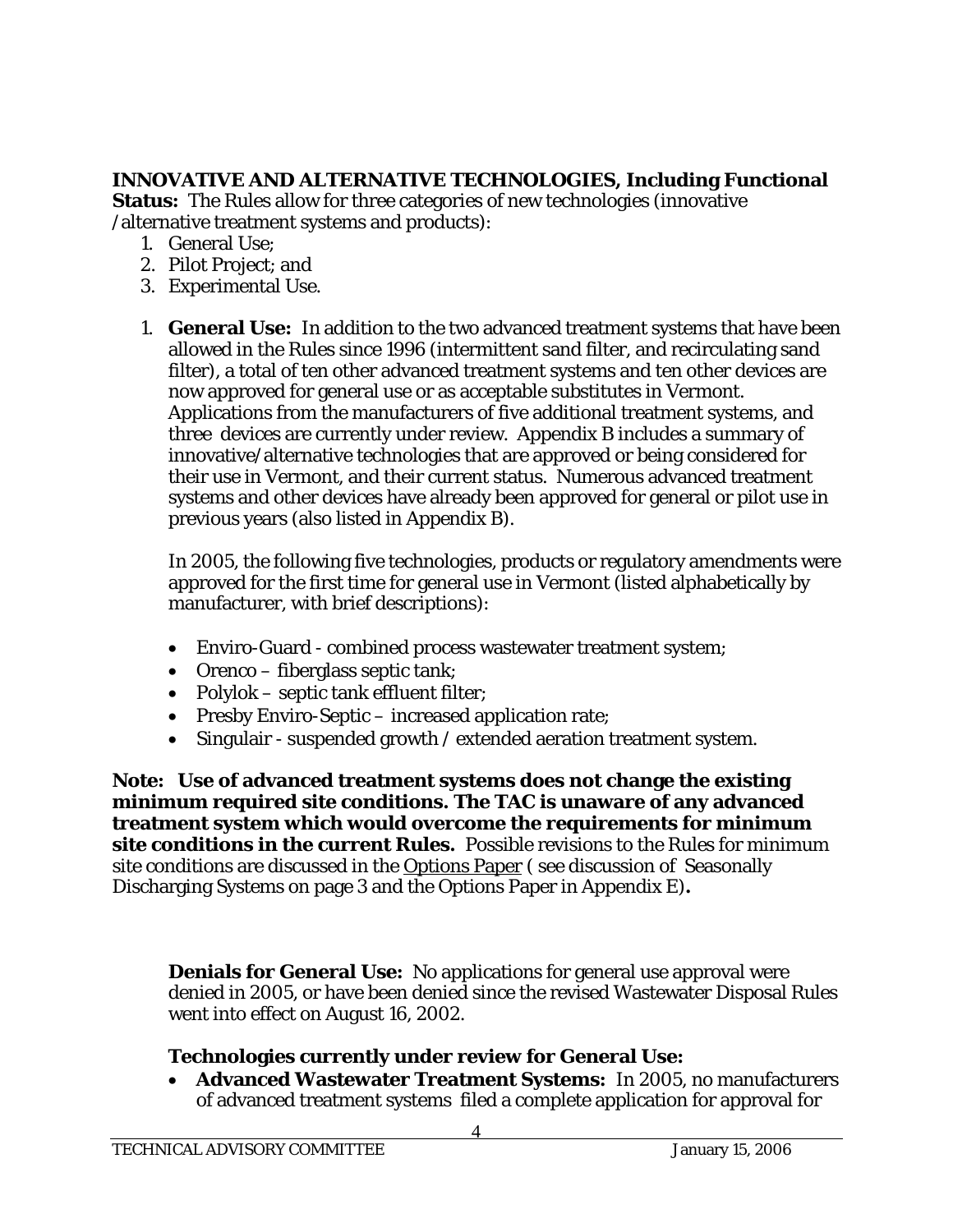general use in Vermont, though there have been requests for information on how to apply. Five advanced treatment systems have applications pending and currently under review, although four of those applications are awaiting additional information from the applicants, or are not currently approvable under the Rules. DEC is holding these applications open pending possible rule changes.

- **Wastewater Disposal Devices:** In 2005, no manufacturers of other wastewater disposal devices applied for approval for general use or amended regulations (such as increased wastewater application rates, and so on) , though there have been requests for information on how to apply. One product and two requests that would require amended regulations are pending and currently under review, although both requests requiring amended regulations are also awaiting additional information from the applicants.
- 2. **Pilot Projects:** One pilot project (an aerated subsurface-flow wetland treatment system) was approved in 2005. No manufacturers of advanced treatment systems applied for approval for pilot projects in 2005. One advanced treatment system with an application pending since 2003 (a bottomless sand filter) is not currently approvable under the Rules, but DEC is holding the application open pending a possible rule change. No applications for pilot use were received prior to 2003. See Appendix B for the list of treatment systems and products currently under review for Pilot Projects.
- 3. **Experimental Use:** As in previous years, no manufacturers of advanced treatment systems or other products have applied for Experimental Use in 2005.

# **APPLICATIONS for Wastewater System and Potable Water System Permits in 2005:**

- 1. **Permit applications received in 2005:** The number of permit applications received in 2005 was 3042, which is an increase of 7% (200 applications) over the 2,842 applications received in 2004.
- 2. **Permits issued in 2005:** The number of permits issued during 2005 was 2979. This number includes permits issued for projects which have been pending for more than one year. The number of permits issued in 2005 is an increase of 7% (193 permits) from the 2,786 permits issued in 2004.
- 3. **Denials of permit applications in 2005:** The number of permit applications denied in 2005 was 23 which is a decrease of 34% (12 denials) from the 35 denials in 2004. 91% percent of the denied permit applications (all but 2 of 23) were rejected due to a lack of sufficient information.

**Note:** Appendix C includes a table listing the number of permit applications and permits issued /denied for 2003, 2004 and 2005.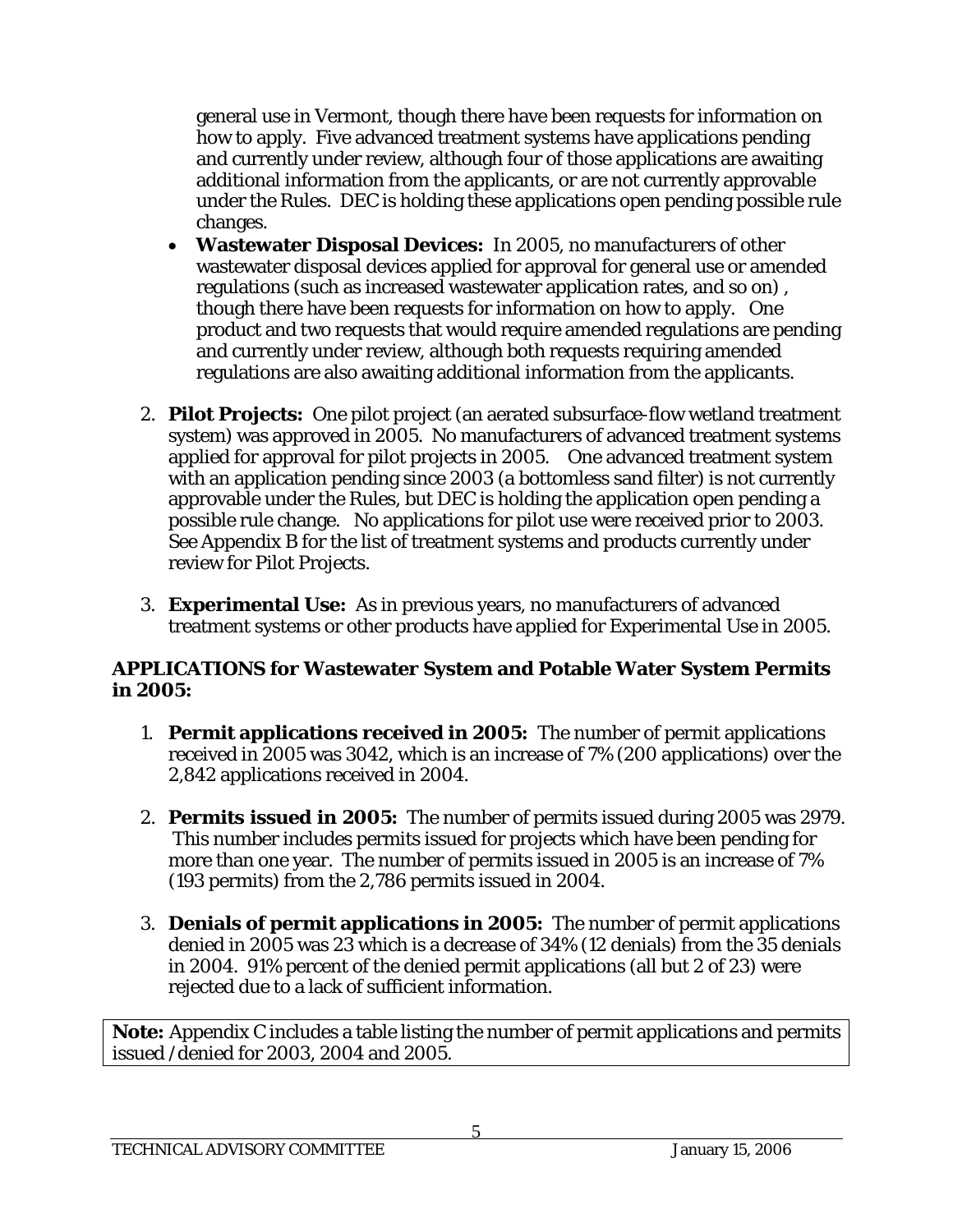# **APPROVED MINUTES FOR TECHNICAL ADVISORY COMMITTEE MEETINGS (2005):**

Approved Minutes of the Technical Advisory Committee Meeting January 11, 2005

| <b>Members Present:</b>    | Roger Thompson<br><b>Spencer Harris</b><br>John Forcier<br>Gerry Kittle<br>Craig Heindel<br><b>Phil Dechert</b> |                      | <b>BarbWillis</b><br>Alan Huizenga<br><b>Allison Lowry</b><br><b>Steve Revell</b><br><b>DaveCotton</b> |
|----------------------------|-----------------------------------------------------------------------------------------------------------------|----------------------|--------------------------------------------------------------------------------------------------------|
| <b>Others Present:</b>     | Frank O'Brien                                                                                                   |                      | Chris Thompson                                                                                         |
| <b>Scheduled Meetings:</b> |                                                                                                                 |                      |                                                                                                        |
|                            | February 8, 2005<br>March 8, 2005                                                                               | $1-4$ PM<br>$1-4$ PM | Appalachian Gap Room<br>Appalachian Gap Room                                                           |

### **Review of Agenda**

The agenda was accepted as drafted.

### **Review of Minutes**

The draft minutes of the December 7, 2004 meeting were reviewed.

 John, Spencer, and Steve had comments on the Third Annual TAC report. John asked that the legislative field trip subcommittee be listed. The name will be changed to Subcommittee on Legislative Liaison. The information related to approval of innovative systems will be clarified with a "received" date. Frank and Chris should be mentioned as regular participants at TAC.

 Steve noted that lake water systems are going to be an important topic in the near future as the state starts regulating all of the people using these systems. As currently written, an untreated lake water system would probably meet the definition of being failed. It is important for people to know that any new project requires a "potable water system".

### **First legislative report on use of systems based on performance based designs**

 Roger noted that the first of the two required reports was filed with the House and Senate Natural Resources Committees. The second report is due January 15, 2007. Copies of this report, and copies of the third annual TAC report were also provided to the House Fish, Wildlife, and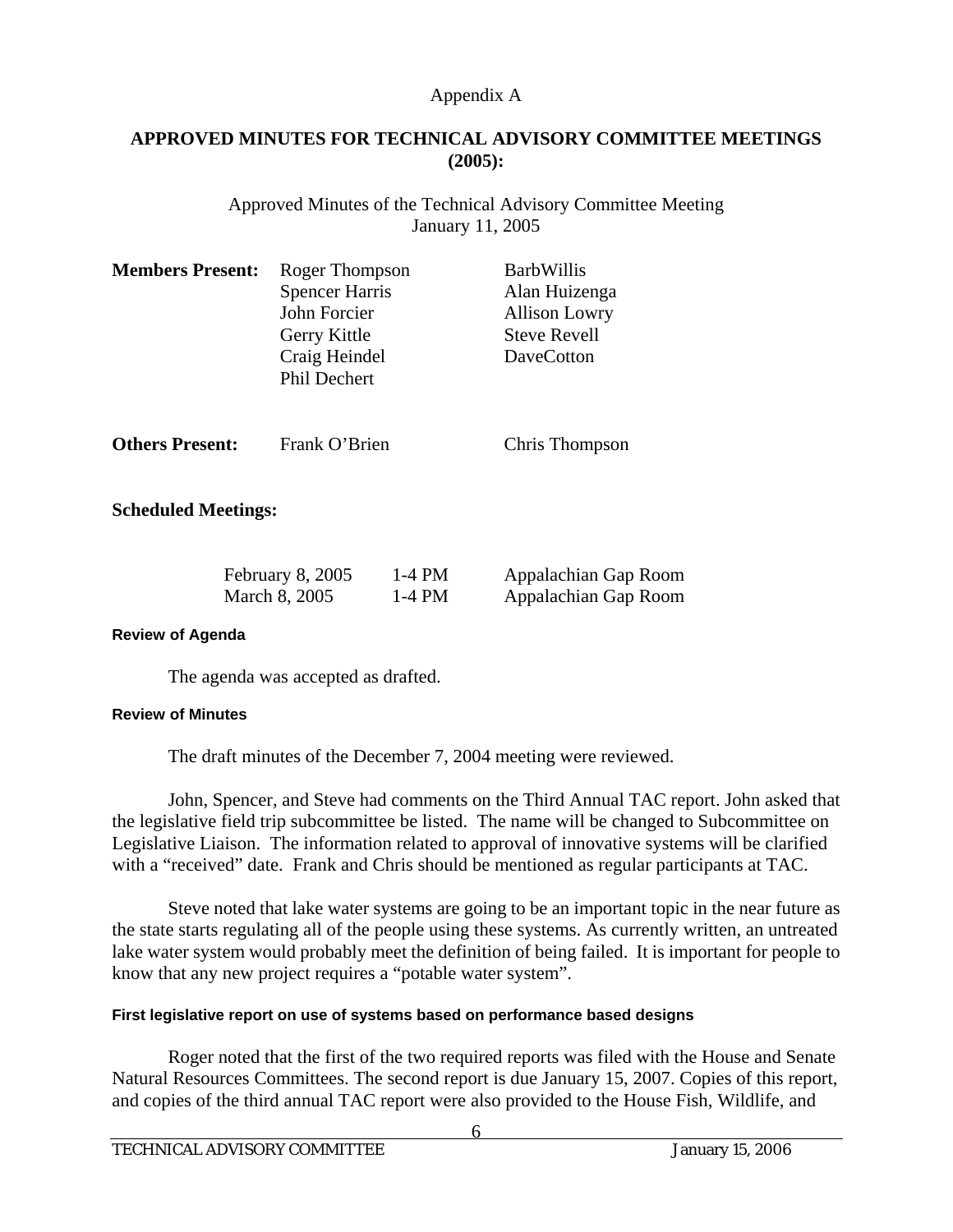Water Resources Committee. Andrew Flagg, from the Agency of Commerce and Community Development, took the lead in getting the GPS data into the Vermont Geographic Information System, and then plotted on a map. Only a limited number of systems based on the performance-based approach have been approved since the designs were first available on August 16, 2002. These designs are scattered throughout the state, with a few small clusters in some towns. There are too few to draw much of a pattern, though ACCD added a brief comment, that was included in the report, that it was disappointing to see that most of the systems were installed outside of village centers. ACCD noted that they thought the point of the rule changes was to allow for infill. Phil stated that lack of infill is not primarily caused by the rules. Phil also commented that the current map has relatively little value compared to what can be done with the GIS data that has been entered into the system. There are other issues, including existing wells, and other regulations that affect the amount of infill. The Committee suggested several minor wording changes to improve the text of the report.

### **Legislative tour**

 Phil noted that only Craig had responded to his request for information. There was some discussion as to whether there is still interest in doing this project. John said it would be worthwhile to do the "virtual" tour. It was decided to give it one more try because there is value in having the legislature better understand the issues TAC is dealing with. The project should cover both "best fix" systems and the systems that can be used for new development.

## **Topics for TAC discussion**

 Steve asked that a topic on curtain drains be included. Discussion should include the effect of vertical treatment. There was general discussion that most of the topics on the list are significant and should be pursued. Roger suggested #9 and #10 might be more important than some of the others. Dave noted that #11 and #12 might wait for a bit. There was general agreement that #9, (defining when effluent is no longer wastewater) is the most critical. The Terralifting process will also be added to the topic list. Phil said that his wife is associated with the Dartmouth-Hitchcock Hospital and might be able to arrange for a virus expert to meet with the committee.

# Topics list

- 1. Drip disposal
- 2. Housekeeping changes
- 3. Inclusion of policies and procedures
- 4. Up or down location of holes in pressure distribution systems
- 5. Mound sand requirements
- 6. Encourage I/A
- 7. Changing the 20% slope restriction to 30%
- 8. Replacing perc test with soil identification approach
- 9. Defining when effluent is no longer wastewater
- 10. Disinfection
- 11. Colorado Rule reduction in isolation distance to wells based on construction methods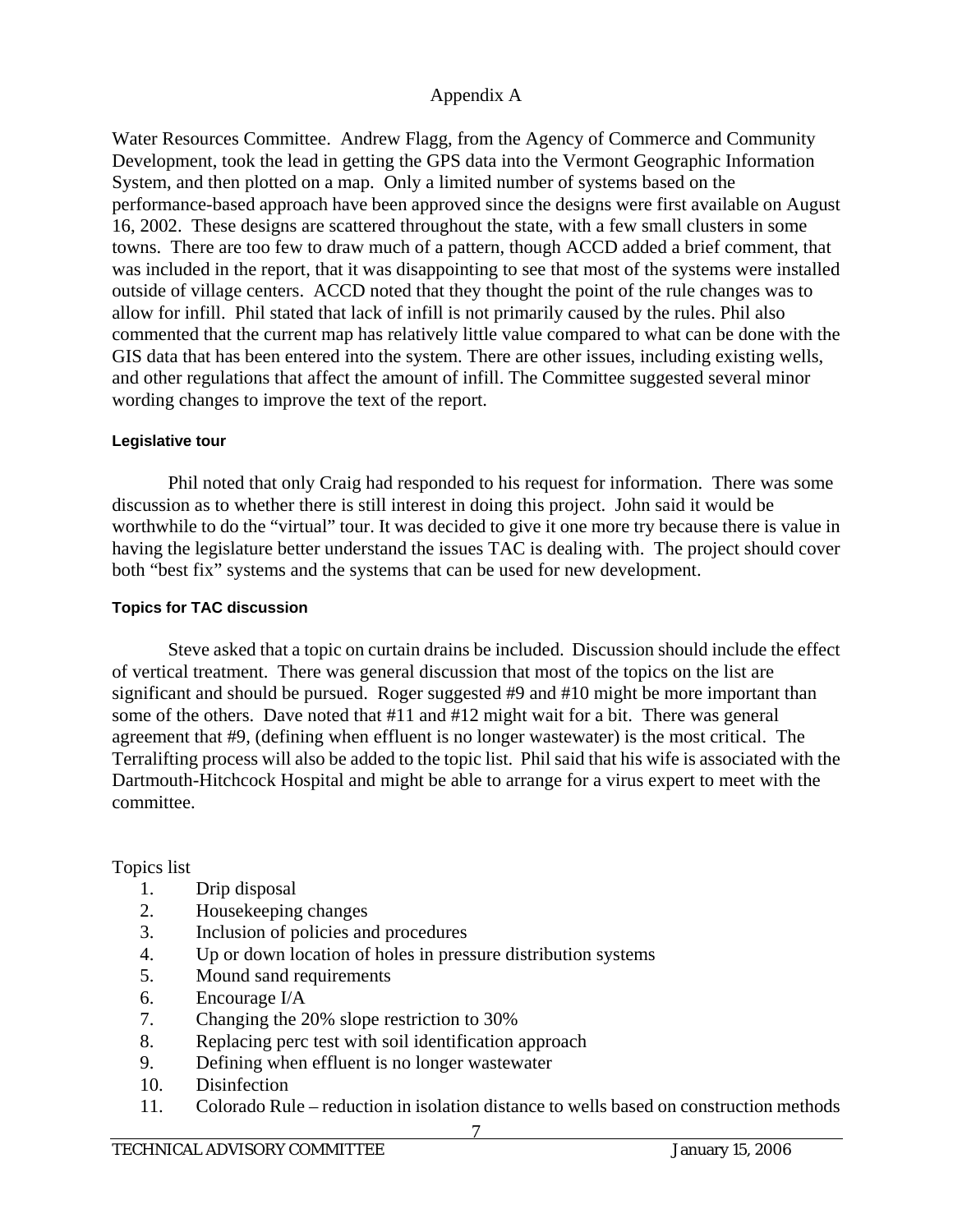- 12. Certification and audit approach to permitting
- 13. Lake water systems

### **Executive Committee**

John Forcier, Steve Revell, Lance Phelps, Phil Dechert, and Roger Thompson Alternates – Chris Thompson, Bernie Chenette, Spencer Harris, Jeff Williams

### **Subcommittees**

Hydrogeology - Allison Lowry, Craig Heindel, Dave Cotton and Steve Revell.

Training subcommittee - John Forcier, Roger Thompson, Allison Lowry, Dave Cotton, and Barbara Willis.

Licensed designers - Spencer Harris, Alan Huizenga, and Gerry Kittle.

Well driller's knowledge checklist - Jeff Williams, Rodney Pingree, Roger Thompson, Bernie Chenette, Gail Center and Steve Revell.

Interested in the delegation rules - Spencer Harris, Gerry Kittle, Phil Dechert, and Alan Huizenga

Drip Disposal – Frank O'Brien, Roger Thompson, Dave Cotton, Steve Revell, Alan Huizenga

Legislative field trip – Phil Dechert, Gerry Kittle, Dave Cotton, Roger Thompson

Approved Minutes of the Technical Advisory Committee Meeting February 8, 2005

| <b>Members present:</b> | <b>Allison Lowry</b><br>Alan Huizenga<br><b>Rodney Pingree</b><br>Gerry Kittle<br><b>DaveCotton</b> | Roger Thompson<br><b>Spencer Harris</b><br><b>BarbWillis</b><br>John Forcier |
|-------------------------|-----------------------------------------------------------------------------------------------------|------------------------------------------------------------------------------|
| Others present:         | Chris Thompson                                                                                      | Frank O'Brien                                                                |

## **Scheduled meetings:**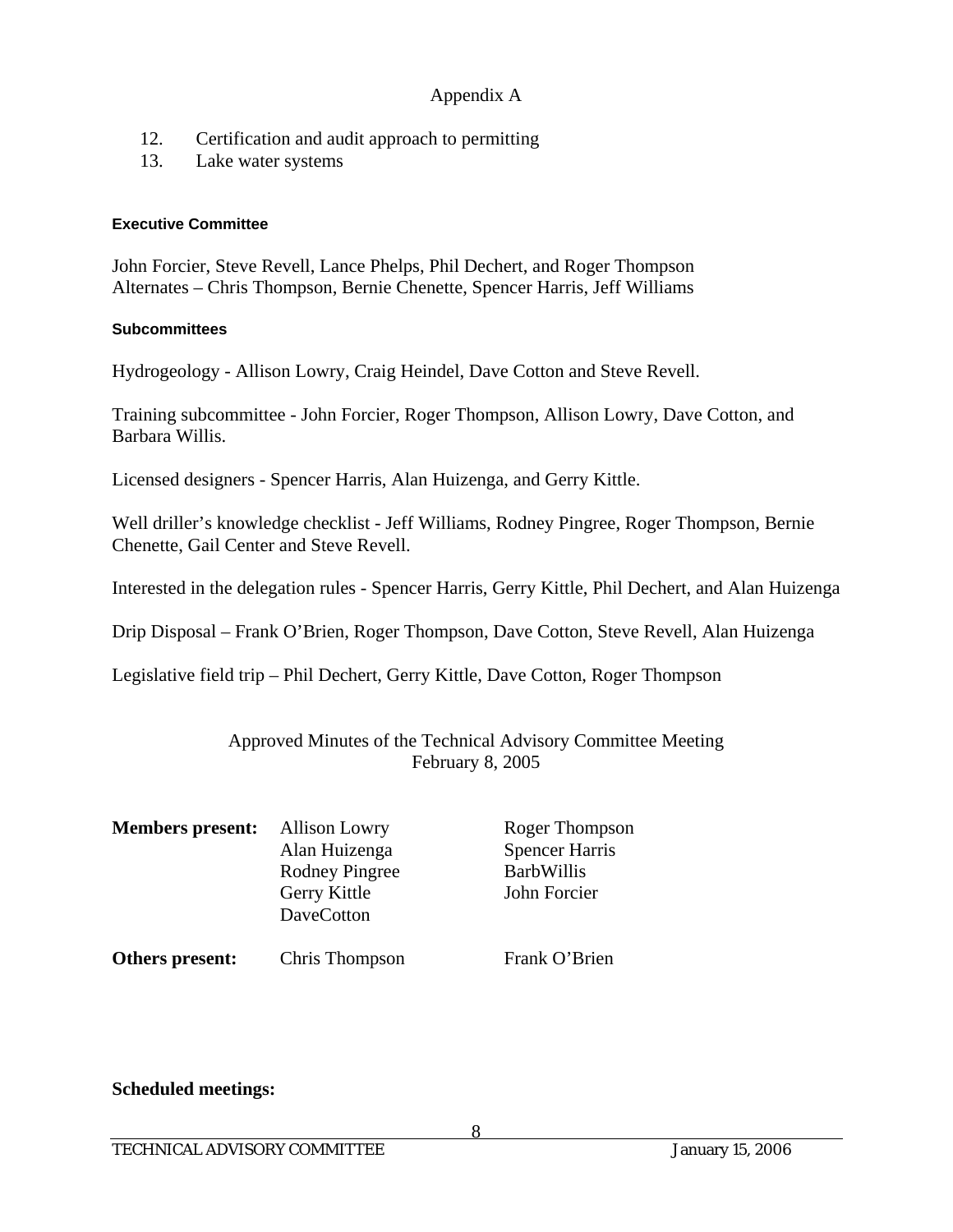March 8, 2005 1-4 PM Appalachian Gap Room

### **Review of agenda**

The agenda was accepted as drafted.

## **Review of minutes**

The draft minutes of the January 11, 2005 meeting were reviewed and accepted as drafted.

# **Letter from Arthur Krueger**

 Roger will write Mr. Krueger and let him know that TAC will take his comments related to replacing the percolation test method with a soil analysis method into account when TAC deals with the issue.

 Dave suggested that as TAC decides which issues to work on for the next rule revision, and that the framework document, that was developed in the past, be reviewed and used as a starting point. He noted that there were "to do" items on the 2001 report from the previous sewage committee that still have not been done.

## **Legislative tour**

There have not been any additional responses to Phil's request for information since the last meeting. While people agree this would be a good thing to do, the level of urgency is diminished since the end of 2004.

# **Budget and timeline for project to study existing systems on clay soils**

 Roger reviewed a conversation between Commissioner Wennberg and some legislators who proposed that an evaluation of systems on clay soils be done to determine if they are working. Commissioner Wennberg was supportive of this concept, with a budget of about \$50,000, and has asked that TAC consider what would be needed for a budget and work plan in order to get useful information.

 The committee discussed various approaches and tentatively concluded that a study of 10 systems that were working would be a place to start in trying to determine the site conditions required for a working system. These would probably need to be evaluated for more than one year to get good information. As discussion evolved on how these systems would be selected, John noted that from experience it makes a great deal of difference in how you ask the questions. A question of does your system work usually gets a "yes" answer, while a question of whether your neighbor's system works is more apt to get a "no" answer.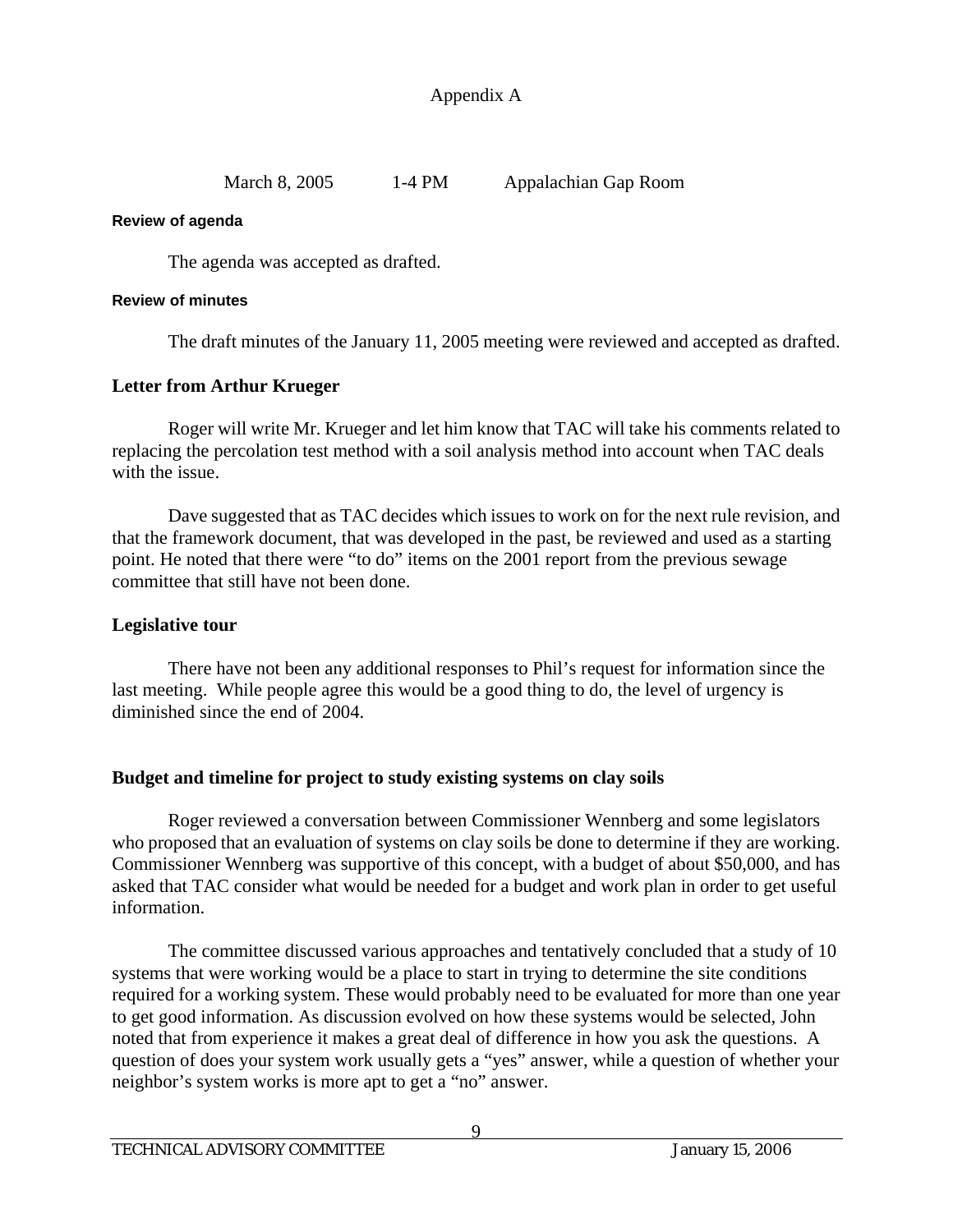The committee discussed what an appropriate testing/monitoring program would include as the basis of writing a Request for Proposal (RFP). John suggested it would be better to create a budget and to define the question and then let the bidders propose how they would do the work.

 Dave said that we should be trying to determine how many systems on Vergennes clay are working.

 John and Dave noted that the budget would be pretty tight, with little money for monitoring of the systems. Dave suggested that an ideal approach would be to do actual loading tests with clean water for the site evaluation, and could envision testing systems with drip application and underdrains that would surface discharge.

 Roger asked how, once working systems were identified, the sites could be evaluated so those sites that work can be separated from those that don't.

 Roger also said that Steve Revell had suggested that there should be an automatic credit of 6" when subsurface drainage is installed and that the topic has been added to the list for future review.

 Gerry suggested that some experimental systems be tried, with the installations then monitored carefully to determine if they work. The issue of how to deal with sites that do not work remains an issue, unless a complying replacement site is available.

While the committee is supportive of doing a study, there is a feeling that with the limited budget such a study might not result in a clear path to rule revisions that would dramatically increase the number of sites that can be approved.

# **When is effluent no longer wastewater**

 Roger handed out copies of some pages from the current EPA Onsite Wastewater Treatment Systems Manual. The manual suggests that there might be several classes of systems that provide different levels of treatment, that could be selected based on the risk to public health. The manual proposes systems ranging from those with only primary treatment to those that achieve near drinking water quality. Alan reviewed the e-mail he circulated to the committee which suggested using the spray disposal criteria already in the rules as the starting point. Dave noted that the treatment systems now commonly available can reach the near drinking water standard suggested in the EPA manual which is significantly better that what is required in the spray rules. Roger noted that the spray rules require that the wastewater be infiltrated into the naturally occurring ground and allow for storage of the wastewater during periods when the SHWT is less than 12" from the surface. The rules are also based on use of chlorine which might be an issue for subsurface discharge, and required fairly large separation distances from the area of application to houses, property lines, and areas accessible to the public. Some of the concepts have now been incorporated into the two year time of travel and into the store and dose concepts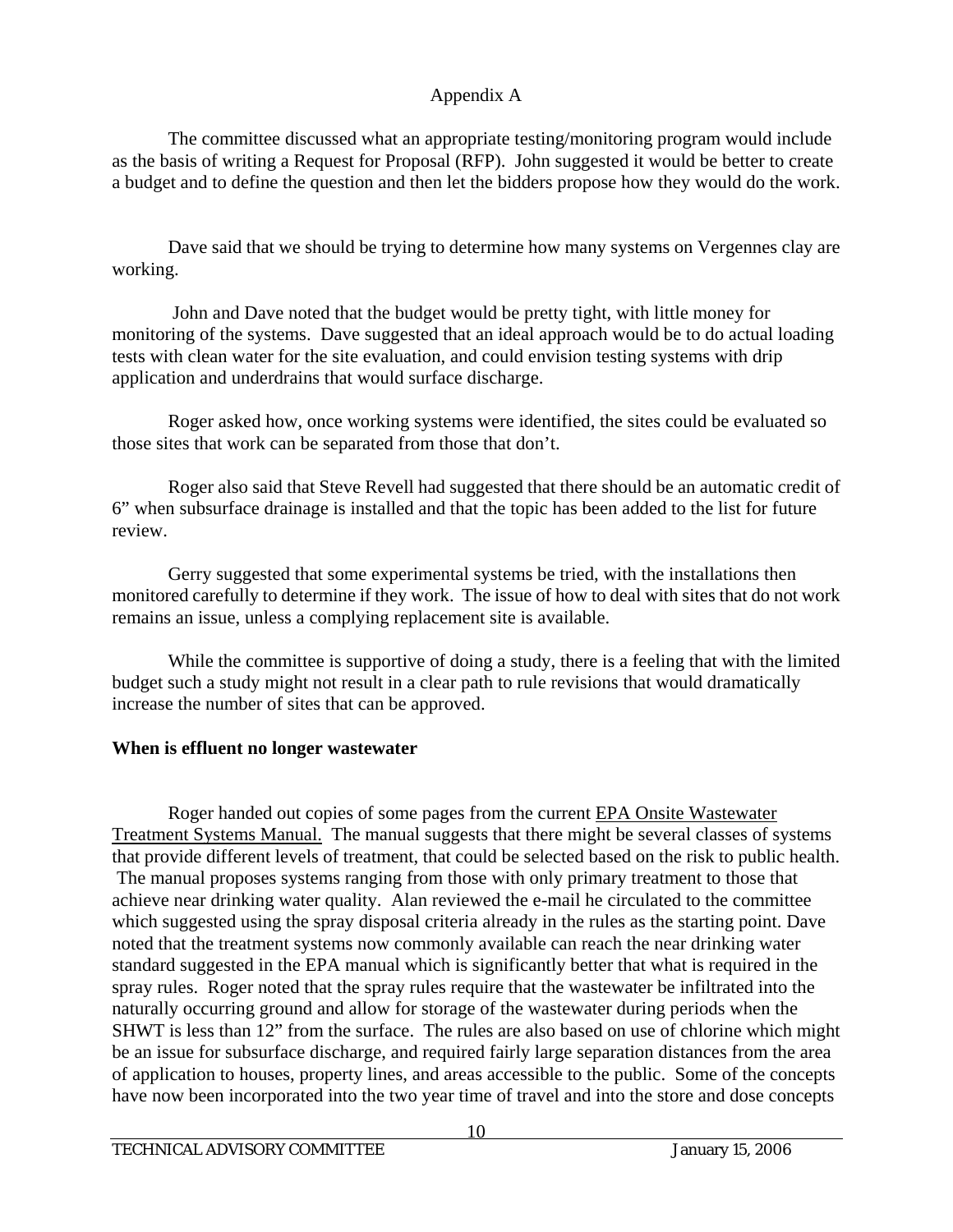included in the January 1, 2005 rules.

Dave noted that there are already a lot of requirements in the rules, such as 50' to surface water, 25' to drainage ditches, 3 feet of soil to SHWT, etc and suggested that we assume it is no longer wastewater at that point.

 Roger also noted that the Commissioner had discussed the need for a management entity, such as a town, or fire district. This would depend on what degree of operation and oversight is needed. A town could contract with a private company to perform the work.

 The use of discharging systems by other states was discussed briefly. Chris asked about systems in Wisconsin and Dave said that he thought that for failed systems they allowed replacement mound systems that they expected to surface at least in the springtime.

 Dave noted that the Monkton School had been approved many years ago with a system with a 50<sup>'</sup> sand wick.

 Dave asked if the standard for determination of when effluent is no longer considered wastewater had to be numeric, or could it be time based, such as the two year time of travel, or could it be based on distance of travel through the soil.

 Spencer suggested that legislators should be invited to the TAC meetings so they can understand the issues that TAC is trying to deal with.

 Gerry suggested that some systems should be installed and tested on sites that do not comply, or maybe monitor some systems such as the Monkton School.

## **Innovative systems**

 Frank said he had issued draft permits for an advanced aerated constructed wetland project, and for the Singulair system. He had also responded to a proposal for a general use approval of the Elgin In-Drain system with an outline of the information required in order to grant a reduction in leachfield size.

Topics list

- 14. Drip disposal
- 15. Housekeeping changes
- 16. Inclusion of policies and procedures
- 17. Up or down location of holes in pressure distribution systems
- 18. Mound sand requirements
- 19. Encourage I/A
- 20. Changing the 20% slope restriction to 30%
- 21. Replacing perc test with soil identification approach
- 22. Defining when effluent is no longer wastewater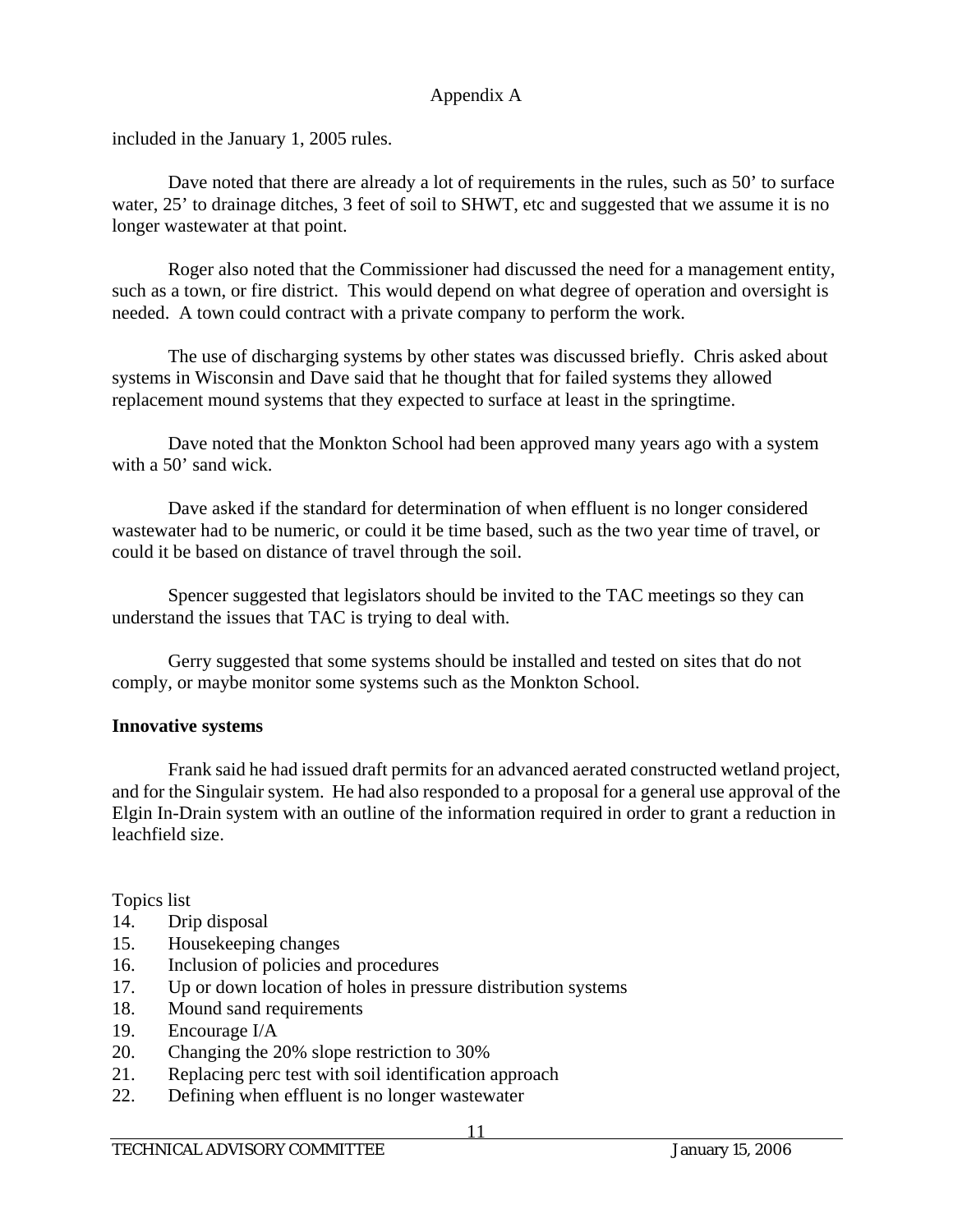- 23. Disinfection
- 24. Colorado Rule reduction in isolation distance to wells based on construction methods
- 25. Certification and audit approach to permitting
- 26. Lake water systems
- 27. Curtain drains
- 28. Terra-Lift System

### **Executive Committee**

John Forcier, Steve Revell, Lance Phelps, Phil Dechert, and Roger Thompson Alternates – Chris Thompson, Bernie Chenette, Spencer Harris, Jeff Williams

### **Subcommittees**

Hydrogeology - Allison Lowry, Craig Heindel, Dave Cotton and Steve Revell.

Training subcommittee - John Forcier, Roger Thompson, Allison Lowry, Dave Cotton, and Barbara Willis.

Licensed designers - Spencer Harris, Alan Huizenga, and Gerry Kittle.

Well driller's knowledge checklist - Jeff Williams, Rodney Pingree, Roger Thompson, Bernie Chenette, Gail Center and Steve Revell.

Interested in the delegation rules - Spencer Harris, Gerry Kittle, Phil Dechert, and Alan Huizenga

Drip Disposal – Frank O'Brien, Roger Thompson, Dave Cotton, Steve Revell, Alan Huizenga

Legislative field trip – Phil Dechert, Gerry Kittle, Dave Cotton, Roger Thompson

## Approved Minutes of the Technical Advisory Committee Meeting March 8, 2005

| <b>Members present:</b> | Roger Thompson<br>John Forcier<br><b>Spencer Harris</b> | Kim Kendall<br>Rodney Pingree<br>Craig Heindel |
|-------------------------|---------------------------------------------------------|------------------------------------------------|
| Others present:         | Chris Thompson                                          | Frank O'Brien                                  |

## **Scheduled meetings:**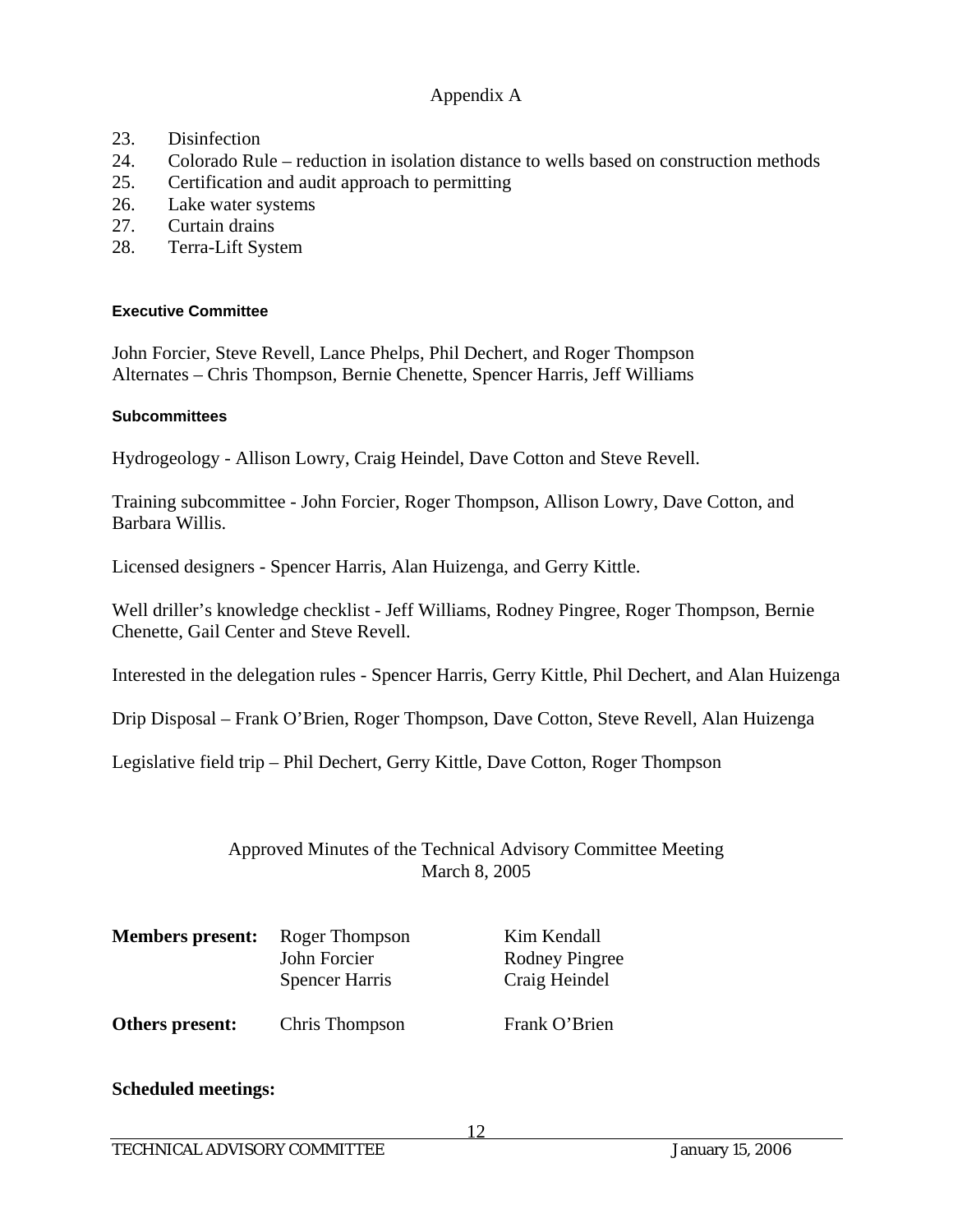| April 12, 2005 | $1-4$ PM | Secretary's Conference Room<br>Human Services Building (upstairs in building)<br>connected to Osgood) |
|----------------|----------|-------------------------------------------------------------------------------------------------------|
| May 10, 2005   | $1-4$ PM | Secretary' Conference Room                                                                            |
| June 7, 2005   | 1-4 PM   | Mad Tom Room                                                                                          |

### **Review of agenda**

The agenda was accepted as drafted.

### **Review of minutes**

 The draft minutes of the February 8, 2005 meeting were reviewed and accepted as drafted. Lance Phelps noted in an e-mail that he would accept a contract for \$50K to study systems in Addison County and would start with the Stan Corneille report. Spencer asked that the completion certification language be added to the topic list for future discussion.

## **Legislative Update**

 Roger gave a brief overview of H.492 which is another bill related to design of wastewater systems. H.492 allows the effluent to surface after passage through 50' of natural or imported material downslope of the system provided that advanced wastewater treatment and disinfection are used. John noted that he did not know of anyone involved in drafting the bill.

 The question of a joint meeting with interested legislators was raised again. John will find out if there is a desire on the part of legislators and make arrangements for a meeting. It may be best to have this meeting at the Statehouse if it will be when the Legislature is in session.

## **Subdivision requirement for a minimum 3 bedroom residence**

 Roger said that the existing rules require that any subdivision that results in a new single family residence requires the lot to have wastewater disposal capacity for at least a 3 bedroom house. The question has been raised as to whether it is acceptable to show room for a wastewater disposal system sized for at least 3 bedrooms, but actually construct a one bedroom house and only enough of the system for one bedroom. The question was particularly aimed at a situation that requires a mound-type wastewater system and issues related to expanding such a system, such as how the pressure distribution system would be upgraded and whether the contractor would have destroyed the naturally occurring soil conditions at the sides of the 1 bedroom portion of the wastewater system. Craig said this was old history, having been discussed before and that the 3 bedroom requirement should be retained. Spencer said that allowing for less than 3 bedrooms would help people who want to have a subdivision with a guest house on it because some towns don't allow a second detached living unit. Rodney had concerns about enforcement ensuring full construction of the mound at a later date if more bedrooms are added to the house.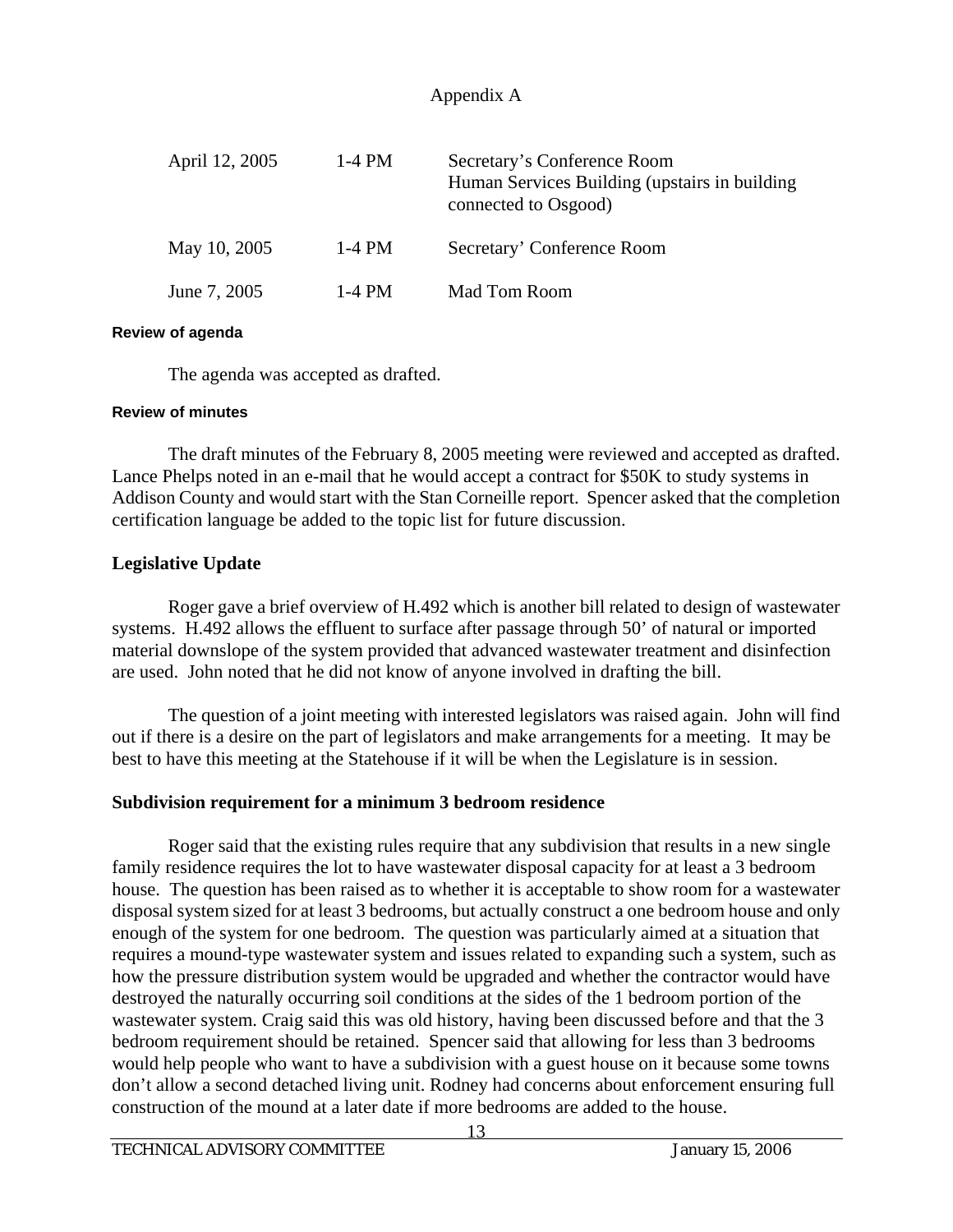Various options were discussed on how to protect the area needed for expansion. Craig suggested one approach would be to require enough room to build a free standing mound that would provide the needed increase in capacity. Other possibilities include requiring that the initial inspection report state that the area needed for expansion remains available and that the area be permanently staked out as a reminder of the need to preserve it.

# **Interior pump stations**

 Roger reviewed a request that the Agency revise its longstanding prohibition against interior pump stations and outlined the responses from the Department of Labor and Industry and the manufacturer. The original decision was based on a 1971 letter from the Health Department. The committee discussed various options such as whether a solenoid valve should be included for when the power was off, that portable toilets are available on short notice for when the pump malfunctioned for slightly longer periods, that use should be limited to those situations where a pump is required to be inside, and the components should be readily available. Roger will work up a draft guidance and circulate for comments.

## **When is wastewater no longer wastewater**

 Frank presented information gathered in a poll of other states (this information is summarized in the table included with these minutes). 17 states replied, with 12 stating explicitly that no surfacing is allowed. Only Alaska and Iowa indicated that permits for surface discharge are issued on a regular basis. North Carolina allows surface application but the wastewater must infiltrate the soil. Three other states indicated that their statutory language allowed a surface discharge but the requirements to obtain the permit were so difficult that none had been approved. The state of Iowa issues NPDES permits with direct surface water discharges.

 John suggested that any use of a discharging system should rely on remote monitoring and that Dave Cotton might work up an outline of the equipment required and the cost of the system.

# **Innovative systems**

Frank said he had issued the permit for general use of the Singulair system.

# **Feedback**

John asked about the proposed UIC rules and wondered if TAC would review these in the same manner as the wastewater rules. Chris indicated that the rules would not be handled the same, but that any comments from engineers or others could be incorporated, and of course there would be the usual public process with public meetings, time for comment, and the LCAR process at the end.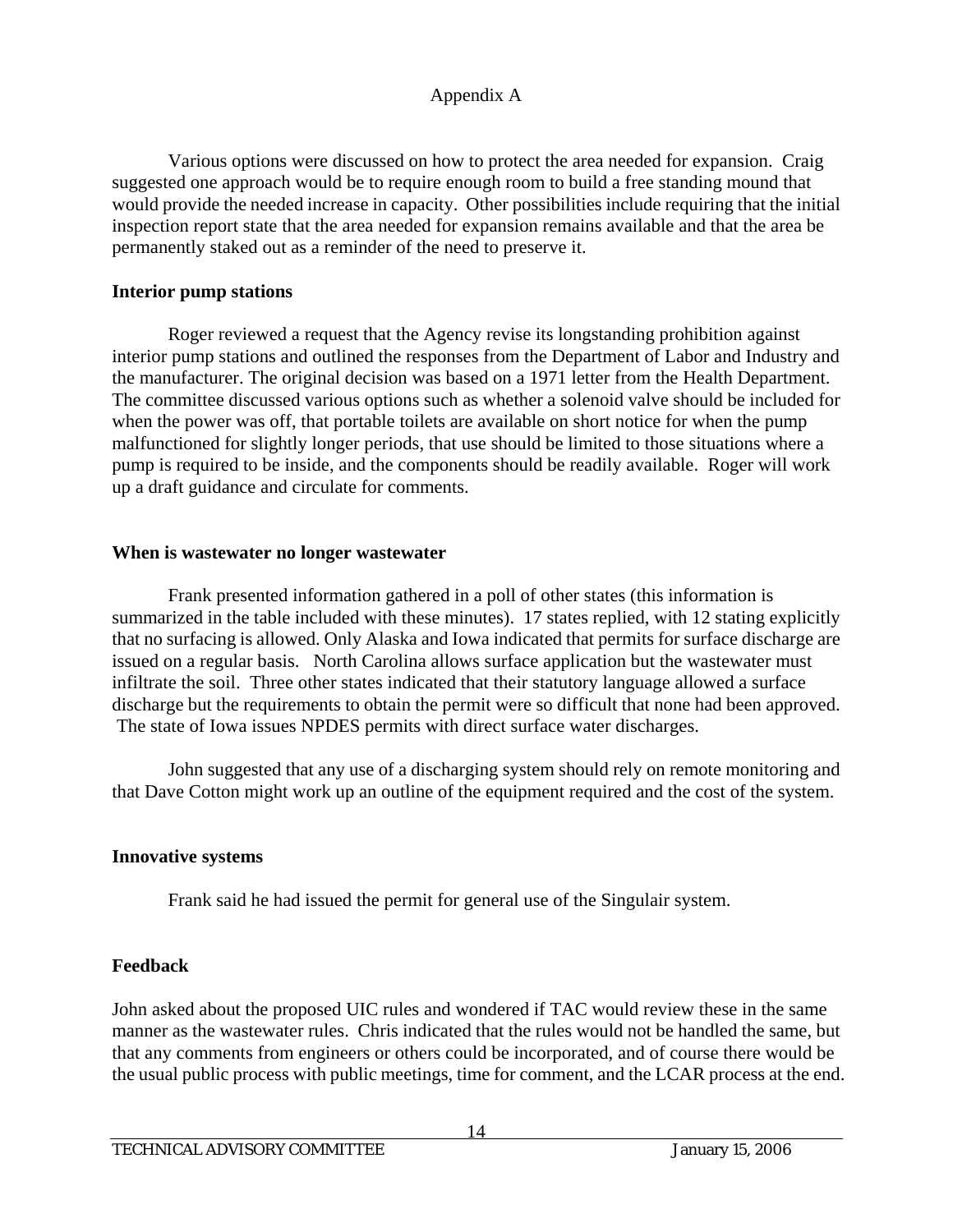Topics list

- 29. Drip disposal
- 30. Housekeeping changes
- 31. Inclusion of policies and procedures
- 32. Up or down location of holes in pressure distribution systems
- 33. Mound sand requirements
- 34. Encourage I/A
- 35. Changing the 20% slope restriction to 30%
- 36. Replacing perc test with soil identification approach
- 37. Defining when effluent is no longer wastewater
- 38. Disinfection
- 39. Colorado Rule reduction in isolation distance to wells based on construction methods
- 40. Certification and audit approach to permitting
- 41. Lake water systems
- 42. Curtain drains
- 43. Terra-Lift System
- 44. Installation certification language

### **Executive Committee**

John Forcier, Steve Revell, Lance Phelps, Phil Dechert, and Roger Thompson Alternates – Chris Thompson, Bernie Chenette, Spencer Harris, Jeff Williams

## **Subcommittees**

Hydrogeology - Allison Lowry, Craig Heindel, Dave Cotton and Steve Revell.

Training subcommittee - John Forcier, Roger Thompson, Allison Lowry, Dave Cotton, and Barbara Willis.

Licensed designers - Spencer Harris, Alan Huizenga, and Gerry Kittle.

Well driller's knowledge checklist - Jeff Williams, Rodney Pingree, Roger Thompson, Bernie Chenette, Gail Center and Steve Revell.

Interested in the delegation rules - Spencer Harris, Gerry Kittle, Phil Dechert, and Alan Huizenga

Drip Disposal – Frank O'Brien, Roger Thompson, Dave Cotton, Steve Revell, Alan Huizenga

Legislative field trip – Phil Dechert, Gerry Kittle, Dave Cotton, Roger Thompson

State Regulators' Response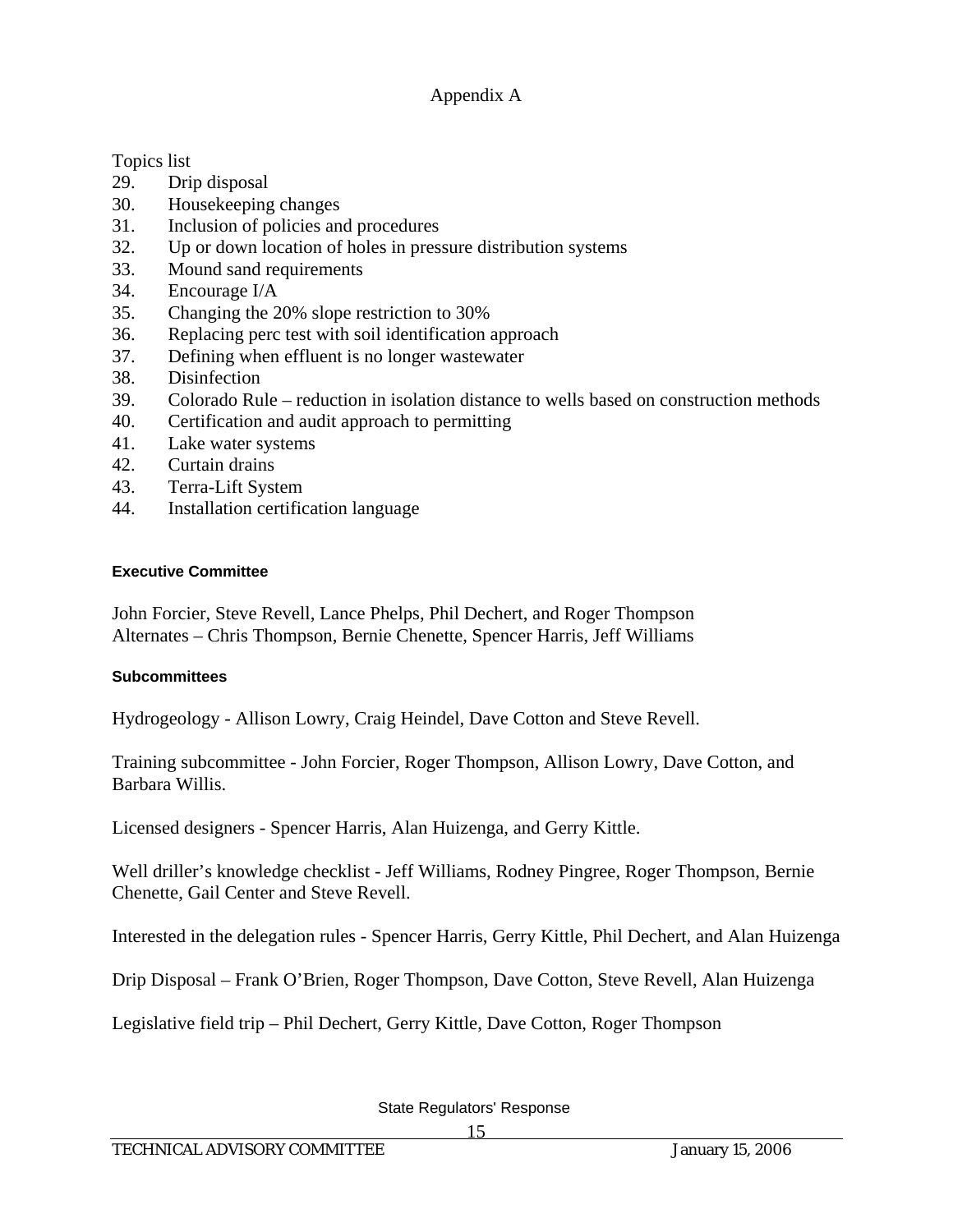### Discharging to Surface Water or the Ground, Surfacing Discharges From Individual Homes February-March, 2005

|              | <b>Allow Surface</b><br>Water or                                                          |                                                 | Monitoring<br>Required or                          |                                                                                                                              |
|--------------|-------------------------------------------------------------------------------------------|-------------------------------------------------|----------------------------------------------------|------------------------------------------------------------------------------------------------------------------------------|
| <b>State</b> | Groundwater<br>Discharge                                                                  | <b>Allow Wet Toes</b>                           | Management<br>Entity                               | <b>Notes</b>                                                                                                                 |
|              |                                                                                           |                                                 |                                                    |                                                                                                                              |
| Delaware     | Not Mentioned                                                                             | No, Considered a<br>Failure                     | Proposed<br>Management<br>Entity                   | Looking for help with<br>setting up program                                                                                  |
| Montana      | MPDES, Costly,<br>None Issued                                                             | No, Considered a<br>Failure                     | Monitoring<br>Required for<br><b>MPDES Systems</b> | Included Websites for<br>Rules, Guidelines                                                                                   |
| New York     | Not Allowed                                                                               | <b>Allowed With</b><br><b>Multiple Barriers</b> | Not Mentioned                                      | Concept "sounds<br>difficult at best"                                                                                        |
| Nebraska     | Only NPDES,<br>No State Permit                                                            | No, Considered a<br>Failure                     | None                                               | <b>Believes Surface</b><br>Discharge would<br>require management<br>entity                                                   |
| Alaska       | Yes, Must treat to                                                                        |                                                 |                                                    |                                                                                                                              |
|              | Secondary<br>Standards                                                                    | No, Considered a<br>Failure                     | Not Mentioned                                      | Approval to Operate<br>with conditions                                                                                       |
| Minnesota    | Placing mounds on<br>soils not meeting<br>minimum criteria<br>are labeled<br>Experimental | No, Considered a<br>Failure                     | Not Mentioned                                      | Personal Opinion: No<br>longer sewage when<br>it meets treatment<br>standards and<br>completely mixes<br>with natural waters |
| Florida      | Stated they were<br>similar to MN with<br>different minimum<br>site standards             | No, Considered a<br>Failure                     | Not Mentioned                                      | Mounds on slopes<br>>10% can be<br>problematic                                                                               |
| Maine        | Not Allowed                                                                               | No, Considered a<br>Failure                     | Not Mentioned                                      | Some in State have<br>argued for deminimus<br>level below which<br>surfacing is allowed                                      |
|              |                                                                                           |                                                 |                                                    |                                                                                                                              |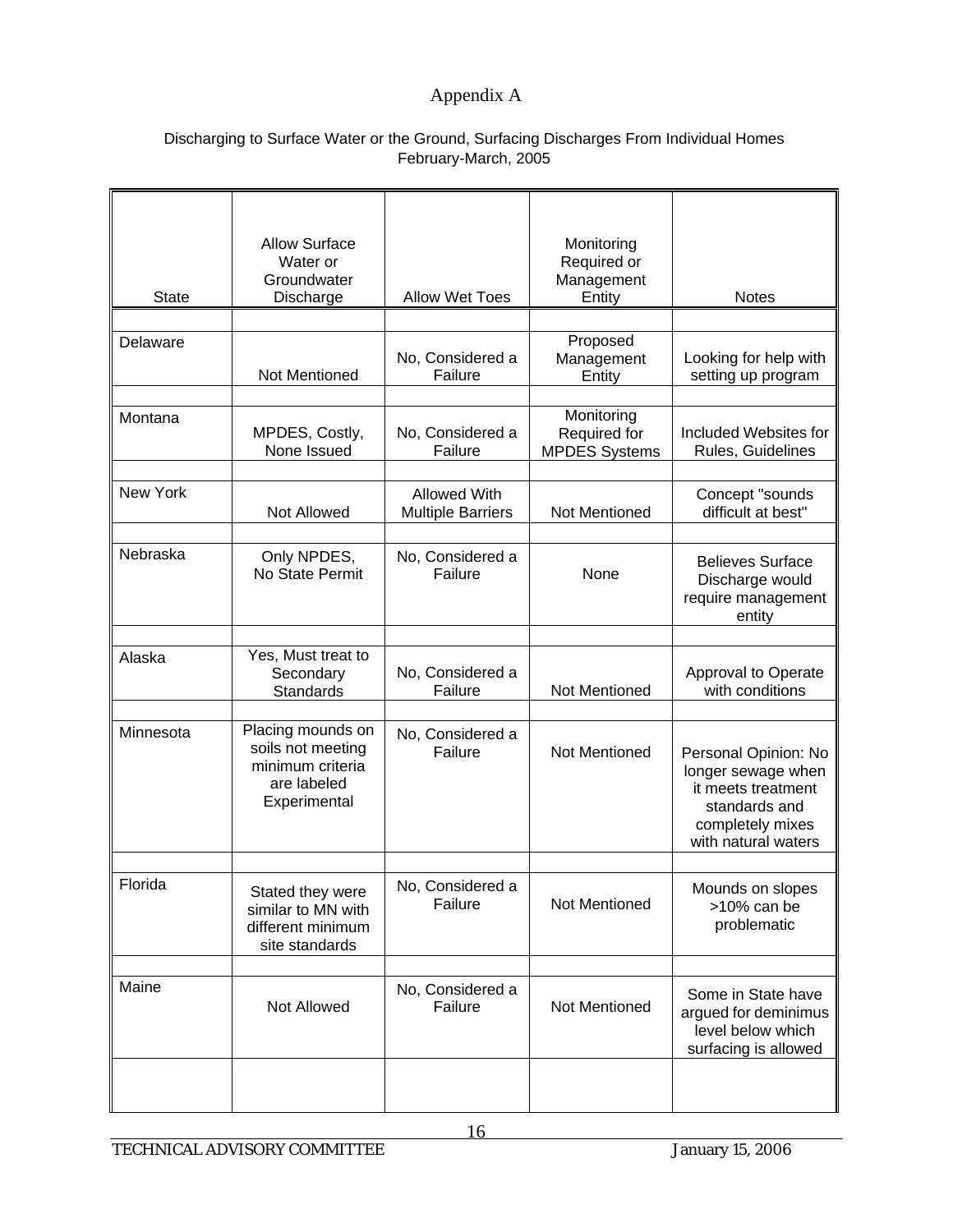| North Carolina | Division of Water<br><b>Quality permits</b><br>surface irrigation<br>with treatment,<br>disinfection and<br>5-days of storage | No, Considered a<br>Failure (Squish<br>Test) | <b>Not Mentioned</b> | Discharging during<br>rain events is<br>prohibited though<br>difficult to assure |
|----------------|-------------------------------------------------------------------------------------------------------------------------------|----------------------------------------------|----------------------|----------------------------------------------------------------------------------|
|----------------|-------------------------------------------------------------------------------------------------------------------------------|----------------------------------------------|----------------------|----------------------------------------------------------------------------------|

| North Dakota | No General NPDES<br>for individual homes                                                        | No, Considered a<br>Failure                                                           | Not Mentioned        | Respondent would<br>like a performance<br>code                                                                                      |
|--------------|-------------------------------------------------------------------------------------------------|---------------------------------------------------------------------------------------|----------------------|-------------------------------------------------------------------------------------------------------------------------------------|
| Utah         | No prescriptive<br>standards for<br>treatment                                                   | Follow the<br>Wisconsin Mound<br>Manual for design                                    | <b>Not Mentioned</b> | Considering<br>packed-bed media<br>filters which would<br>have treatment<br>standards                                               |
|              |                                                                                                 |                                                                                       |                      |                                                                                                                                     |
| Washington   | <b>NPDES Permit</b><br>required from<br>Department of<br>Ecology (None<br>issued to date)       | Any surfacing of<br>effluent must be<br>remedied                                      | Not Mentioned        | Many discussions but<br>no definition for no<br>longer wastewater                                                                   |
|              |                                                                                                 |                                                                                       |                      |                                                                                                                                     |
| South Dakota | Not Mentioned                                                                                   | Try to avoid with<br>design requiring<br>"system storage"<br>(8"-12" bed<br>sidewall) | Not Mentioned        | Average annual<br>rainfall under 26 in/yr                                                                                           |
|              |                                                                                                 |                                                                                       |                      |                                                                                                                                     |
| lowa         | <b>EPA NPDES</b><br>general permit                                                              | Not Mentioned                                                                         | Not Mentioned        | <b>Effluent monitoring</b><br>program has been a<br>struggle; Creating a<br>sampler training<br>program in attempt at<br>uniformity |
|              |                                                                                                 |                                                                                       |                      |                                                                                                                                     |
| Tennessee    | Surface discharge<br>would need permit<br>from Division of<br><b>Water Pollution</b><br>Control | No, Considered a<br>Failure                                                           | <b>Not Mentioned</b> | <b>Generally Water</b><br><b>Pollution Control</b><br>does not "permit"<br>individual<br>homeowners                                 |
|              |                                                                                                 |                                                                                       |                      |                                                                                                                                     |
| Maryland     | Has no such<br>standards                                                                        | Not Mentioned                                                                         | Not Mentioned        |                                                                                                                                     |
|              |                                                                                                 |                                                                                       |                      |                                                                                                                                     |
| Georgia      | <b>Not Allowed</b>                                                                              | No, Considered a<br>Failure                                                           | Not Mentioned        |                                                                                                                                     |
|              |                                                                                                 |                                                                                       |                      |                                                                                                                                     |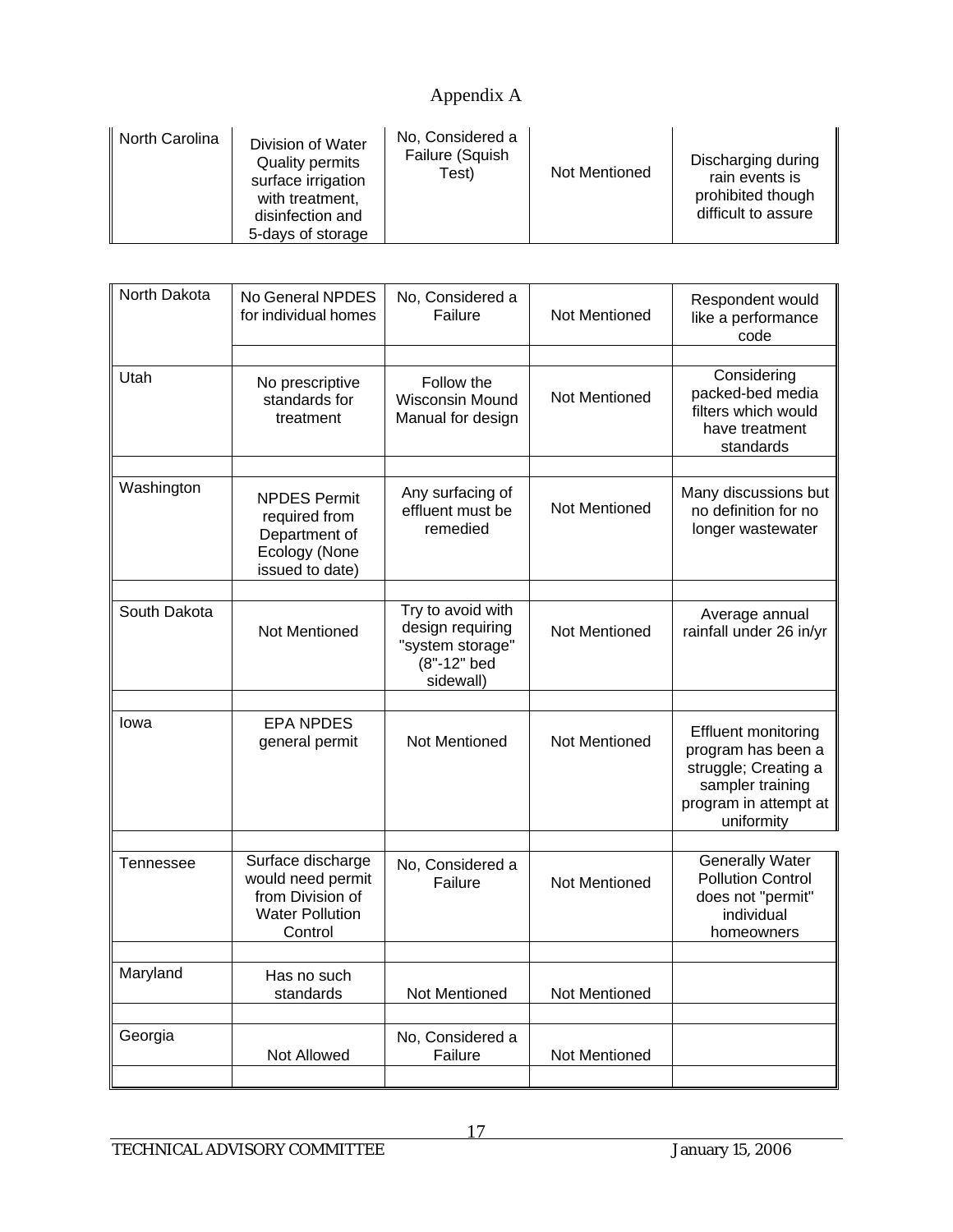# Approved Minutes of the Technical Advisory Committee Meeting April 12, 2005

| <b>Members present:</b>    | Roger Thompson<br><b>Barb Willis</b><br><b>Spencer Harris</b><br><b>Allison Lowry</b><br>Alan Huizenga | John Forcier<br><b>Steve Revell</b><br>Jeff Williams<br>Kim Kendall<br><b>Phil Dechert</b>           |
|----------------------------|--------------------------------------------------------------------------------------------------------|------------------------------------------------------------------------------------------------------|
| Others present:            | <b>Bruce Douglas</b>                                                                                   | Frank O'Brien                                                                                        |
| <b>Scheduled meetings:</b> |                                                                                                        |                                                                                                      |
| May 10, 2005               | $1-4$ PM                                                                                               | Secretary' Conference Room<br>Human Services Building (upstairs in building)<br>connected to Osgood) |
| June 7, 2005               | 1-4 PM                                                                                                 | <b>Mad Tom Room</b>                                                                                  |

#### **Review of agenda**

 The agenda was amended to include an update of the legislative actions. It was also requested that the committee try to work on some of the items on the topic list so that at least some of the items can be included in the next rule revision. Steve asked that review of the advanced hydro chart be added to the topic list.

### **Review of minutes**

The draft minutes of the March 8, 2005 meeting were reviewed and accepted as drafted.

## **Legislative Update**

 Roger stated that there had been no legislative activity since the last meeting but that Senate Natural Resources had scheduled a meeting for April 14, 2005. John noted that Rep. Jewett had talked to him about TAC and that he had run into Sen. Snelling a month ago and had encouraged her to have a hearing. Phil asked if there was a particular topic that SNR wanted to cover. John said the committee is looking for a cross section of the issues, what are the problems with the current rules. John noted that Addison County legislators are still anxious to deal with the difficulty in getting permits in clay soils.

 Steve asked if the Agency will move forward with new rules this year. Roger said that he expected the Agency would start working on the next revision soon after the legislature adjourns. There is a draft set of rules that was prepared last fall that Anne worked on that will be the basis of the next revision. That draft includes lots of housekeeping changes including the addition of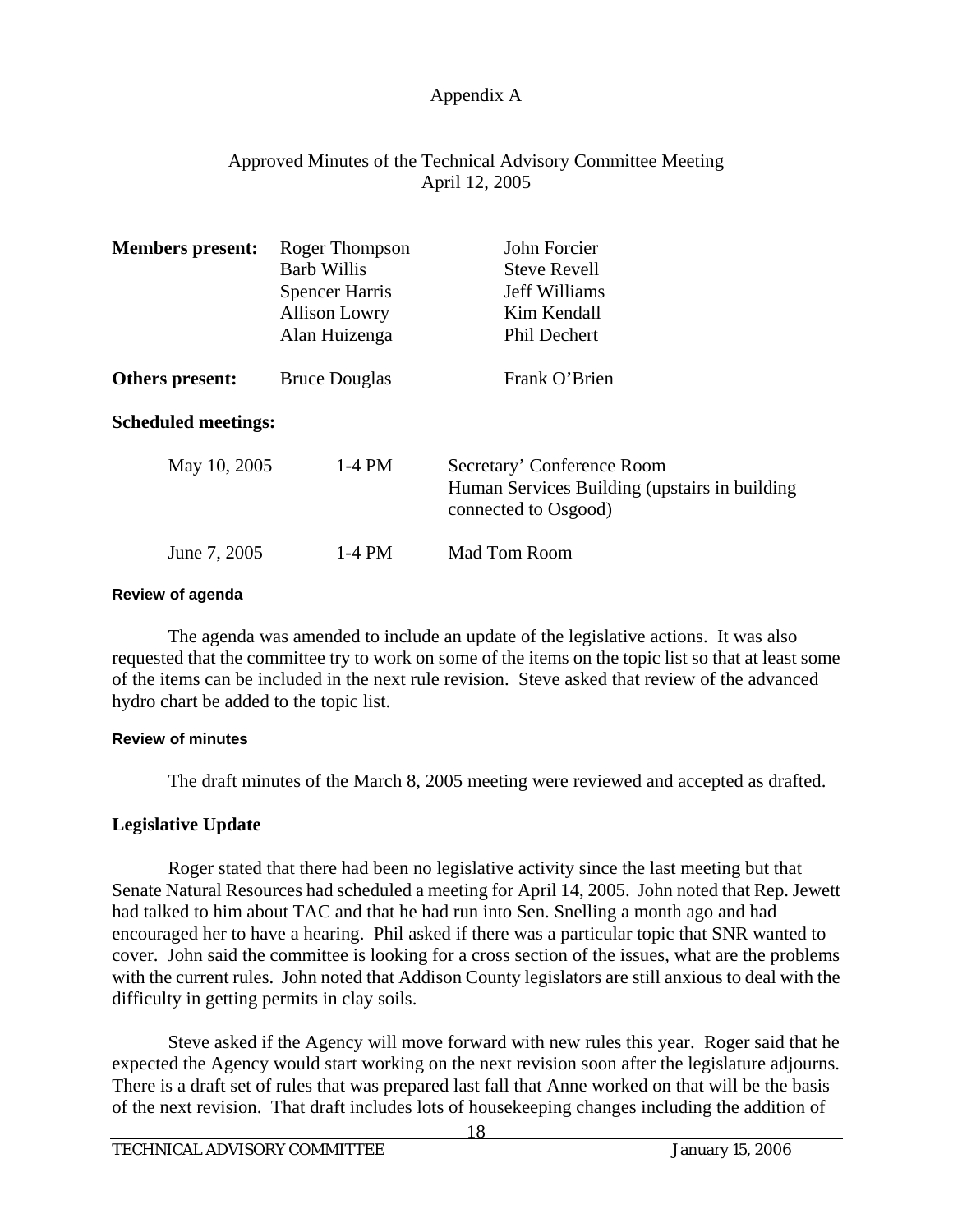new procedures and guidance adopted since the 2002 rule adoption that were not included in the 2005 version.

John gave a short review of the meeting he and a few representatives of the engineering community had with Sec. Torti, Commissioner Wennberg, and Anne Whiteley. Several topics were covered including stormwater designs by non-engineers, maintaining the monthly meetings between DEC and the engineering community, and the need to move the onsite rules forward.

John asked if more items could be added to the topic list with a hope of getting some of them included in the next set of rules. Roger noted that this was possible with the understanding that the commissioner could choose to limit what is included.

# **Water supply training for Class B Designers**

The outline prepared by Rodney Pingree, Gail Center, and Roger was reviewed and edited. Allison stated that this would not count for continuing education. John asked if this would all be inside training and it will be. Steve mentioned how hard it will be to stay on time with all of the topics that need to be covered and that this should be included in the planning. Jeff asked that the training include what features of the water supply installation should be certified by the well driller and which by the designer. The topics list will be updated and circulated for review.

# **Interior pump stations**

The draft guidance that Roger circulated by e-mail was discussed. E-mails received from Lance Phelps, Jeff Padgett, and Henry Albro were reviewed. The main issue for discussion was the amount of emergency storage that should be required. The existing guidance for exterior pump stations is for one day's design flow for stations with only a single pump. The TAC decided by majority decision that this should not be reduced to less than 25% of the design flow. Roger said that he would be contacting the Department of Labor and Industry as they had not replied to the original e-mail of the draft guidance and would also contact Mr. Albro to learn how expensive it would be to use a larger pump chamber.

# **When is wastewater no longer wastewater**

Roger read a list of questions that Chris Thompson had prepared that would need to be addressed as part of writing any rules for systems that would discharge to the ground surface. The topics included: whether there would be numerical standards for effluent quality; whether discharging systems can be used if a non-discharging system could be designed and permitted in accordance with the rules; whether continuous remote monitoring should be required; whether a protocol for when failures occur must be developed; isolation distances; and oversight requirements. Spencer wondered if the legislature would pass any legislation authorizing surface discharge systems. Several other members of the committee shared this concern. John noted that any such system would need advanced treatment and disinfection. Phil suggested creating a 10 year test study limited to systems in Addison County. The question of whether a discharging system can be used if a non-discharging system could be designed and permitted in accordance with the rules was

19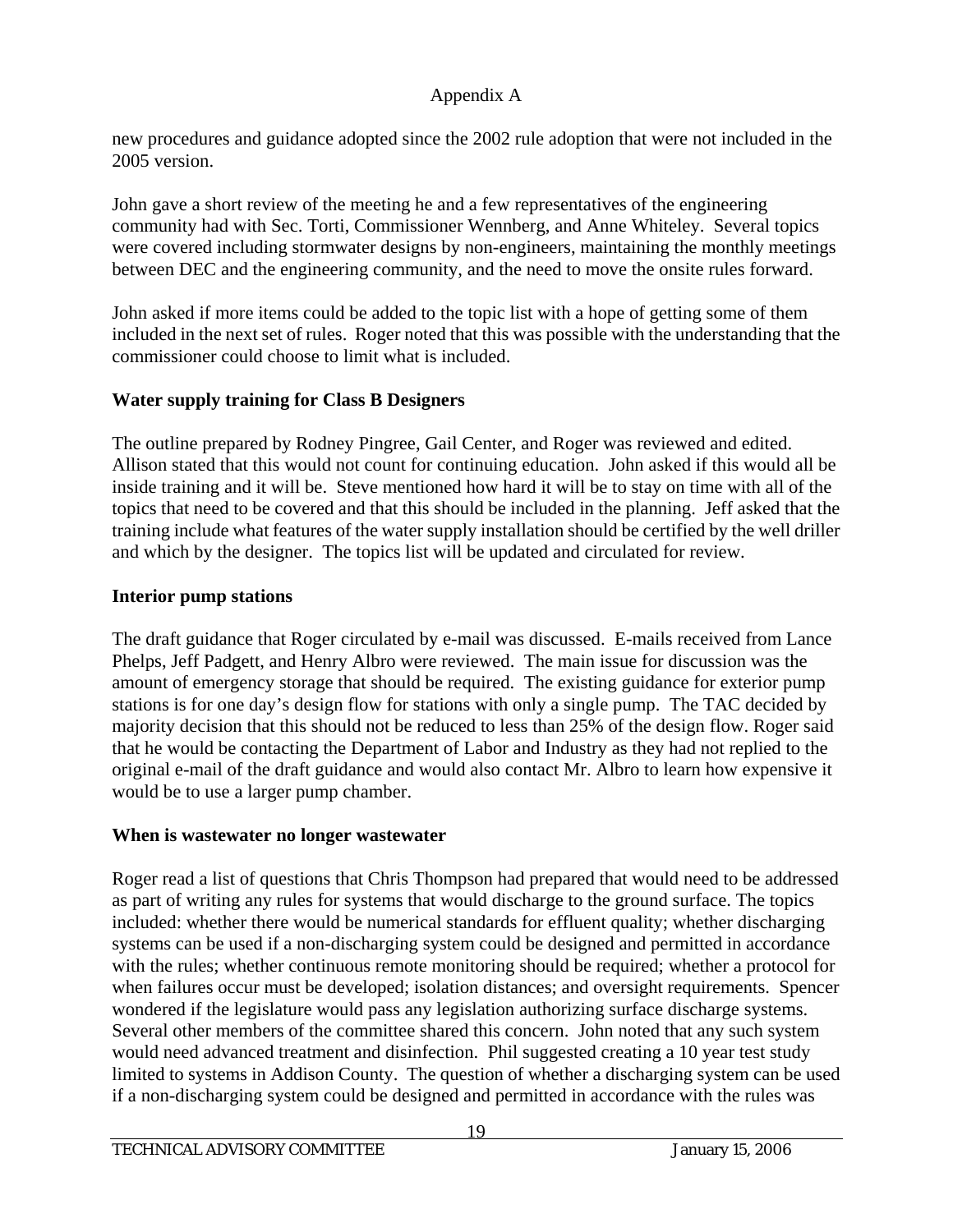discussed in more detail. The main issue is the definition of "could be constructed", as in some cases very long and expensive systems are theoretically possible, though not financially practical.

When the issue was raised of whether any states had numerical standards for discharging systems, Bruce outlined the California regulations. California has a category, called unrestricted contact, that allows wastewater meeting the standards to be used in ways that will result in human contact. This is not drinking water quality but does assume direct contact with the wastewater. The standard requires that turbidity be 2 NTU or less, total coliforms 2.2 per 100ml or less, and with inactivation of polio virus of at least 4 logs. Bruce noted this required secondary treatment, slow sand or membrane filtration, and UV disinfection with a cost of \$50K-\$100K for a SFR.

Phil said that any consideration of these types of systems, particularly for multiple house systems would require a strong operating permit.

Other potential sources of numerical standards include Israel and World Health Organization

Topics list

- 45. Drip disposal
- 46. Housekeeping changes
- 47. Inclusion of policies and procedures
- 48. Up or down location of holes in pressure distribution systems
- 49. Mound sand requirements
- 50. Encourage I/A
- 51. Changing the 20% slope restriction to 30%
- 52. Replacing perc test with soil identification approach
- 53. Defining when effluent is no longer wastewater
- 54. Disinfection
- 55. Colorado Rule reduction in isolation distance to wells based on construction methods
- 56. Certification and audit approach to permitting
- 57. Lake water systems
- 58. Curtain drains
- 59. Terra-Lift System
- 60. Installation certification language
- 61. Advanced hydro chart

## **Executive Committee**

John Forcier, Steve Revell, Lance Phelps, Phil Dechert, and Roger Thompson Alternates – Chris Thompson, Bernie Chenette, Spencer Harris, Jeff Williams

## **Subcommittees**

Hydrogeology - Allison Lowry, Craig Heindel, Dave Cotton and Steve Revell.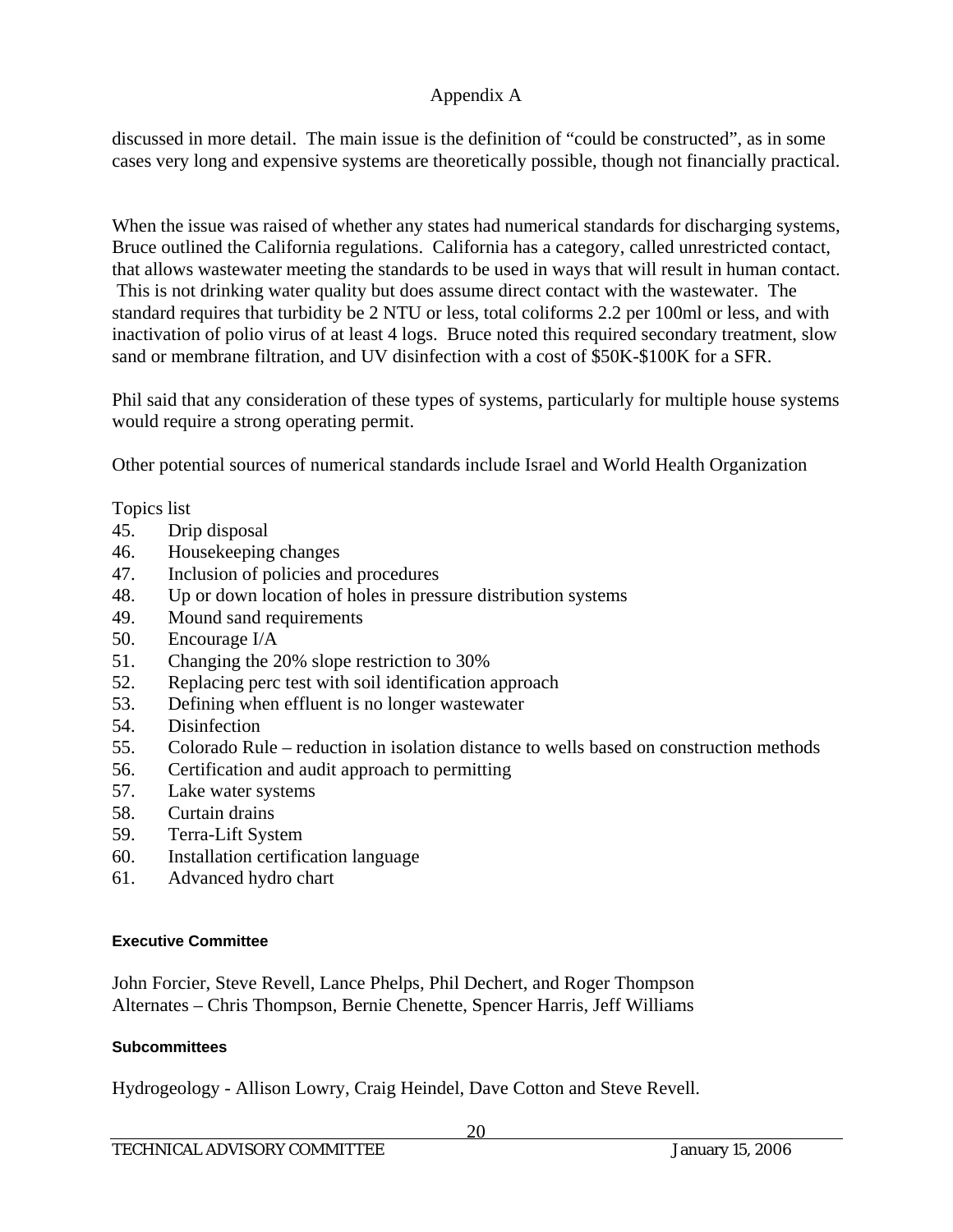Training subcommittee - John Forcier, Roger Thompson, Allison Lowry, Dave Cotton, and Barbara Willis.

Licensed designers - Spencer Harris, Alan Huizenga, and Gerry Kittle.

Well driller's knowledge checklist - Jeff Williams, Rodney Pingree, Roger Thompson, Bernie Chenette, Gail Center and Steve Revell.

Interested in the delegation rules - Spencer Harris, Gerry Kittle, Phil Dechert, and Alan Huizenga

Drip Disposal – Frank O'Brien, Roger Thompson, Dave Cotton, Steve Revell, Alan Huizenga

Legislative field trip – Phil Dechert, Gerry Kittle, Dave Cotton, Roger Thompson

Approved Minutes of the Technical Advisory Committee Meeting May 10, 2005

| <b>Members</b> present:<br>Roger Thompson<br><b>Bernie Chenette</b><br>Lance Phelps<br>Gail Center<br>Rodney Pingree |                | <b>Spencer Harris</b><br><b>Steve Revell</b><br><b>Allison Lowry</b> |  |
|----------------------------------------------------------------------------------------------------------------------|----------------|----------------------------------------------------------------------|--|
|                                                                                                                      |                | <b>Phil Dechert</b><br>Craig Heindel                                 |  |
| Others present:                                                                                                      | Chris Thompson | Frank O'Brien                                                        |  |
| <b>Scheduled meetings:</b>                                                                                           |                |                                                                      |  |

June 7, 2005 1-4 PM Mad Tom Room

### **Review of agenda**

The agenda was reviewed. Spencer asked if some of the items on the topics list could be included further up in the agenda and it was decided to add an agenda item related to prioritizing and selecting topics. An item was also added for review of the meeting with Senate NR on April  $14<sup>th</sup>$ .

Gail asked about the status of the interior pump station review and Roger said he had not completed the work. He still wants to contact Labor and Industry as there has been no response to the draft guidance sent prior to the April TAC meeting.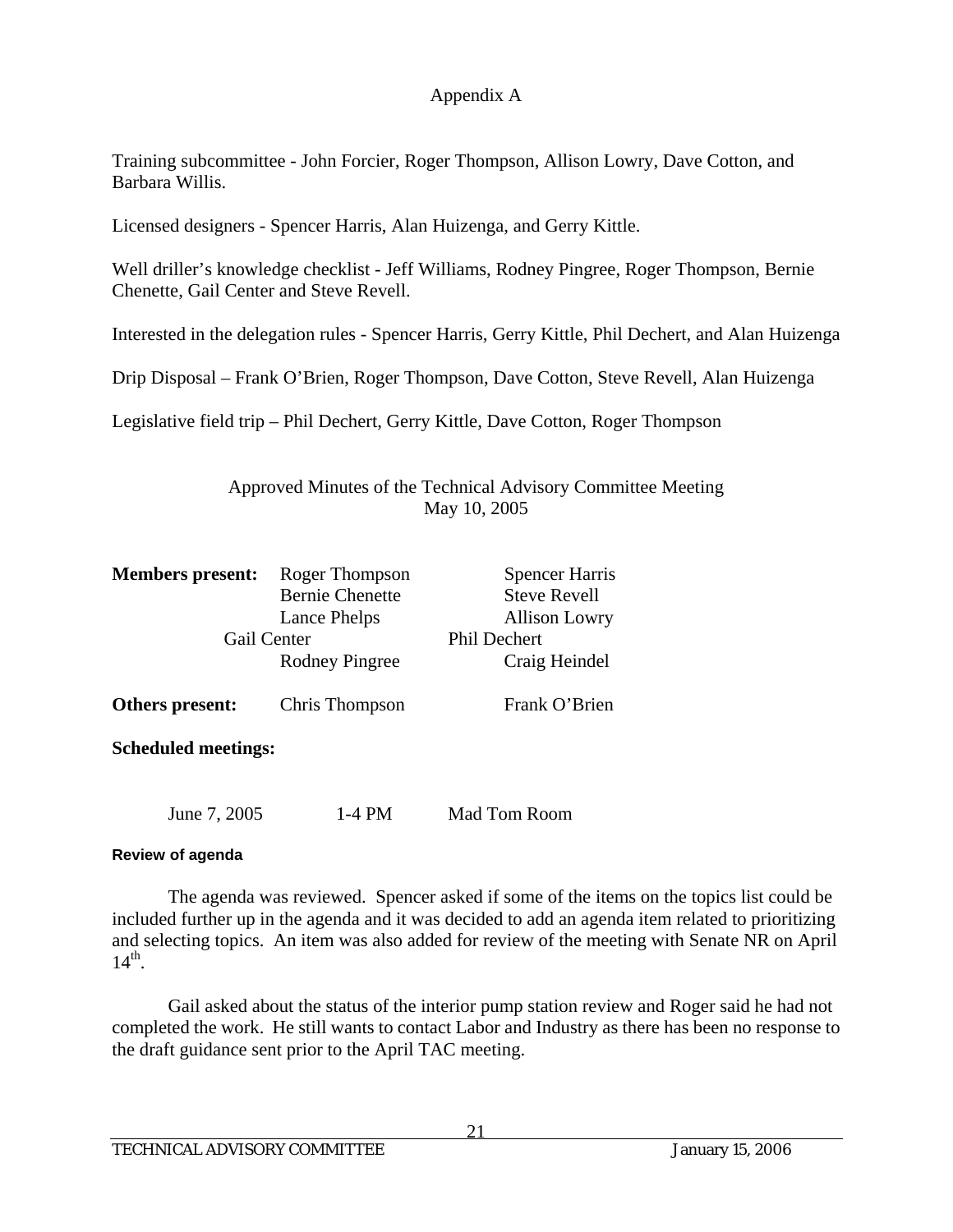### **Review of minutes**

The draft minutes of the April 12, 2005 meeting were reviewed and accepted as drafted.

# **April 14, 2005 meeting with Senate NR**

Steve gave an overview of the meeting which seemed to be organized by Sen. Ayers who did a good job of moving the meeting along so that several people testified in a short period of time. John Forcier did a short presentation of the TAC report and summary comments of his concerns. A banker and a property appraiser raised issues related to the cost of replacement systems and the effect on property values caused by the closing of the ten acre exemption. Richard Czaplinski, East Montpelier sewage officer, testified that systems should be "fool proof" rather than systems requiring lots of operation and maintenance. Commissioner Wennberg was the final witness and asked for support by the legislature for rule revisions to deal with difficult soils, including rules that would allow systems that might surface, at least during the wettest part of the year.

The general sense of those TAC members who were in attendance at the meeting is that most senators are not eager to approve surfacing systems, but are concerned about the impact on people who cannot get permits to develop their property.

## **Well grouting demonstration**

Roger passed along Jeff Williams request for notification of interested parties of the scheduled presentation on June  $3<sup>rd</sup>$  with a request for a rough number of attendees.

# **Prioritizing the topics list**

The committee first reviewed the list of topics for the next rule revision and determined that house keeping changes, inclusion of policies and procedures, whether holes in pressure distribution systems shall be up or down, and the revised language for installation certifications have been agreed on. The Agency will draft language for all of these that will be reviewed by TAC.

 Item #17, the advanced hydro chart was removed from the topics list. The committee then added the following items to the list of topics: how to deal with field changes, revision of the existing desktop hydro chart, review of the requirement for a minimum of 12" of sand under a mound system, conversion of use policies, and design flows.

Items ready for drafting:

- 1. Housekeeping changes
- 2. Inclusion of policies and procedures
- 3. Holes allowed up or down
- 4. Revised design and inspection certification language to reflect statutory changes

Items for subcommittee work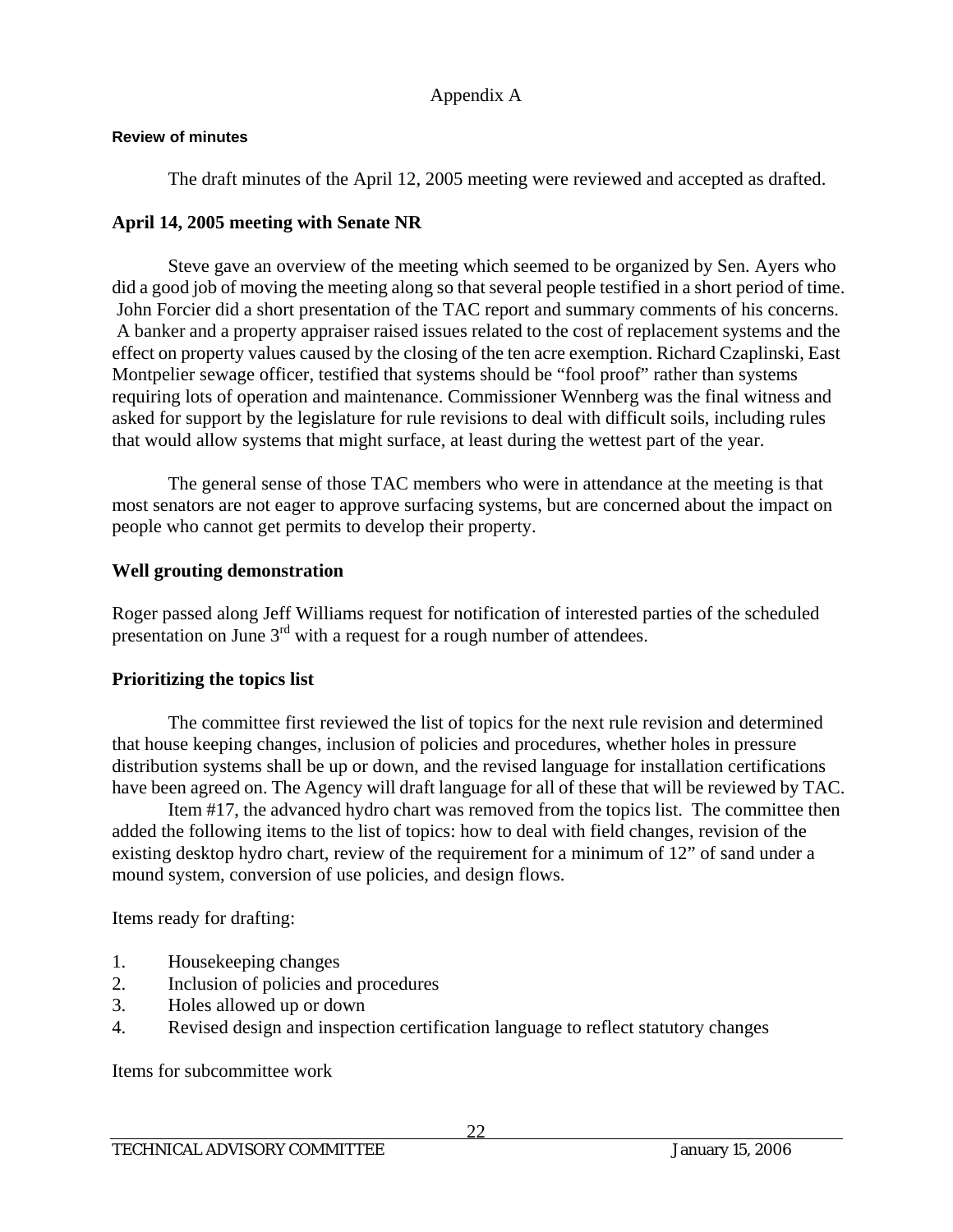1. Drip disposal – alternative application method – draft language should be prepared by a subcommittee

Items prioritized for discussion with high, low, and medium ranking

- 1. Mound sand specifications **high**
- 2. Encourage I/A **low**
- 3. Soil identification vs. perc test **medium**
- 4. Colorado rule **low**
- 5. Permit by certification **low**
- 6. Lake water potable water supplies **high**
- 7. Curtain drain with presumption of effectiveness **high**
- 8. Terralift system **low**
- 9. Field change policy **high**
- 10. Revisions to desktop hydro chart **medium**
- 11. Minimum amount of sand under a mound **high**
- 12. Grandfathered design flow and conversion of use policy **high**
- 13. Updating of design flow chart **high**

Items requiring statutory change

1. Increasing maximum slopes from 20% to 30%.

The question of how many of these items could be included in the next rule revision was discussed. Roger said his best guess was that as soon as the legislature adjourned for the year, the Commissioner would want to move forward with some rule revisions, maybe by August. The Commissioner might decide that the rule revisions should be limited to certain topics, as he did in the last revision, but otherwise anything that TAC could complete and the Agency accepted could be included. Based on this the committee decided that #1,#7, #9, #11, #12, and #13 are candidates for inclusion in the next revision. ANR should draft language for #9 and #12 and the other topics should be pursued by TAC subcommittees. #6 is a high priority that will be critical as of July 1, 2007, when pre-existing SFRs, become subject to the rules. Roger suggested this should be done ASAP because some non-SFR projects that are already regulated use lake water systems. Roger also reminded the committee of the need for a designer category for licensed well drillers so they can design replacement well sites for pre-existing SFRs after July 1, 2007.

# **When is wastewater no longer wastewater**

Roger provided several handouts related to the reuse of treated wastewater and mentioned that John Akielaszek had provided a copy of a recent EPA publication dealing with reuse. Frank will get the address to the committee members so they can order copies (Frank noted that EPA generally sends only one copy per request) and get copies for ANR. Roger stated that as he had reviewed the topic he was becoming more confident that there are recognized treatment standards that would allow for safe surface application of wastewater, though use of these treatment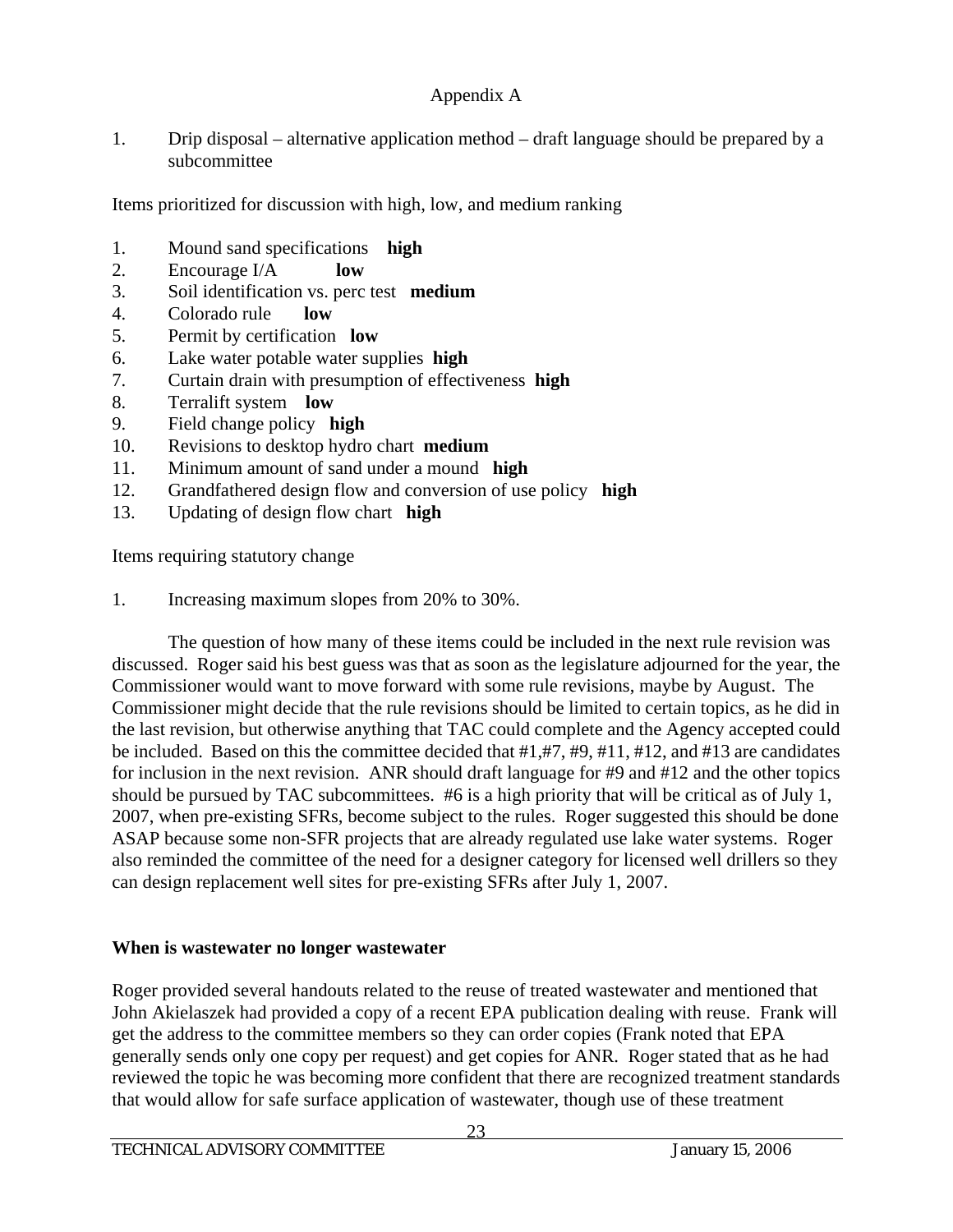standards appeared to be primarily by municipal wastewater treatment facilities, and that use by individuals would be difficult and extremely expensive.

The committee discussed the topic and wondered, particularly in light of apparent lack of legislative eagerness, if it was worth pursuing further. It was decided that ANR would write a summary of what had been discussed in the past, with an outline of what other states are doing. This would be a "white paper" approach with the pros and cons of various approaches.

# **Innovative approvals update**

Frank informed the committee that the agency web site information on innovative systems has been recently updated. Frank also noted that several people he had met at a recent conference in Connecticut had made contact relative to getting their products approved for use in Vermont. Several applications for approval are expected.

Frank also noted that he has received many phone calls from landowners, designers, and regional office staff about the proper use of the Presby Enviro-Septic Pipe. Apparently there is some confusion coming out of the training sessions conducted by Mr. Presby that we are getting clarified.

# **Feedback**

Spencer likes the work done on the topics list

Topics list - items not ready for drafting for inclusion in rule revisions

- 62. Drip disposal
- 63. Mound sand requirements
- 64. Encourage I/A
- 65. Changing the 20% slope restriction to 30%
- 66. Replacing perc test with soil identification approach
- 67. Defining when effluent is no longer wastewater
- 68. Disinfection
- 69. Colorado Rule reduction in isolation distance to wells based on construction methods
- 70. Certification and audit approach to permitting
- 71. Lake water systems
- 72. Curtain drains
- 73. Terra-Lift System
- 74. Installation certification language
- 75. Field change policy
- 76. Revise existing desktop hydro chart
- 77. Conversion of use policy, including grandfathered flows
- 78. Revise design flows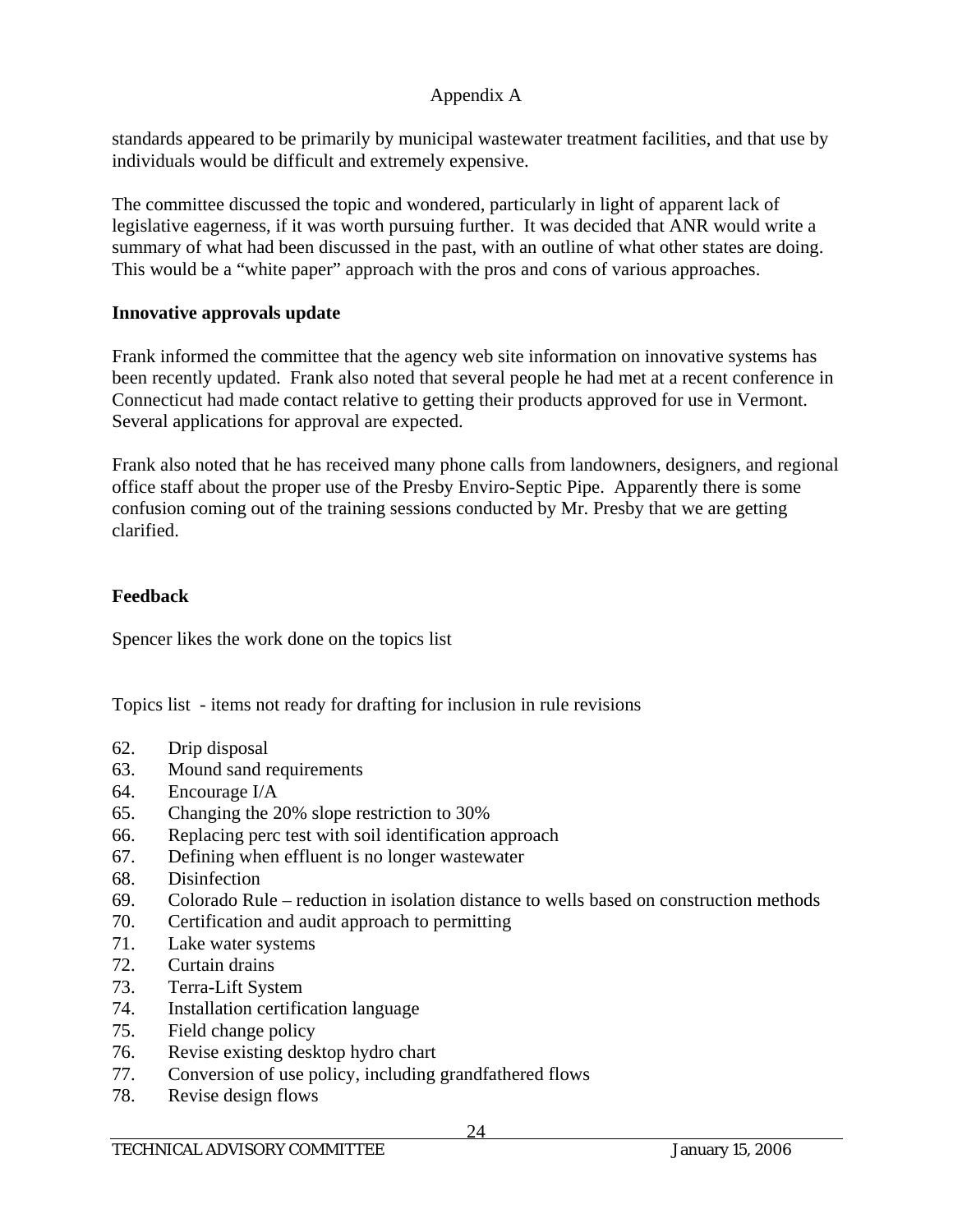#### **Executive Committee**

John Forcier, Steve Revell, Lance Phelps, Phil Dechert, and Roger Thompson Alternates – Chris Thompson, Bernie Chenette, Spencer Harris, Jeff Williams

#### **Subcommittees**

Hydrogeology - Allison Lowry, Craig Heindel, Dave Cotton and Steve Revell.

Training subcommittee - John Forcier, Roger Thompson, Allison Lowry, Dave Cotton, and Barbara Willis.

Licensed designers - Spencer Harris, Alan Huizenga, and Gerry Kittle.

Well driller's knowledge checklist - Jeff Williams, Rodney Pingree, Roger Thompson, Bernie Chenette, Gail Center and Steve Revell.

Interested in the delegation rules - Spencer Harris, Gerry Kittle, Phil Dechert, and Alan Huizenga

Drip Disposal – Frank O'Brien, Roger Thompson, Dave Cotton, Steve Revell, Alan Huizenga

Legislative field trip – Phil Dechert, Gerry Kittle, Dave Cotton, Roger Thompson

## Approved Minutes of the Technical Advisory Committee Meeting June 14 , 2005

| <b>Members present:</b>    | Roger Thompson<br><b>Spencer Harris</b><br><b>Barb Willis</b><br>Jeff Wennberg<br><b>Jeff Williams</b><br>Rodney Pingree<br><b>Phil Dechert</b> | Alan Huizenga<br><b>Steve Revell</b><br>Gail Center<br>Craig Heindel<br>Kim Kendall<br>John Forcier |
|----------------------------|-------------------------------------------------------------------------------------------------------------------------------------------------|-----------------------------------------------------------------------------------------------------|
| Others present:            | <b>Bruce Douglas</b><br>Chris Thompson                                                                                                          | Frank O'Brien                                                                                       |
| <b>Scheduled meetings:</b> |                                                                                                                                                 |                                                                                                     |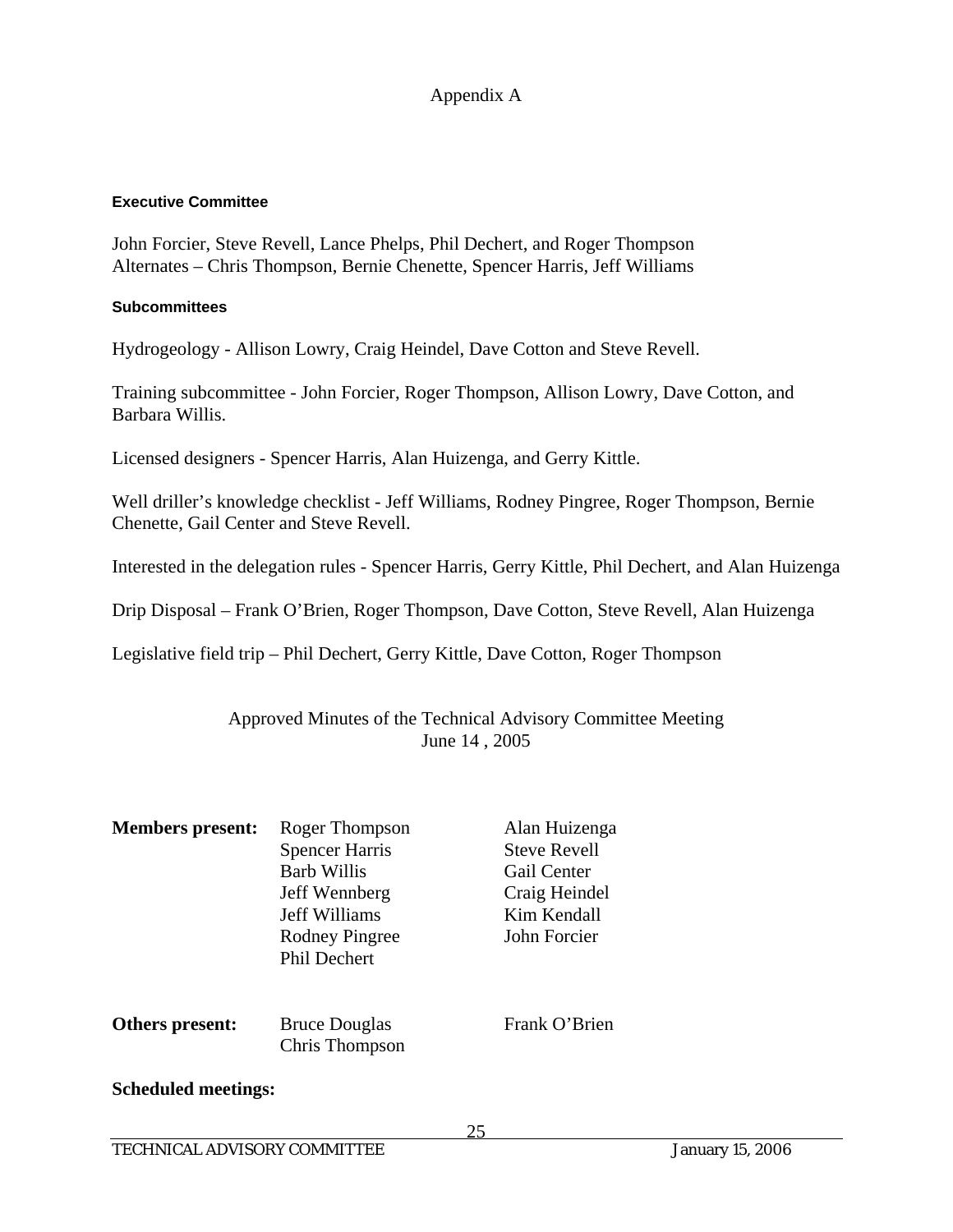| July 19, 2005             | 1-4 PM | Room 100 Stanley Hall |
|---------------------------|--------|-----------------------|
| August 9, 2005            | 1-4 PM | Room 107 Stanley Hall |
| September 20, 2005 1-4 PM |        | Room 107 Stanley Hall |

### **Review of agenda**

The agenda was reviewed. Added topics for a brief interior pump station discussion and for the training for water supply and continuing education needed by designers who are not professional engineers.

### **Review of minutes**

The draft minutes of the May 10, 2005 meeting were reviewed and accepted as drafted.

### **April 14, 2005 meeting with Senate NR**

Steve gave an overview of the meeting which seemed to be organized by Sen. Ayers who did a good job of moving the meeting along so that several people testified in a short period of time. John Forcier did a short presentation of the TAC report and summary comments of his concerns. A banker and a property appraiser raised issues related to the cost of replacement systems and the effect on property values caused by the closing of the ten acre exemption. Richard Czaplinski, East Montpelier sewage officer, testified that systems should be "fool proof" rather than systems requiring lots of operation and maintenance. Commissioner Wennberg was the final witness and asked for support by the legislature for rule revisions to deal with difficult soils, including rules that would allow systems that might surface, at least during the wettest part of the year.

The general sense of those TAC members who were in attendance at the meeting is that most senators are not eager to approve surfacing systems, but are concerned about the impact on people who cannot get permits to develop their property.

## **Well grouting demonstration**

Roger passed along Jeff Williams request for notification of interested parties of the scheduled presentation on June  $3<sup>rd</sup>$  with a request for a rough number of attendees.

### **Prioritizing the topics list**

The committee first reviewed the list of topics for the next rule revision and determined that house keeping changes, inclusion of policies and procedures, whether holes in pressure distribution systems shall be up or down, and the revised language for installation certifications have been agreed on. The Agency will draft language for all of these that will be reviewed by TAC.

 Item #17, the advanced hydro chart was removed from the topics list. The committee then added the following items to the list of topics: how to deal with field changes, revision of the existing desktop hydro chart, review of the requirement for a minimum of 12" of sand under a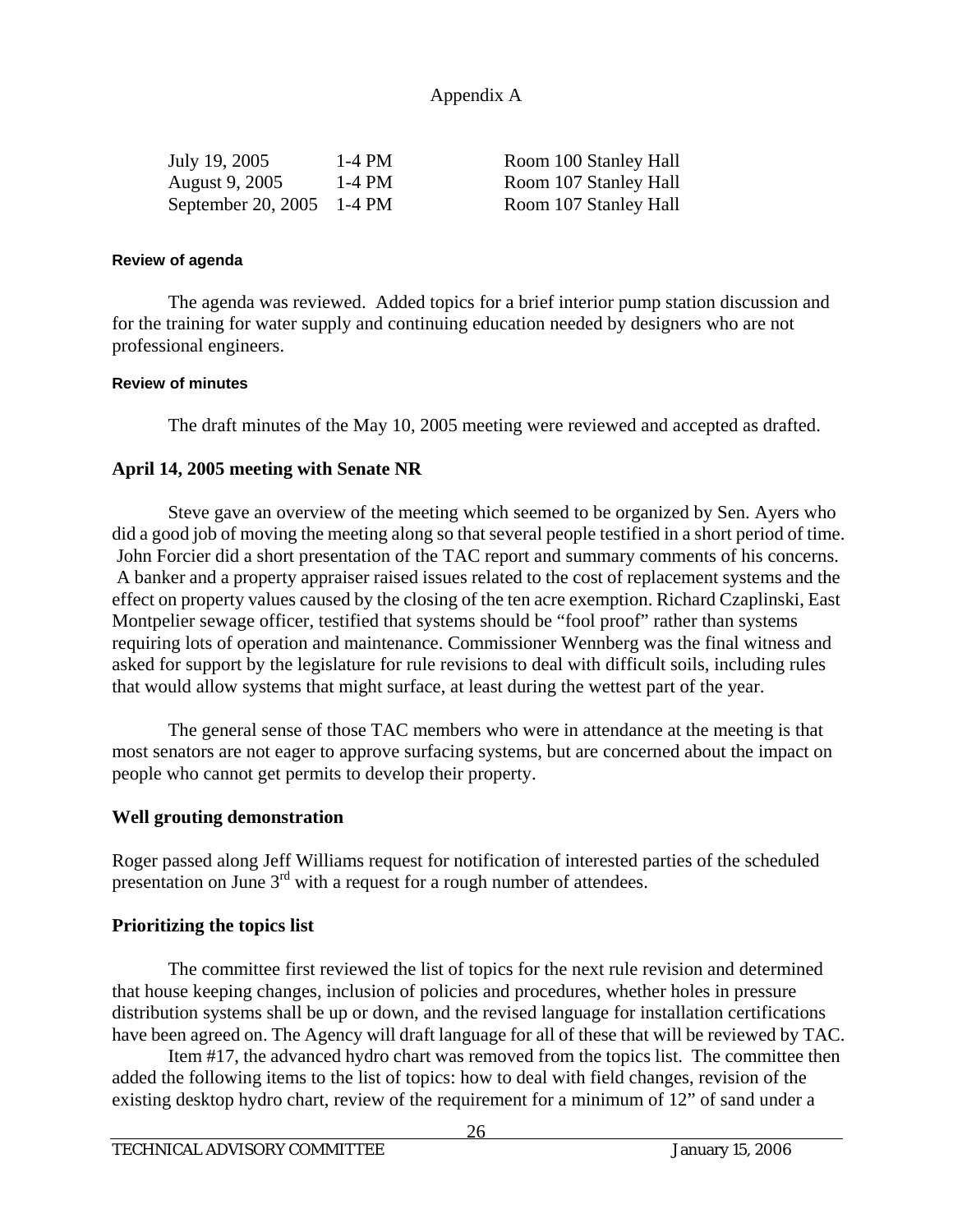mound system, conversion of use policies, and design flows.

Items ready for drafting:

- 1. Housekeeping changes
- 2. Inclusion of policies and procedures
- 3. Holes allowed up or down
- 4. Revised design and inspection certification language to reflect statutory changes

Items for subcommittee work

1. Drip disposal – alternative application method – draft language should be prepared by a subcommittee

Items prioritized for discussion with high, low, and medium ranking

- 1. Mound sand specifications **high**
- 2. Encourage I/A **low**
- 3. Soil identification vs. perc test **medium**
- 4. Colorado rule **low**
- 5. Permit by certification **low**
- 6. Lake water potable water supplies **high**
- 7. Curtain drain with presumption of effectiveness **high**
- 8. Terralift system **low**
- 9. Field change policy **high**
- 10. Revisions to desktop hydro chart **medium**
- 11. Minimum amount of sand under a mound **high**
- 12. Grandfathered design flow and conversion of use policy **high**
- 13. Updating of design flow chart **high**

Items requiring statutory change

1. Increasing maximum slopes from 20% to 30%.

The question of how many of these items could be included in the next rule revision was discussed. Roger said his best guess was that as soon as the legislature adjourned for the year, the Commissioner would want to move forward with some rule revisions, maybe by August. The Commissioner might decide that the rule revisions should be limited to certain topics, as he did in the last revision, but otherwise anything that TAC could complete and the Agency accepted could be included. Based on this the committee decided that #1,#7, #9, #11, #12, and #13 are candidates for inclusion in the next revision. ANR should draft language for #9 and #12 and the other topics should be pursued by TAC subcommittees. #6 is a high priority that will be critical as of July 1, 2007, when pre-existing SFRs, become subject to the rules. Roger suggested this should be done ASAP because some non-SFR projects that are already regulated use lake water systems. Roger also reminded the committee of the need for a designer category for licensed well drillers so they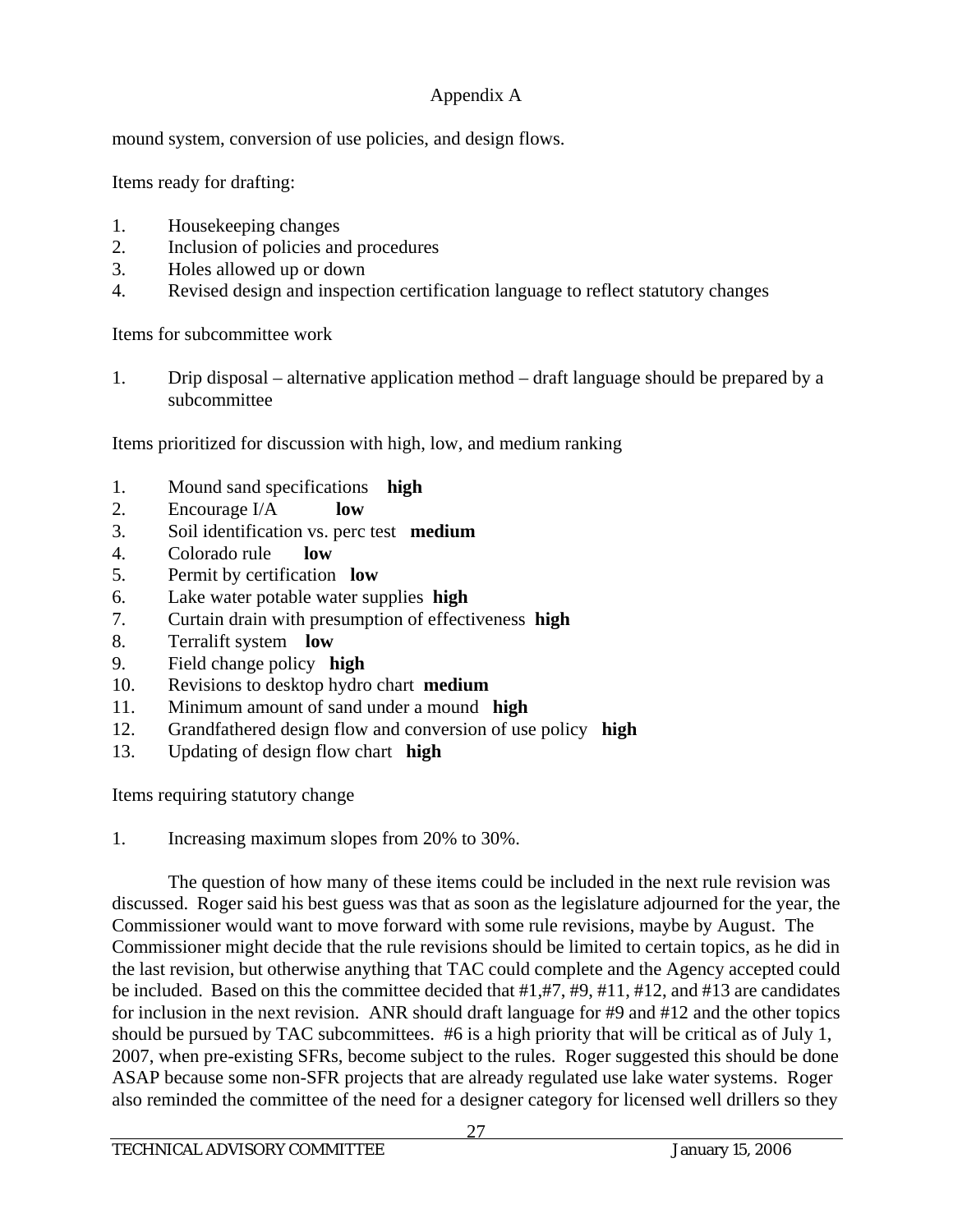can design replacement well sites for pre-existing SFRs after July 1, 2007.

## **When is wastewater no longer wastewater**

Roger provided several handouts related to the reuse of treated wastewater and mentioned that John Akielaszek had provided a copy of a recent EPA publication dealing with reuse. Frank will get the address to the committee members so they can order copies (Frank noted that EPA generally sends only one copy per request) and get copies for ANR. Roger stated that as he had reviewed the topic he was becoming more confident that there are recognized treatment standards that would allow for safe surface application of wastewater, though use of these treatment standards appeared to be primarily by municipal wastewater treatment facilities, and that use by individuals would be difficult and extremely expensive.

The committee discussed the topic and wondered, particularly in light of apparent lack of legislative eagerness, if it was worth pursuing further. It was decided that ANR would write a summary of what had been discussed in the past, with an outline of what other states are doing. This would be a "white paper" approach with the pros and cons of various approaches.

# **Innovative approvals update**

Frank informed the committee that the agency web site information on innovative systems has been recently updated. Frank also noted that several people he had met at a recent conference in Connecticut had made contact relative to getting their products approved for use in Vermont. Several applications for approval are expected.

Frank also noted that he has received many phone calls from landowners, designers, and regional office staff about the proper use of the Presby Enviro-Septic Pipe. Apparently there is some confusion coming out of the training sessions conducted by Mr. Presby that we are getting clarified.

# **Feedback**

Spencer likes the work done on the topics list

Topics list - items not ready for drafting for inclusion in rule revisions

- 79. Drip disposal
- 80. Mound sand requirements
- 81. Encourage I/A
- 82. Changing the 20% slope restriction to 30%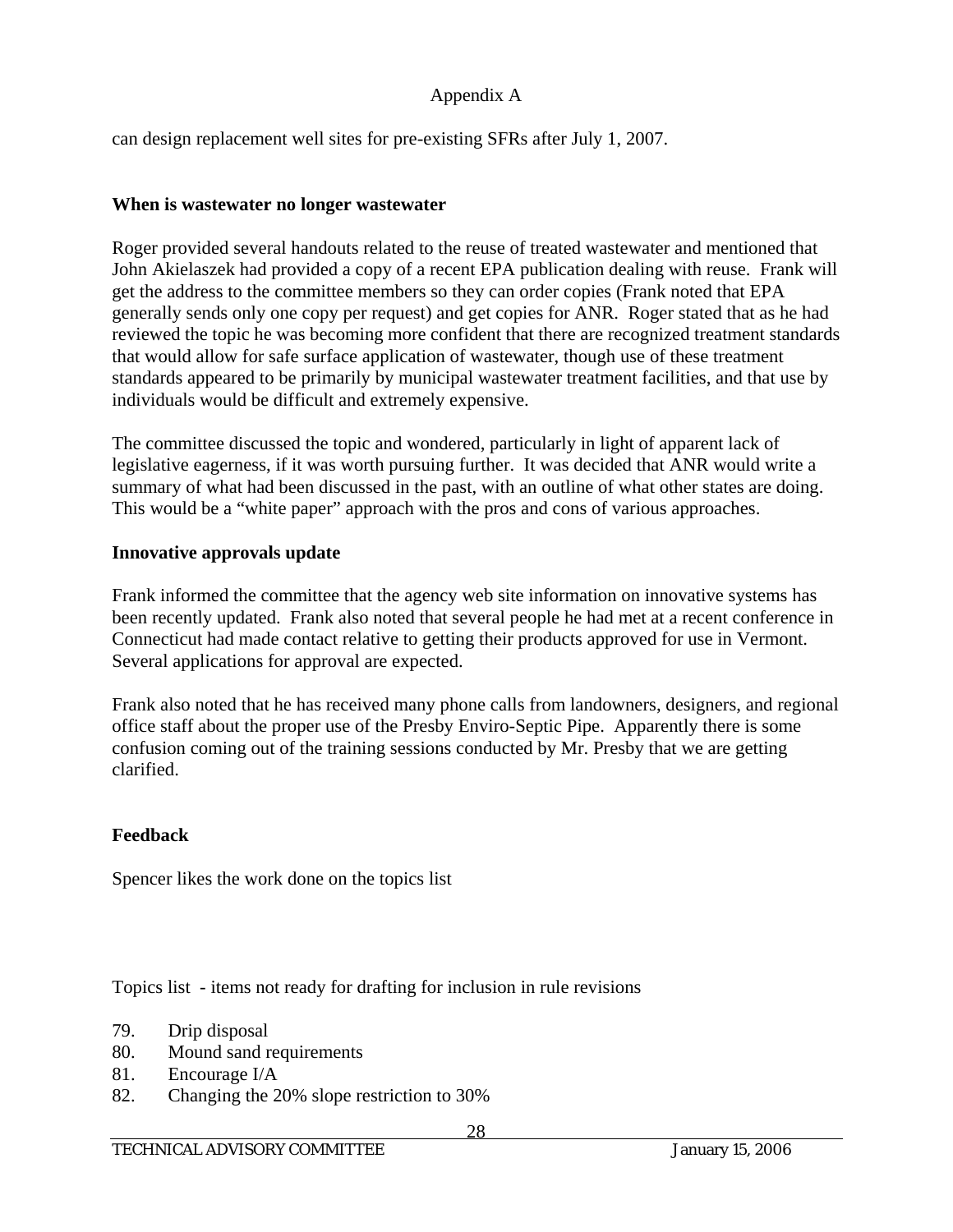- 83. Replacing perc test with soil identification approach
- 84. Defining when effluent is no longer wastewater
- 85. Disinfection
- 86. Colorado Rule reduction in isolation distance to wells based on construction methods
- 87. Certification and audit approach to permitting
- 88. Lake water systems
- 89. Curtain drains
- 90. Terra-Lift System
- 91. Installation certification language
- 92. Field change policy
- 93. Revise existing desktop hydro chart
- 94. Conversion of use policy, including grandfathered flows
- 95. Revise design flows

### **Executive Committee**

John Forcier, Steve Revell, Lance Phelps, Phil Dechert, and Roger Thompson Alternates – Chris Thompson, Bernie Chenette, Spencer Harris, Jeff Williams

### **Subcommittees**

Hydrogeology - Allison Lowry, Craig Heindel, Dave Cotton and Steve Revell.

Training subcommittee - John Forcier, Roger Thompson, Allison Lowry, Dave Cotton, and Barbara Willis.

Licensed designers - Spencer Harris, Alan Huizenga, and Gerry Kittle.

Well driller's knowledge checklist - Jeff Williams, Rodney Pingree, Roger Thompson, Bernie Chenette, Gail Center and Steve Revell.

Interested in the delegation rules - Spencer Harris, Gerry Kittle, Phil Dechert, and Alan Huizenga

Drip Disposal – Frank O'Brien, Roger Thompson, Dave Cotton, Steve Revell, Alan Huizenga

Legislative field trip – Phil Dechert, Gerry Kittle, Dave Cotton, Roger Thompson

Approved Minutes of the Technical Advisory Committee Meeting July 19, 2005

**Members present:** Roger Thompson Steve Revell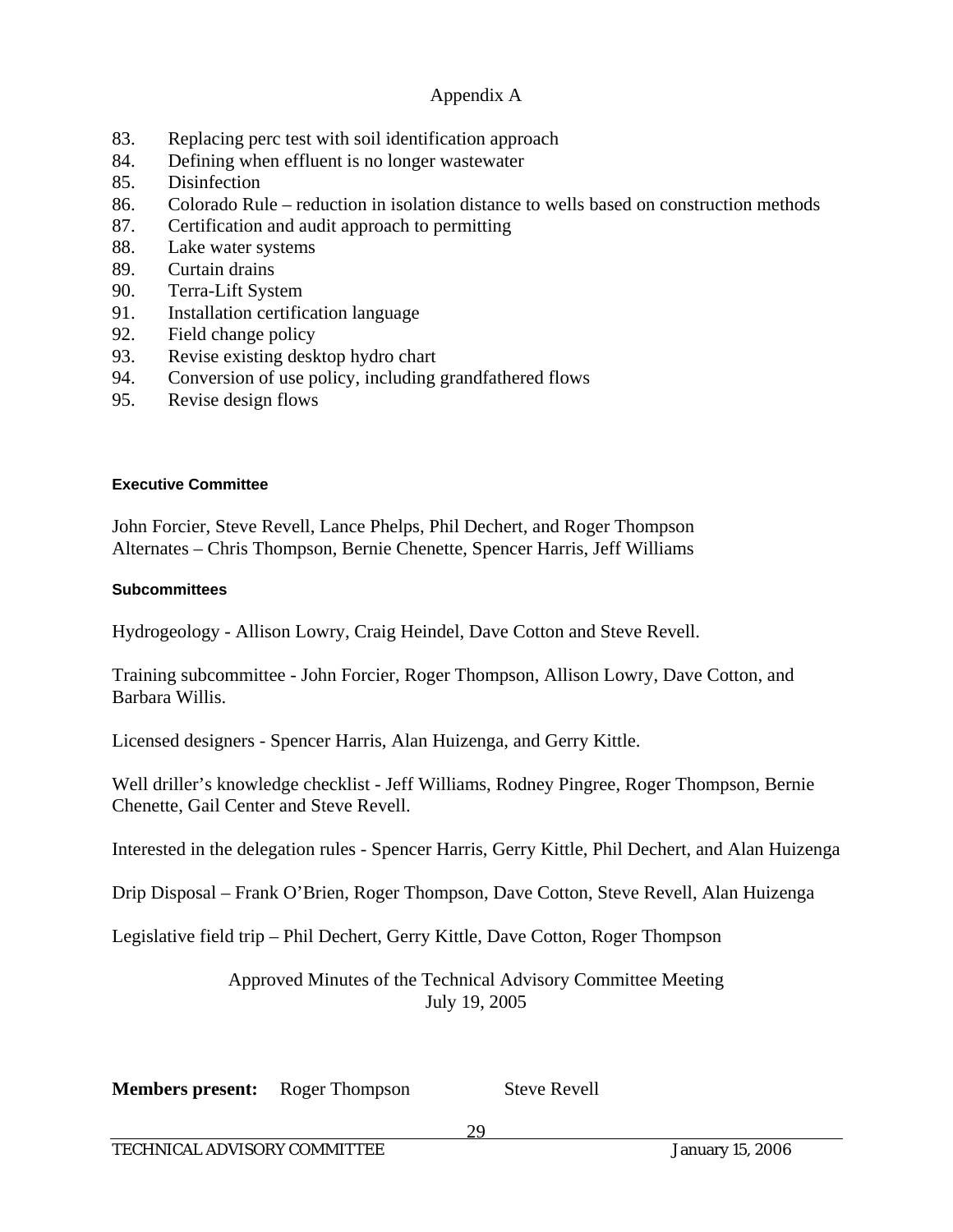|                            | <b>Spencer Harris</b><br>Alan Huizenga<br><b>Phil Dechert</b> | Craig Heindel<br>Lance Phelps<br>Gail Center |  |  |
|----------------------------|---------------------------------------------------------------|----------------------------------------------|--|--|
| Others present:            | <b>Bruce Douglas</b><br>Chris Thompson                        | Frank O'Brien                                |  |  |
| <b>Scheduled meetings:</b> |                                                               |                                              |  |  |

| August 9, 2005            | 1-4 PM | Room 107 Stanley Hall |
|---------------------------|--------|-----------------------|
| September 20, 2005 1-4 PM |        | Room 107 Stanley Hall |

#### **Review of agenda**

The agenda was reviewed and accepted as proposed.

#### **Review of minutes**

Roger did not bring extra copies of the draft minutes of the June 14, 2005 meeting, and as most members present had not reviewed the minutes, it was decided to take this up at the August meeting.

### **Class B Designer training for water systems**

 Roger gave an update on the proposed training. Five training sessions, one test run of the training, and two test dates have been established. There are about 140 Class B designers and they have received a written notice of the training. The training is based on the outline that was reviewed by TAC at an earlier meeting.

 Roger also noted that a soils workshop will be arranged for the fall. It would need to run for several days in order to meet the expected demand. Spencer suggested it would be good to have the year's schedule established so people could plan on what to attend. Steve said he would like to have some sessions of training for I/A systems with regional staff present.

### **Presby Enviro-Septic Pipe**

 Steve said that he had been working with the system but did not find the Presby handbook to be intuitive. Frank agreed, but noted that the handbook is a tool that Mr. Presby designed and works with in New Hampshire that has been modified to include the Vermont design parameters. Frank said that he had found some misinformation being shared with designers, and some confusion about how to use the system, and that he was keeping Mr. Presby informed of everything that he hears about.

### **Surface discharge subcommittee**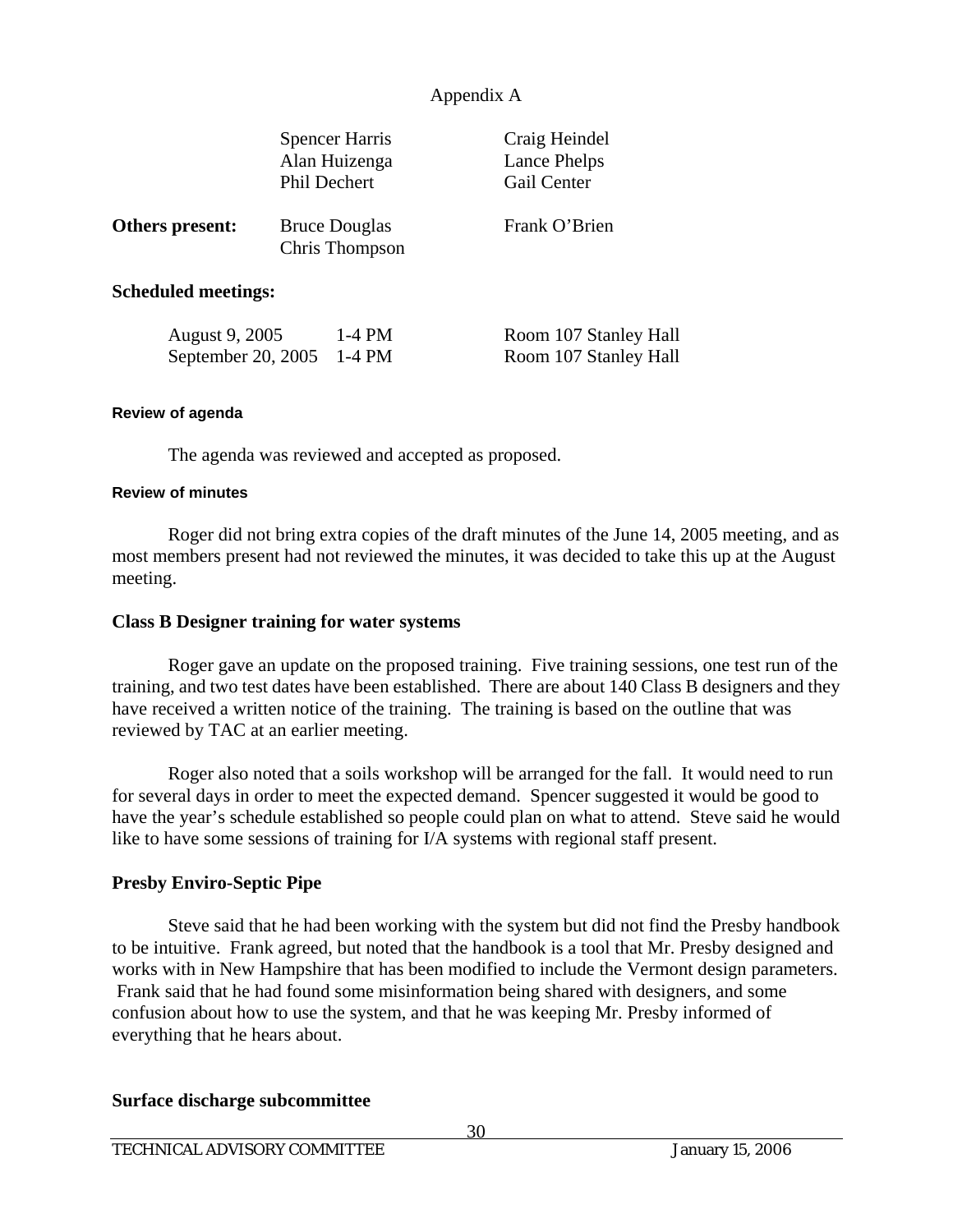Craig reviewed the minutes of the June 30, 2005 subcommittee meeting and the recommendations that were arranged as responses to the list of questions that Chris had created.

1. The first issue was whether numerical standards for effluent quality should be required. The subcommittee decided that because there are already standards for direct discharges of wastewater they should apply to any system based on surfacing of the effluent. Roger asked if the phosphorus standard would be applied. Craig noted that some stormwater is treated as a direct discharge which might be guidance for phosphorus and other constituents.

2. The subcommittee proposed that if it was possible to build a subsurface system, that system must be used rather than one with a surfacing component. Lance asked if this was true even if the disposal area might be a mile away, such as on a large farm and the answer was yes. Roger noted that for a new project, one choice would be to locate the building near the good soils. Lance asked about whether someone else's land across the road had to be considered and the answer was no. Spencer said that the cost differential should be included as part of the answer. Craig said the subcommittee wanted to stick with the science which indicates subsurface disposal is a better choice when possible. Steve said that his sense of the subcommittee was that subsurface disposal would have to be thoroughly investigated first, before looking at surfacing, but that cost and being practical would need to be factors. Phil asked if this concept will work better for 10 houses with one system versus 10 houses each with their own system. Spencer asked if a lot has soil for one house, can they build two houses with one using a surfacing system, and the answer was yes.

3. Remote monitoring was discussed and the subcommittee felt strongly that remote monitoring should be required. This need not be continuous monitoring. The level of monitoring would be determined based on the particular system being proposed, but there should be at least one monitoring cycle per 24 hours and the failure notification should be direct to the designated operator, not just an audio-visual alarm on the system. The monitoring should include parameters specific to the method of disinfection and needs to demonstrate that the system is both functional and effective.

4. Each approval should include an emergency protocol to follow if (when) the disinfection system fails. The protocol would include ANR notification within 24 hours and would require the discharge to be stopped until the system is functional. Roger suggested that notification of neighbors might need to be part of the protocol.

5. Isolation distances were discussed. The isolation distances for standard systems would be acceptable as the extra treatment and disinfection would make the effluent safer than that from conventional systems. Roger said that he would be concerned about rapid flow across the surface of the ground from a leachfield with a failed disinfection system to a drinking water source. This issue needs further consideration.

6. The treated wastewater could flow across property lines only if there is a permanent, legal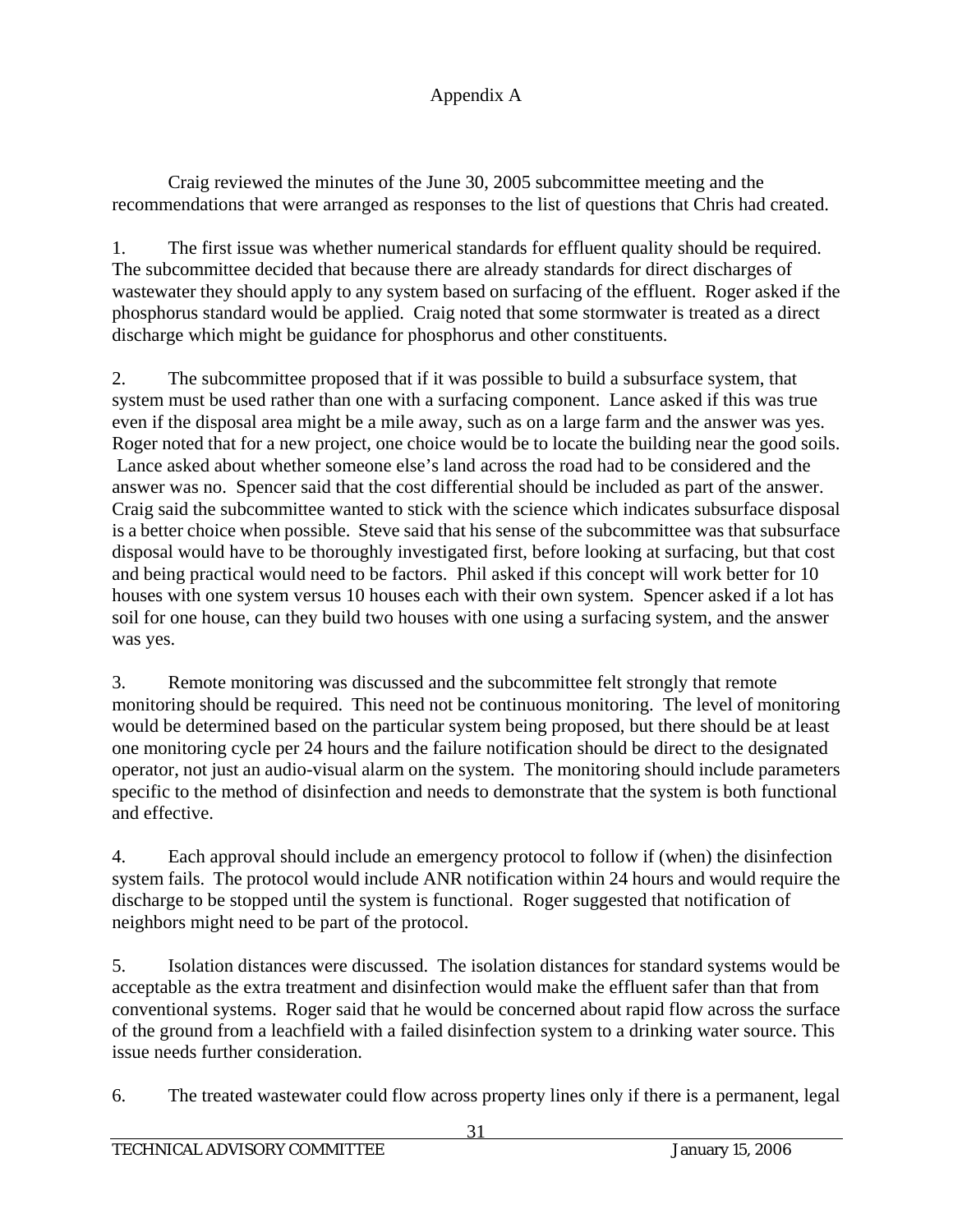easement on the neighboring property. The subcommittee did not resolve how to deal with road ROWs.

7. The NPDES issues were reviewed and it appears that discharge to surface waters through a conveyance such as a pipe or ditch, or discharge via overland flow during storm events would require a NPDES permit, that would likely not be possible to obtain. This issue will need further discussion with the O+M section. Chris will follow up on this.

8. The subcommittee recommends that all systems include a dispersal mechanism, such as a trench on contour, drip disposal, or other approach that would place as much of the wastewater into the soil as possible, and which would reduce the amount of time when there would be defined flow of effluent away from the disposal area.

9. The subcommittee looked at four options for operations oversight, including the homeowner, homeowners contracting with an operations provider, a responsible management entity, or municipal oversight. Roger said he had some concerns with a homeowner being the sole oversight as there is a lot of self interest involved. A homeowner might perform some or all of the maintenance, but at least the remote monitoring needed to be done by some other entity.

 There was general discussion of the report and Spencer suggested one way to start would be to use this approach just for failed systems. They already present risks, and almost anything would be an improvement. It was noted that Massachusetts uses this approach to test new systems. Bruce indicated that the level of performance required should be defined as a starting point. Craig noted that the existing rules have numbers that have been adopted without having a performance basis.

 The question of whether towns can prohibit well shields from extending onto other lots was discussed. Roger said he would have to check with Anne, but that Anne had determined that after July 1, 2007 towns could not prohibit off-lot systems so probably could not prohibit off-lot well shields.

 Craig wondered if small treatment plants could reach a level of treatment that would not require a discharge permit. This led to a discussion of what level of treatment would be required before the effluent could cross a property line without an easement or other requirements. Spencer suggested just requiring a long mound of 150-200' with a prescriptive setback from the property line without creating any performance standard for effluent quality rather than requiring easements.

# **Lake water systems**

 Alan gave a short review of this subcommittee's work. The subcommittee had not met, but had exchanged information on several topics. Alan had reviewed the history with Ernie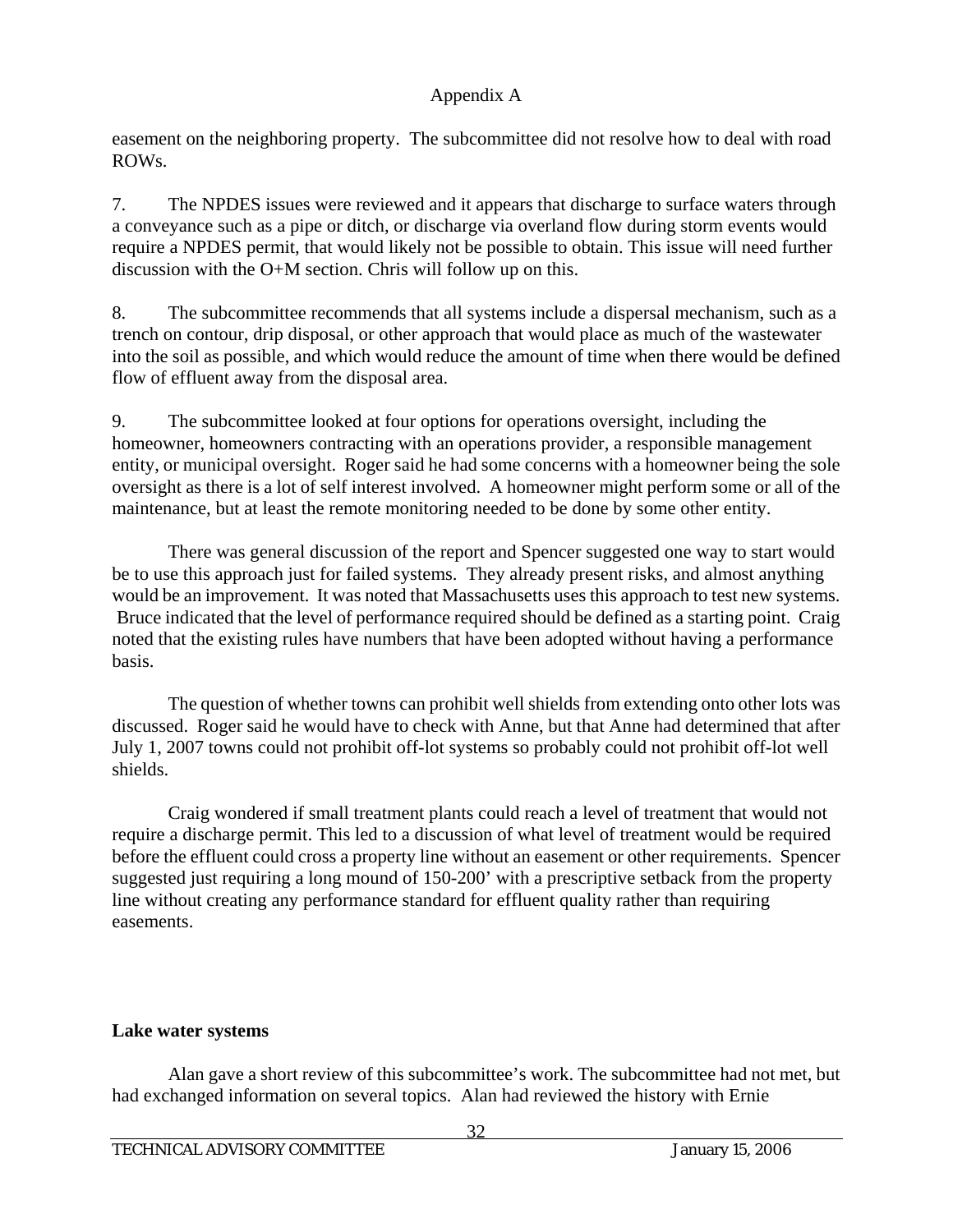Christianson and learned that in the 1970s and 1980s filtration systems with coagulation and disinfection had been approved. It was then determined that these systems were no longer acceptable for new projects and routine approval was not granted, though a limited number of systems were approved using the innovative system rules. These were mostly systems for projects other than single family residences. The federal regulations were later changed and all surface water systems that are classified as public became subject to strict rules that made small surface water systems impractical. The subcommittee is looking at systems that might be approved for regulated projects where the water system is not classified as public, including for newly created lots with single family residences. Gail noted that standard Health Department recommendations for SFR include filtration to the 1 micron level followed by UV or chlorination. The subcommittee will work further to develop a recommendation that will include operation and maintenance requirements.

## **Innovative system update**

 Frank said that he had received applications for use of the Aqua Safe and Aqua Aire systems.

Items prioritized for discussion with high, low, and medium ranking

- 1. Mound sand specifications **high**
- 2. Encourage I/A **low**
- 3. Soil identification vs. perc test **medium**
- 4. Colorado rule **low**
- 5. Permit by certification **low**
- 6. Lake water potable water supplies **high**
- 7. Curtain drain with presumption of effectiveness **high**
- 8. Terralift system **low**
- 9. Field change policy **high**
- 10. Revisions to desktop hydro chart **medium**
- 11. Minimum amount of sand under a mound **high**
- 12. Grandfathered design flow and conversion of use policy **high**
- 13. Updating of design flow chart **high**

Topics list - items not ready for drafting for inclusion in rule revisions

- 96. Drip disposal
- 97. Mound sand requirements
- 98. Encourage I/A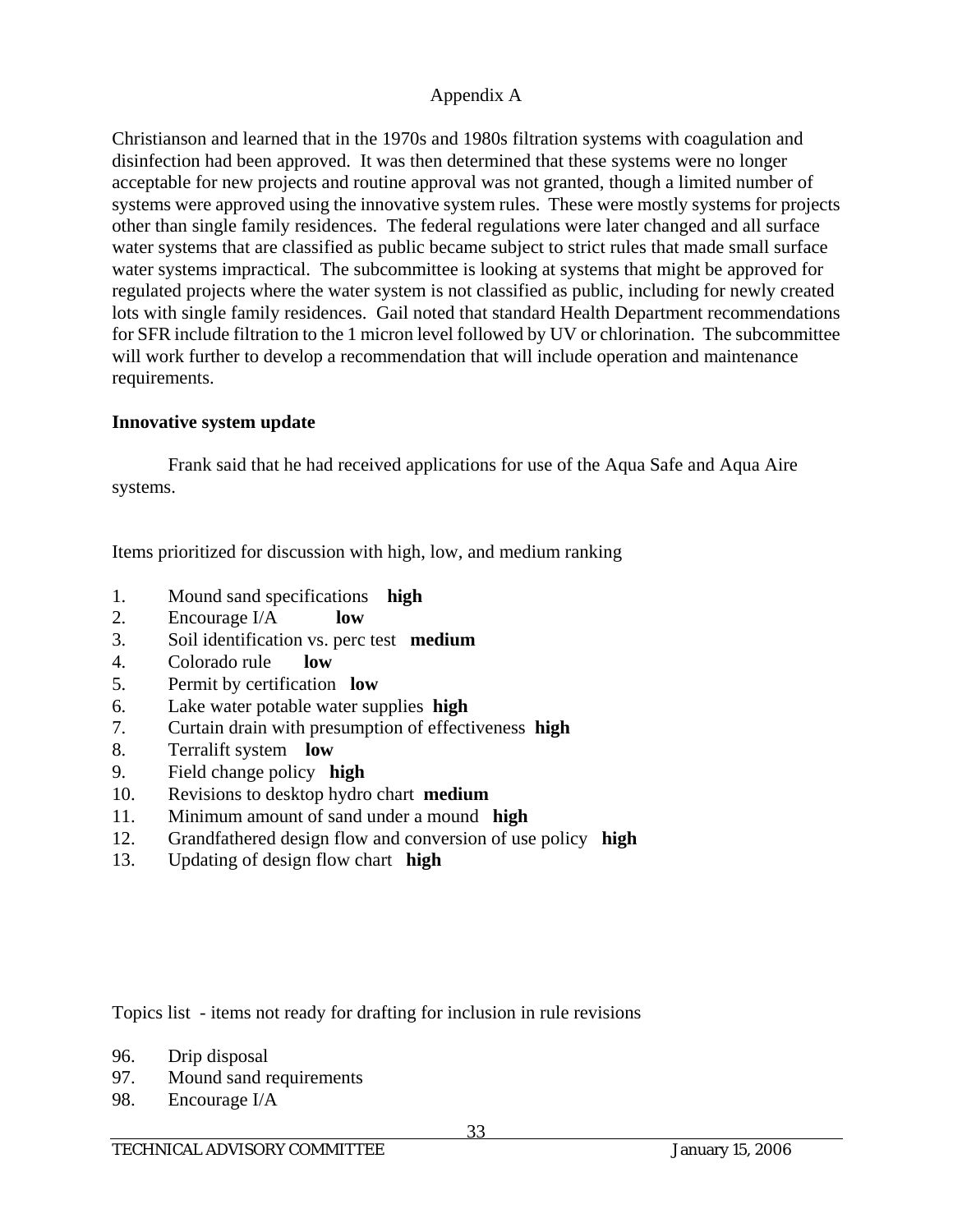- 99. Changing the 20% slope restriction to 30%
- 100. Replacing perc test with soil identification approach
- 101. Defining when effluent is no longer wastewater
- 102. Disinfection
- 103. Colorado Rule reduction in isolation distance to wells based on construction methods
- 104. Certification and audit approach to permitting
- 105. Lake water systems
- 106. Curtain drains
- 107. Terra-Lift System
- 108. Installation certification language
- 109. Field change policy
- 110. Revise existing desktop hydro chart
- 111. Conversion of use policy, including grandfathered flows
- 112. Revise design flows

### **Executive Committee**

John Forcier, Steve Revell, Lance Phelps, Phil Dechert, and Roger Thompson Alternates – Chris Thompson, Bernie Chenette, Spencer Harris, Jeff Williams

### **Subcommittees**

Hydrogeology - Allison Lowry, Craig Heindel, Dave Cotton and Steve Revell.

Training subcommittee - John Forcier, Roger Thompson, Allison Lowry, Dave Cotton, and Barbara Willis.

Licensed designers - Spencer Harris, Alan Huizenga, and Gerry Kittle.

Well driller's knowledge checklist - Jeff Williams, Rodney Pingree, Roger Thompson, Bernie Chenette, Gail Center and Steve Revell.

Interested in the delegation rules - Spencer Harris, Gerry Kittle, Phil Dechert, and Alan Huizenga

Drip Disposal – Frank O'Brien, Roger Thompson, Dave Cotton, Steve Revell, Alan Huizenga

Legislative field trip – Phil Dechert, Gerry Kittle, Dave Cotton, Roger Thompson

Lake water – Alan Huizenga, Gail Center, Rodney Pingree

Surfacing systems – Craig Heindel, Steve Revell, Frank O'Brien, Roger Thompson, Bruce Douglas, Kim Kendall, and Brian Kooiker.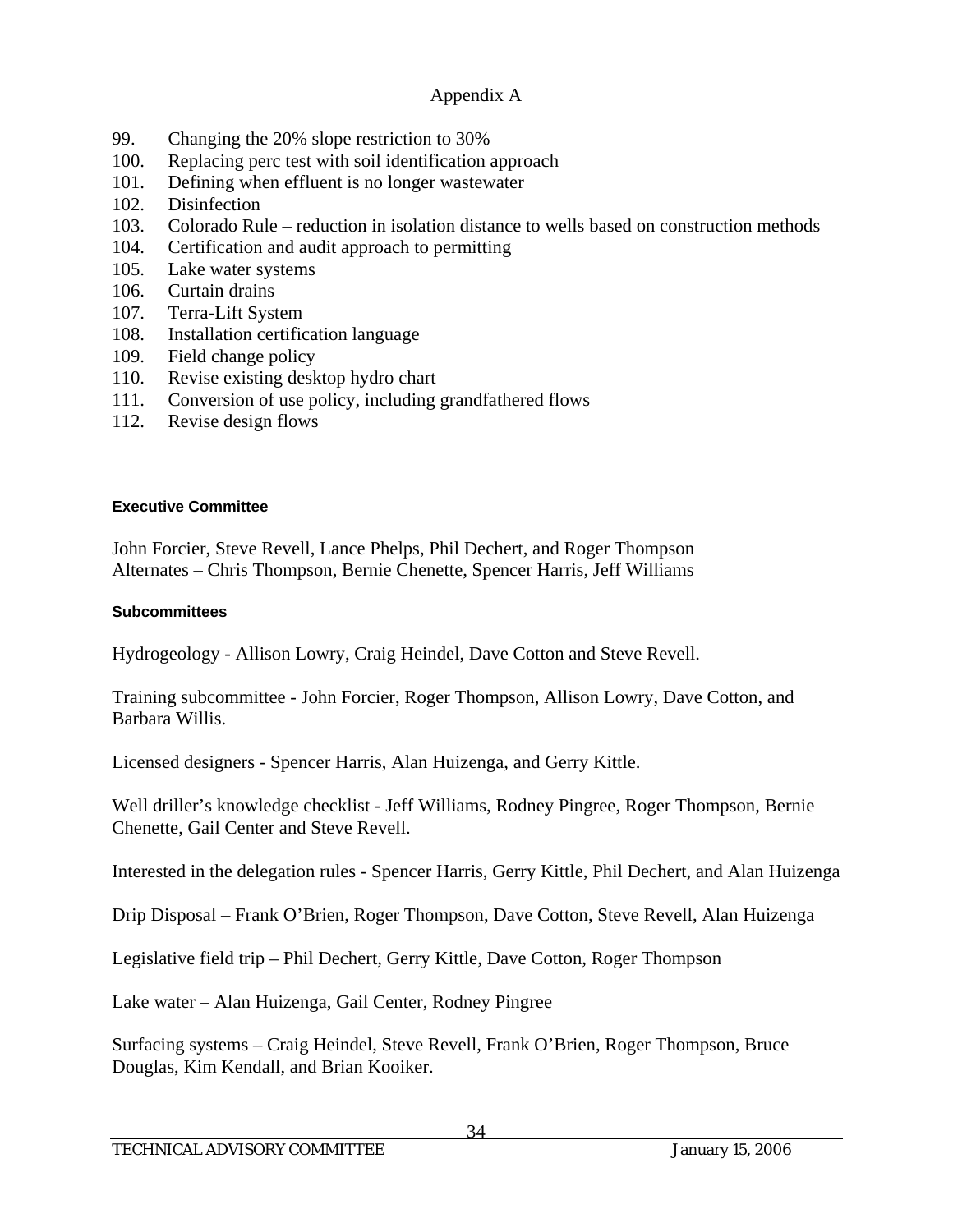# Approved Minutes of the Technical Advisory Committee Meeting August 17, 2005

| <b>Members present:</b> | Roger Thompson<br><b>Allison Lowry</b><br><b>Steve Revell</b><br>John Forcier<br>Phil Dechert | Lance Phelps<br>Alan Huizenga<br>Craig Heindel<br><b>Bernie Chenette</b> |
|-------------------------|-----------------------------------------------------------------------------------------------|--------------------------------------------------------------------------|
| Others present:         | Chris Thompson<br>Frank O'Brien<br>Jeff Wennberg                                              | Anne Whiteley<br><b>Bruce Douglas</b>                                    |

### **Scheduled meetings:**

September 20, 2005 1-4 PM Room 107 Stanley Hall

#### **Review of agenda**

The agenda was reviewed and accepted as proposed.

#### **Review of minutes**

The draft minutes of the June 14, 2005 meeting were reviewed and accepted as drafted.

The draft minutes of the July 19, 2005 meeting were reviewed and accepted as drafted.

### **Surface discharge subcommittee**

Craig was asked to provide an overview of the subcommittee's work. Craig thanked Jeff for attending and indicated that the committee wanted to get some direction before proceeding further as there are significant policy issues to be decided.

 Jeff noted that he had reviewed the summary of the subcommittee's recommendations and that the strong recommendation to require an operating permit had caught his eye. Jeff noted that he had been opposed to the use of operating permits but now sees the rationale and is coming around to the concepts, particularly if it could be part of a general permit approach.

 Anne noted that a general permit might be acceptable if it was not a NPDES permit. Anne stated that many of our existing permits include permit conditions controlling the operation of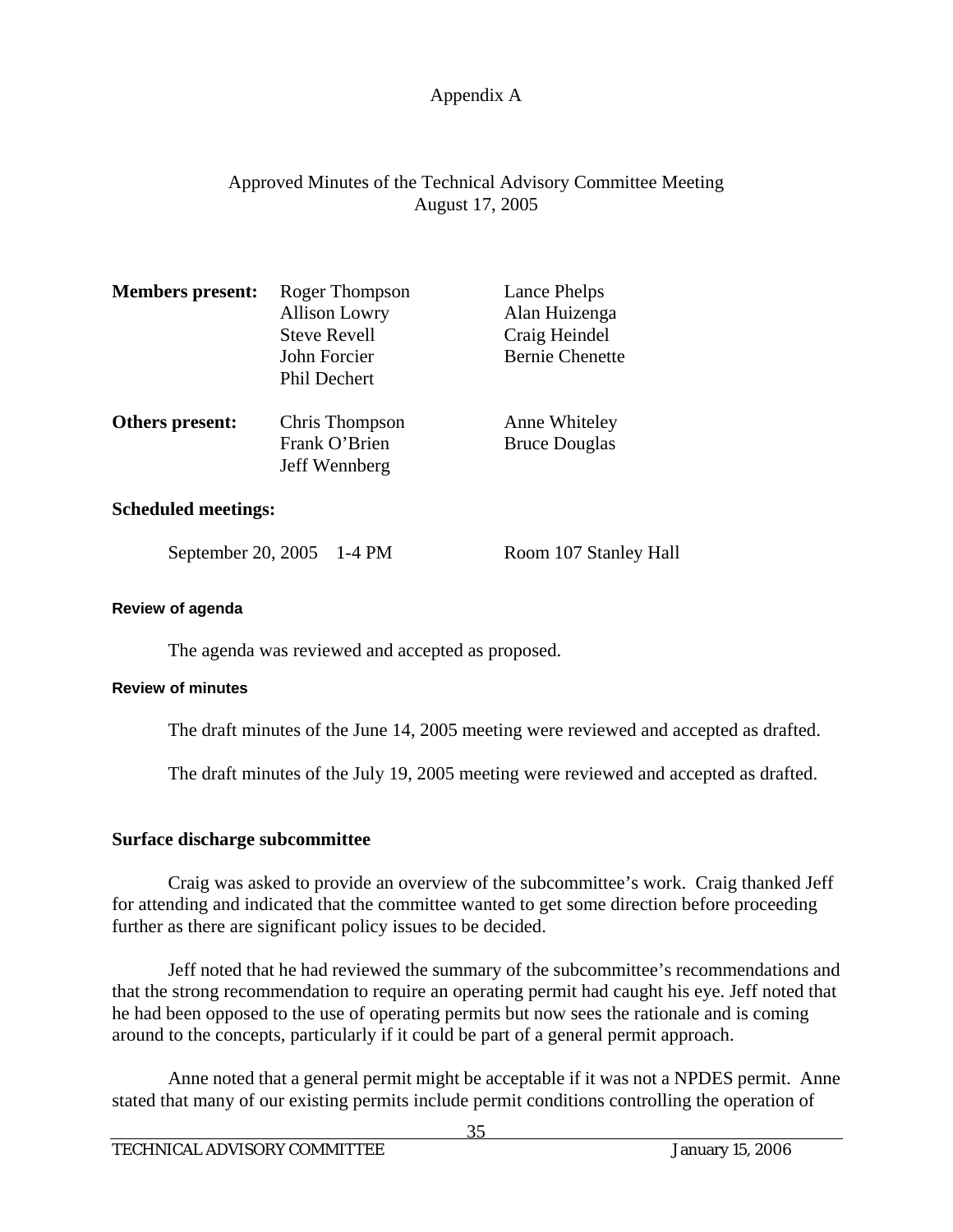systems. Roger noted that operating permits have ongoing fees used to support the regulatory oversight of the projects with operating permits. Anne said that theoretically these could be included in the fee bill. Craig suggested that a need for the money should be determined first.

# **Direct discharge issues**

 Anne said the first hurdle is statutory language that says you cannot issue permits for systems that discharge to surface waters or to the ground surface. There is also federal jurisdiction over direct discharge that is incredibly more expansive than in the past. Any swale or ditch discharging to surface water is regulated. Federal law requires permits with 5 year terms. State law would require a waste management zone for individual homes, presumptively at least one mile long. The legislature could change the statute but would find it hard to justify. (The one mile requirement is an operating procedure number). The application process for a direct discharge requires analysis of the impact on the receiving stream.

 Anne will talk to Brian Kooiker about categorizing surface discharge systems as outside of the NPDES requirements. Anne also noted that discharges to ground water are regulated. Anne noted that no level of treatment will avoid the NPDES requirements as any waste that was originally pathogenic is included. Anne noted that recent court decisions related to CAFO (concentrated animal feeding operations) and other topics have left the whole direct discharge area in limbo relative to what is regulated and to what degree.

# **Committee discussion**

 Craig noted that there are two trains of thought that need to be pursued- science and regulatory framework.

 John stated that if any statutory changes are required, ANR needs to get started soon in order to be ready for the legislative session.

 Anne noted that there is no indirect discharge component in the Federal rules. Anne reviewed the origin of the indirect discharge concept as coming from a decision by Act 250 related to a Hawk Mt. project. Act 250 said that the effect of large leachfields on streams must be addressed in the Act 250 process and that the existing environmental permit rules were not sufficient. This led to the Indirect Discharge Rules.

 Jeff said that there are some legislators who intend to "fix" the problem. Anne noted that there are also some legislators who might not support radical changes. Jeff said that the mission is to fairly and seriously examine the issues and obstacles. Anne suggested that TAC not take a pro or con stance, but rather list all of the options with their associated pro and con aspects. Jeff asked for a write-up of the science and the legal issues.

 Anne asked the members who design systems if they can certify designs for surfacing systems as not reaching ground water.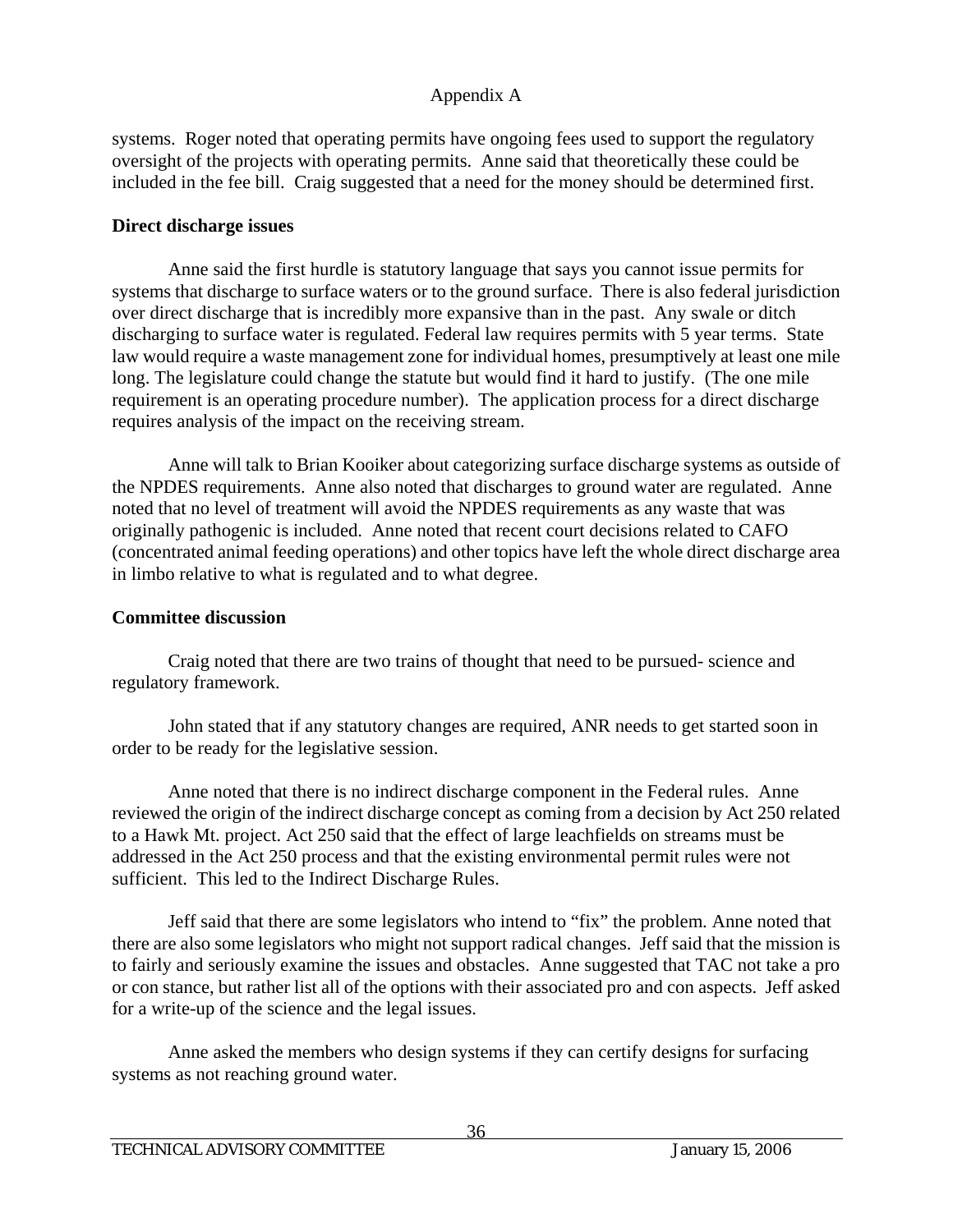Anne reviewed the difference between point discharges and sheet flow. Under federal law sheet flow is not regulated, though sheet flow is captured under state law.

 Anne also noted that there are surface water quality standards for E. coli. Craig and Roger replied that with disinfection, or even common sand filter technology the required treatment level can easily be achieved.

 John expressed concerns about focusing on a statutory change unless it would be significant. It would not be worthwhile if after making the change only 5% more lots could be developed.

 The concept of providing a layer of imported soil for 50' or so downslope of the leachfield was also discussed. A 6" layer of sand would ensure that there would not be surfaced effluent at the toe of the leachfield. There are issues as to whether effluent appearing at the end of the sand layer would be considered a discharge or not. Roger stated that conversations with Brian Kooiker made it clear that a "wick" or "wedge" of sand leading to the edge of surface water would be considered to be a direct discharge and therefore it is not clear whether or not adding a sand layer would result in the surfacing effluent not being considered to be a discharge when further from a surface water.

 Anne asked about when designers would be able to certify that effluent would not reach surface water. John said that if the site was a mile from the brook it would be easy, but at 52' it could not be done. John indicated that there should not be a "magic" number. Roger suggested that a number is needed in order to ensure some certainty in the process. If there is no number, the decision is subject to review where a current regional engineer would find a situation acceptable but when a new reviewer appears it might be determined to not be compliant. Any concept of relying on certification by the designer without a concurring opinion by a reviewer leaves the certification open to question in the future unless there is an objective standard for comparison.

 Steve suggested the answer is to define what is and what is not a discharging system for the purposes of the rules. Anne noted that a system designed to discharge to surface water would not be a failed system under the rules. Steve noted that in actual operation the effluent surfaces in the same location where the SHWT surfaces because the effluent is mixed with the SHWT.

 Bruce suggested a concept based on giving up the 6" design factor and depending on disinfection and an operating permit concept. Anne asked if this was useful. Craig noted that the 6" number was a consensus decision for non-discharging systems.

 Jeff asked that TAC assemble a document with the list of issues. Anne suggested an options paper concept  $-1$ , 2, 3 etc, - with each outlined in context with its use and requirements. John said that TAC could do the technical parts but that legal issues should be by the Agency. Bernie said that the amount of relief and the cost of the systems should be included.

 As a separate issue, John said that he is finding that towns do not understand the significance of the changes that will occur on July 1, 2007.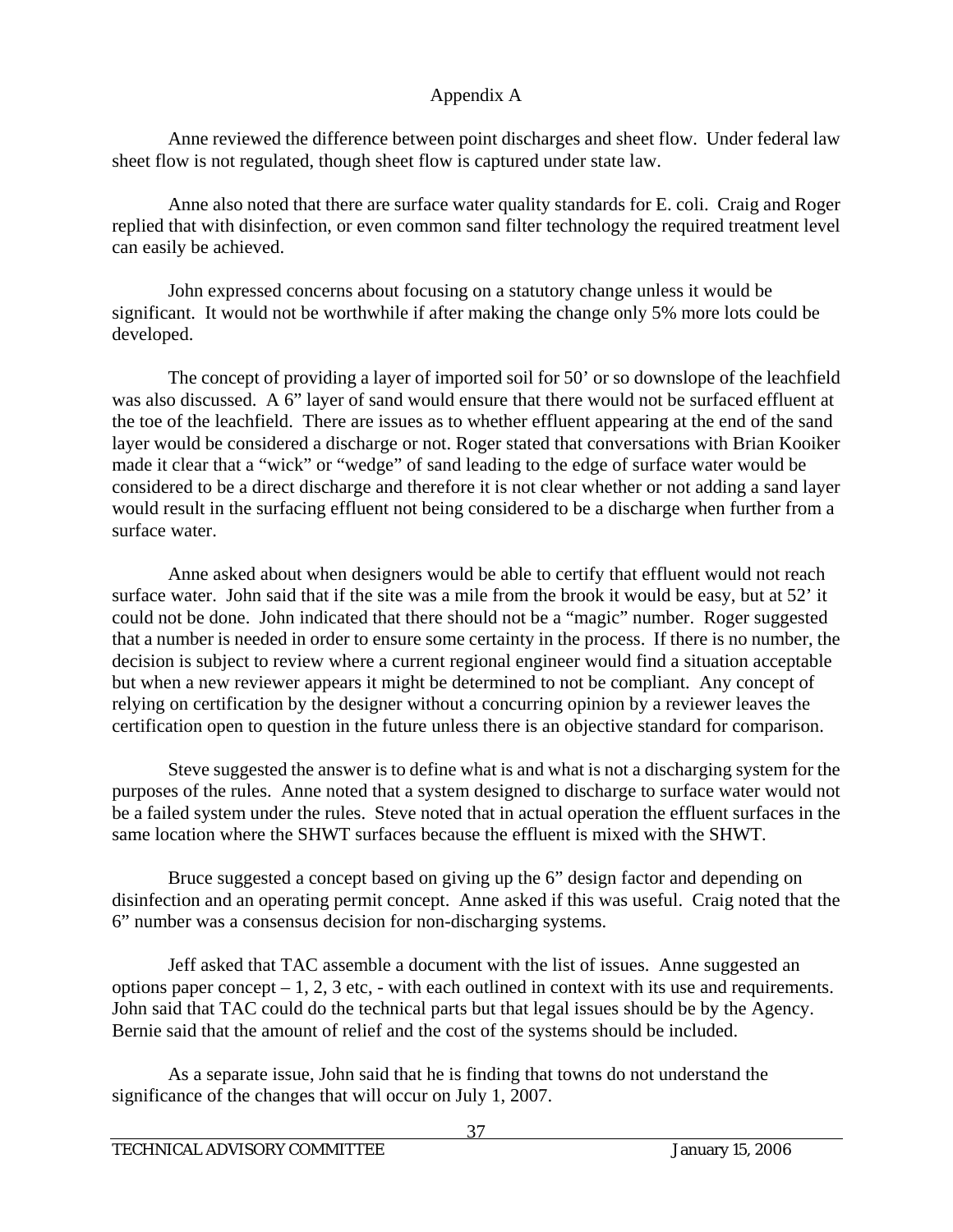It was decided to have another subcommittee meeting on September 15, 2005 to work on the draft document before the next TAC meeting. Lance suggested that there be a list of the changes already made to the minimum site conditions. He also asked that the list of subcommittees show his membership on the lake water subcommittee.

### **Innovative systems**

 Frank said that he had received a proposal by New England Biofilter to use a concrete tank that would contain both the Ecoflo Biofilter and a pumping unit. Frank stated that based on his preliminary review, he would be issuing an approval letter shortly.

Items prioritized for discussion with high, low, and medium ranking

- 1. Mound sand specifications **high**
- 2. Encourage I/A **low**
- 3. Soil identification vs. perc test **medium**
- 4. Colorado rule **low**
- 5. Permit by certification **low**
- 6. Lake water potable water supplies **high**
- 7. Curtain drain with presumption of effectiveness **high**
- 8. Terralift system **low**
- 9. Field change policy **high**
- 10. Revisions to desktop hydro chart **medium**
- 11. Minimum amount of sand under a mound **high**
- 12. Grandfathered design flow and conversion of use policy **high**
- 13. Updating of design flow chart **high**

Topics list - items not ready for drafting for inclusion in rule revisions

- 113. Drip disposal
- 114. Mound sand requirements
- 115. Encourage I/A
- 116. Changing the 20% slope restriction to 30%
- 117. Replacing perc test with soil identification approach
- 118. Defining when effluent is no longer wastewater
- 119. Disinfection
- 120. Colorado Rule reduction in isolation distance to wells based on construction methods
- 121. Certification and audit approach to permitting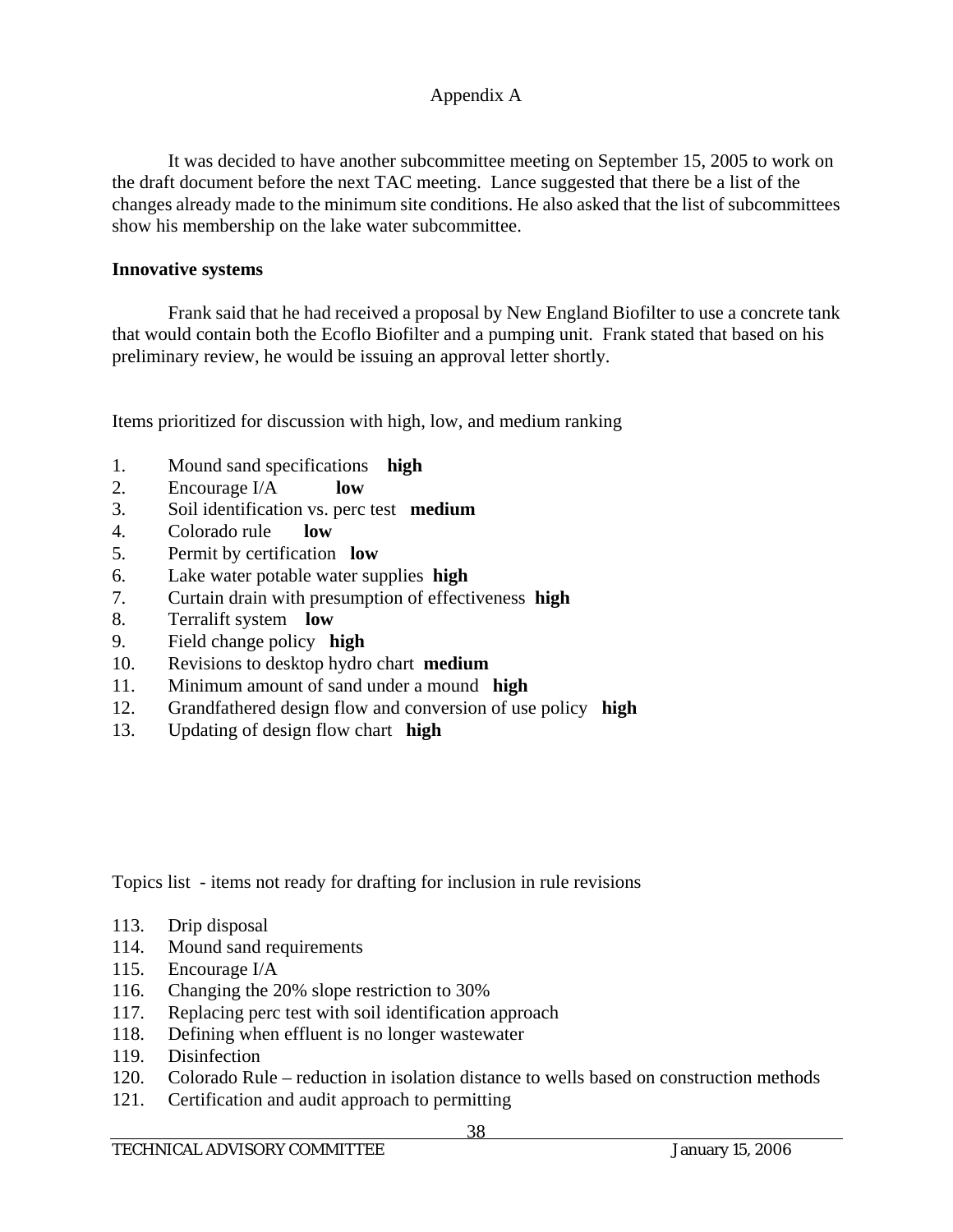- 122. Lake water systems
- 123. Curtain drains
- 124. Terra-Lift System
- 125. Installation certification language
- 126. Field change policy
- 127. Revise existing desktop hydro chart
- 128. Conversion of use policy, including grandfathered flows
- 129. Revise design flows

#### **Executive Committee**

John Forcier, Steve Revell, Lance Phelps, Phil Dechert, and Roger Thompson Alternates – Chris Thompson, Bernie Chenette, Spencer Harris, Jeff Williams

#### **Subcommittees**

Hydrogeology - Allison Lowry, Craig Heindel, Dave Cotton and Steve Revell.

Training subcommittee - John Forcier, Roger Thompson, Allison Lowry, Dave Cotton, and Barbara Willis.

Licensed designers - Spencer Harris, Alan Huizenga, and Gerry Kittle.

Well driller's knowledge checklist - Jeff Williams, Rodney Pingree, Roger Thompson, Bernie Chenette, Gail Center and Steve Revell.

Interested in the delegation rules - Spencer Harris, Gerry Kittle, Phil Dechert, and Alan Huizenga

Drip Disposal – Frank O'Brien, Roger Thompson, Dave Cotton, Steve Revell, Alan Huizenga

Legislative field trip – Phil Dechert, Gerry Kittle, Dave Cotton, Roger Thompson

Lake water – Alan Huizenga, Gail Center, Rodney Pingree, Lance Phelps

Surfacing systems – Craig Heindel, Steve Revell, Frank O'Brien, Roger Thompson, Bruce Douglas, Kim Kendall, Gail Center, and Brian Kooiker.

> Approved Minutes of the Technical Advisory Committee Meeting September 20, 2005

**Members present:** Roger Thompson Spencer Harris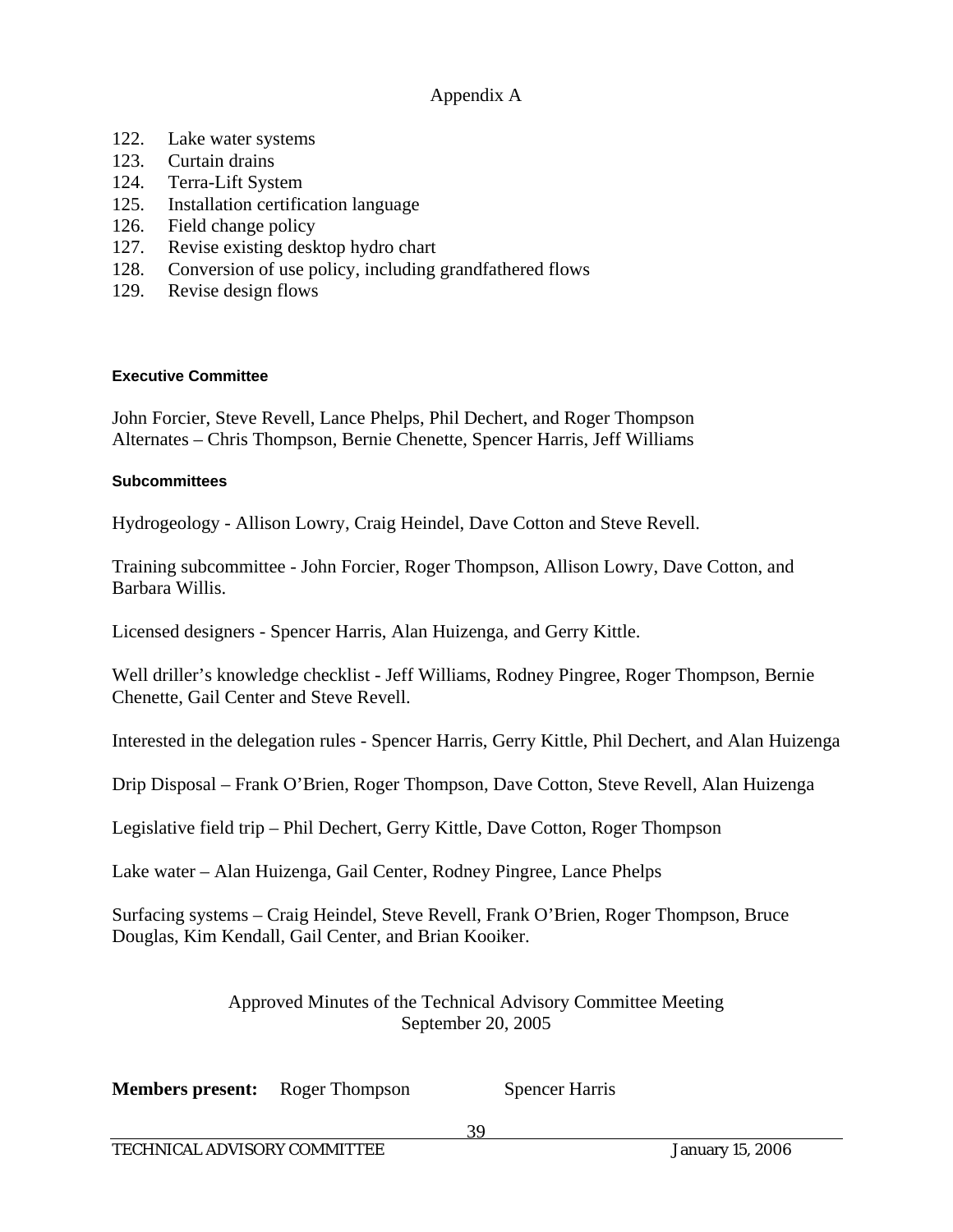|                                                            | Kim Kendall<br>Gail Center<br>Phil Dechert<br><b>Steve Revell</b> |                                        | <b>Barb Willis</b><br><b>Allison Lowry</b><br><b>Bernie Chenette</b><br>John Forcier |
|------------------------------------------------------------|-------------------------------------------------------------------|----------------------------------------|--------------------------------------------------------------------------------------|
| Others present:                                            |                                                                   | <b>Bruce Douglas</b><br>Chris Thompson | Frank O'Brien                                                                        |
| <b>Scheduled meetings:</b>                                 |                                                                   |                                        |                                                                                      |
| October 18, 2005<br>November 15, 2005<br>December 13, 2005 |                                                                   | $1-4$ PM<br>1-4 PM<br>1-4 PM           | Room 100 Stanley Hall<br>Room 107 Stanley Hall<br>Mad Tom Notch Rm.                  |

#### **Review of agenda**

The agenda was reviewed and accepted as proposed.

#### **Review of minutes**

The draft minutes of the August 17, 2005 meeting were reviewed and accepted as drafted.

#### **Discussion of options paper**

The third draft of the options paper was discussed. One area of discussion was related to the definition of failure based on treated effluent eventually reaching the ground surface. Different jurisdictions have different approaches. Bruce noted that Nova Scotia has a design for sites that are shallow to bedrock that indicates seepage at the interface between the fill and the naturally occurring ground should be expected. Vermont does not have an explicit statement indicating that surfacing, after sufficient treatment based on flow through the soil or by other methods, is not a failure. Some states relate this to time of travel with a range of weeks or months.

 Roger asked if option #2, surfacing systems that are not a direct discharge to surface waters, would allow for a system to surface 365 days per year. The committee did not support this approach. The site should have some minimum requirements, including some amount of permeable (<120 min/inch percolation rate) soil and a minimum slope. Something on the order of 12" of permeable soil and a minimum of 3% slope might be suitable. Details would need to be worked out to exclude sites that have permanently high water tables.

Allison asked whether public notice should be issued to the neighbors if a discharging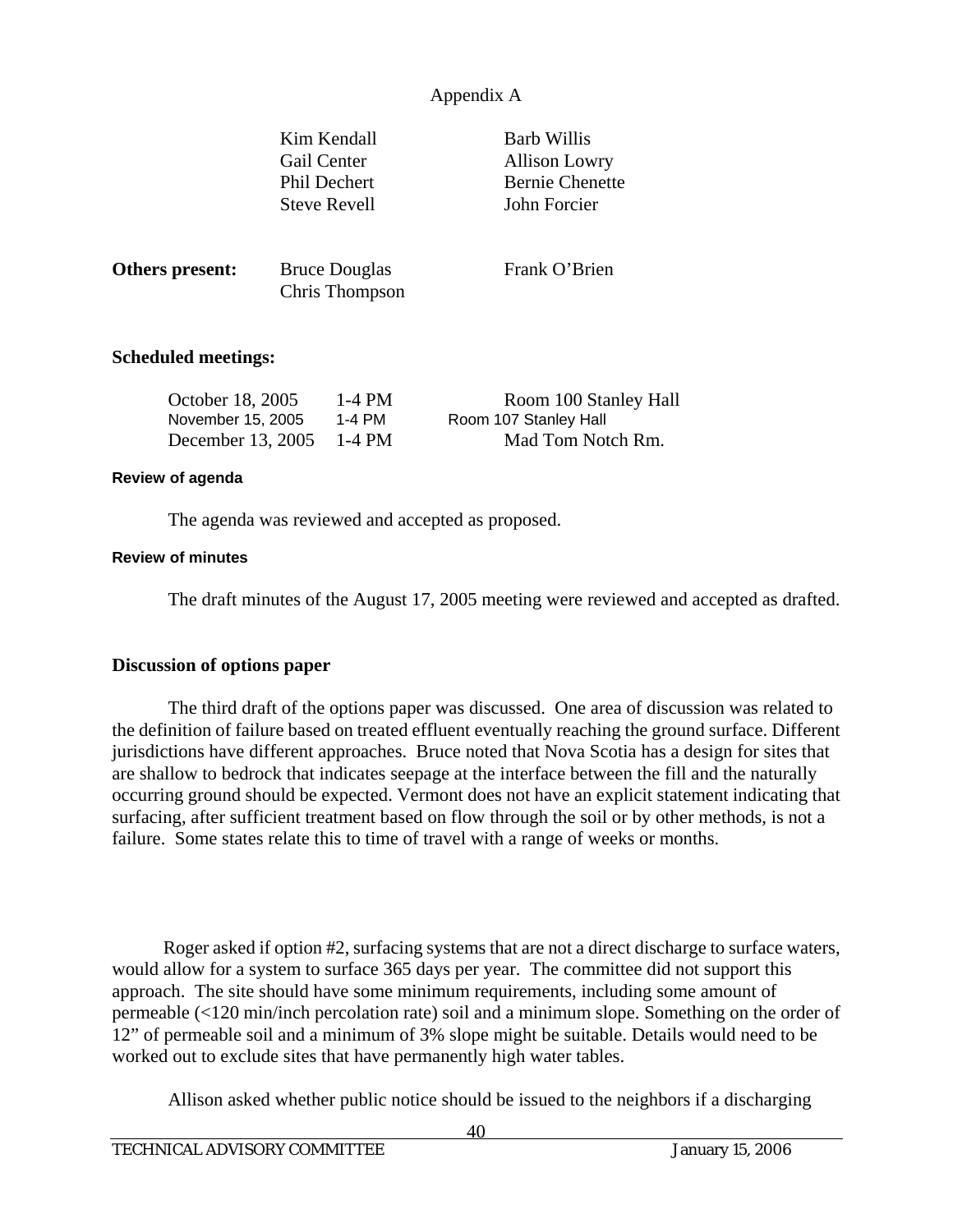system is proposed and whether an objection by the neighbor should determine whether the permit should be issued.

 Kim asked what the risk would be, and what the response would be, for a system that failed to operate properly and was discharging incompletely treated effluent. Roger noted that any permit should have an operator's manual with specific instructions on the steps to take. If the effluent reached the ground surface, fencing, disinfection, and notice to the neighbors would all be options.

 To try and put option #2 in context, Bruce reviewed the existing situation. A currently approvable system includes a septic tank, with a discharge into a leachfield that provides 36" of dry soil under the system followed by horizontal travel of 25'-50' through naturally occurring soil. In some cases, the effluent from a conventional system reaches the ground surface after 25' of travel in the soil and then travels overland, usually mixed with an existing groundwater discharge or rainfall.

 After considering the proposed list of components for a treatment system, it was decided that an intermittent sand filter operating at 1 gallon/sqft/day should be included as a mandatory part of any system. Bruce discussed the advantages of an intermittent sand filter in comparison to other advanced treatment systems. Based on the available research, the intermittent sand filter, using a low rate of application, is the most effective system at removing viruses. Because a higher rate of virus removal reduces the dependence on the disinfection system, it makes sense to require this system. The committee then considered the question of whether a sand filter by itself would be adequate, and decided that it would not provide a sufficient level of protection. Use of ultraviolet light disinfection systems requires an extremely high level removal of  $BOD<sub>5</sub>$  and TSS to ensure that the turbidity in the effluent is low. A sand filter working at design efficiencies just achieves this level of treatment and does not allow for a safety margin. Because the effluent will in some cases be on the ground surface, there should be a safety factor which will exist if an additional level of advanced treatment occurs prior to flow into the sand filter. John polled the committee on this topic and there was a strong consensus that a second level of advanced treatment should be required. John noted that this was good engineering and that only the cost of this approach was at question.

 Kim noted that attorneys at VNRC will probably not agree that surfacing effluent does not require and NPDES permit.

# **Feedback**

 There was a continuing concern by some committee members that the issue of surfacing systems was consuming all of the committee's efforts and might not be too productive in the end. Steve urged the committee to start work on some of the many other topics where progress could be made without requiring any legislative action. Roger suggested that with some e-mail review of the next revision to the options paper it should be possible to have a final TAC decision at the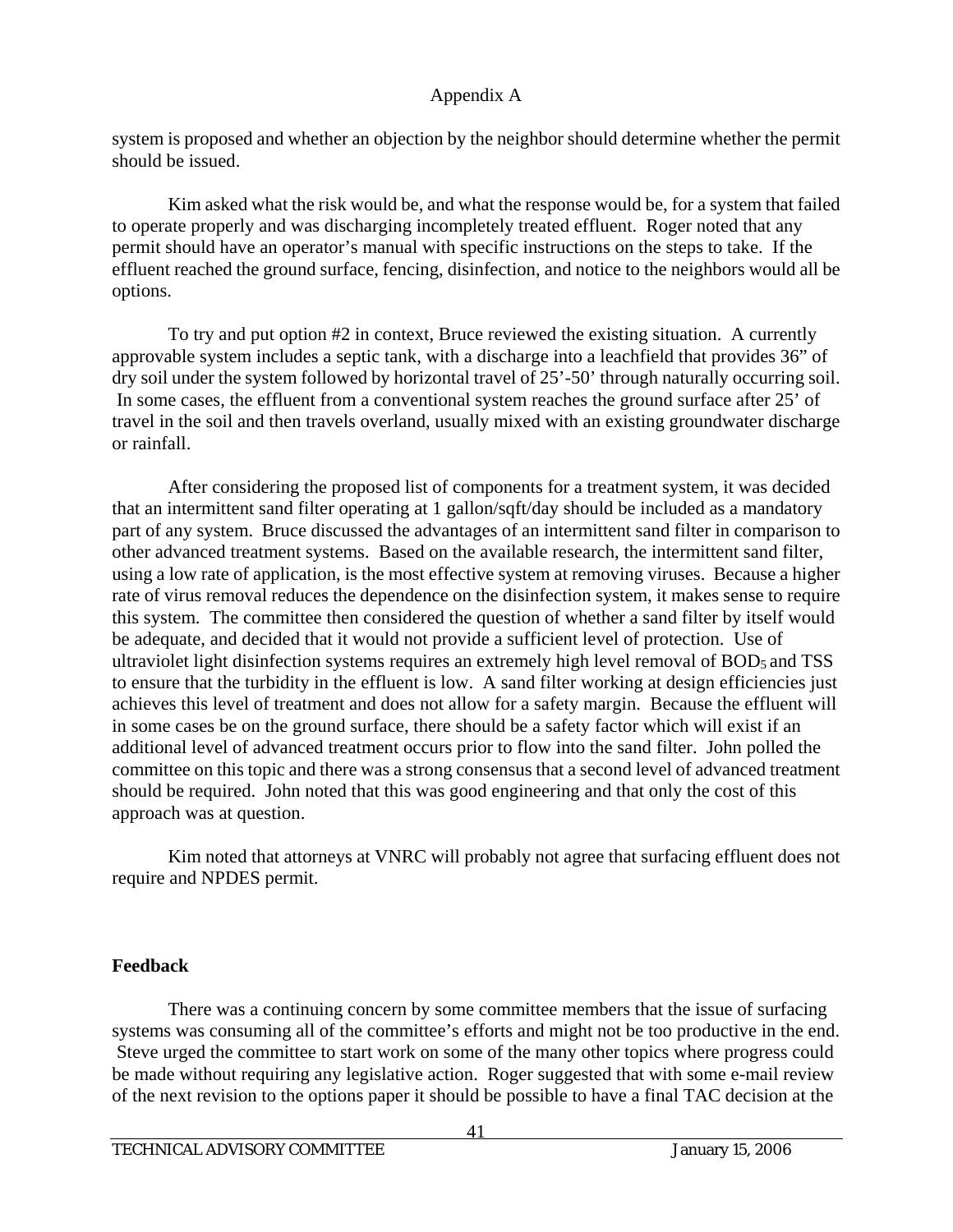next meeting.

Items prioritized for discussion with high, low, and medium ranking

- 1. Mound sand specifications **high**
- 2. Encourage I/A **low**
- 3. Soil identification vs. perc test **medium**
- 4. Colorado rule **low**
- 5. Permit by certification **low**
- 6. Lake water potable water supplies **high**
- 7. Curtain drain with presumption of effectiveness **high**
- 8. Terralift system **low**
- 9. Field change policy **high**
- 10. Revisions to desktop hydro chart **medium**
- 11. Minimum amount of sand under a mound **high**
- 12. Grandfathered design flow and conversion of use policy **high**
- 13. Updating of design flow chart **high**

Topics list - items not ready for drafting for inclusion in rule revisions

- 130. Drip disposal
- 131. Mound sand requirements
- 132. Encourage I/A
- 133. Changing the 20% slope restriction to 30%
- 134. Replacing perc test with soil identification approach
- 135. Defining when effluent is no longer wastewater
- 136. Disinfection
- 137. Colorado Rule reduction in isolation distance to wells based on construction methods
- 138. Certification and audit approach to permitting
- 139. Lake water systems
- 140. Curtain drains
- 141. Terra-Lift System
- 142. Installation certification language
- 143. Field change policy
- 144. Revise existing desktop hydro chart
- 145. Conversion of use policy, including grandfathered flows
- 146. Revise design flows

#### **Executive Committee**

John Forcier, Steve Revell, Lance Phelps, Phil Dechert, and Roger Thompson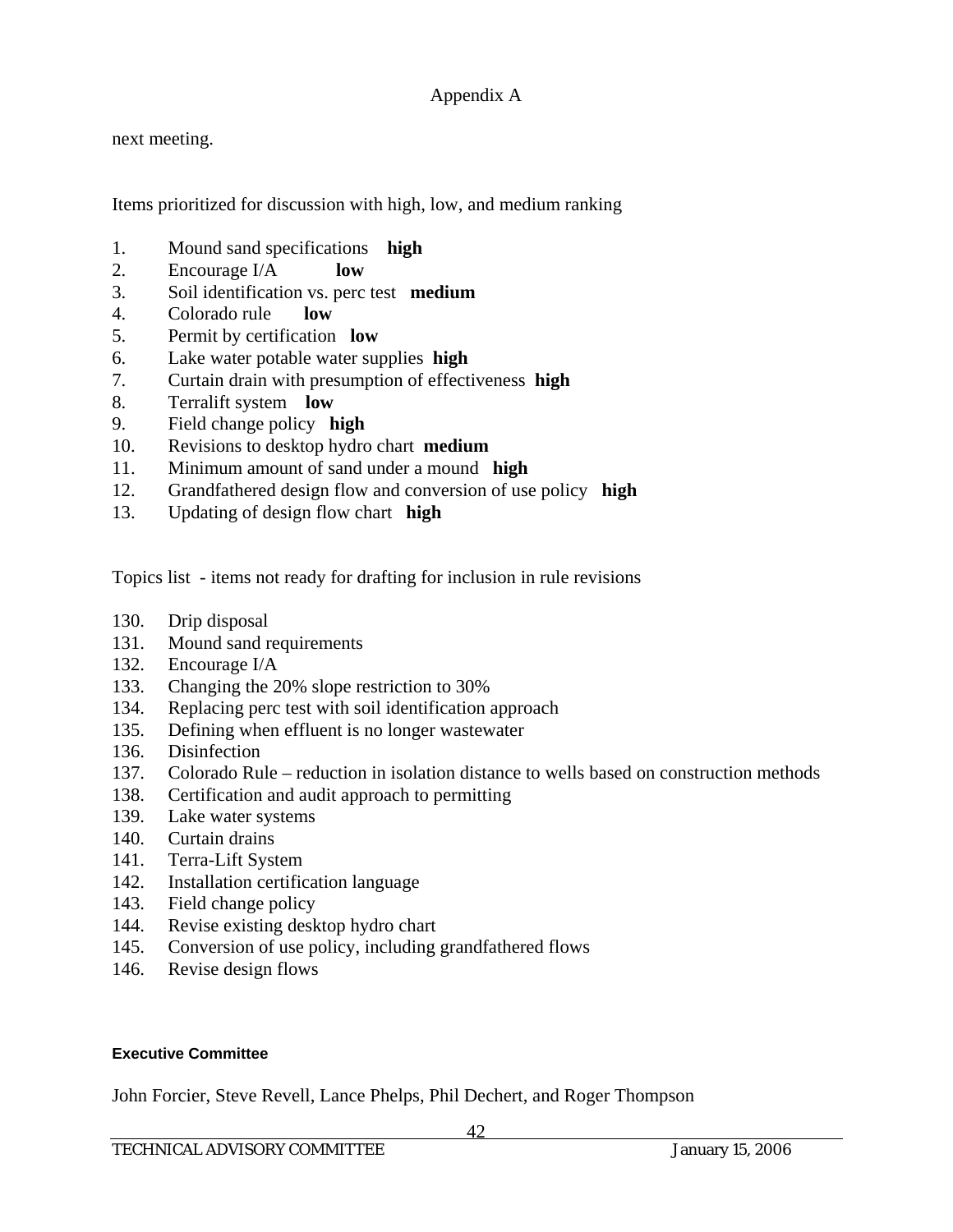Alternates – Chris Thompson, Bernie Chenette, Spencer Harris, Jeff Williams

### **Subcommittees**

Hydrogeology - Allison Lowry, Craig Heindel, Dave Cotton and Steve Revell.

Training subcommittee - John Forcier, Roger Thompson, Allison Lowry, Dave Cotton, and Barbara Willis.

Licensed designers - Spencer Harris, Alan Huizenga, and Gerry Kittle.

Well driller's knowledge checklist - Jeff Williams, Rodney Pingree, Roger Thompson, Bernie Chenette, Gail Center and Steve Revell.

Interested in the delegation rules - Spencer Harris, Gerry Kittle, Phil Dechert, and Alan Huizenga

Drip Disposal – Frank O'Brien, Roger Thompson, Dave Cotton, Steve Revell, Alan Huizenga

Legislative field trip – Phil Dechert, Gerry Kittle, Dave Cotton, Roger Thompson

Lake water – Alan Huizenga, Gail Center, Rodney Pingree, Lance Phelps

Surfacing systems – Craig Heindel, Steve Revell, Frank O'Brien, Roger Thompson, Bruce Douglas, Kim Kendall, Gail Center, and Brian Kooiker.

# Approved Minutes of the Technical Advisory Committee Meeting October 18, 2005

| <b>Members present:</b> | Roger Thompson<br>John Forcier<br><b>Allison Lowry</b><br><b>Barb Willis</b><br>Gerry Kittle<br>Craig Heindel | Gail Center<br>Lance Phelps<br><b>Steve Revell</b><br><b>Phil Dechert</b><br><b>Rodney Pingree</b><br><b>Bernie Chenette</b> |
|-------------------------|---------------------------------------------------------------------------------------------------------------|------------------------------------------------------------------------------------------------------------------------------|
| Others present:         | Chris Thompson<br><b>Bruce Douglas</b>                                                                        | Frank O'Brien                                                                                                                |

### **Scheduled meetings:**

November 15, 2005 1-4 PM Room 107 Stanley Hall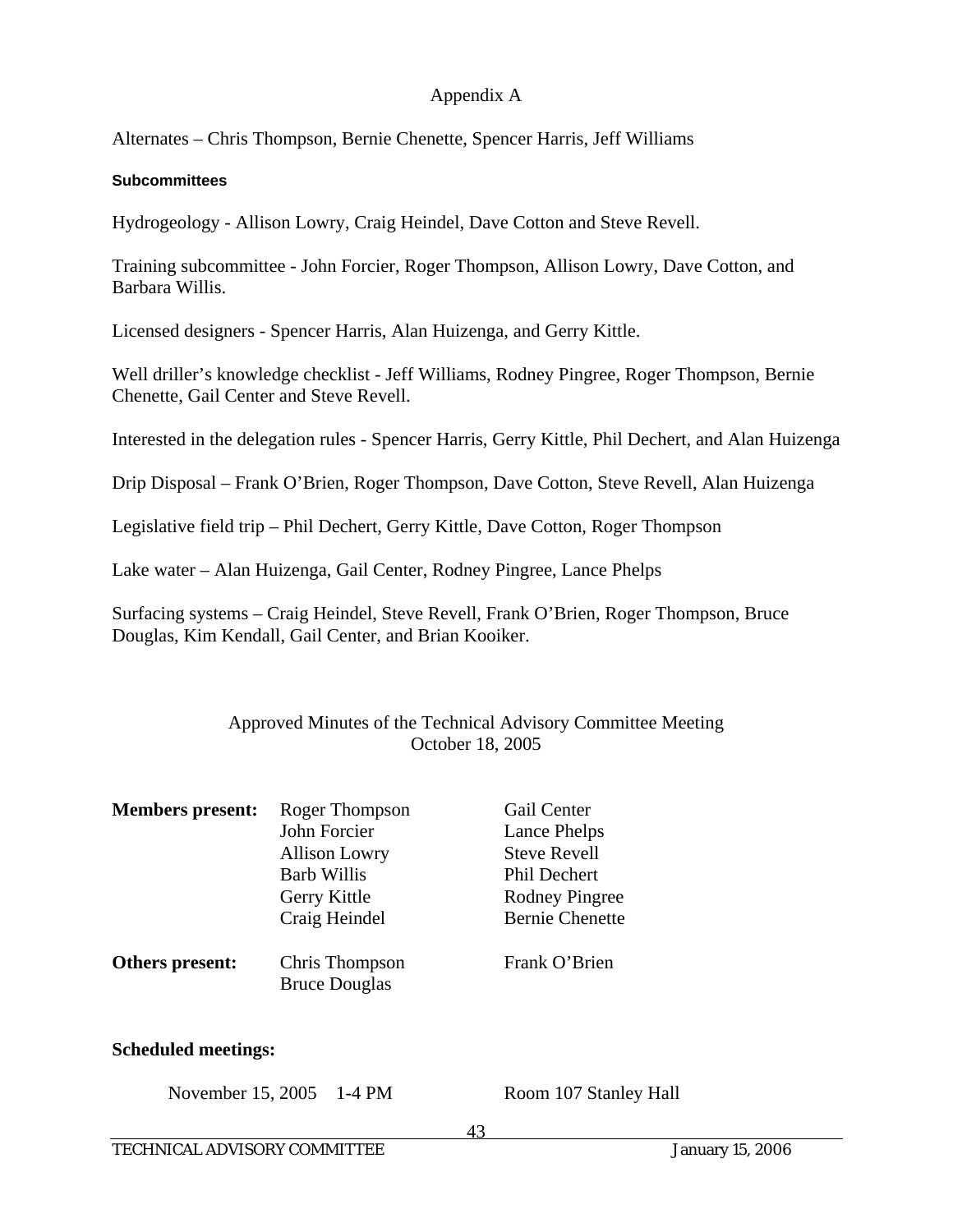December 13, 2005 1-4 PM Mad Tom Notch Rm.

### **Review of agenda**

The agenda was reviewed and John noted that an item for the annual report due in January should be added.

### **Review of minutes**

 The draft minutes of the September 20, 2005 meeting were reviewed and accepted as drafted.

# **Results of water supply designer's test and upcoming soils training**

 The test for Class B designers wishing to design water systems was administered twice with a total of 31 people passing and 17 not. Scores ranged from 35% to 94%.

 The Department will offer soils training that can be used towards the continuing education requirements for Class A and B designers in October.

# **Rule making update**

 Alex Elliott has been assigned as the Agency attorney to work on the next rule update. We will start from the portion of the draft that was prepared in 2004 that was not included in the 2005 adoption. As soon as there is a good working draft available it will be circulated to the committee for review. Roger noted that there are quite a few items that have been identified since the 2004 draft that will need to be included. John noted that Secretary Torti had attended a recent ACEC meeting and was interested in this topic. Work on the rules can continue without waiting for any resolution of the options paper but if there is a determination to revise the rules based on the options paper that would be a key piece of the next update. It was agreed to add Alex Elliott to the distribution list and to ask if Secretary Torti wished to be included as well.

### **Annual report**

 Craig agreed to be the principle author again on this report. Roger will provide the 2005 numbers on permits, etc. and make sure all of the minutes are available electronically.

# **Membership**

 It was decided to ask VNRC if they wanted to suggest a replacement for Kim Kendall who is leaving. Roger will also check with Karen Horn to see if VLCT wants to suggest a replacement for Kim Crosby. Roger will also check with Dave Cotton to see if he wants to remain on the committee. Craig suggested that there should be an expectation that members attend at least 50% of the meetings.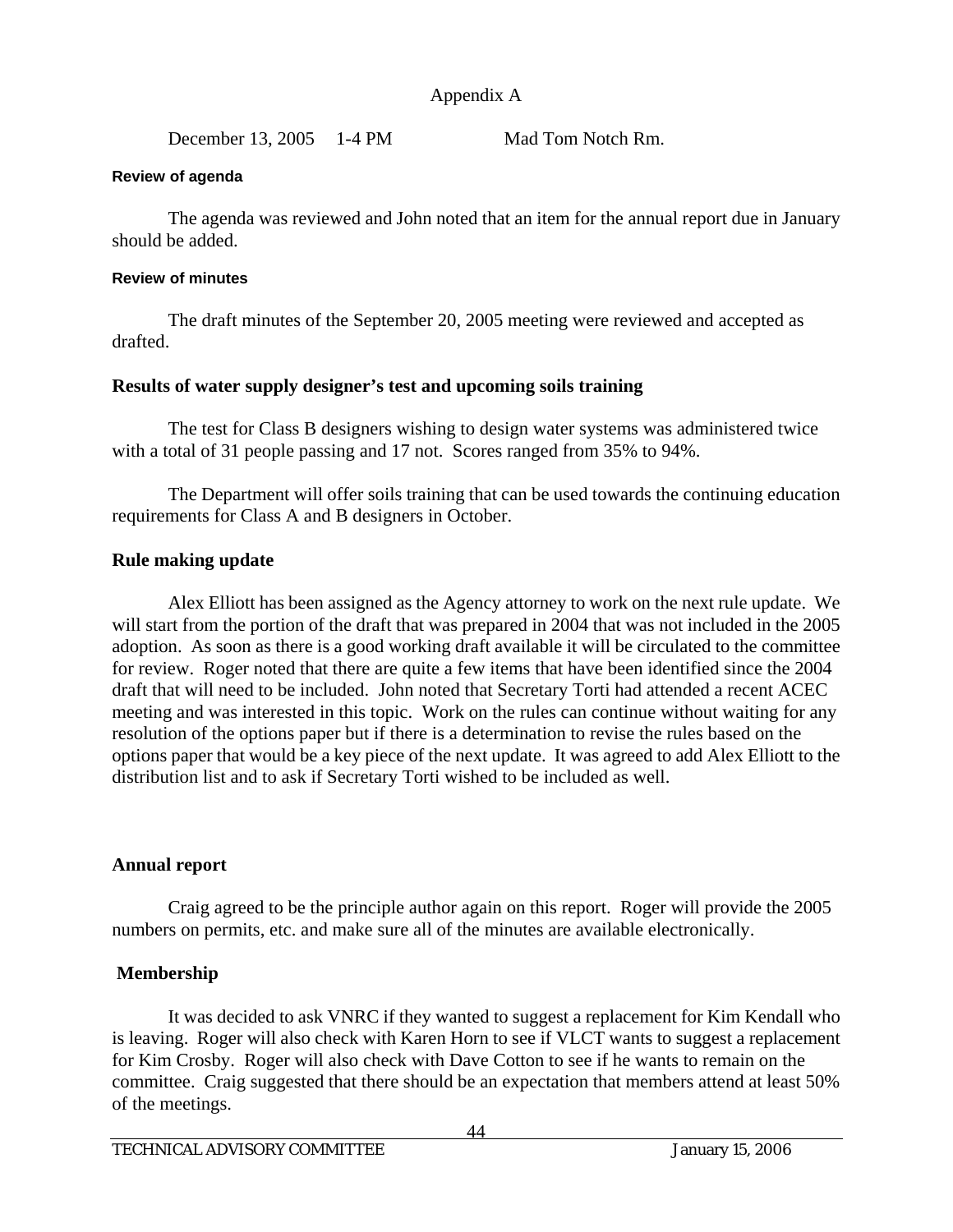# **Discussion of options paper**

There was discussion of what to include in the range of options. Craig suggested the range could be from no change to reopening the 10 acre exemption. Lance and Phil suggested that we should not include reopening the 10 acre exemption. John suggested that the Committee emphasize that when the proposed treatment process that would allow for seasonal discharges was created that the main concern of the committee was that a safe and effective system be developed, with cost not being the dominant factor.

 Craig and Steve said that it is important to offer to meet with legislators prior to going into a round of public informational meetings with other attendees in agreement. This would inform legislators so they would be prepared to speak with constituents and allow the committee to hear the legislator's initial impression of the various options. Lance said it was important to have an appropriate name for these types of systems, rather than just calling them "discharging systems." He suggested "seasonally discharging advanced treatment systems."

 Bruce said that there should be some information that outlines what the current rules allow and that Section 1-502 of the rules could be included as an appendix.

 Bruce also noted that he did not believe that two levels of advanced treatment should always be required. He said that a low rate (1gallon/sqft/day) intermittent sand filter, with a minimum of 36" of sand below the application layer, would be sufficient by itself for low strength domestic wastewater. If there was a desire to use the sand filter with a thinner layer of sand, a layer of sand at least 18" thick below the application layer could be coupled with a preceding advanced treatment system. Lance said that he would be satisfied with this approach as long as waste strength is not high.

 The committee discussed the level of treatment needed to have good disinfection. Roger said that he had been working from an understanding that 5/5 BOD and TSS was the required level. John and others said that 10/10 is sufficient and intermittent sand filters can reliably meet this standard.

 At this point the committee was polled about using just an intermittent sand filter, with a loading rate of 1 gallon/sqft/day or less, and with at least 36" sand, for domestic waste of normal strength. This would be in lieu of the approach considered at the previous meeting where two levels of advanced treatment were proposed for all systems.

 Craig, Bruce, Bernie, John, and Steve indicated they support this approach. The committee then amended the list of components and their estimated costs to reflect this change. There was discussion about the availability of small UV disinfection systems that can monitor transmission effectiveness. This capability can be used with small systems.

The committee discussed the cost of the proposed list of components. The cost is too large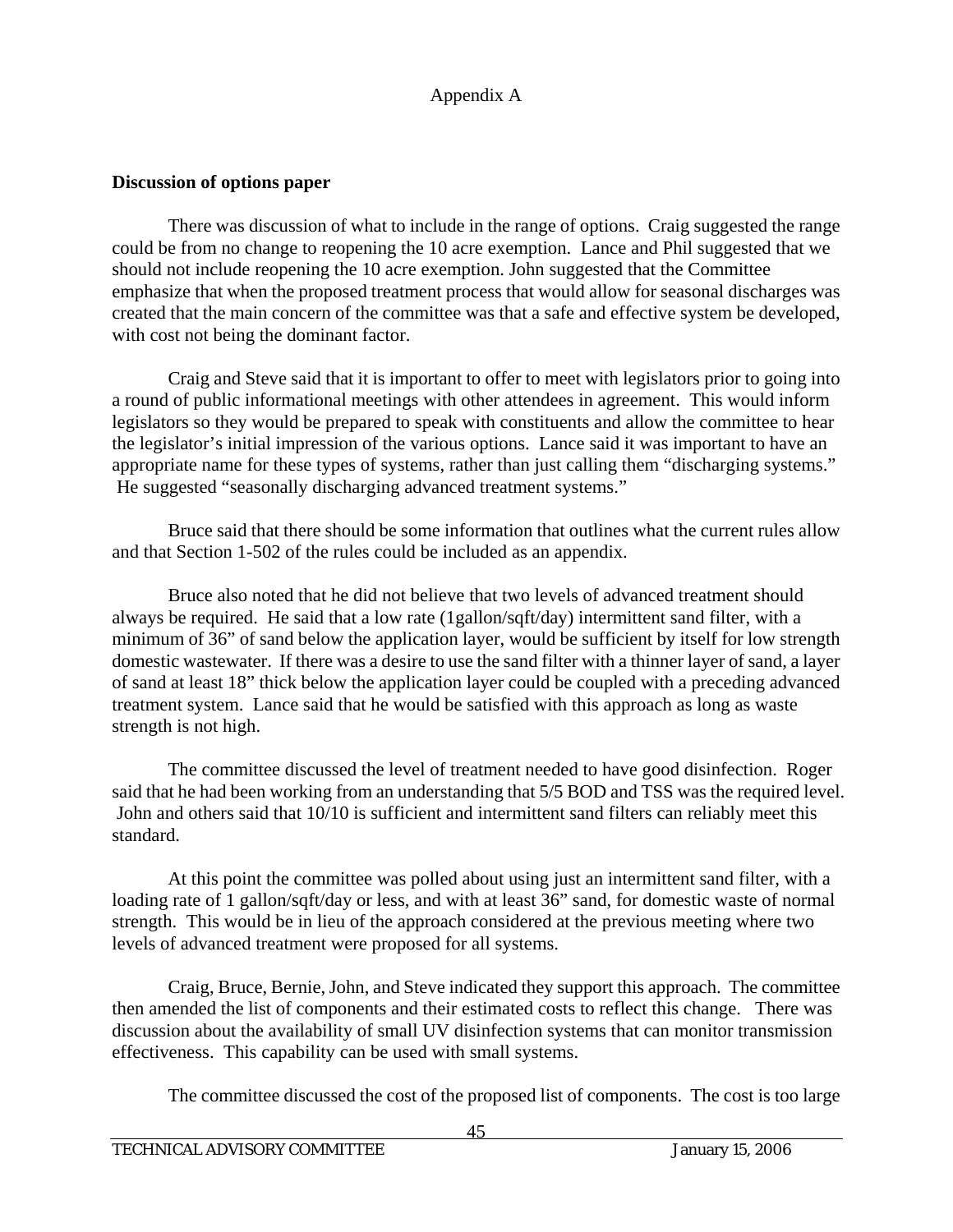for many single family homes, even though it reflects the committee's thoughts of what a complete system that is safe and effective should include. Phil noted that shared systems should be less expensive per housing unit.

 Lance asked if this type of system could be proposed as the replacement system for new construction. Craig thought they should be approved for this use.

 John said that because Kim Kendall was not present that VNRC should be updated on the committee's proposal to require only one advanced treatment unit under certain conditions.

Gail asked about protocols for discharging arsenic or uranium/radium backwash residuals from home drinking water treatment units. There may be a concern if overland flow containing these contaminants crossed property lines. DEC/Wastewater Management is still operating under an interim practice for the disposal of waste containing naturally occurring radionuclides. NEIWPCC is currently coordinating a pilot project in NH researching the fate of backwash contaminants, but its results are not yet known.

 There was a question about whether sampling would be required and it was decided that an annual sample should be required.

 There was a discussion about the need for replacement systems. Craig said one should not be required for mound systems. This is a topic that should be discussed in more detail.

 Allison asked about reports of Advantex systems freezing. Steve noted that some systems are now being insulated. Gerry said one system in Colchester did freeze because of an installation problem and the system was repaired and is functioning properly.

 It was decided to work on mound sand specifications, lake water systems, and a presumption of effectiveness for curtain drains at the next meeting.

Items prioritized for discussion with high, low, and medium ranking

- 1. Mound sand specifications **high**
- 2. Encourage I/A **low**
- 3. Soil identification vs. perc test **medium**
- 4. Colorado rule **low**
- 5. Permit by certification **low**
- 6. Lake water potable water supplies **high**
- 7. Curtain drain with presumption of effectiveness **high**
- 8. Terralift system **low**
- 9. Field change policy **high**
- 10. Revisions to desktop hydro chart **medium**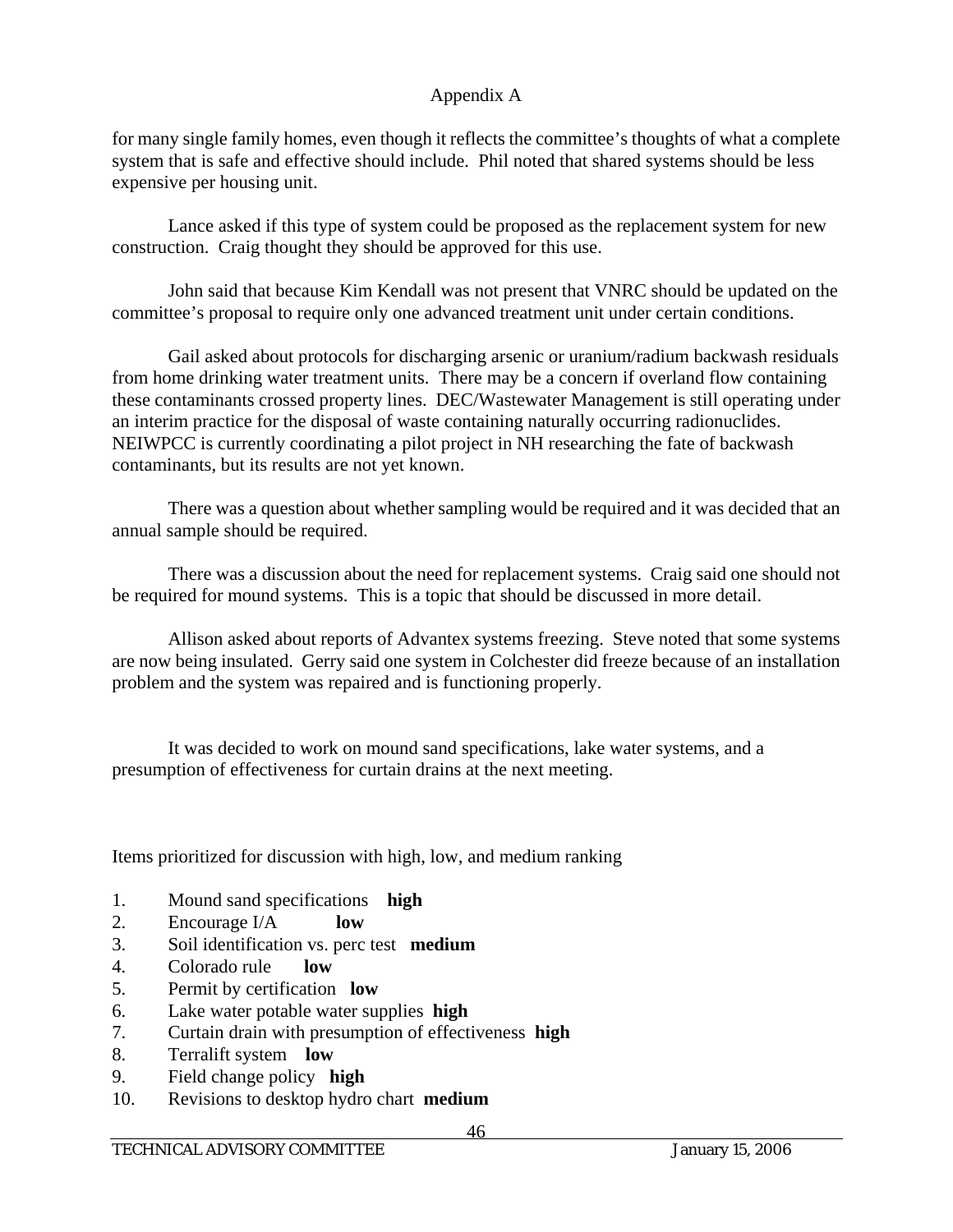- 11. Minimum amount of sand under a mound **high**
- 12. Grandfathered design flow and conversion of use policy **high**
- 13. Updating of design flow chart **high**

Topics list - items not ready for drafting for inclusion in rule revisions

- 147. Drip disposal
- 148. Mound sand requirements
- 149. Encourage I/A
- 150. Changing the 20% slope restriction to 30%
- 151. Replacing perc test with soil identification approach
- 152. Defining when effluent is no longer wastewater
- 153. Disinfection
- 154. Colorado Rule reduction in isolation distance to wells based on construction methods
- 155. Certification and audit approach to permitting
- 156. Lake water systems
- 157. Curtain drains
- 158. Terra-Lift System
- 159. Installation certification language
- 160. Field change policy
- 161. Revise existing desktop hydro chart
- 162. Conversion of use policy, including grandfathered flows
- 163. Revise design flows

# **Executive Committee**

John Forcier, Steve Revell, Lance Phelps, Phil Dechert, and Roger Thompson Alternates – Chris Thompson, Bernie Chenette, Spencer Harris, Jeff Williams

# **Subcommittees**

Hydrogeology - Allison Lowry, Craig Heindel, Dave Cotton and Steve Revell.

Training subcommittee - John Forcier, Roger Thompson, Allison Lowry, Dave Cotton, and Barbara Willis.

Licensed designers - Spencer Harris, Alan Huizenga, and Gerry Kittle.

Well driller's knowledge checklist - Jeff Williams, Rodney Pingree, Roger Thompson, Bernie Chenette, Gail Center and Steve Revell.

Interested in the delegation rules - Spencer Harris, Gerry Kittle, Phil Dechert, and Alan Huizenga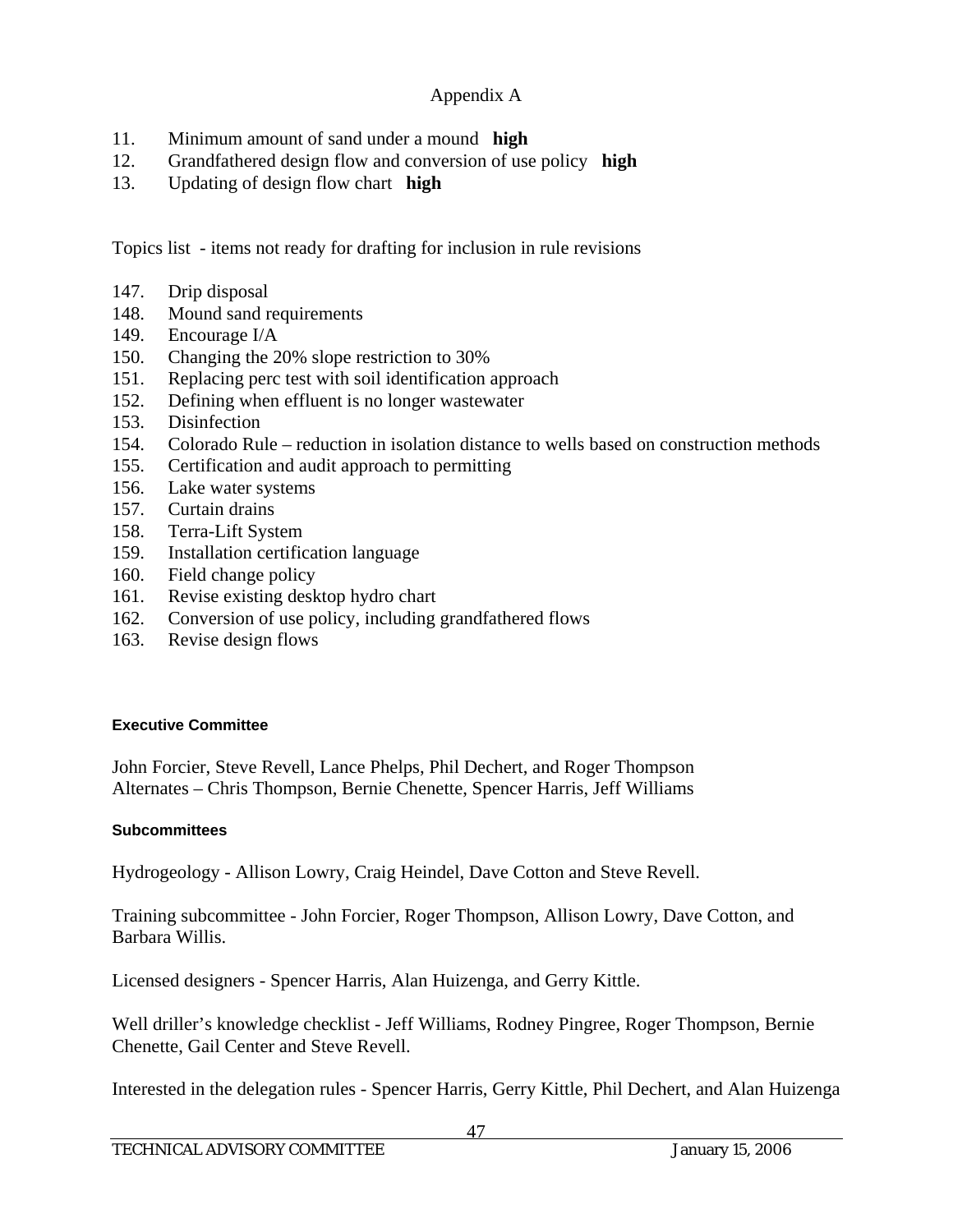Drip Disposal – Frank O'Brien, Roger Thompson, Dave Cotton, Steve Revell, Alan Huizenga

Legislative field trip – Phil Dechert, Gerry Kittle, Dave Cotton, Roger Thompson

Lake water – Alan Huizenga, Gail Center, Rodney Pingree, Lance Phelps

Surfacing systems – Craig Heindel, Steve Revell, Frank O'Brien, Roger Thompson, Bruce Douglas, Kim Kendall, Gail Center, and Brian Kooiker.

# Approved Minutes of the Technical Advisory Committee Meeting November 15, 2005

| <b>Members present:</b> | Roger Thompson<br><b>Barb Willis</b><br>John Forcier | <b>Rodney Pingree</b><br>Gerry Kittle |
|-------------------------|------------------------------------------------------|---------------------------------------|
| Others present:         | Chris Thompson<br>Kim Greenwood                      | Frank O'Brien                         |

### **Scheduled meetings:**

| December 13, 2005<br>$1-4$ PM |  |
|-------------------------------|--|
|-------------------------------|--|

Mad Tom Notch Rm.

# **New Member:**

Kim Greenwood attended her first meeting as a representative of the Vermont Natural Resources Council.

### **Review of agenda**

The agenda was reviewed it was noted that it was mis-dated, indicating a meeting date of November  $20^{th}$  rather than the actual November  $15^{th}$ .

### **Review of minutes**

 The draft minutes of the October 18, 2005 meeting were reviewed. Roger will contact Gail Center for clarification of her comments about arsenic and uranium and garden soil. Otherwise, the minutes are accepted.

### **Field visit report**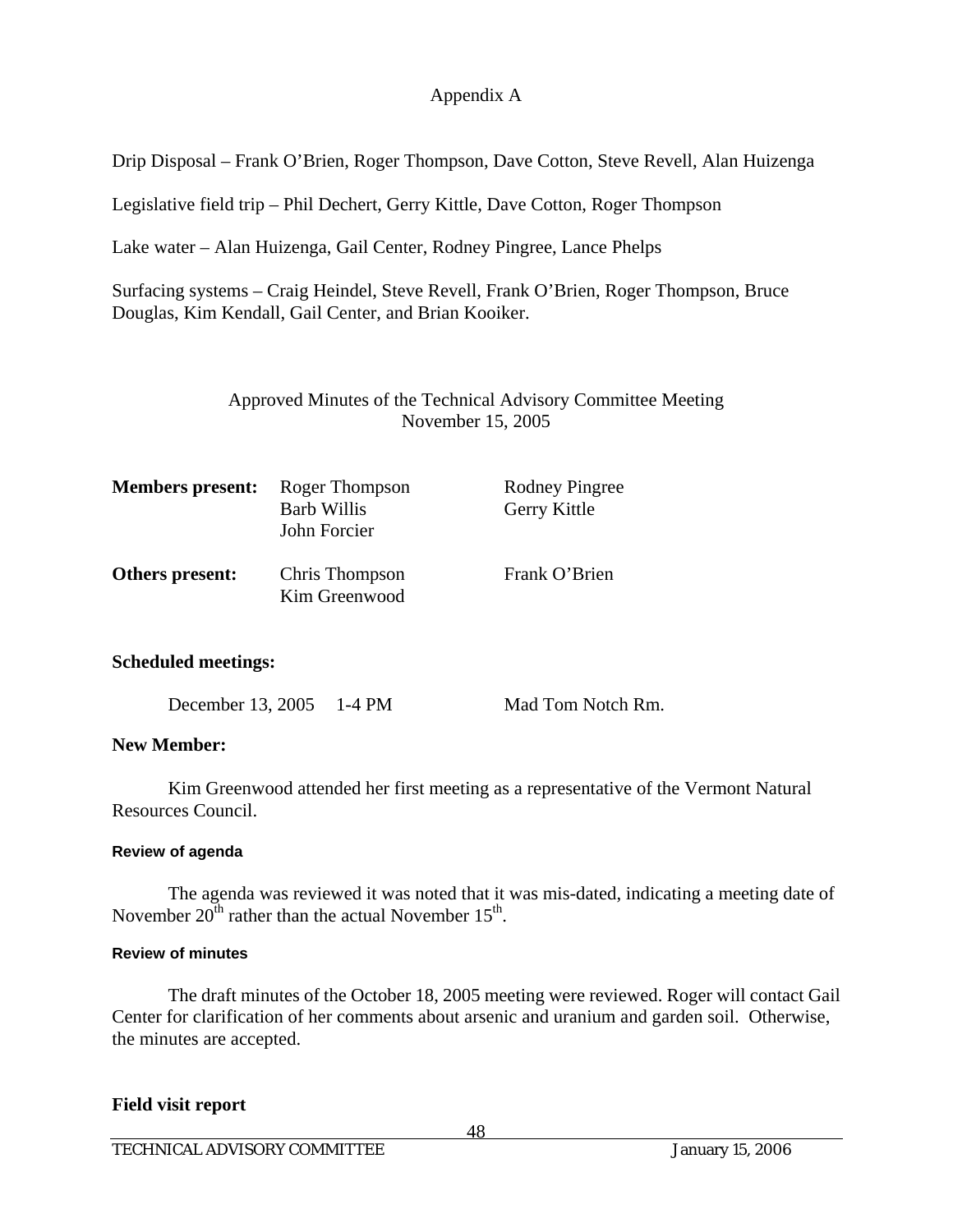Roger said that, in response to a legislator's request, the Rutland office would submit a brief statement of the results of every site visit they made. This information will be assembled into a monthly report and forwarded to the legislator. This will be done until the end of December and then it will be decided if there is sufficient value to continue doing this work. John asked that TAC get a copy of the report.

# **Annual Report**

 John asked Roger to check with Craig and see if a draft might be available for the next meeting.

# **Options paper**

 Roger reviewed the current draft (sixth draft, A version, 11-7-2005). The main changes are in redrafting the list of the required components to allow for a single level of advanced treatment when using an intermittent sand filter with at least 36" of sand under the application surface. This is appropriate for low and moderate strength wastewater when application rates of 1 gallon/sqft/day or less are used in the design. John suggested that the last sentence in the Neighbors section be restated in the positive. There was some wordsmithing done which Roger will complete. The statement will be circulated by e-mail and the TAC members polled to determine if there is sufficient support for the statement. Once this is done, Roger and Chris will review with Jeff Wennberg.

 Roger will contact the legislative committees, Senate and House Natural Resources, and House Fish, Wildlife, and Water Resources, to see if there is interest in a briefing on the options paper. Addison County legislators would also be notified of any meeting and all would be invited.

### **Lake water subcommittee**

 Rodney indicated that the subcommittee had exchanged some ideas. The water would need to meet the potable water supply contaminant standards. The subcommittee will propose a list of components for a minimum system. A decision must also be made about whether a pre-existing system that was never subject to state regulation prior to July 1, 2007, but which does not meet all of the contaminant standards, will automatically be considered to be a failed system after that date.

### **Mound sand specifications**

It was agreed to poll other states to see what they require for mound sand specifications.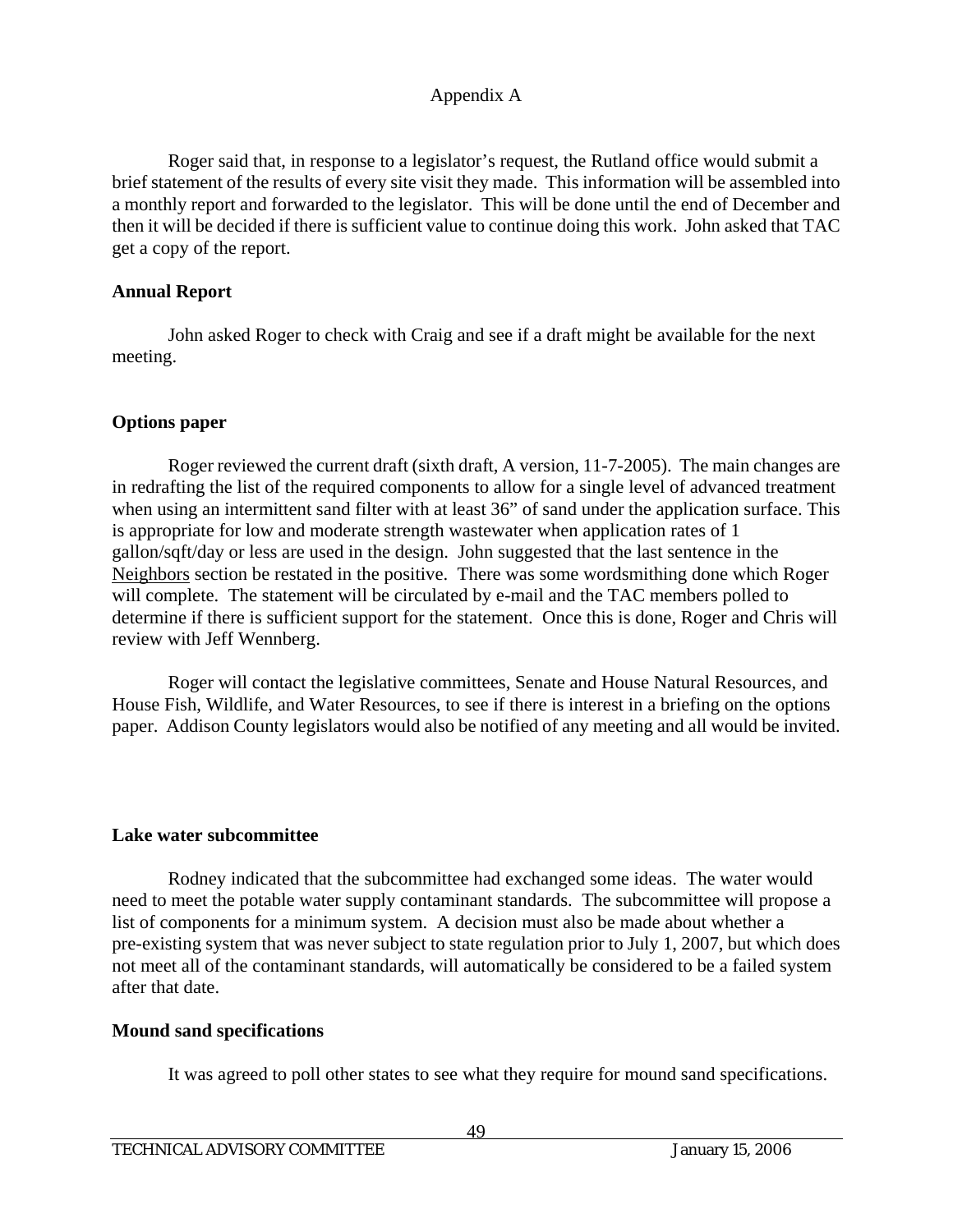# **Presumptive approach for curtain drains**

 The committee attempted to discuss this issue but it was decided that Steve Revell needed to be present for this.

Items prioritized for discussion with high, low, and medium ranking

- 1. Mound sand specifications **high**
- 2. Encourage I/A **low**
- 3. Soil identification vs. perc test **medium**
- 4. Colorado rule **low**
- 5. Permit by certification **low**
- 6. Lake water potable water supplies **high**
- 7. Curtain drain with presumption of effectiveness **high**
- 8. Terralift system **low**
- 9. Field change policy **high**
- 10. Revisions to desktop hydro chart **medium**
- 11. Minimum amount of sand under a mound **high**
- 12. Grandfathered design flow and conversion of use policy **high**
- 13. Updating of design flow chart **high**

Topics list - items not ready for drafting for inclusion in rule revisions

- 164. Drip disposal
- 165. Mound sand requirements
- 166. Encourage I/A
- 167. Changing the 20% slope restriction to 30%
- 168. Replacing perc test with soil identification approach
- 169. Defining when effluent is no longer wastewater
- 170. Disinfection
- 171. Colorado Rule reduction in isolation distance to wells based on construction methods
- 172. Certification and audit approach to permitting
- 173. Lake water systems
- 174. Curtain drains
- 175. Terra-Lift System
- 176. Installation certification language
- 177. Field change policy
- 178. Revise existing desktop hydro chart
- 179. Conversion of use policy, including grandfathered flows
- 180. Revise design flows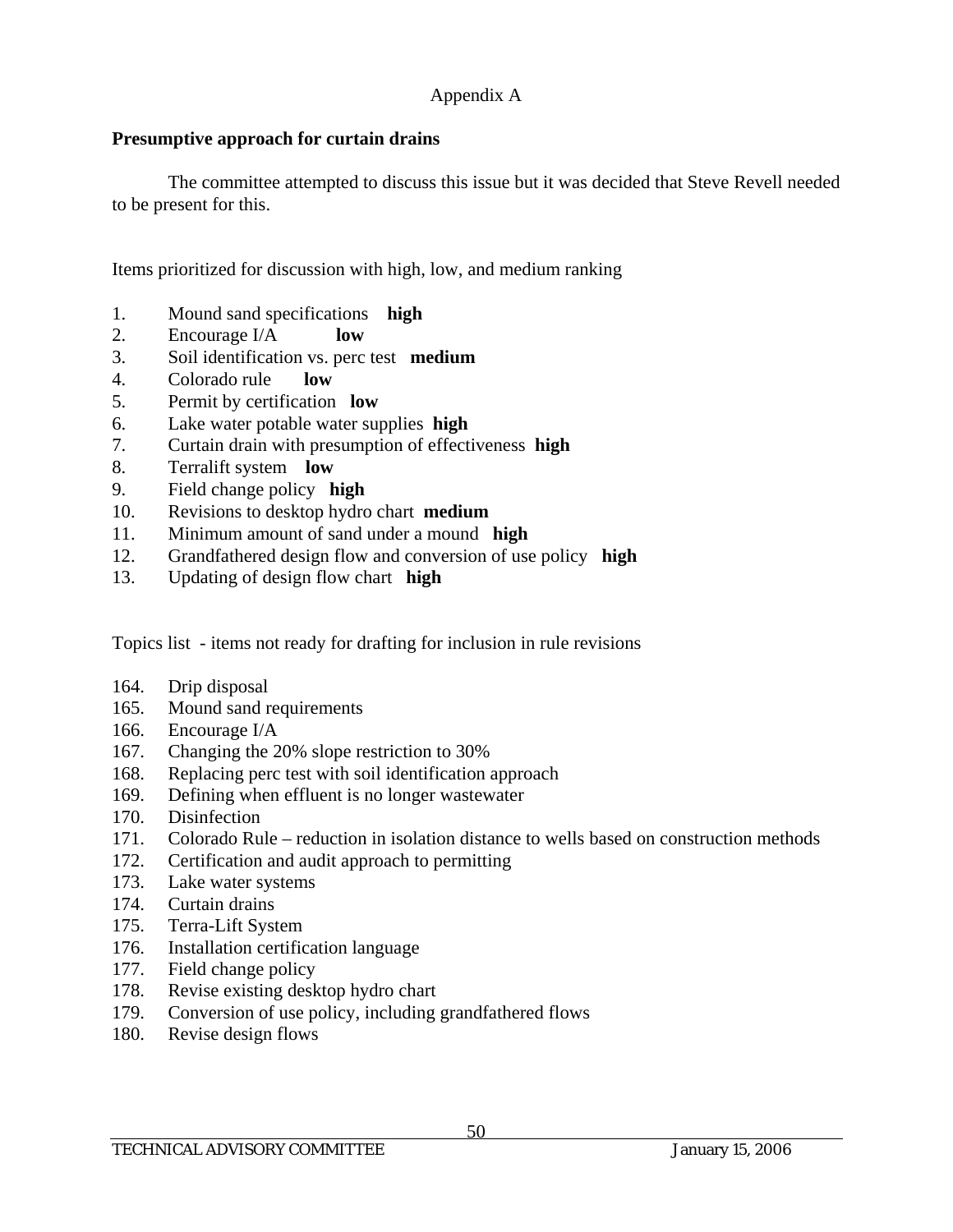### **Executive Committee**

John Forcier, Steve Revell, Lance Phelps, Phil Dechert, and Roger Thompson Alternates – Chris Thompson, Bernie Chenette, Spencer Harris, Jeff Williams

#### **Subcommittees**

Hydrogeology - Allison Lowry, Craig Heindel, Dave Cotton and Steve Revell.

Training subcommittee - John Forcier, Roger Thompson, Allison Lowry, Dave Cotton, and Barbara Willis.

Licensed designers - Spencer Harris, Alan Huizenga, and Gerry Kittle.

Well driller's knowledge checklist - Jeff Williams, Rodney Pingree, Roger Thompson, Bernie Chenette, Gail Center and Steve Revell.

Interested in the delegation rules - Spencer Harris, Gerry Kittle, Phil Dechert, and Alan Huizenga

Drip Disposal – Frank O'Brien, Roger Thompson, Dave Cotton, Steve Revell, Alan Huizenga

Legislative field trip – Phil Dechert, Gerry Kittle, Dave Cotton, Roger Thompson

Lake water – Alan Huizenga, Gail Center, Rodney Pingree, Lance Phelps

Surfacing systems – Craig Heindel, Steve Revell, Frank O'Brien, Roger Thompson, Bruce Douglas, Gail Center, and Brian Kooiker.

# Approved Minutes of the Technical Advisory Committee Meeting December 13, 2005

| <b>Members present:</b> Roger Th |                               |
|----------------------------------|-------------------------------|
|                                  | Kim Gree                      |
|                                  | Gerry Kit                     |
|                                  | $C_{\text{min}}$ $H_{\alpha}$ |

 Craig Heindel Steve Revell John Forcier Allison Lowry

**Members Bernie Chenette** enwood Barb Willis ttle Spencer Harris Gail Center Rodney Pingree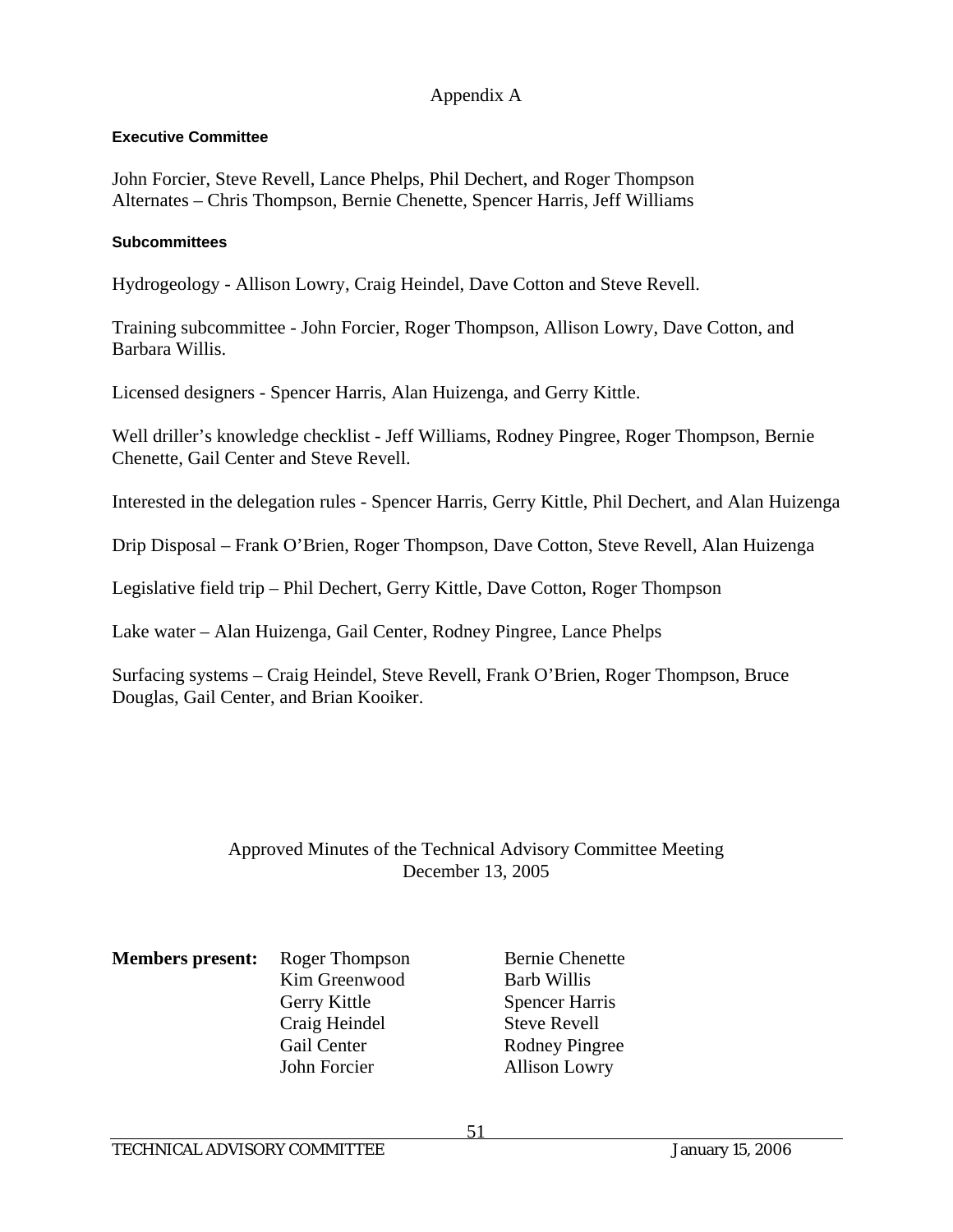| Others present:                     | Chris Thompson | Frank O'Brien         |
|-------------------------------------|----------------|-----------------------|
|                                     |                |                       |
| <b>Scheduled meetings:</b>          |                |                       |
| January 10, 2006                    | $1-4$ PM       | Room 107 Stanley Hall |
| February 7, 2006                    | $1-4$ PM       | Room 107 Stanley Hall |
| March 14, 2006                      | $1-4$ PM       | Room 107 Stanley Hall |
| <b>Review of agenda</b>             |                |                       |
| The agenda was accepted as drafted. |                |                       |

#### **Review of minutes**

The draft minutes of the November 15, 2005 meeting were accepted as drafted.

#### **Field visit report**

 Roger indicated that the first report from the end of October had been sent to Sen. Ayre. Steve noted that the report only indicated the sites that were approved or denied when the regional office staff was involved, and that often times a designer will deem a site not approvable during his/her initial site visit and these sites therefore never reach state review. Steve also noted that some site visits are not done pre-application because of the regional offices are booked too far ahead.

#### **Annual Report**

 Craig will try to get a first draft out for review between Christmas and New Year's. Frank will provide the information for the innovative systems. Roger will run the permit and denial numbers the first week in January.

#### **Options Paper**

 Roger gave a short update on the most recent draft of the paper. The commissioner had not yet been able to review it but a meeting is scheduled. Roger said that several people had responded to his request to state whether they supported the following statement:

TAC believes that a system designed, constructed, operated, and maintained with oversight as discussed in option #2 above, and that uses the components included in the list on page 7 of this document, would reliably produce effluent that has an acceptable low public health risk.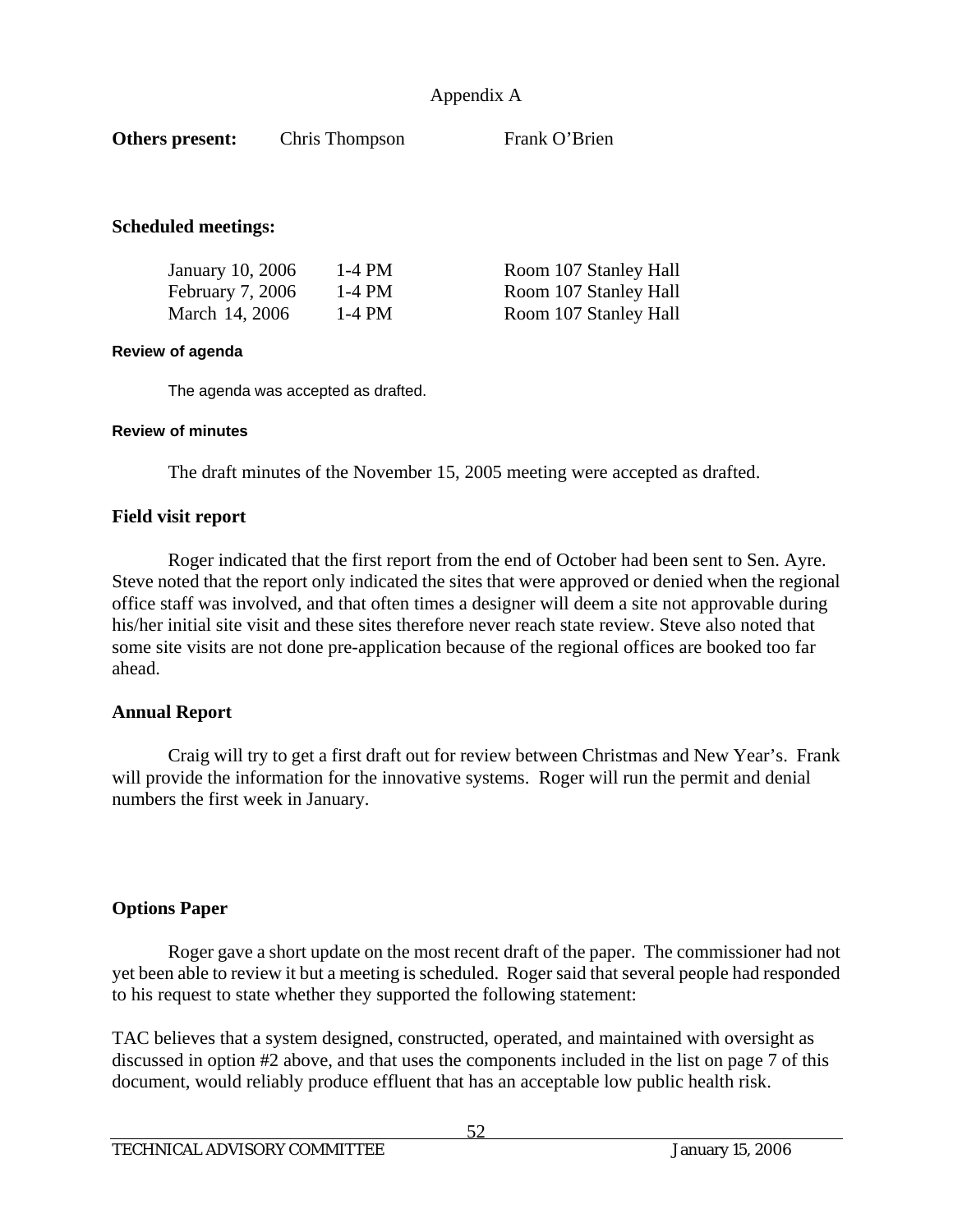John Forcier, Barb Willis, Alan Huizenga, Craig Heindel, Lance Phelps, Gerry Kittle, Steve Revell, Phil Dechert, Gail Center, David Cotton, Bernie Chenette, and Rodney Pingree supported the statement. Spencer Harris did not. Gail indicated that her approval was related to protection against pathogens and that there could be concerns if the wastewater contained other contaminants such as those from filter backwash related to potable water supply treatment systems used to abate arsenic or radionuclides. Spencer said that his concern was that it would be difficult to ensure that systems are operated properly over the long term. Kim Greenwood said that because she had just started working with VNRC she was not prepared to take a position.

 Craig asked if the report should include a stronger statement on the need to properly operate and maintain the systems.

 There was discussion about how much regulatory time would be involved in ensuring compliance with the permit conditions. TAC estimates that one FTE could track 250-300 systems.

# **Lake water subcommittee**

 The subcommittee has exchanged e-mails outlining some basic combination of equipment that might be suitable for individual treatment systems. Steve asked how the potable water standards would be applied. Three additional areas of concern were identified:

A. Will there be need for a water withdrawal permit? Is there a quantity below which there is an exemption or is there an exemption for a single house?

B. Surface water may contain toxins not normally found in ground water. Blue- green algae is one example.

C. There needs to be some sort of exemption for existing lake water systems so that the passage of the July 1, 2007 date does not instantly create a large population of water systems that are considered failed systems.

# **Mound sand specifications**

 Roger provided information related to how other states regulate mound sand. There was not much support for removing a numerical specification in lieu of a more general description such as medium sand. The changes made in the 1996 rules which allowed for the use of three different numerical specifications resulted in more pits being acceptable and this seems to have reduced the number of complaints about availability and cost. AGC should be contacted at the Montpelier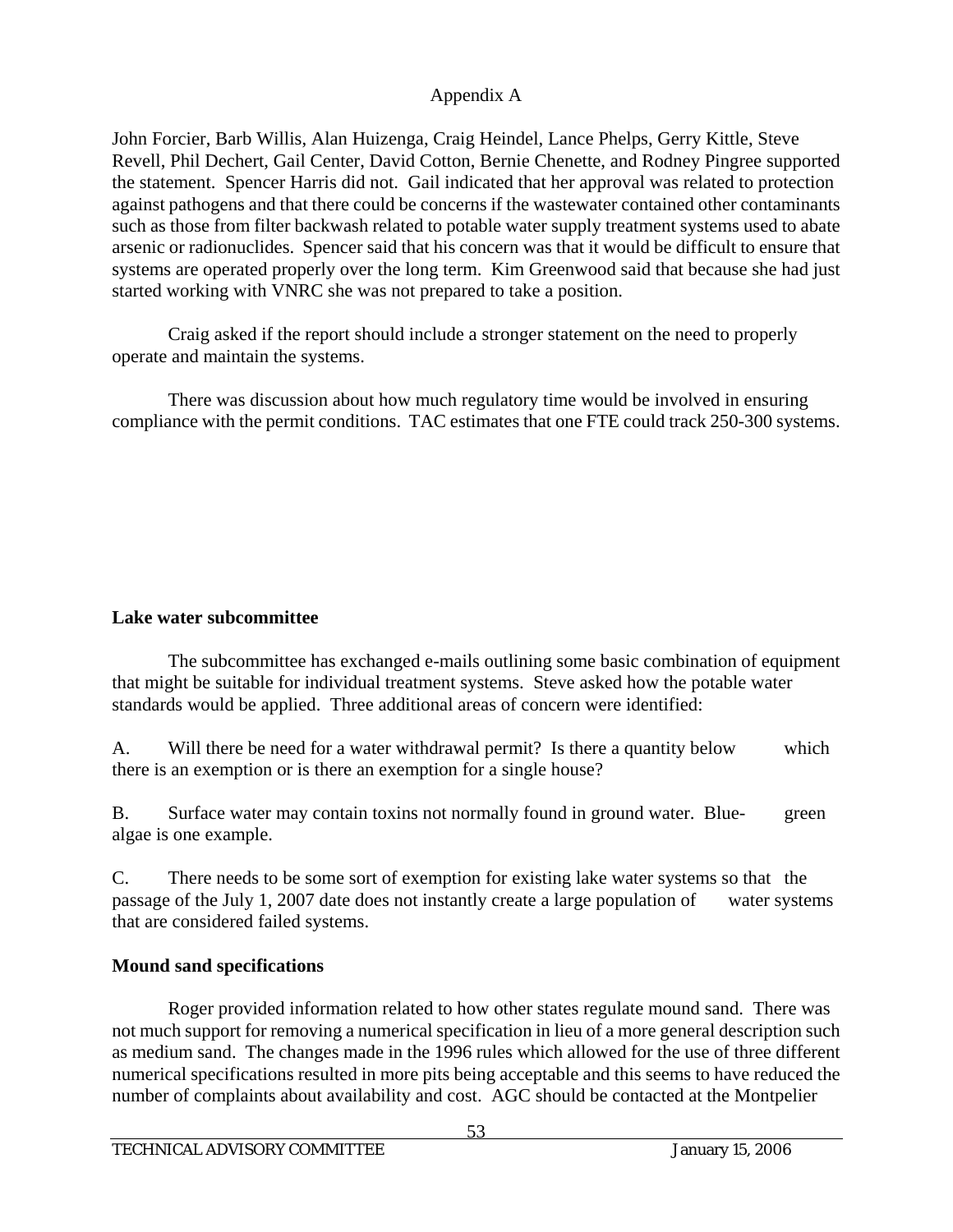office to see if they have any information about this.

# **Presumptive effectiveness of curtain drains**

 Steve said that drains seem to be very effective when there is a more permeable soil overlying a less permeable soil, with the drains able to lower the water table to the level of the density change. In some cases the texture may not be greatly different, but the structure would significantly change the capacity to move water. The clay soils often have good structure in the shallow soils that disappears with depth. There might be a case for a presumption that a drain would lower the water table by 6". Allison asked what has the past monitoring shown. Past monitoring has shown different levels of effectiveness. This topic will be discussed further with an attempt to define the site requirements that could support a presumption that a drain would be effective.

Items prioritized for discussion with high, low, and medium ranking

- 1. Mound sand specifications **high**
- 2. Encourage I/A **low**
- 3. Soil identification vs. perc test **medium**
- 4. Colorado rule **low**
- 5. Permit by certification **low**
- 6. Lake water potable water supplies **high**
- 7. Curtain drain with presumption of effectiveness **high**
- 8. Terralift system **low**
- 9. Field change policy **high**
- 10. Revisions to desktop hydro chart **medium**
- 11. Minimum amount of sand under a mound **high**
- 12. Grandfathered design flow and conversion of use policy **high**
- 13. Updating of design flow chart **high**

Topics list - items not ready for drafting for inclusion in rule revisions

- 181. Drip disposal
- 182. Mound sand requirements
- 183. Encourage I/A
- 184. Changing the 20% slope restriction to 30%
- 185. Replacing perc test with soil identification approach
- 186. Defining when effluent is no longer wastewater
- 187. Disinfection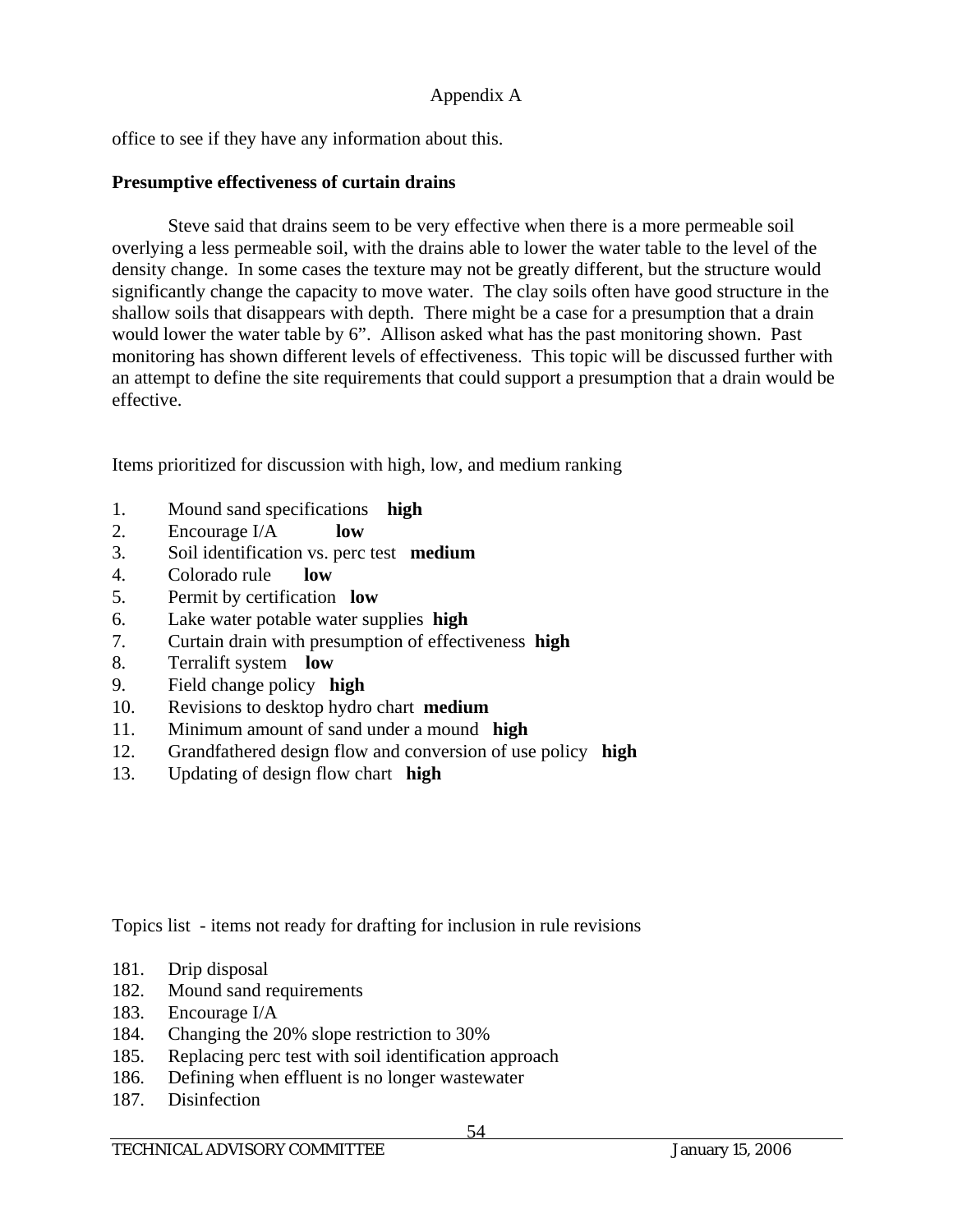- 188. Colorado Rule reduction in isolation distance to wells based on construction methods
- 189. Certification and audit approach to permitting
- 190. Lake water systems
- 191. Curtain drains
- 192. Terra-Lift System
- 193. Installation certification language
- 194. Field change policy
- 195. Revise existing desktop hydro chart
- 196. Conversion of use policy, including grandfathered flows
- 197. Revise design flows

### **Executive Committee**

John Forcier, Steve Revell, Lance Phelps, Phil Dechert, and Roger Thompson Alternates – Chris Thompson, Bernie Chenette, Spencer Harris, Jeff Williams

### **Subcommittees**

Hydrogeology - Allison Lowry, Craig Heindel, Dave Cotton and Steve Revell.

Training subcommittee - John Forcier, Roger Thompson, Allison Lowry, Dave Cotton, and Barbara Willis.

Licensed designers - Spencer Harris, Alan Huizenga, and Gerry Kittle.

Well driller's knowledge checklist - Jeff Williams, Rodney Pingree, Roger Thompson, Bernie Chenette, Gail Center and Steve Revell.

Interested in the delegation rules - Spencer Harris, Gerry Kittle, Phil Dechert, and Alan Huizenga

Drip Disposal – Frank O'Brien, Roger Thompson, Dave Cotton, Steve Revell, Alan Huizenga

Legislative field trip – Phil Dechert, Gerry Kittle, Dave Cotton, Roger Thompson

Lake water – Alan Huizenga, Gail Center, Rodney Pingree, Lance Phelps

Surfacing systems – Craig Heindel, Steve Revell, Frank O'Brien, Roger Thompson, Bruce Douglas, Gail Center, and Brian Kooiker.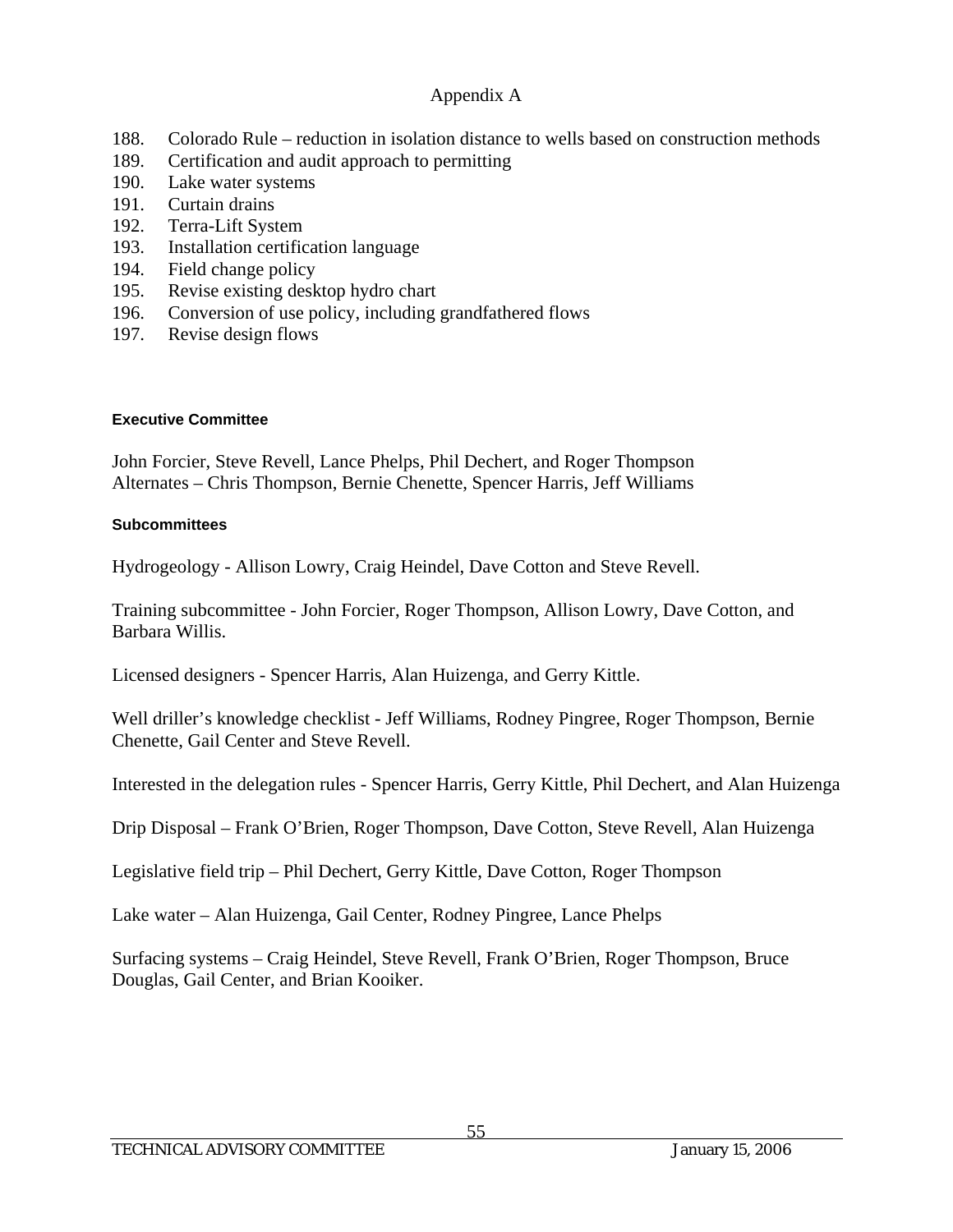# **SUMMARY TABLES OF ALTERNATIVE AND INNOVATIVE SYSTEMS AND PRODUCTS**

Approval letters and contact information for each technology are available at the Agency web site: http://www.anr.state.vt.us/dec/ww/innovative.htm

**Note: Use of advanced treatment systems does not change the existing minimum required site conditions. The TAC is unaware of any advanced treatment system which would overcome the requirements for minimum site conditions in the current Rules.** Possible revisions to the Rules for minimum site conditions are discussed in the Options Paper ( see discussion of Seasonally Discharging Systems on page 3 and the Options Paper in Appendix E)**.** 

| SUMMARY TABLE: INNOVATIVE/ALTERNATIVE SYSTEMS AND PRODUCTS<br>STATUS AS OF DECEMBER 31, 2005 |                                           |                                           |  |
|----------------------------------------------------------------------------------------------|-------------------------------------------|-------------------------------------------|--|
|                                                                                              |                                           |                                           |  |
| <b>Product</b><br><b>Description</b>                                                         |                                           | <b>Status</b>                             |  |
| <b>Advanced Treatment Systems</b>                                                            |                                           |                                           |  |
| Intermittent sand filter                                                                     | attached growth aerobic process           | Allowed in the Rules                      |  |
| Recirculating sand filter                                                                    | attached growth aerobic process           | Allowed in the Rules                      |  |
| Advantex                                                                                     | textile treatment system                  | Approved for General Use                  |  |
| Ecoflo Biofilter                                                                             | peat treatment system                     | Approved for General Use                  |  |
| SeptiTech                                                                                    | recirculating fixed film treatment system | Approved for General Use                  |  |
| <b>Bioclere</b>                                                                              | fixed film trickling treatment system     | Approved for General Use                  |  |
| Puraflo                                                                                      | peat fiber biofilter treatment system     | Approved for General Use                  |  |
| SpecAIRR                                                                                     | reactor treatment system                  | Approved for General Use                  |  |
| <b>Bio-Microbics FAST</b>                                                                    | fixed film aerated treatment system       | Approved for General Use                  |  |
| Singulair                                                                                    | suspended growth extended aeration        | Approved for General Use                  |  |
| Advanced Wetland Treatment System                                                            | aerated subsurface-flow wetland           | Approved for Pilot Use                    |  |
| Enviro-Guard                                                                                 | combined process wastewater treatment     | Approved for General Use                  |  |
| <b>Other Devices</b>                                                                         |                                           |                                           |  |
| Flout                                                                                        | floating outlet distribution box          | Approved as substitute                    |  |
| Orenco Hydro-splitter                                                                        | mechanical distribution                   | Approved as substitute                    |  |
|                                                                                              |                                           | Determined not subject to                 |  |
| Juggler                                                                                      | septic tank pumping truck                 | <b>Rules</b><br>Determined not subject to |  |
| Miller septic tank liner                                                                     | septic tank liner                         | <b>Rules</b>                              |  |
| Enviro-Septic (Presby)                                                                       | request for increase in application rate  | Approved for General Use                  |  |
| FRALO SEPTECH polyethylene tanks                                                             | polyethylene septic tanks                 | Approved for General Use                  |  |
| Polylok Effluent Filter PL-122                                                               | effluent filter                           | Approved for General Use                  |  |
| Polylok Effluent Filter PL-68                                                                | effluent filter                           | Approved for General Use                  |  |
| Orenco Fiberglass Septic Tanks                                                               | fiberglass septic tanks                   | Approved for General Use                  |  |
| Polylok Effluent Filter PL-525                                                               | effluent filter                           | Approved for General Use                  |  |
| Zoeller Filters                                                                              | effluent filters                          | Approved for General Use                  |  |
| <b>Bio-Microbics SaniTEE</b>                                                                 | effluent wastewater screen                | Approved for General Use                  |  |
|                                                                                              |                                           |                                           |  |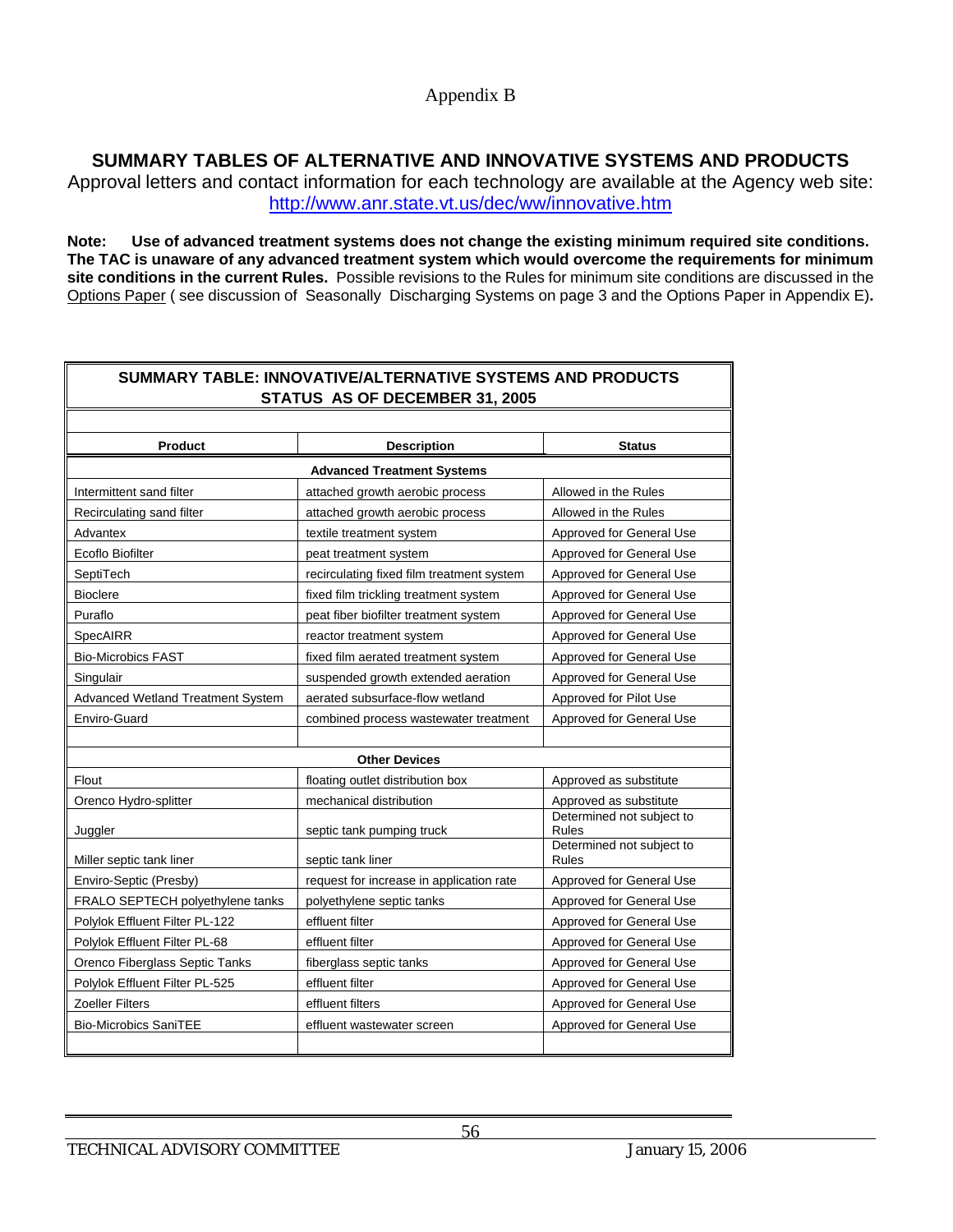# Appendix B

#### **SUMMARY TABLE: INNOVATIVE/ALTERNATIVE SYSTEMS AND PRODUCTS CHRONOLOGY OF REVIEWS AND APPROVALS**

| Prior to 2002<br><b>Advanced Treatment Systems</b> |                                  |                                           |  |
|----------------------------------------------------|----------------------------------|-------------------------------------------|--|
|                                                    |                                  |                                           |  |
| Intermittent sand filter                           | attached growth aerobic process  | Allowed in the Rules                      |  |
| Recirculating sand filter                          | attached growth aerobic process  | Allowed in the Rules                      |  |
| Advantex                                           | textile treatment system         | Approved for General Use                  |  |
|                                                    |                                  |                                           |  |
|                                                    | <b>Other Devices</b>             |                                           |  |
| EnviroSeptic (Presby)                              | gravelless distribution pipe     | Approved as substitute                    |  |
| Flout                                              | floating outlet distribution box | Approved as substitute                    |  |
| Orenco Hydro-splitter                              | mechanical distribution          | Approved as substitute                    |  |
| Juggler                                            | septic tank pumping truck        | Determined not subject to<br><b>Rules</b> |  |
| Miller septic tank liner                           | septic tank liner                | Determined not subject to<br><b>Rules</b> |  |
|                                                    |                                  |                                           |  |

| <b>New in 2002</b>                |                                           |                          |  |
|-----------------------------------|-------------------------------------------|--------------------------|--|
| <b>Advanced Treatment Systems</b> |                                           |                          |  |
| <b>Product</b>                    | <b>Description</b>                        | <b>Status</b>            |  |
| Ecoflo Biofilter                  | peat treatment system                     | Approved for General Use |  |
| SeptiTech                         | recirculating fixed film treatment system | Approved for General Use |  |
|                                   |                                           |                          |  |

| <b>New in 2003</b>                |                                       |                          |  |
|-----------------------------------|---------------------------------------|--------------------------|--|
| <b>Advanced Treatment Systems</b> |                                       |                          |  |
| <b>Product</b>                    | <b>Description</b>                    | <b>Status</b>            |  |
| <b>Bioclere</b>                   | fixed film trickling treatment system | Approved for General Use |  |
| Puraflo                           | peat fiber biofilter treatment system | Approved for General Use |  |
| SpecAIRR                          | reactor treatment system              | Approved for General Use |  |
|                                   |                                       |                          |  |
| <b>Other Devices</b>              |                                       |                          |  |
| FRALO SEPTECH polyethylene tanks  | polyethylene septic tanks             | Approved for General Use |  |
| Polylok Effluent Filter PL-122    | effluent filter                       | Approved for General Use |  |
|                                   |                                       |                          |  |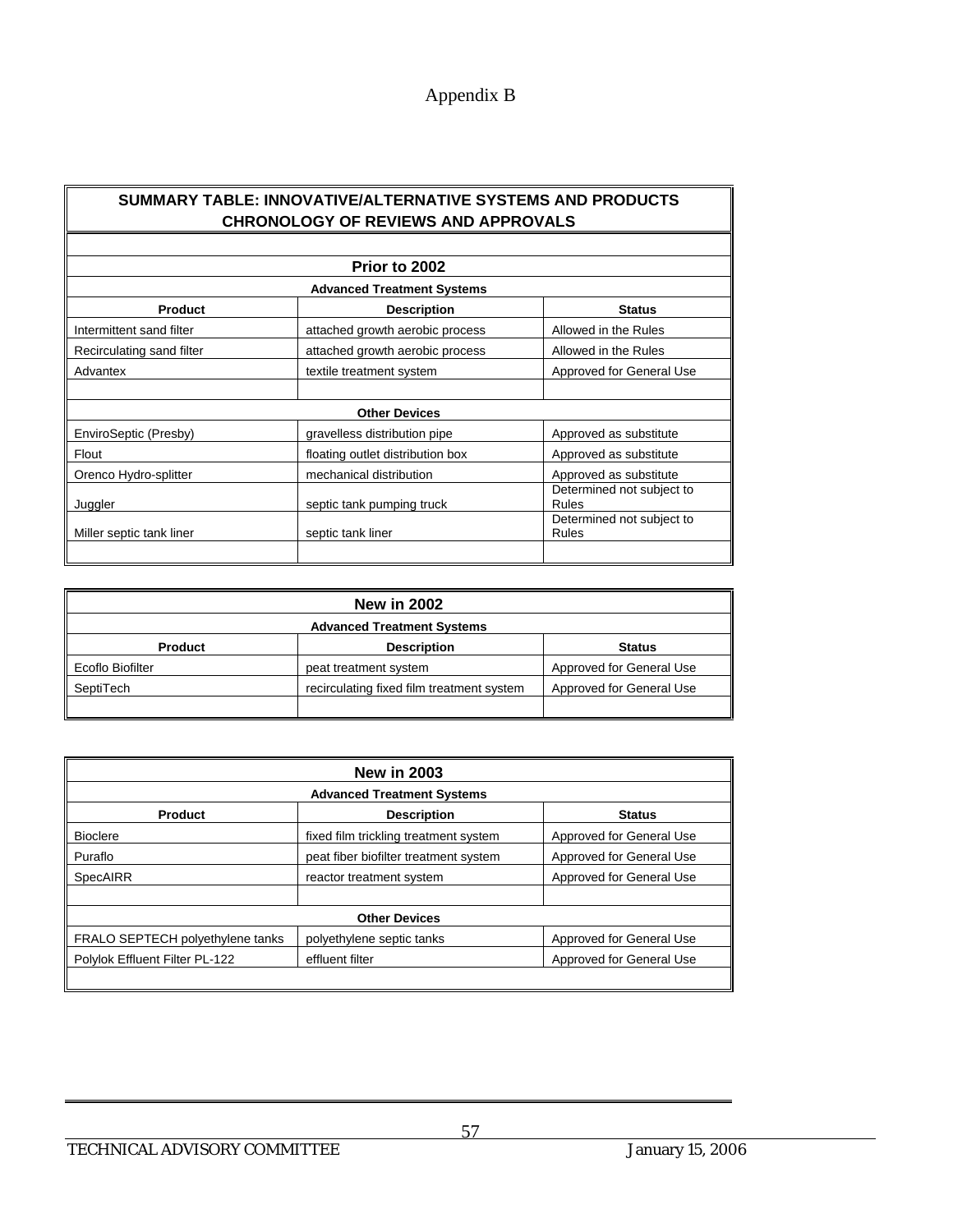### Appendix B

#### **SUMMARY TABLE: INNOVATIVE/ALTERNATIVE SYSTEMS AND PRODUCTS CHRONOLOGY OF REVIEWS AND APPROVALS**

|                                   | <b>New in 2004</b>                       |                          |  |
|-----------------------------------|------------------------------------------|--------------------------|--|
|                                   |                                          |                          |  |
| <b>Advanced Treatment Systems</b> |                                          |                          |  |
| Product                           | <b>Description</b>                       | <b>Status</b>            |  |
| <b>Bio-Microbics FAST</b>         | fixed film aerated treatment system      | Approved for General Use |  |
|                                   |                                          |                          |  |
| <b>Other Devices</b>              |                                          |                          |  |
| Enviro-Septic (Presby)            | request for increase in application rate | Approved for General Use |  |
| Polylok Effluent Filter PL-68     | effluent filter                          | Approved for General Use |  |
| Orenco Fiberglass Septic Tanks    | fiberglass septic tanks                  | Approved for General Use |  |
|                                   |                                          |                          |  |

| <b>New in 2005</b>                       |                                          |                          |  |  |  |  |
|------------------------------------------|------------------------------------------|--------------------------|--|--|--|--|
| <b>Advanced Treatment Systems</b>        |                                          |                          |  |  |  |  |
| <b>Product</b>                           | <b>Status</b>                            |                          |  |  |  |  |
| Singulair                                | suspended growth extended aeration       | Approved for General Use |  |  |  |  |
| <b>Advanced Wetland Treatment System</b> | aerated subsurface-flow wetland          | Approved for Pilot Use   |  |  |  |  |
| Enviro-Guard                             | combined process wastewater treatment    | Approved for General Use |  |  |  |  |
|                                          |                                          |                          |  |  |  |  |
| <b>Other Devices</b>                     |                                          |                          |  |  |  |  |
| Enviro-Septic (Presby)                   | request for increase in application rate | Approved for General Use |  |  |  |  |
| Polylok Effluent Filter PL-68            | effluent filter                          | Approved for General Use |  |  |  |  |
| Orenco Fiberglass Septic Tanks           | fiberglass septic tanks                  | Approved for General Use |  |  |  |  |
|                                          |                                          |                          |  |  |  |  |

#### **SUMMARY TABLE: INNOVATIVE/ALTERNATIVE SYSTEMS AND PRODUCTS CHRONOLOGY OF REVIEWS AND APPROVALS**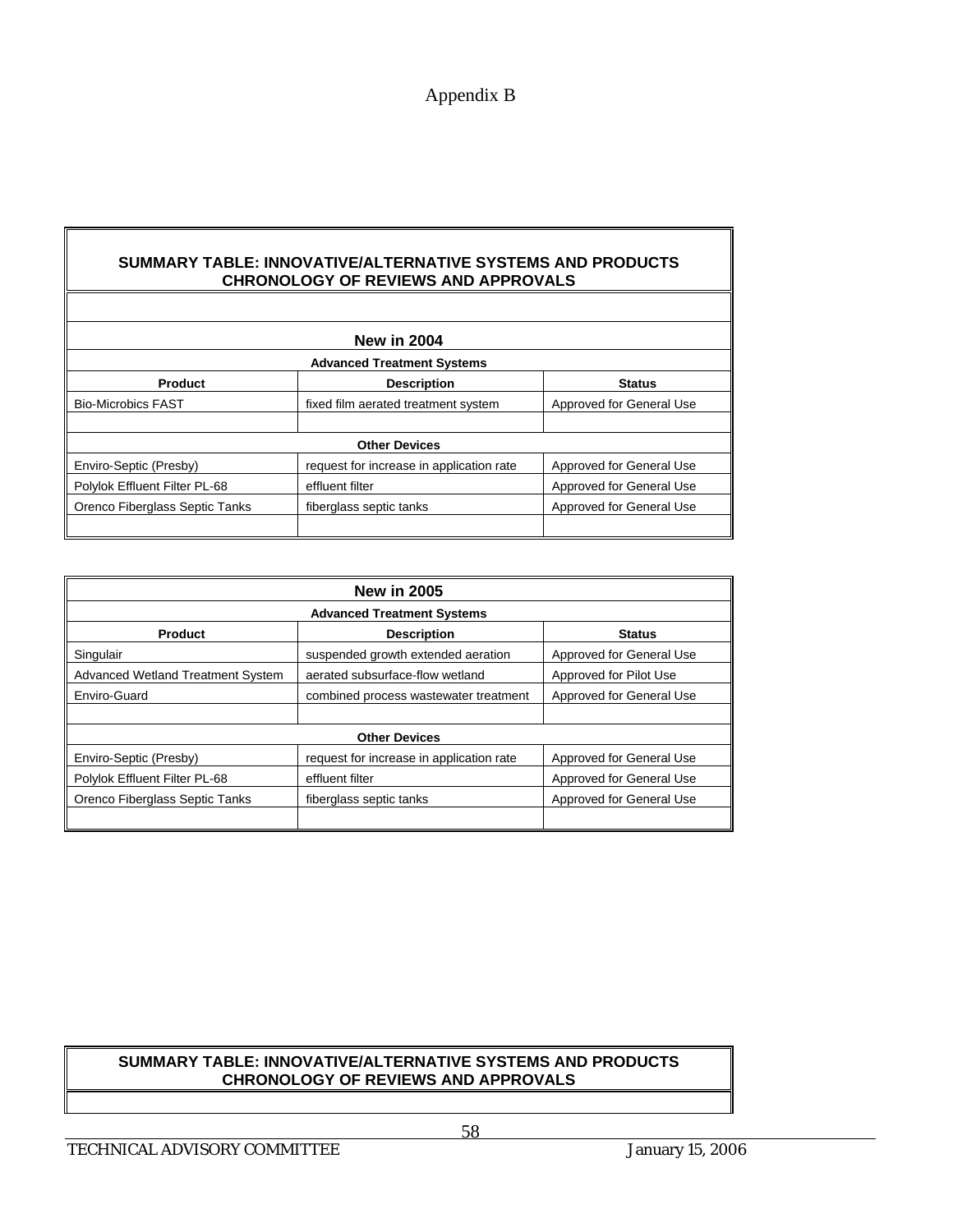# Appendix B

| Under Review as of December 31, 2005                                |                                             |                                             |  |  |  |  |
|---------------------------------------------------------------------|---------------------------------------------|---------------------------------------------|--|--|--|--|
| Applications for General Use: Advanced Treatment Systems            |                                             |                                             |  |  |  |  |
| Product                                                             | <b>Description</b>                          | Status – date of appl.                      |  |  |  |  |
| <b>ROTORDISK</b>                                                    | rotating biological contactor system        | Under review <sup>3</sup> (2/12/02)         |  |  |  |  |
| SeptiTech                                                           | revision to G.U. for seasonal drip disposal | Under review <sup>2</sup> (10/17/03)        |  |  |  |  |
| Rocky Mountain Pure XL5                                             | modular wastewater treatment plant          | Under review <sup>1,3</sup> (01/12/04)      |  |  |  |  |
| Open Bottom Ecoflo Biofilter                                        | peat filter with horizontal discharge       | Under review <sup>2</sup> (no formal appl.) |  |  |  |  |
| <b>Clean Solution</b>                                               | fixed film aerated treatment system         | Under review <sup>1</sup> (12/14/04)        |  |  |  |  |
|                                                                     |                                             |                                             |  |  |  |  |
| Applications for General Use: Other Devices, or Amended Regulations |                                             |                                             |  |  |  |  |
| Infiltrator                                                         | request for increase in application rate    | Under review <sup>1</sup><br>(12/02/02)     |  |  |  |  |
| Eljen In-drain                                                      | request for increase in application rate    | Under review <sup>1</sup> (06/18/04)        |  |  |  |  |
| EnvironEdge fiberglass septic tanks                                 | fiberglass septic tanks                     |                                             |  |  |  |  |
|                                                                     |                                             |                                             |  |  |  |  |
| <b>Applications for Pilot Use</b>                                   |                                             |                                             |  |  |  |  |
| Bottomless sand filter                                              | filtrate disposal system                    | Under review <sup>2</sup> (09/16/03)        |  |  |  |  |
|                                                                     |                                             |                                             |  |  |  |  |
| <b>Applications for Experimental Use</b>                            |                                             |                                             |  |  |  |  |
| None                                                                |                                             |                                             |  |  |  |  |

1. Awaiting additional information from applicant

2. Not currently approvable under the Rules, but held open pending possible rule changes

3. No data provided by the applicant for systems under 6500 gallons per day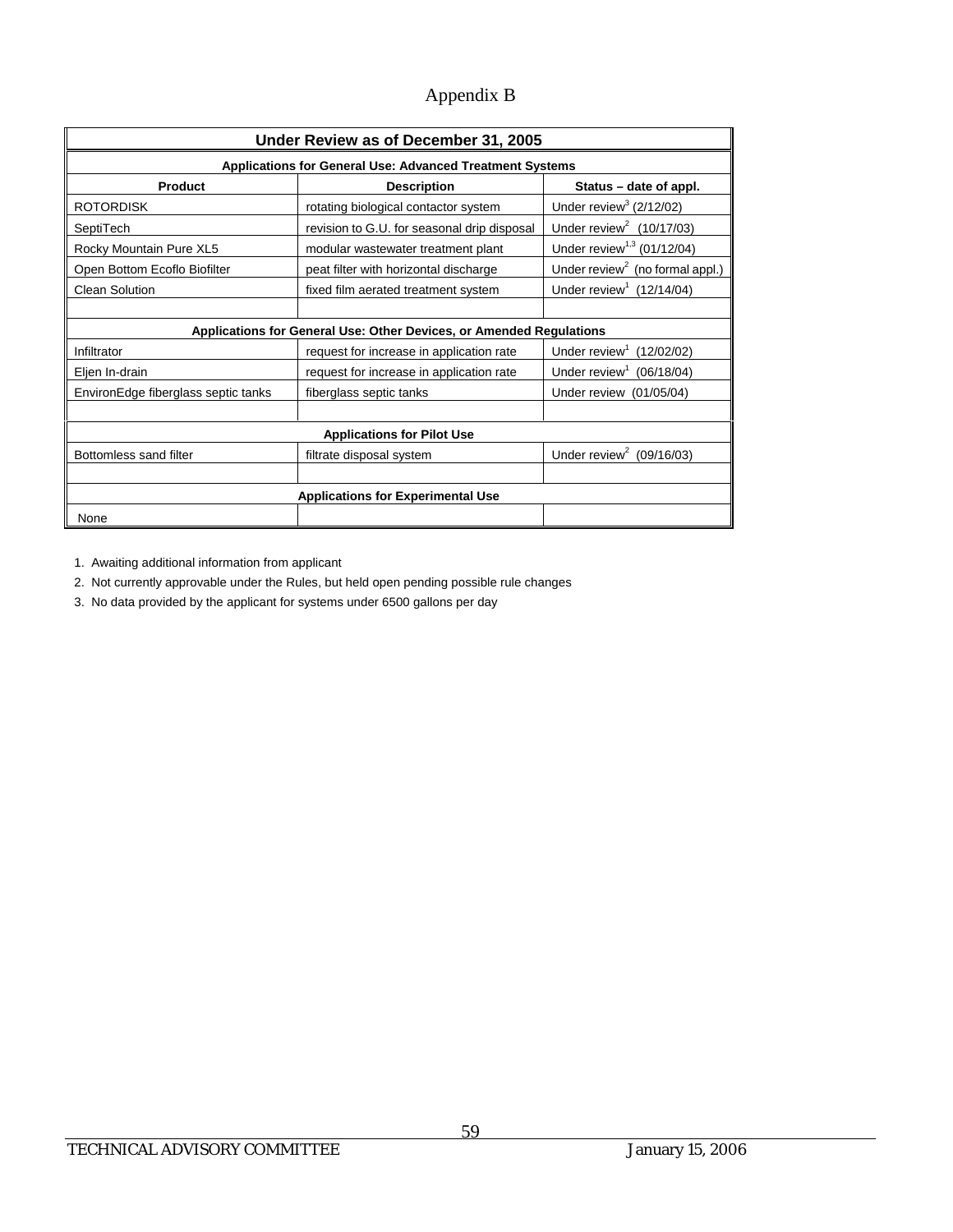### Appendix C

Summary Tables of Permits: 2003, 204, 2005 (DEC Wastewater System and Potable Water Supply Permits only)

| DEC Office    | <b>Applications Received</b> |      |      | Permits Issued |      |      |
|---------------|------------------------------|------|------|----------------|------|------|
|               | 2003                         | 2004 | 2005 | 2003           | 2004 | 2005 |
| Barre         | 725                          | 850  | 864  | 713            | 807  | 851  |
| <b>Essex</b>  | 640                          | 674  | 692  | 633            | 698  | 693  |
| Rutland       | 493                          | 471  | 534  | 576            | 457  | 525  |
| Springfield   | 512                          | 553  | 590  | 583            | 517  | 569  |
| St. Johnsbury | 258                          | 294  | 344  | 236            | 307  | 341  |
| <b>Totals</b> | 2628                         | 2842 | 3042 | 2741           | 2786 | 2979 |

Note: Many older projects were closed out in 2003 which results in more projects completed.

Note: Closing of old projects is often done with a denial of the application. These usually appear as denied for insufficient information.

Note: Information for 2004 and 2005 is for January 1 to December 31 of each year.

| DEC Office    | Permits Denied                              |               |      |      |                                 |          |      |                               |      |
|---------------|---------------------------------------------|---------------|------|------|---------------------------------|----------|------|-------------------------------|------|
|               | Denials Issued<br><b>Reasons for Denial</b> |               |      |      |                                 |          |      |                               |      |
|               |                                             |               |      |      | <b>Insufficient Information</b> |          |      | Non-compliance with standards |      |
|               | 2003                                        | 2004          | 2005 | 2003 | 2004                            | 2005     | 2003 | 2004                          | 2005 |
| Barre         | ◠                                           |               | 18   |      |                                 | 17       |      |                               |      |
| <b>Essex</b>  |                                             | 26            |      | 4    | 26                              |          |      | $\Omega$                      |      |
| Rutland       | 17                                          | $\mathcal{R}$ |      | 17   | 3                               | $\Omega$ |      | $\Omega$                      |      |
| Springfield   | 20                                          | 4             | 4    | 19   | 4                               | 3        |      | $\Omega$                      |      |
| St. Johnsbury |                                             |               |      | 0    |                                 | 0        |      | $\Omega$                      |      |
| <b>Totals</b> | 43                                          | 35            | 23   | 41   | 34                              | 21       | ↑    |                               | ◠    |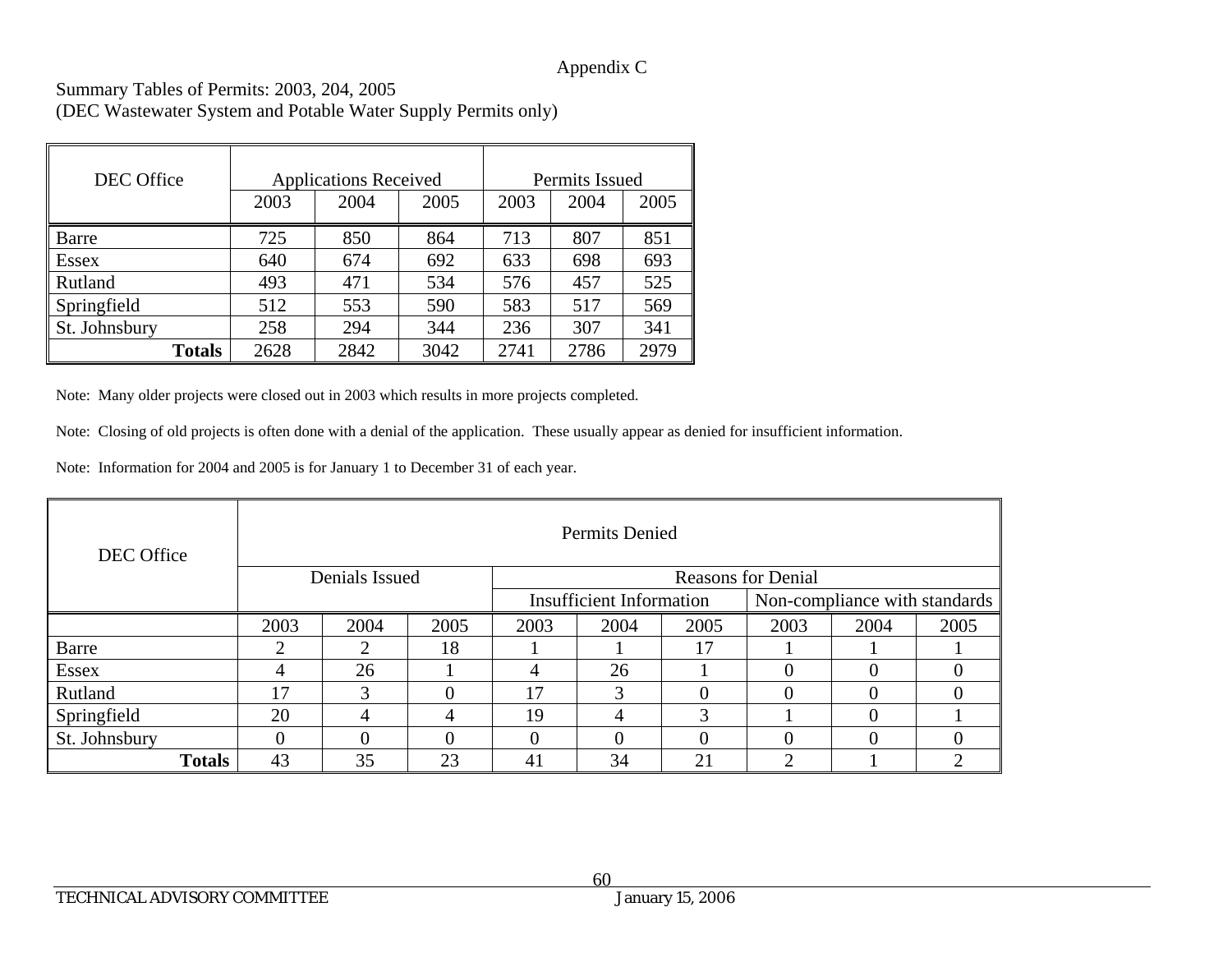# Appendix C

|               | <b>Enforcement Cases</b> |      |      |  |
|---------------|--------------------------|------|------|--|
| DEC Office    |                          |      |      |  |
|               | 2003                     | 2004 | 2005 |  |
| Barre         |                          |      |      |  |
| <b>Essex</b>  |                          |      |      |  |
| Rutland       |                          |      |      |  |
| Springfield   |                          |      |      |  |
| St. Johnsbury |                          |      |      |  |
| <b>Totals</b> |                          |      |      |  |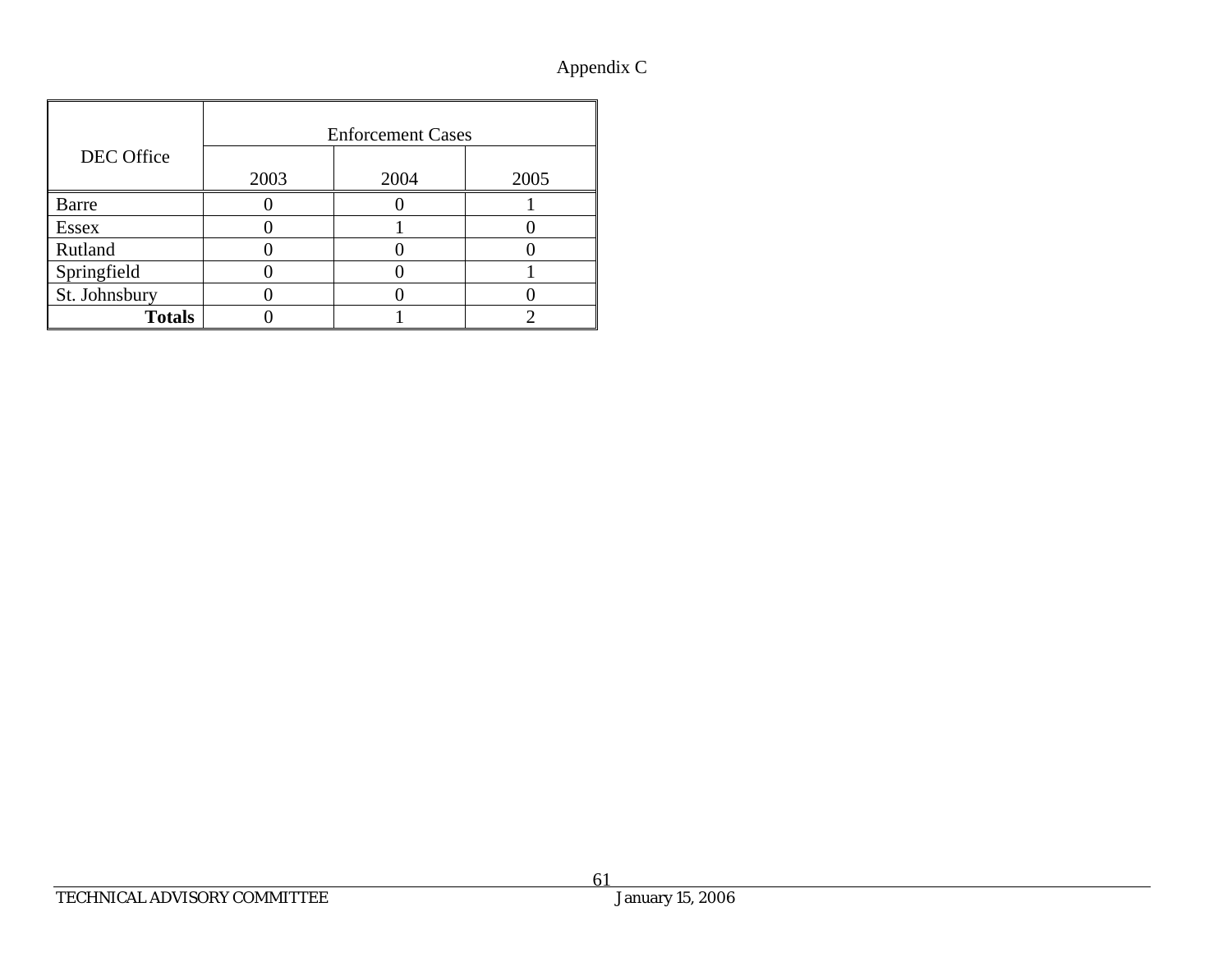# **Technical Advisory Committee: Members as of December 2005, Executive Committee, Sub-Committees and Statutory Charge**

Technical Advisory Committee to the Secretary of the Agency of Natural Resources regarding Environmental Protection Rules (Wastewater System and Potable Water Supply Rules)

Members and statutory charge (Updated January 6, 2006)

### **Licensed Designers (Professional Engineers):**

Bernard Chenette, P.E. Lance Phelps, P.E. Chenette Associates Phelps Engineering 69 Plateau Drive PO BOX 367 Barre VT 05641 Middlebury VT 05753 476-6406 388-7829 bchenette@aol.com lance@phelpseng.com

John Forcier, P.E. (alt Brad Aldrich, P.E.) Alan Huizenga, P.E. Forcier, Aldrich and Associates Green Mountain Engineering, Inc. 6 Market Place Suite 2 1438 South Brownell Rd. Essex Junction 05452 Williston, VT 05495 879-7733 Phone (802) 862-5590 jforcier@forcieraldrich.com ahuizenga@gmeinc.biz baldrich@forcieraldrich.com

#### **Licensed Designers (Non-Engineers):**

Gerald Kittle **Barbara or (alt Justin) Willis** PO BOX 611 PO BOX 98 Colchester VT 05446 Richmond VT 05477-0098 655-1424 434-6474 gkittle@town.colchester.vt.us bawillis@adelphia.net

Spencer Harris Vermont Contours PO BOX 384 Bristol VT 05443 453-2351 spencerk@accessvt.com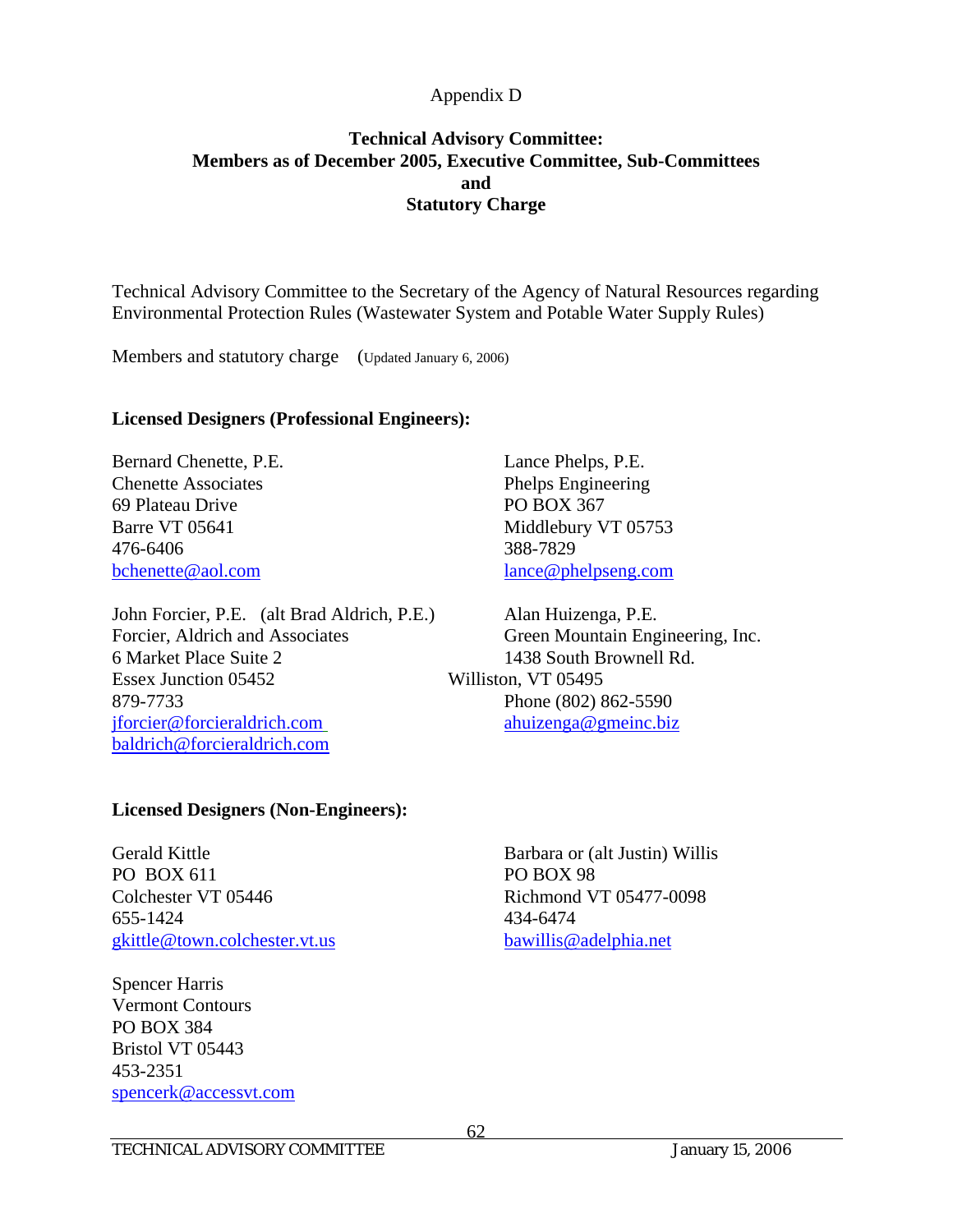#### **Well Drillers:**

Jeff Williams Spafford and Sons of Williston VT PO BOX 437 Jericho VT 05465 878-4705

### **Hydrogeologists:**

Craig Heindel David Cotton, P.E. PO BOX 4503 PO Box 868 Burlington VT 05406-4503 Milton, VT 05468 658-0820 ext.15 802-233-0751

Stephen Revell Lincoln Applied Geology, Inc 163 Revell Road Lincoln, Vermont 05443 453-4384 srevell@lagvt.com

### **Town officials:**

Philip Dechert, Planning Coordinator Town of Norwich PO BOX 376 Norwich VT 05055 649-1204 planner@norwich.vt.us

#### **Water Quality Specialist**

Kim Greenwood Vermont Natural Resources Council 9 Bailey Avenue Montpelier VT 05602 223-2328 X 118 kgreenwood@vnrc.org

Heindel and Noyes, Inc. Wastewater Technologies, Inc. cheindel@gmavt.net davidc@wastewatertechnologies.com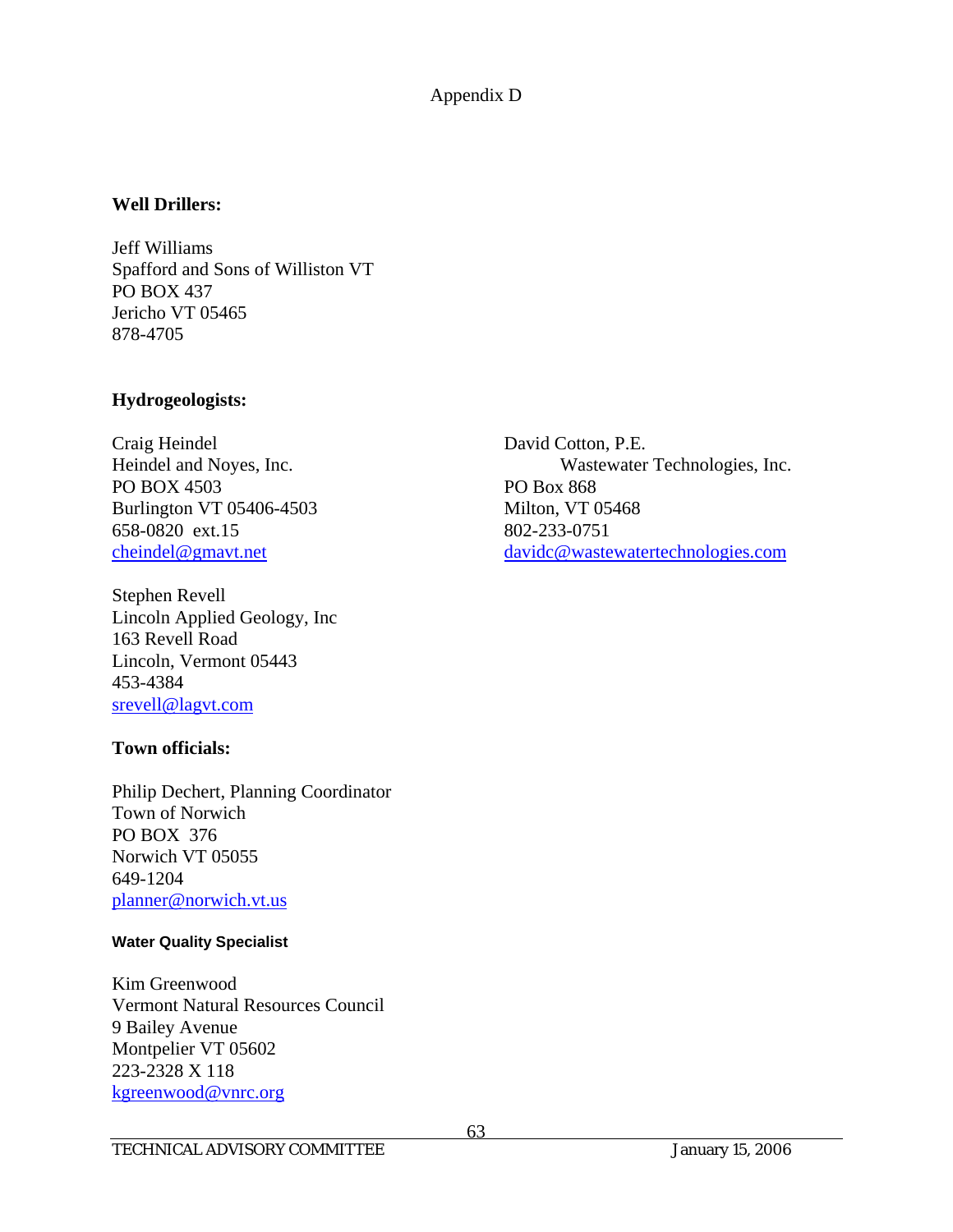# **Agency technical staff:**

Roger Thompson, Wastewater Mgmt 802-241-3027 roger.b.thompson@state.vt.us Allison Lowry, Wastewater Mgmt 802-241-4455 allison.lowry@state.vt.us Rodney Pingree, Water Supply 802-241-3418 rodney.pingree@state.vt.us

# **Health Department technical staff**

Gail Center gcenter@vdh.state.vt.us

### **TAC Executive Committee And Sub-Committees as of December 2005:**

### **Executive Committee:**

John Forcier, Steve Revell, Lance Phelps, Phil Dechert, Roger Thompson. Alternates – Chris Thompson, Bernie Chenette, Spencer Harris, Jeff Williams.

### **Sub-Committees:**

Hydrogeology - Allison Lowry, Craig Heindel, Dave Cotton, Steve Revell.

Training - John Forcier, Roger Thompson, Allison Lowry, Dave Cotton, Barbara Willis.

Licensed Designers - Spencer Harris, Alan Huizenga, Gerry Kittle.

Well driller's Knowledge Checklist - Jeff Williams, Rodney Pingree, Roger Thompson, Bernie Chenette, Gail Center, Steve Revell.

Interested in the Delegation Rules - Spencer Harris, Gerry Kittle, Phil Dechert, Alan Huizenga.

Drip Disposal – Frank O'Brien, Roger Thompson, Dave Cotton, Steve Revell, Alan Huizenga.

Legislative Fieldtrip – Phil Dechert, Gerry Kittle, Dave Cotton, Roger Thompson.

Surface Water Potable Water Sources – Alan Huizenga, Gail Center, Rodney Pingree, Lance Phelps.

Seasonally Discharging Systems – Craig Heindel, Steve Revell, Frank O'Brien, Roger Thompson, Bruce Douglas, Kim Kendall, Gail Center, Brian Kooiker.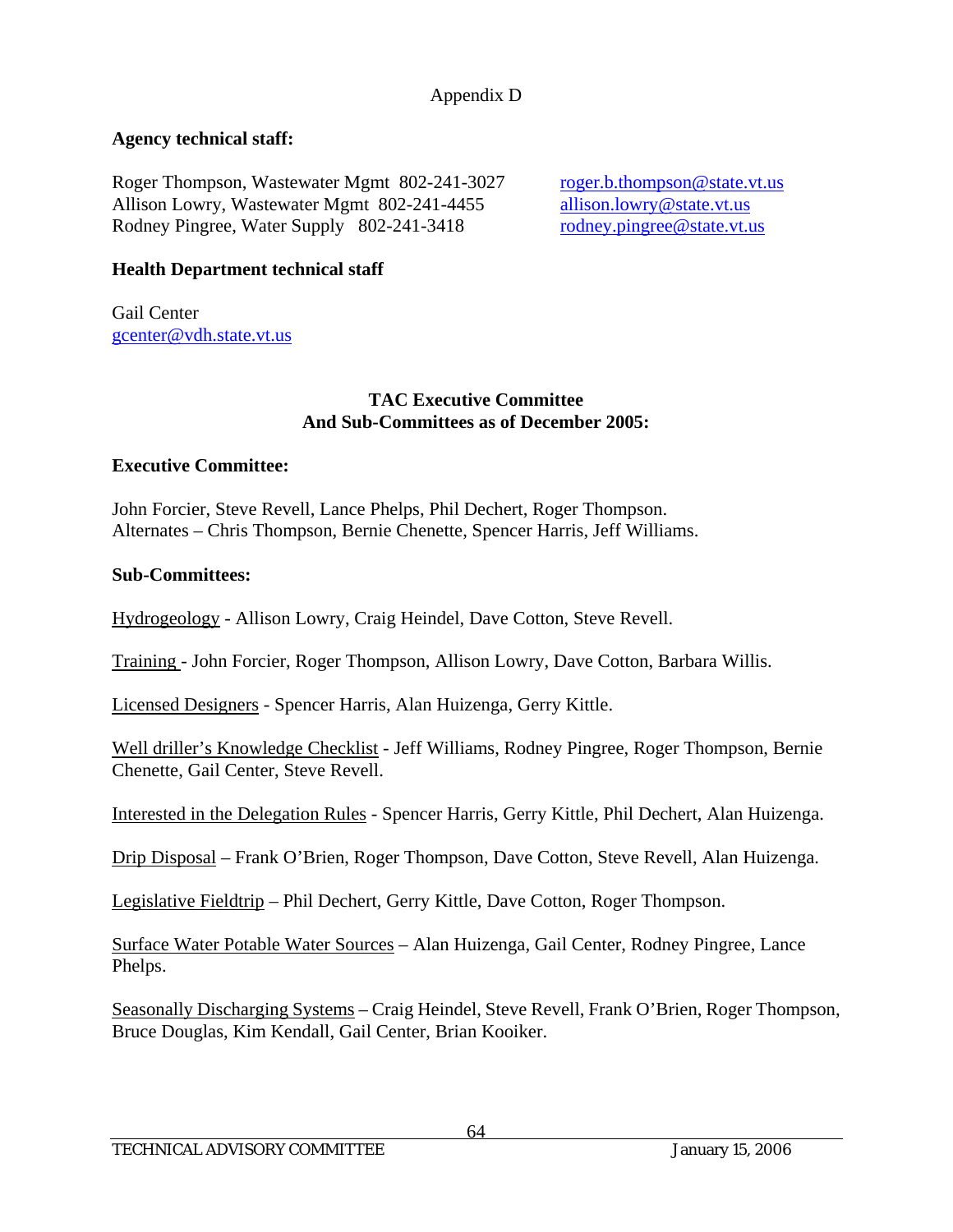# **Statutory composition of the Technical Advisory Committee and the charge to the committee:**

Section 1978 of 10 V.S.A., as established by Act 133 of the 2001 Adjourned Session, established a Technical Advisory Committee (TAC) to advise the Vermont Agency of Natural Resources regarding the technical standards and implementation of Act 133. The TAC's charge is:

The secretary shall periodically review and, if necessary revise the rules adopted under this chapter to ensure that the technical standards remain current with the known and proven technologies regarding potable water supplies and wastewater systems.

The secretary shall seek advice from a technical advisory committee in carrying out the mandate of this subdivision. The governor shall appoint the members of the committee and ensure that there is at least one representative of the following entities on the committee: professional engineers, site technicians, well drillers, hydrogeologists, town officials with jurisdiction over potable water supplies and wastewater systems, water quality specialists, technical staff of the agency of natural resources, and technical staff of the department of health. Administrative support for the advisory committee shall be provided by the agency of natural resources.

The technical advisory committee shall provide annual reports, starting January 15, 2003, to the chairs of the house and senate committees on natural resources and energy. The reports shall include information on the following topics: the implementation of this chapter and the rules adopted under this chapter; the number and type of alternative or innovative systems approved for general use, approved for use as a pilot project, and approved for experimental use; the functional status of alternative or innovative systems approved for use as a pilot project or approved for experimental use; the number of permit applications received during the preceding calendar year; the number of permits issued during the previous calendar year; and the number of permit applications denied during the preceding calendar year, together with a summary of the basis for denial.

The annual reporting shall end as of January 15, 2007.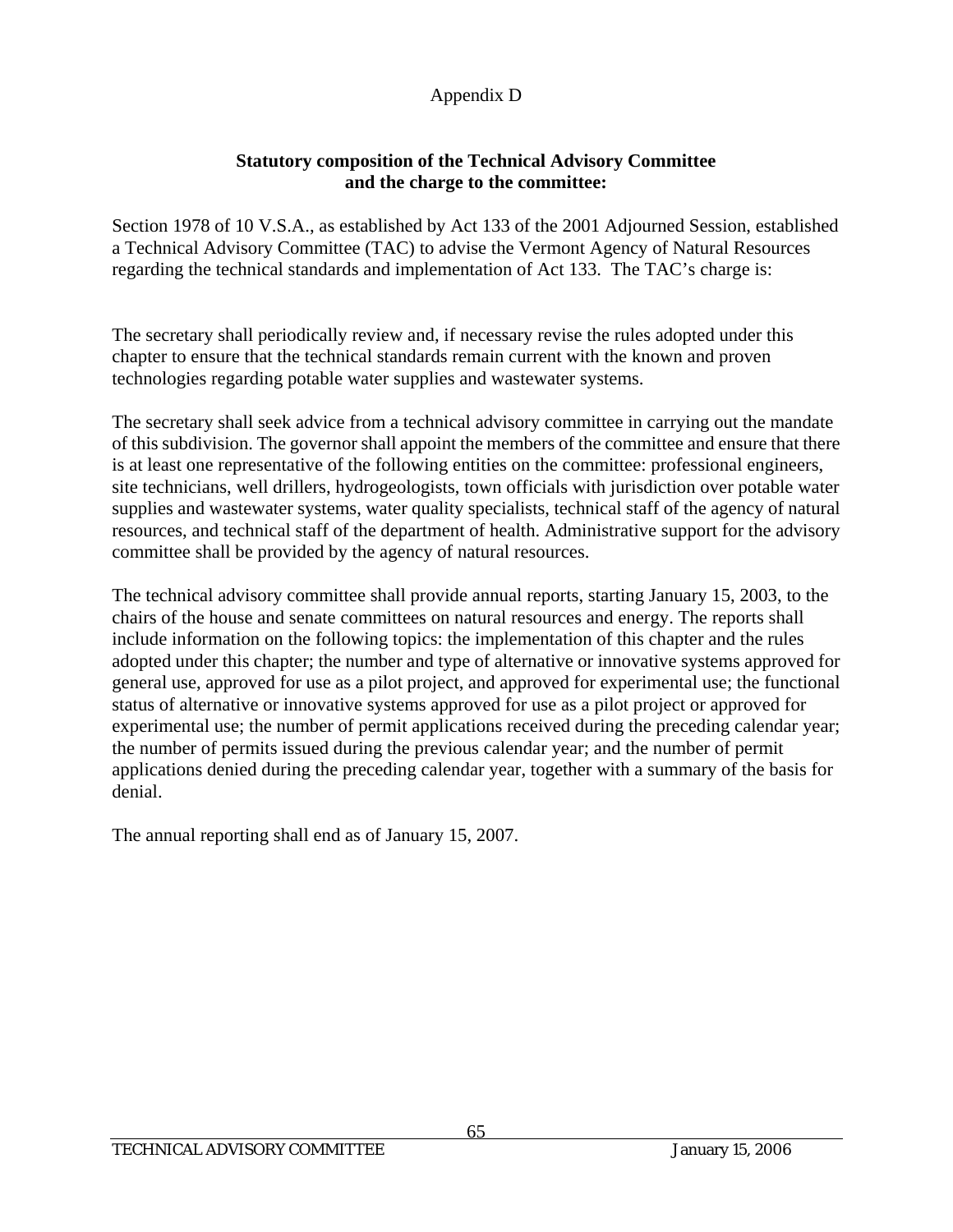### **Options for Rule Revisions to Allow Seasonally Discharging Systems in Areas with Soil Limited by Slow Permeability and/or Seasonal High Water Table**

# **Dec. 19, 2005**

**By:** 

**Technical Advisory Committee, Wastewater Management Division, Department of Environmental Conservation, Vermont Agency of Natural Resources** 

Options for Rule Revisions to Allow Seasonally Discharging Systems in Areas with Soil Limited by Slow Permeability and/or Seasonal High Water Table

### 12-19-2005

 The Technical Advisory Committee (TAC), and a subcommittee of the TAC, has discussed several options related to revising the rules in a way that would allow for development on sites that currently cannot be permitted. In many cases these sites are severely limited because of a high seasonal water table, which may be at less than 6" from the surface of the naturally occurring ground and which may reach the ground surface for a brief period during the wet times of the year.

The range of changes includes:

A. making no changes whatever,

B. using large property line setbacks as a presumptive approach,

 C. creating a prescriptive design for use that does not require a determination of whether the system will discharge or not,

- D. trying to refine site evaluation techniques,
- E. allowing direct discharge to a roadside ditch,
- F. discharge to a wetland, or
- G. direct discharge to surface waters.

 The members of TAC believe that any option must include an analysis of the hydraulic capacity of the site and that the potential for, and the safety of, any discharge must be discussed. Items B and C do not meet this standard. Item D is discussed as option #1 below. TAC does not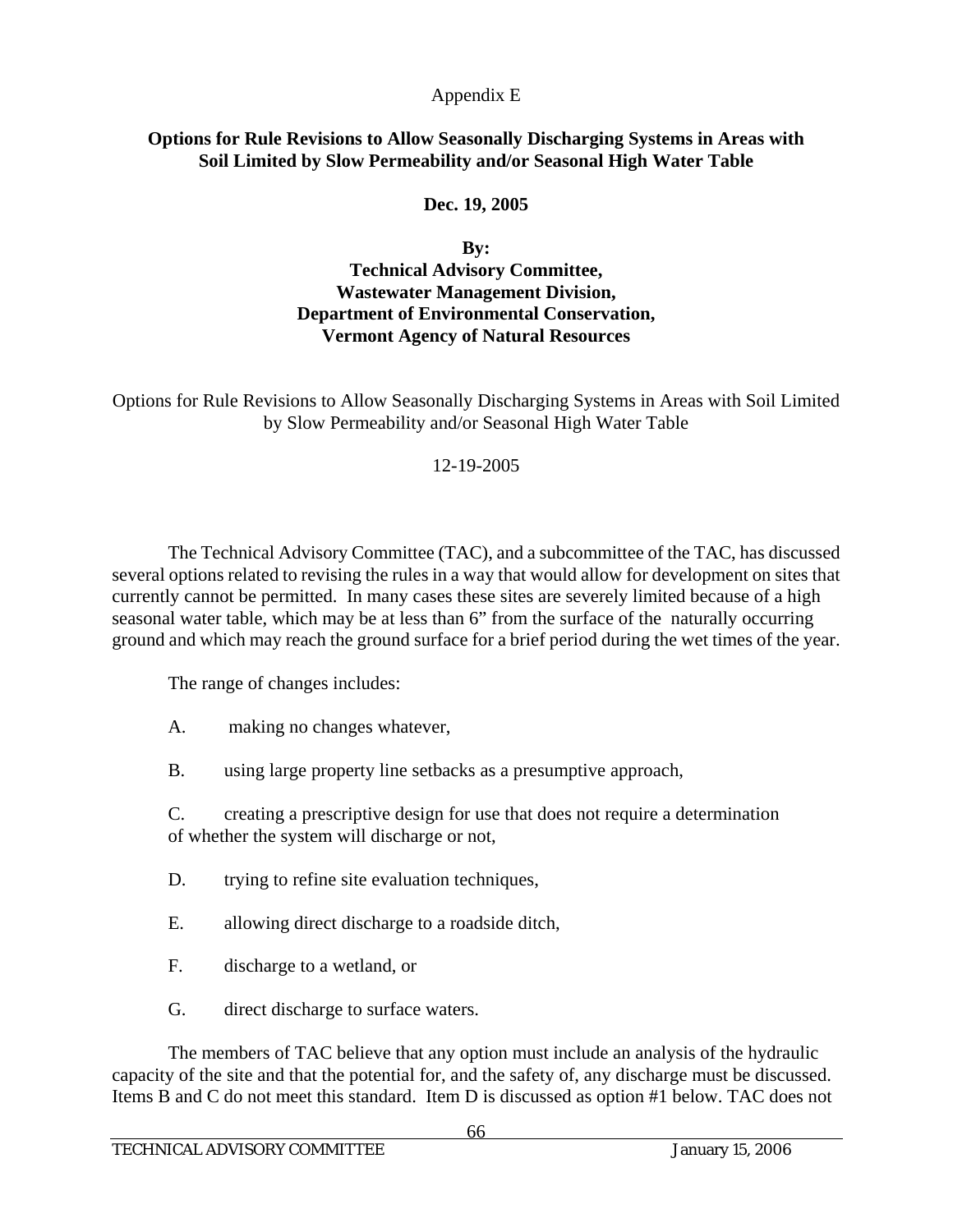support a direct discharge from a treatment system directly to the ground surface and so modified E as discussed in option #2. Items F and G are related and discussed as option #3.

# **Option #1 (Item D)**

# **Revise the 6" design standard for the performance based approach in §1-502(d) of the Wastewater System and Potable Water Supply Rules**

 The rules currently require that a sewage treatment and disposal design, prepared using the performance based approach, be designed to maintain at least 6" of naturally occurring soil above the calculated level of the effluent plume during all portions of the year. This standard was developed based on an expectation that systems using this approach have a good chance of not becoming failed systems, i.e. will not discharge to the surface of the ground. A site developed using this approach on fine grained soils can be expected to have free water at 6" below the surface of the naturally occurring ground in an open hole, with the soil above the free water level being saturated to or near to the ground surface, and to feel soft underfoot during the wet time of year.

 The question is whether the 6" design standard could be revised to a lesser amount while maintaining a position that such systems will reliably function without surfacing. The TAC has considered this question in the past and the consensus has been that any reduction in the design standard would result in more systems that surface at least periodically during the wet times of the year. Assuming that a reduction in the 6" design standard could lead to more regular surfacing of effluent in the wet time of the year, this approach should be considered in conjunction with option #2.

# **Option #2 (Item E)**

# **Approve systems that may discharge to the surface of the ground but which do not discharge to surface waters.**

The TAC reviewed the question of whether the use of systems, that by their design may result in periodic discharges to the surface of the ground, are appropriate for use in Vermont. TAC considered three questions:

1. What level of treatment is required to ensure that any increase in risk to the public health is both the minimum necessary and acceptable in relation to the benefit that would result?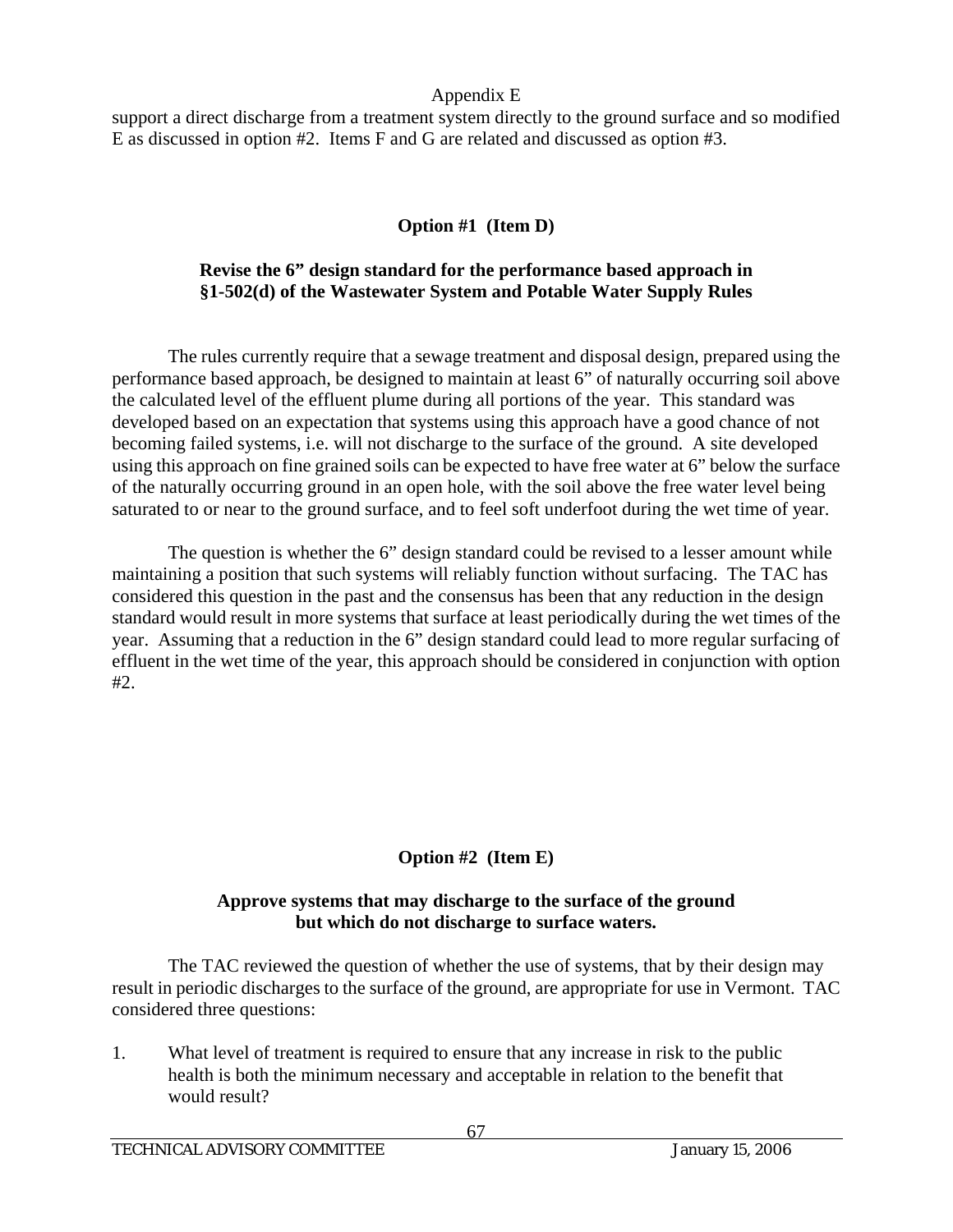The TAC decided that advanced treatment of the wastewater would be required followed by a disinfection process. The level of treatment required would be that needed to make the disinfection process effective.

2. Are there currently available treatment and disinfection systems that can provide the required level of treatment and disinfection?

 The TAC determined that there are several currently approved advanced treatment systems that can be designed to provide the level of treatment needed to ensure proper disinfection. The TAC also believes that commonly available U.V. (ultra- violet light) and chlorination systems can achieve the required level of disinfection.

 The TAC also decided that some passive treatment should be incorporated to provide additional protection. This passive treatment would be by flow through soil, either naturally occurring or placed as part of the system construction.

3. What is required in the way of maintenance, operation, and oversight to ensure the systems maintain the designed level of performance?

The TAC determined that each system would need to be subject to an operating permit, a maintenance contract, remote monitoring, and some form of organized regulatory oversight. The operating permit would periodically expire, requiring a review of each system to ensure that it was operating successfully. The operating permit concept would also provide a source of funds to pay for the continuing regulatory oversight that is essential to minimize any public health risk. The remote monitoring makes it practical for at least daily checks of basic parameters of each system. The regulatory oversight could be done at the state level or delegated to the local or fire district level. The TAC estimates that each system constructed based on this option would require about 8 hours per year of regulatory oversight. One FTE of regulatory oversight could oversee about 250 systems. To be effective, one or more people would need to be hired and have this assigned as their principal function. An action plan would be required that would be implemented in the event the system fails to operate properly.

**Note: The TAC believes that a discharging system should only be used on sites that cannot comply with the current rules.** 

**Option #3** (**Items**  $F + G$ )

# **Approve systems that discharge to surface waters**

 The TAC has not discussed this concept extensively. Any direct discharge to surface waters is subject to both federal and state regulation. Portions of the federal Clean Water Act are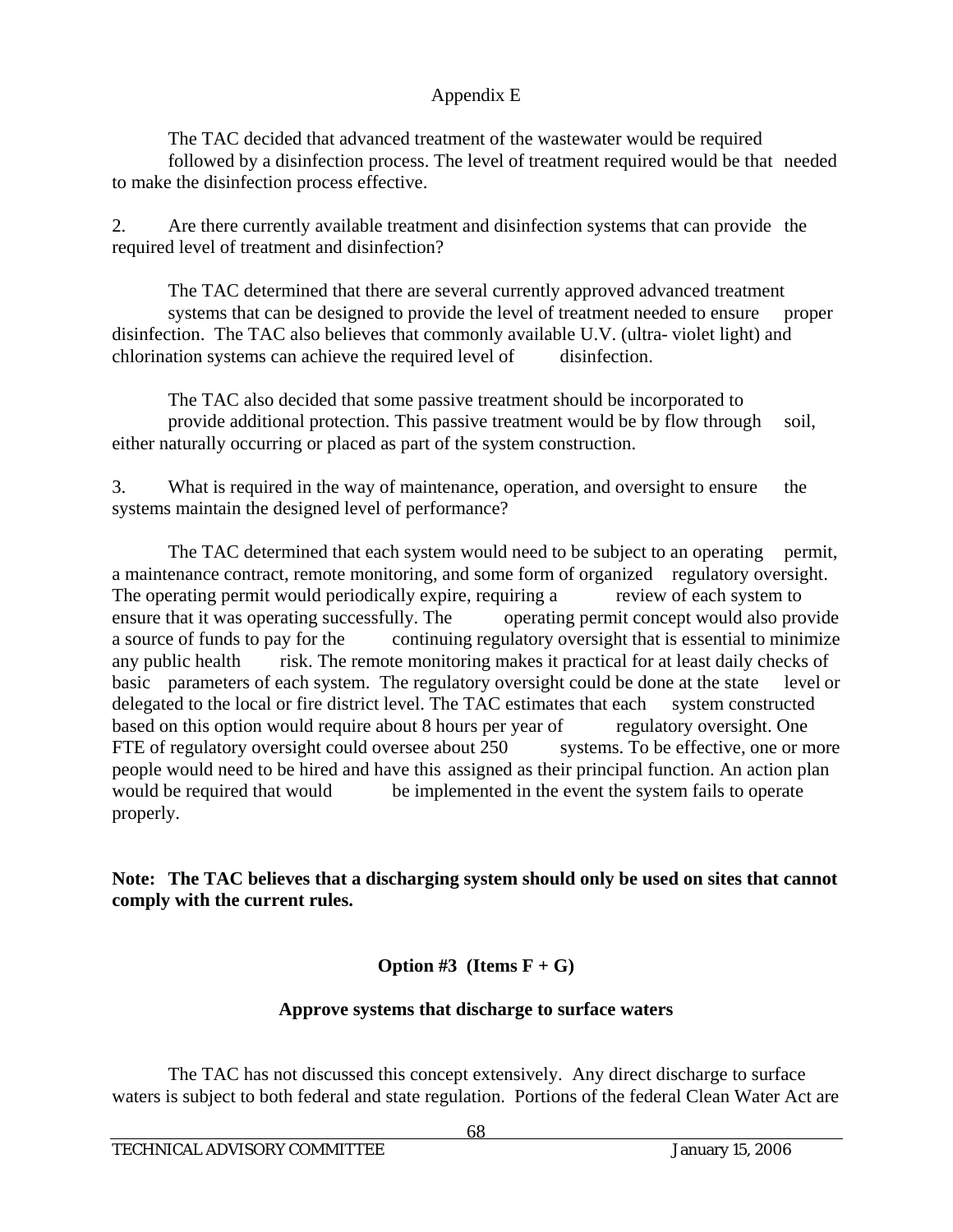delegated to Vermont for administration. Under Vermont implementation of the National Pollution Discharge Elimination System (NPDES) any direct discharge must first establish a waste management zone, with current procedures based on a zone at least one mile long. Any decision to allow the establishment of such a zone must consider existing uses of the proposed zone including activities such as fishing, swimming, and boating. Many of the issues that make establishing a waste management zone difficult are related to Vermont's statutory language and could theoretically be changed. This would likely be difficult, but would ensure that there is legislative support for allowing the discharges from this type of on-site systems to eventually reach surface waters.

 Any approval for a new discharge to surface waters would also depend on nutrient effects on the surface water. Some watersheds are already limited by elevated levels of one or more nutrients such as phosphorus and nitrogen under the TMDL's. Any widespread use of direct discharging systems would likely require additional levels of advanced treatment to remove specific nutrients.

 Sheet flow to surface water is currently considered a discharge under Vermont rules but not under federal NPDES standards. The federal rules may change and include such discharges. The federal rules are already extensive and include any swale, ditch, or other surface feature carrying waste to surface waters.

# **Related Issues**

# Surfacing and the definition of failure

 One key issue is whether a system has failed by virtue of effluent being exposed to the open air or by pooling on the ground surface. Once the effluent has been discharged from the leachfield there are limited pathways for it to follow. Some amount is dispersed through evapo-transpiration by plant uptake, though this occurs only during the growing season, and in Vermont is very limited. Some of the effluent travels downward until it reaches the groundwater table. And some of it flows through naturally occurring soil for a distance and then emerges on the ground surface to flow overland to surface waters.

 This surfacing effect can occur because the rules only require that complying soil conditions exist under and for 25' downslope of the system. The rules also require 25' setbacks to road ditches and to slopes greater than 30%. If the site conditions do not extend beyond the specified distances it is possible that surfacing will occur. These soil conditions and isolation distances were not established based on a decision that after flowing through this amount of soil the effluent would be sufficiently renovated as to be safe for human contact, nor with an expectation that effluent would surface. These isolation distances were likely established based on existing practices from other states. In practice, evidence of surfacing at one of these points would be considered to be a failure when it is clear that the surfacing is primarily caused by effluent from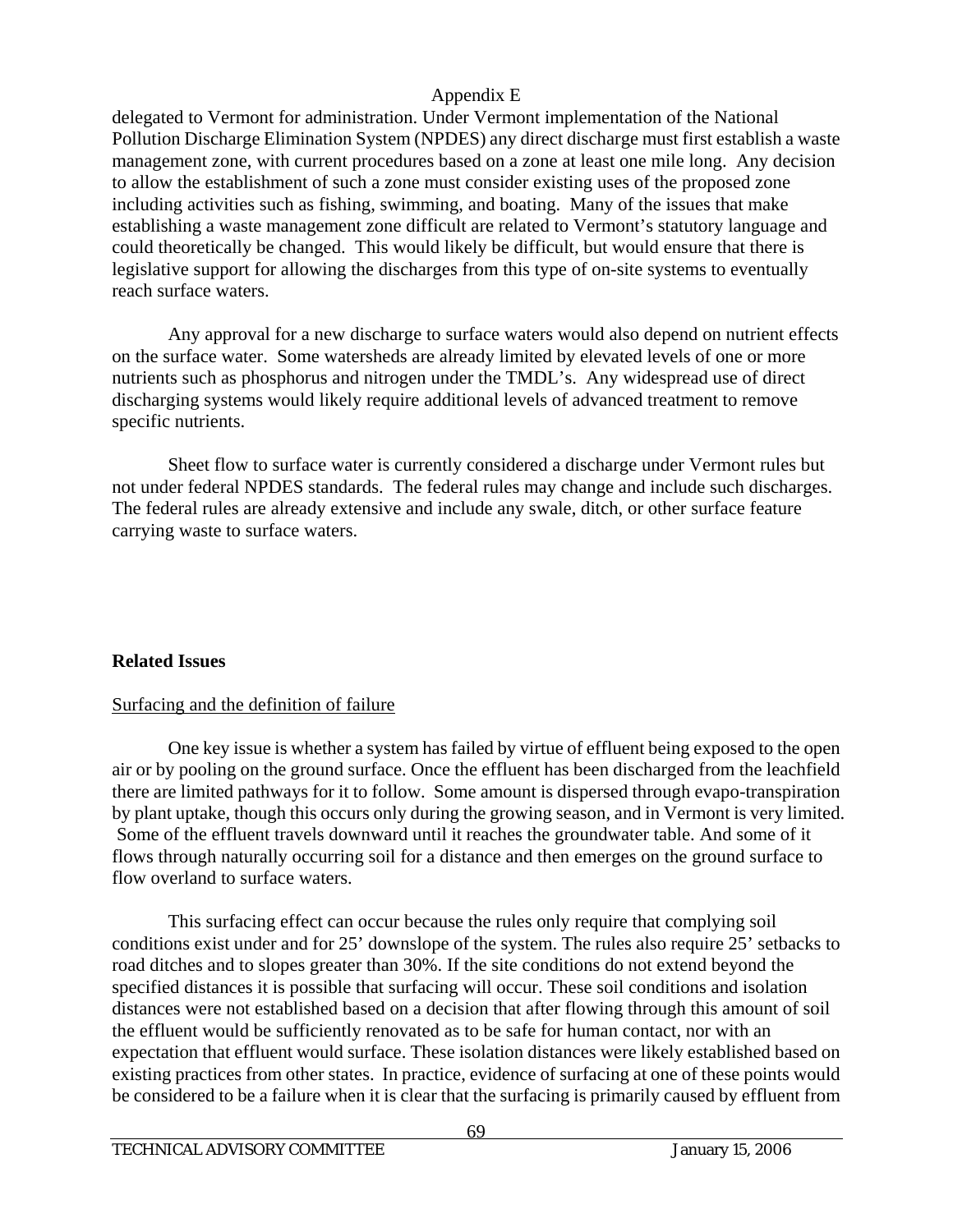a wastewater system. However, in most cases, surfacing only occurs during SHWT periods when the SHWT intersects the ground surface, such as at a road ditch or slope break. Because these wet areas seldom have the appearance of wastewater effluent, having no color or odor, they are generally ignored. Determining that the surfacing is at least in part caused by wastewater would require some laboratory analysis, something that is rarely done. However, if testing is done and the results indicate the presence of effluent at the point of surfacing, this would constitute a failed system.

 The one portion of the rules where it is likely that a conscious decision was made that surfacing is acceptable is the requirements related to subsurface drains installed downslope of leachfields. This isolation distance was first established at 100' in the 1979 rules and revised to 75' in the 1982 revision. In this case, the expectation is that surfacing would only occur during the portion of the year when the SHWT intersected the drain and any effluent would be mixed with the naturally occurring ground water. There is no apparent decision on what the response would be if effluent was discharging through a subsurface drain when SHWT was not present.

 The Agency should address this issue and decide if there is a point at which an outbreak of effluent on the ground surface is considered to not be a failed system. The follow-on decision would then be whether this distance must be naturally occurring soil or whether it could be part of the system construction. It seems clear from discussions related to NPDES, that a 50' wick of sand, crushed stone, or other media leading to a surface water, would be considered to be a direct discharge conduit that is not different in effect from a pipe. It might, however, be possible to determine that a discharge from the end of a 50' layer of sand does not constitute a failed system, and if the subsequent flow from the system only reached the surface waters in the form of sheet flow, that it would not be a discharge under federal regulations. Vermont regulations would still need revision.

 One additional reason to address this issue is that with more sophisticated water quality testing becoming available over the years, there will be the increasing chance that effluent will be determined to be present in water samples collected from surface runoff. A determination that certain discharges are in fact acceptable under Vermont and federal statutes would address the issues head-on as opposed to just ignoring them. With a determination that a particular discharge is acceptable, the permitting program would be on a sound basis, which would benefit landowners, designers, and regulators.

# Public notice

 Any decision as to the use of systems, where by design there will be surfacing of treated effluent to the ground surface, needs to include a consideration as to whether some form of notice to the neighboring landowners and/or the general public should be required. The Agency has opposed requiring a public notice process for routine issuance of subdivision permits or permits for wastewater disposal systems of less than 6500 GPD. The vast majority of small wastewater systems involve routine application of rules that have been developed in a public process. With 3000+ permits per year, a public notice and comment period for each permit is not a cost effective approach. In the rare situation where important information was not considered, there is a permit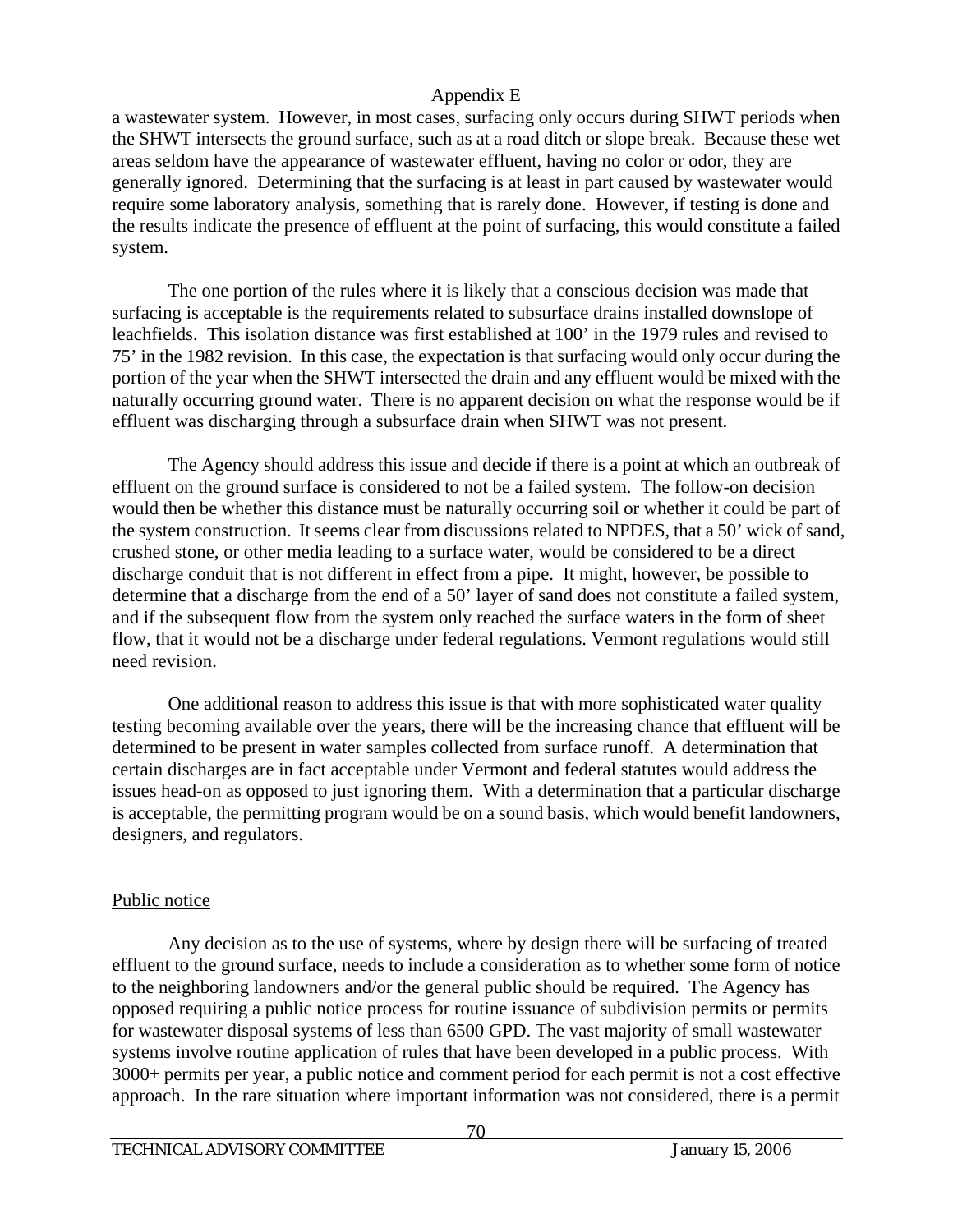revocation process that can be used to correct the situation.

 However, use of systems that include one or more treatment and/or disposal components that require active management, and which depend on disinfection processes that will in at least some cases breakdown, may include an obligation to notify neighboring property owners of the proposed use of a such a system. This notice would ensure that neighbors would know that a permitted system was not expected to operate in the conventional fashion and the neighbors might serve as an additional party of interest that would ensure proper operation and maintenance of the system.

## Notice of system failure

 Any system approved for use that includes a surfacing concept as part of the design should be required to have an approved operations manual. The manual should include specific instructions of the actions that are required if there is any failure of the system. If there is any possibility that effluent that has not been fully disinfected can reach the surface of the ground, specific actions related to preventing contact between the effluent and humans and their pets should be required. If the effluent will, or may, pass onto neighboring property, the neighboring property owner should be notified. If

ANR pursues these systems, it should consider what the permittee should be required to do relative to work on the neighboring property in the event of a failure. This could include fencing, posting written notice, disinfecting with lime, etc.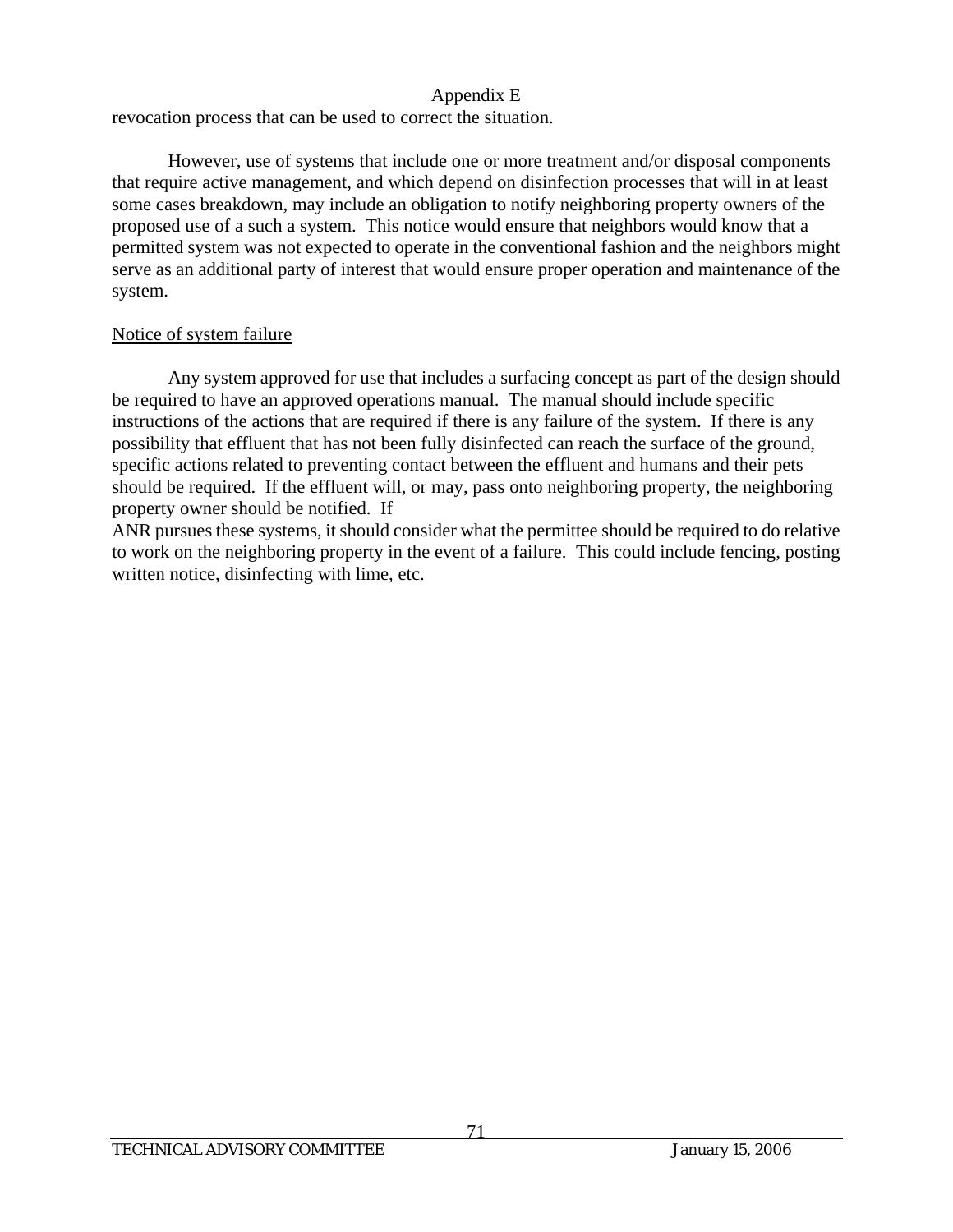#### **List of components for a seasonally discharging system and their estimated costs**

Note: The site must have at least a 3% slope and at least 9" of naturally occurring soil with a percolation rate of 120 minutes per inch or less and at least 18" of naturally occurring soil above bedrock.

#### **Cost**

 The subcommittee prepared the following list of components that should be considered to be part of a low and moderate strength wastewater treatment and disposal system with a surfacing component:

|    | Component                                                                                                               | Estimated cost installed |
|----|-------------------------------------------------------------------------------------------------------------------------|--------------------------|
| 1. | Septic tank                                                                                                             | \$1,000                  |
| 2. | Intermittent sand filter<br>Low application rate (1 gallon/sqft.day)<br>with 36" of sand<br>below the application level | $$12,000 - $15,000$      |
| 3. | Disinfection unit<br>(ultraviolet light process)                                                                        | \$5,000                  |
| 4. | Sand blanket and surface preparation<br>extends 50' downslope of leachfield                                             | \$10,000-\$12,000        |
| 5. | Remote monitoring equipment<br>capable of testing UV effectiveness                                                      | \$5,000                  |
| 6. | Disposal system installed on sand blanket<br>(drip disposal or shallow mound)                                           | \$5,000                  |
|    | Total cost                                                                                                              | $$38,000 - $41,000$      |

 There would also be design costs and operational costs. Design costs might be in the range of \$3,000 - \$7,500, because in most cases, these systems will require more effort to conduct site evaluations, design, and provide construction inspections than systems currently permitted, for which consulting fees are in the \$2,000 - \$5,000 range. Operational costs are likely to be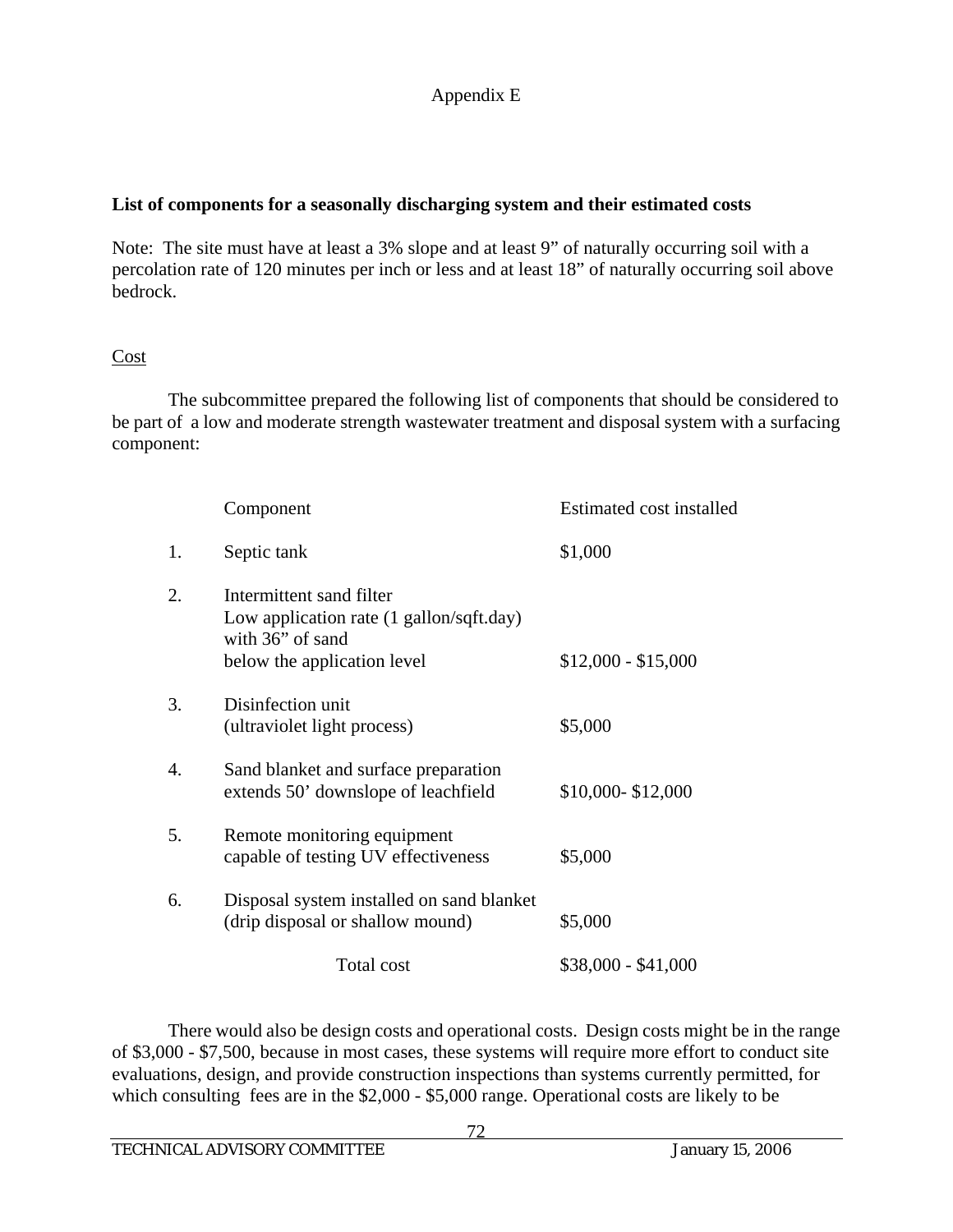approximately \$1,000 per year. There would be additional costs for regulatory oversight.

**Note:** The system outlined above is for low and moderate strength wastewater, such as for average domestic sources. High strength wastewater requires modifications to the design, including an advanced treatment system installed in series prior to the low rate intermittent sand filter.

**Note:** An acceptable alternative design would include an advanced treatment system followed by the low rate intermittent sand filter with a minimum of 18" of sand below the application level.

**Note:** The committee discussed whether other treatment systems could be substituted for the low rate intermittent sand filter. It was decided that no other currently permitted system provides an equivalent level of treatment and stability with as few possible modes of failure. This is likely to be a point of contention with various manufacturers and vendors of treatment systems.

#### Expected levels of treatment and possible modes of failure

 The proposed system includes 2 treatment components with estimated levels of treatment. Each component also has the potential to fail. TAC has considered the potential modes of failure and has estimated their effect on the potential that there will be a significant health risk associated with that failure.

 The Onsite Wastewater Treatment Systems Manual, February, 2002, published by EPA (**OWTSM, 2002)** contains estimates of fecal coliform and viral concentrations and removals. A copy of Table 3-19 is attached. Initial concentrations of fecal coliform are estimated at  $10^6 - 10^8$ organisms/100 ml. Initial concentrations of virus are estimated at  $0-10<sup>5</sup>$  pfu (plaque forming unit)/ml. Viruses are episodically present at high levels only when being shed by the users of the wastewater system.

## 1. The intermittent sand filter –

 An intermittent sand filter with an application rate of 1 gallon/sqft/day is an extremely stable system. Assuming that the design incorporates a pump station to provide the pressure distribution of the effluent, a power failure would stop the flow of effluent into the sand filter under most circumstances. The pump station could be designed to prevent such a discharge under all circumstances. An organic overload would clog the surface of the sand thereby reducing the flow through the filter, which if anything, would enhance the treatment. If the organic overload was large, the clogging would cause the sand filter to backup to the point where the alarm system would be triggered. Careful design would prevent untreated effluent from moving beyond the sand filter to the disinfection system. A short term hydraulic overload is the main area of concern. With a high loading rate, the effectiveness of the sand filter at removing fecal coliform and viruses would be reduced, with viral removal being more sensitive to high flow rates.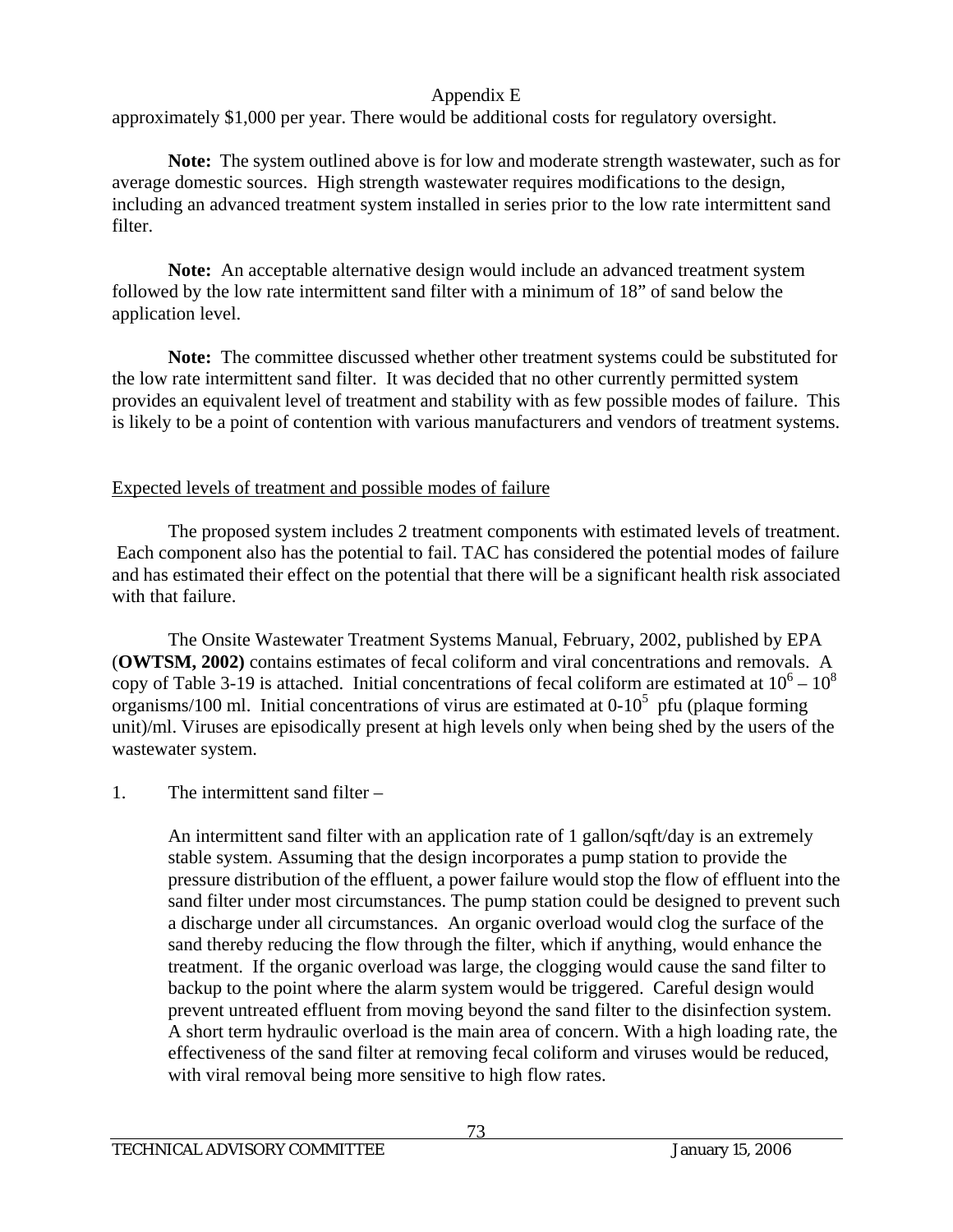A 1997 article in the Small Flows Journal, entitled Shallow Intermittent Sand Filtration: Microorganisim Removal, by Emerick, Test, Tchobanoglous, and Darby reports the results of viral removal at different loading rates in intermittent sand filters. They found about 2.8 log removal when loaded at 1 gallon/sqft/day and 0.9 log removal when loaded at 4 gallons/sqft/day.

 Of particular concern is the level of TSS removal because low effectiveness at removal could result in the disinfection process being less effective. Carefully designed, 1 gallon/sqft/day, intermittent sand filters appear to be capable of removing both  $BOD<sub>5</sub>$  and TSS to less than 5 mg/l which is considered the level needed for proper disinfection. The systems are sensitive to loading rates and hydraulic overloading could lead to increased levels of  $BOD<sub>5</sub>$  and TSS passing through the filter.

 It is possible, and should be required, to design a pump based dosing system that will preclude hydraulic overloading of the system that is not easily bypassed.

#### 2. The disinfection system –

 Disinfection for small wastewater treatment systems is usually based on chlorination or the use of ultraviolet (UV) light. There are concerns with either approach. Chlorination is effective, including when the level of  $BOD<sub>5</sub>$  and TSS is too high for use of UV disinfection. Chlorination systems require maintenance to ensure that the supply of chlorine is adequate and there are concerns about

 by-products entering the ground or surface water. UV does not have by-products that are of concern but the wastewater must be extremely clean in order for the system to be effective. Either system is effective at inactivating bacteria and viruses. Attached is fact sheet #4 from the **OWTSM, 2002.** 

 The TAC has primarily focused on UV disinfection methods because of the concerns related to chlorine by-products, and because automatic monitoring of the effectiveness of UV disinfection is more readily available than for disinfection by chlorination. The **OWTSM, 2002** indicates that effluent clarity is a critical factor. Any system serving single family residences, or other buildings with small design flows, will not have daily on-site inspections by a licensed operator and will not routinely have the effluent tested for presence of pathogens. The system must therefore be designed to remotely monitor UV transmittance and must automatically prevent release of effluent into the environment whenever the UV is not operating as designed, without an easy "manual over-ride" that would allow an owner to circumvent the automatic shutdown mechanism.

 The treatment processes used prior to disinfection must be stable and effective; otherwise the remote monitoring will frequently indicate a failure to maintain the required level of transmittance. This requirement is the main reason the TAC proposes to require use of a low rate, intermittent flow sand filter in all systems.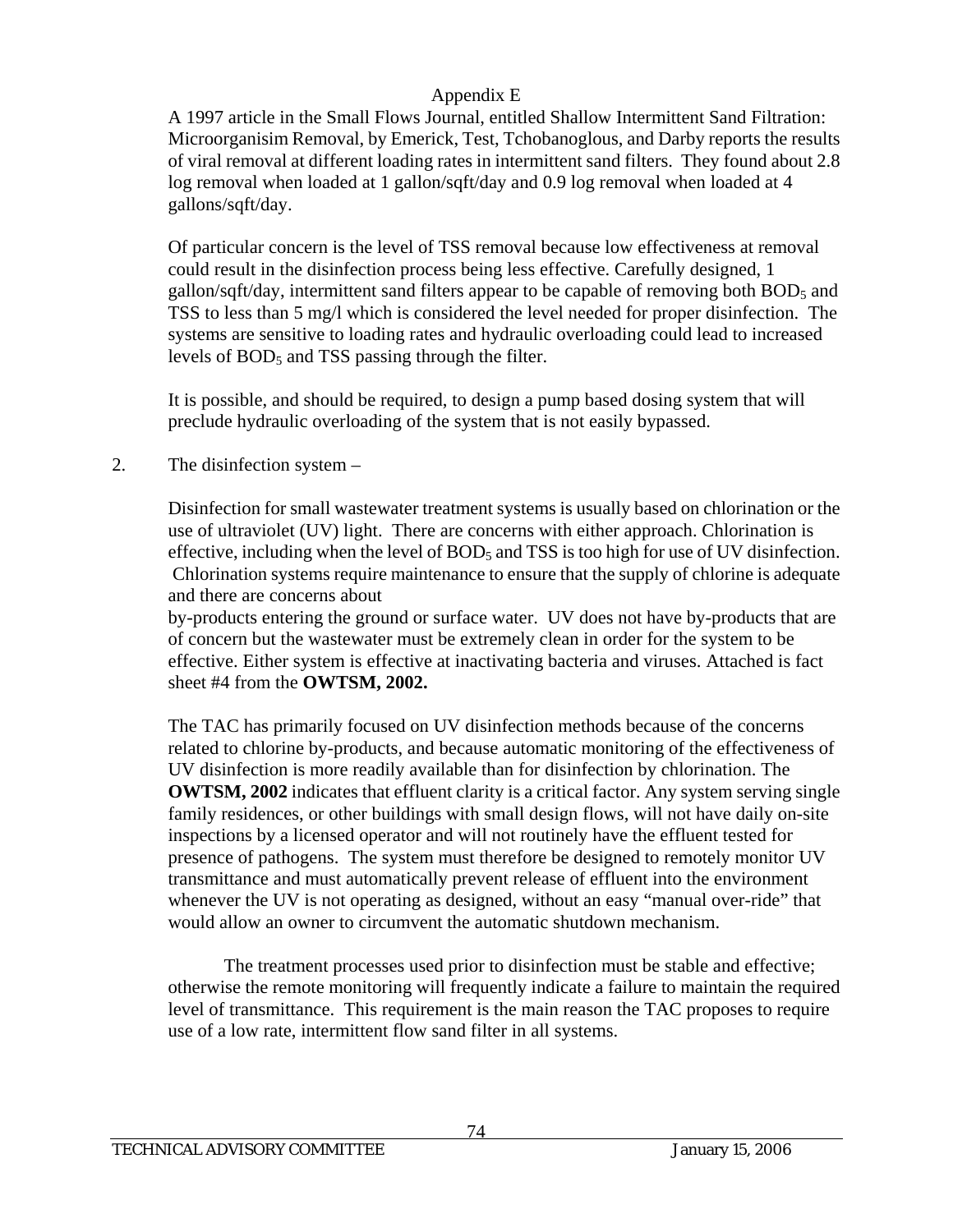#### 3. Failure modes -

- A. Power failure If the water supply is powered by the same electrical system as the wastewater system only a small amount of effluent will be discharged to the system. Assuming relatively brief outages of a few hours, the system would function properly as soon as power was restored. The system should be designed so that in situations where the water system remains functional, the wastewater will not be discharged to the intermittent sand filter. Health risks with either situation are expected to be low.
- B. Organic overload Short term organic overloads could exceed the sand filter's capacity to treat the wastewater to the level required for full disinfection. However, this should cause the measured transmittance level in the UV disinfection system to fall below its required level which would cause the system to cease discharge to the environment and to send a notification of the failure through the remote monitoring system. Long term organic overloads would result in a clogging layer on the application surface of the sand filter. This layer would eventually result in a high water condition in the sand filter that would also stop the discharge to the environment and trigger the remote monitoring system.
- C. Hydraulic overload The most likely scenario is intentional or unintentional continuous water flow from the house. It is possible to design the systems so that any hydraulic overload would be detected. The system could be designed to both trigger the alarm systems and to cease pumping effluent to the disinfection system. A specific plan in the operations manual would be required with directions on how to restore the system to use. A determination that the effluent quality and quantity allows for proper disinfection would be required by a licensed operator familiar with the system.
- D. Summary –

 With proper design, and assurance that operational requirements are met, there is a low risk of untreated effluent being discharged to the disposal portion of the system. The operations manual, and the permit for the system, should address the actions required for the rare situation when untreated effluent is discharged; including any overflows from pump stations or storage tanks.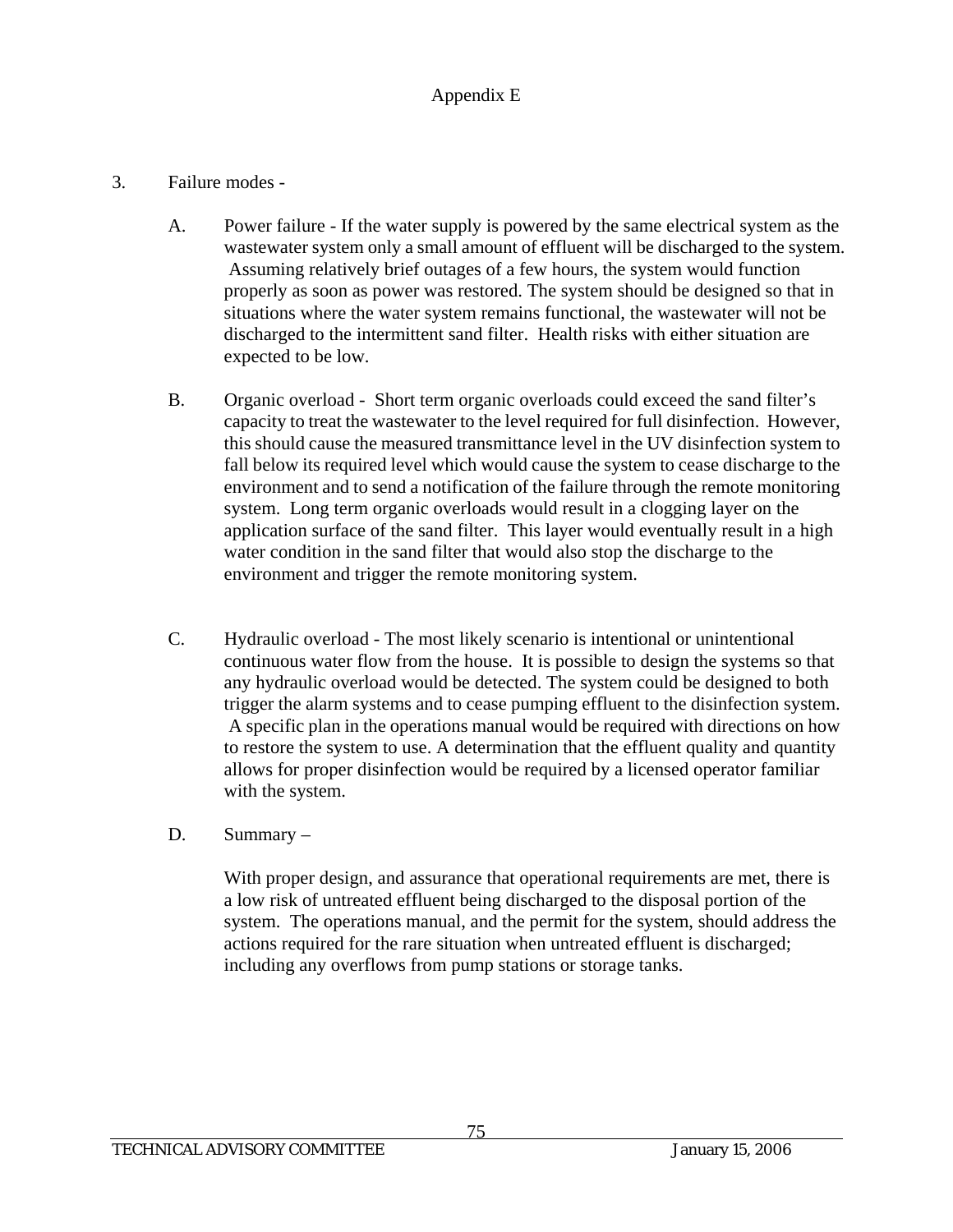#### Year-round surfacing is not acceptable –

 The TAC considered the question of whether it would be acceptable to build a system with an expectation that the system would have a surface discharge on a year-round basis and concluded that the risk associated with this concept is too great. While a final recommendation of the parameters has not been developed, something along the line of requiring at least 9" of soil with a percolation rate of 120 min/inch or less and a minimum slope of 3% are being considered. Some areas otherwise meeting these requirements would be wetlands and therefore unacceptable for new development. Some factor may be required for the rare situation when the slope and soil requirements are met, the site is not a wetland, but there is a permanent water table such that year-round surfacing would occur.

#### The neighbors –

 Unless the designs are restricted to sites where the effluent will not leave the property, or do so only subject to a permanent easement granted by the neighbor/s, the quality of the effluent reaching the neighbors must be explicitly addressed.

 TAC believes that a system designed, constructed, operated, and maintained with oversight as discussed in option #2 above, and that uses the components included in the list on page 7 of this document, would reliably produce effluent that has an acceptable low public health risk.

Excerpt from: The Onsite Wastewater Treatment Systems Manual, February, 2002 **Table 3-19. Wastewater constituents of concern and representative concentrations in the effluent of various treatment units**

|                                   |                                                                | Tank-based treatment unit effluent concentration |                                                                         |                                    |                                |                                          | <b>SWIS</b>                                                         |  |
|-----------------------------------|----------------------------------------------------------------|--------------------------------------------------|-------------------------------------------------------------------------|------------------------------------|--------------------------------|------------------------------------------|---------------------------------------------------------------------|--|
| <b>Constituents</b><br>of concern | <b>Example</b><br>direct or<br>indirect<br>measures<br>(Units) | <b>Domestic</b><br>STE <sup>1</sup>              | <b>Domestic</b><br><b>STE with</b><br>N-removal<br>recycle <sup>2</sup> | <b>Aerobic</b><br>unit<br>effluent | <b>Sand filter</b><br>effluent | Foam or<br>textile<br>filter<br>effluent | percolat<br>e into<br>ground<br>water at<br>$3$ to 5 ft<br>depth (% |  |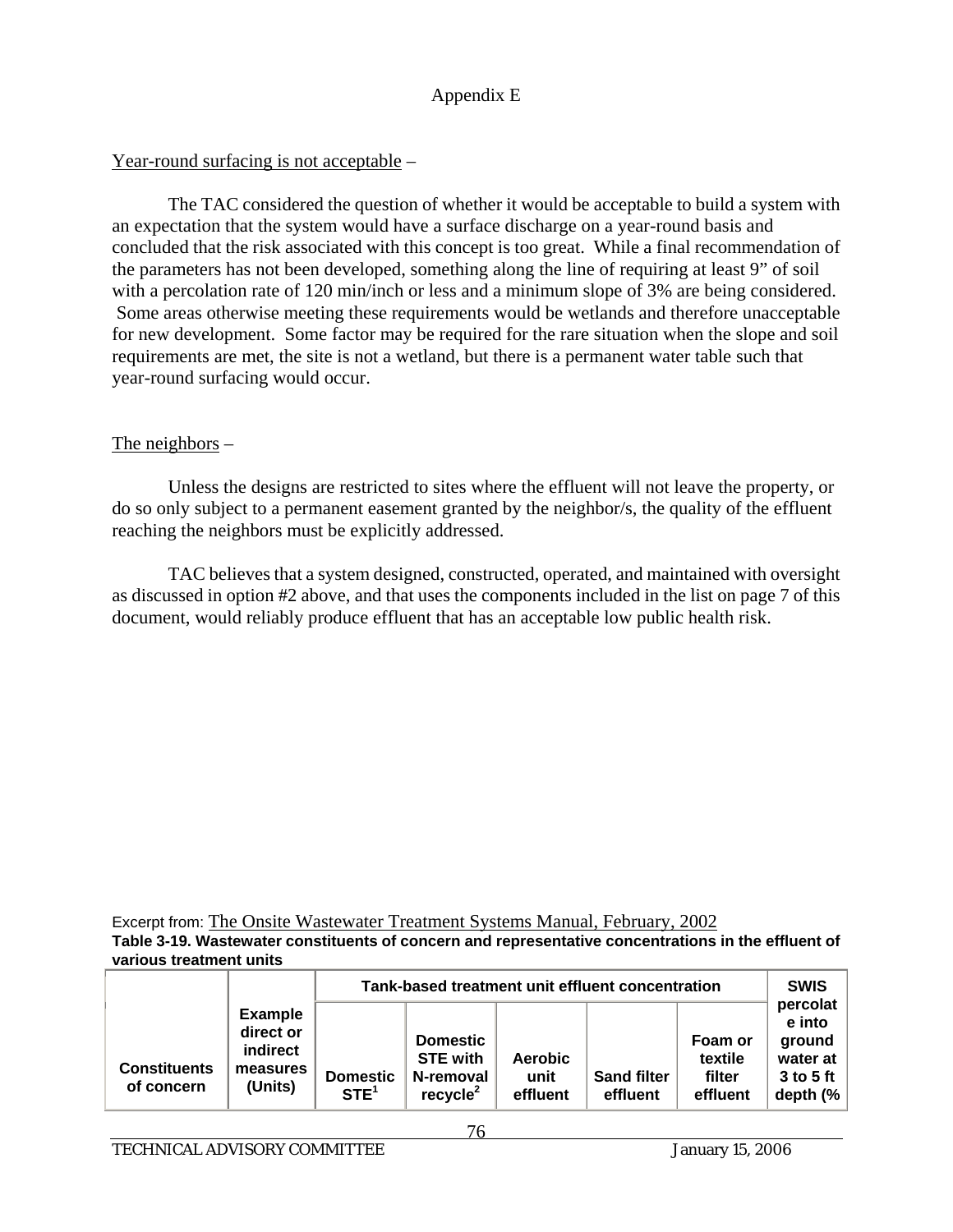|                                                                              |                                                    |                                                                | $\mu$                                                          |                                                                |                                                                |                                                                |         |
|------------------------------------------------------------------------------|----------------------------------------------------|----------------------------------------------------------------|----------------------------------------------------------------|----------------------------------------------------------------|----------------------------------------------------------------|----------------------------------------------------------------|---------|
|                                                                              |                                                    |                                                                |                                                                |                                                                |                                                                |                                                                | removal |
| Oxygen<br>demand                                                             | BOD <sub>5</sub><br>(mg/L)                         | 140-200                                                        | 80-120                                                         | $5 - 50$                                                       | $2 - 15$                                                       | $5 - 15$                                                       | >90%    |
| Particulate<br>solids                                                        | <b>TSS</b><br>(mg/L)                               | 50-100                                                         | 50-80                                                          | 50-100                                                         | $5 - 20$                                                       | $5 - 10$                                                       | >90%    |
| Nitrogen                                                                     | <b>Total N</b><br>(mg N/L)                         | 40-100                                                         | 10-30                                                          | 25-60                                                          | 10-50                                                          | 30-60                                                          | 10-20%  |
| Phosphorus                                                                   | <b>Total P</b><br>(mg P/L)                         | $5 - 15$                                                       | $5 - 15$                                                       | $4 - 10$                                                       | $<1 - 104$                                                     | $5 - 154$                                                      | 0-100%  |
| Bacteria (e.g.,<br>Clostridium<br>perfringens,<br>Salmonella,<br>Shigella)   | Fecal<br>coliform<br>(organism<br>s per 100<br>mL) | $10^6 - 10^8$                                                  | $10^6 - 10^8$                                                  | $10^3 - 10^4$                                                  | $10^1 - 10^3$                                                  | $10^1 - 10^3$                                                  | >99.99% |
| Virus (e.g.,<br>hepatitis, polio,<br>echo,<br>coxsackie,<br>coliphage)       | Specific<br>virus<br>(pfu/mL)                      | $0 - 10^{5}$<br>episodicall<br>y present<br>at high<br>levels) | $0 - 10^{5}$<br>episodicall<br>y present<br>at high<br>levels) | $0 - 10^{5}$<br>episodicall<br>y present<br>at high<br>levels) | $0 - 10^{5}$<br>episodicall<br>y present<br>at high<br>levels) | $0 - 10^{5}$<br>episodicall<br>y present<br>at high<br>levels) | >99.9%  |
| Organic<br>chemicals (e.g.,<br>solvents,<br>petro-chemical<br>s, pesticides) | Specific<br>organics<br>or totals<br>$(\mu g/L)$   | 0 to trace<br>levels<br>(?)                                    | 0 to trace<br>levels<br>(?)                                    | 0 to trace<br>levels<br>(?)                                    | 0 to trace<br>levels<br>(?)                                    | 0 to trace<br>levels<br>(?)                                    | >99%    |
| Heavy metals<br>(e.g., Pb, Cu,<br>Ag, Hg)                                    | Individual<br>metals<br>$(\mu g/L)$                | 0 to trace<br>levels                                           | 0 to trace<br>levels                                           | 0 to trace<br>levels                                           | 0 to trace<br>levels                                           | 0 to trace<br>levels                                           | >99%    |

Appendix E

<sup>1</sup>Septic tank effluent (STE) concentrations given are for domestic wastewater. However, restaurant STE is markedly higher particularly in BOD<sub>5</sub>, COD, and suspended solids while concentrations in graywater STE

are noticeably lower in total nitrogen.<br><sup>2</sup>N-removal accomplished by recycling STE through a packed bed for nitrification with discharge into the influent end of the septic tank for denitrification.

 $3$ P-removal by adsorption/precipitation is highly dependent on media capacity, P loading, and system operation.

Source: Siegrist, 2001 (after Siegrist et al., 2000)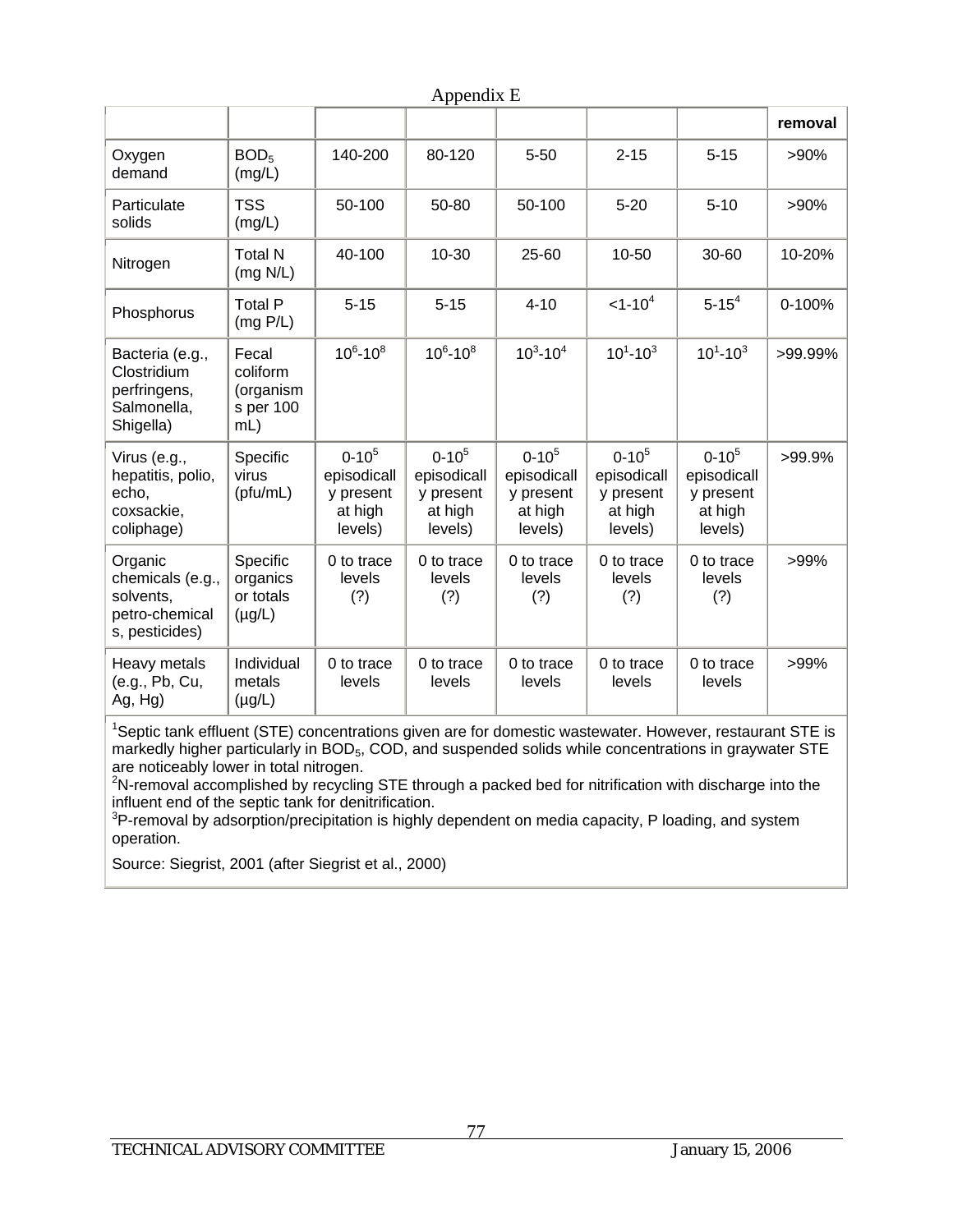Excerpt from: The Onsite Wastewater Treatment Systems Manual, February, 2002



# **EPA 625/R-00/008**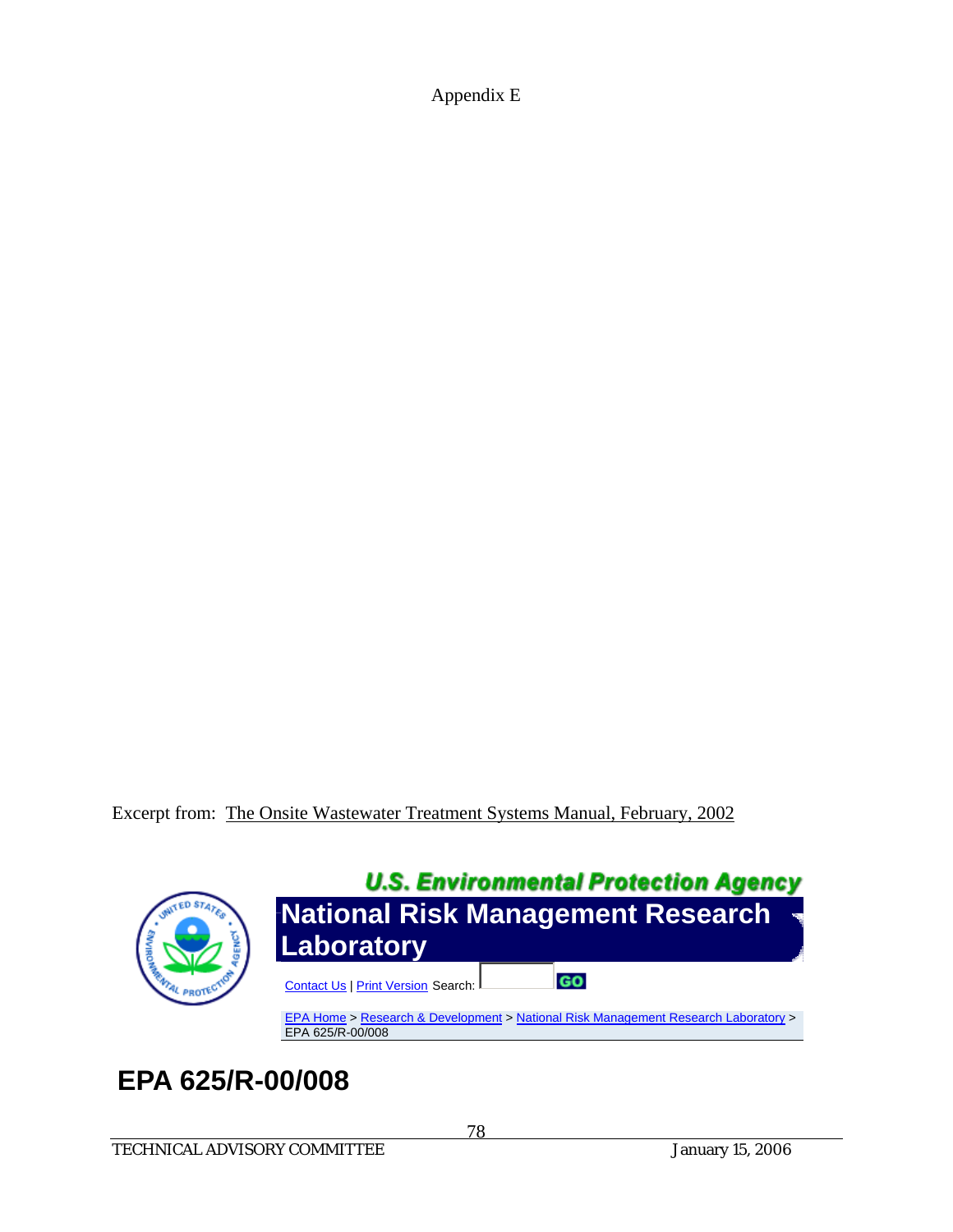# **Onsite Wastewater Treatment Systems Technology Fact Sheet 4**

# **Effluent Disinfection Processes**

# **Description**

The process of disinfection destroys pathogenic and other microorganisms in wastewater. A number of important waterborne pathogens are found in the United States, including some bacteria species, protozoan cysts, and viruses. All pretreatment processes used in onsite wastewater management remove some pathogens, but data are scant on the magnitude of this destruction. The two methods described in this section, chlorination and ultraviolet irradiation, are the most commonly used (figure 1). Currently, the effectiveness of disinfection is measured by the use of indicator bacteria, usually fecal coliform. These organisms are excreted by all warm-blooded animals, are present in wastewater in high numbers, tend to survive in the natural environment as long as or longer than many pathogenic bacteria, and are easy to detect and quantify.

#### **Figure 1. Generic disinfection diagram**



A number of methods can be used to disinfect wastewater. These include chemical agents, physical agents, and irradiation. For onsite applications, only a few of these methods have proven to be practical (i.e., simple, safe, reliable, and cost-effective). Although ozone and iodine can be and have been used for disinfection, they are less likely to be employed because of economic and engineering difficulties.

# **Chlorine**

Chlorine is a powerful oxidizing agent and has been used as an effective disinfectant in water and wastewater treatment for a century. Chlorine may be added to water as a gas  $(C_1)$  or as a liquid or solid in the form of sodium or calcium hypochlorite, respectively. Because the gas can present a significant safety hazard and is highly corrosive, it is not recommended for onsite applications. Currently, the solid form (calcium hypochlorite) is most favored for onsite applications. When added to water, calcium hypochlorite forms hypochlorous acid (HOCl) and calcium hydroxide (hydrated lime,  $Ca(OH)<sub>2</sub>$ ). The resulting pH increase promotes the formation of the anion, OCl-, which is a free form of chlorine. Because of its reactive nature, free chlorine will react with a number of reduced compounds in wastewater, including sulfide, ferrous iron, organic matter, and ammonia. These nonspecific side reactions result in the formation of combined chlorine (chloramines), chloro-organics, and chloride, the last two of which are not effective as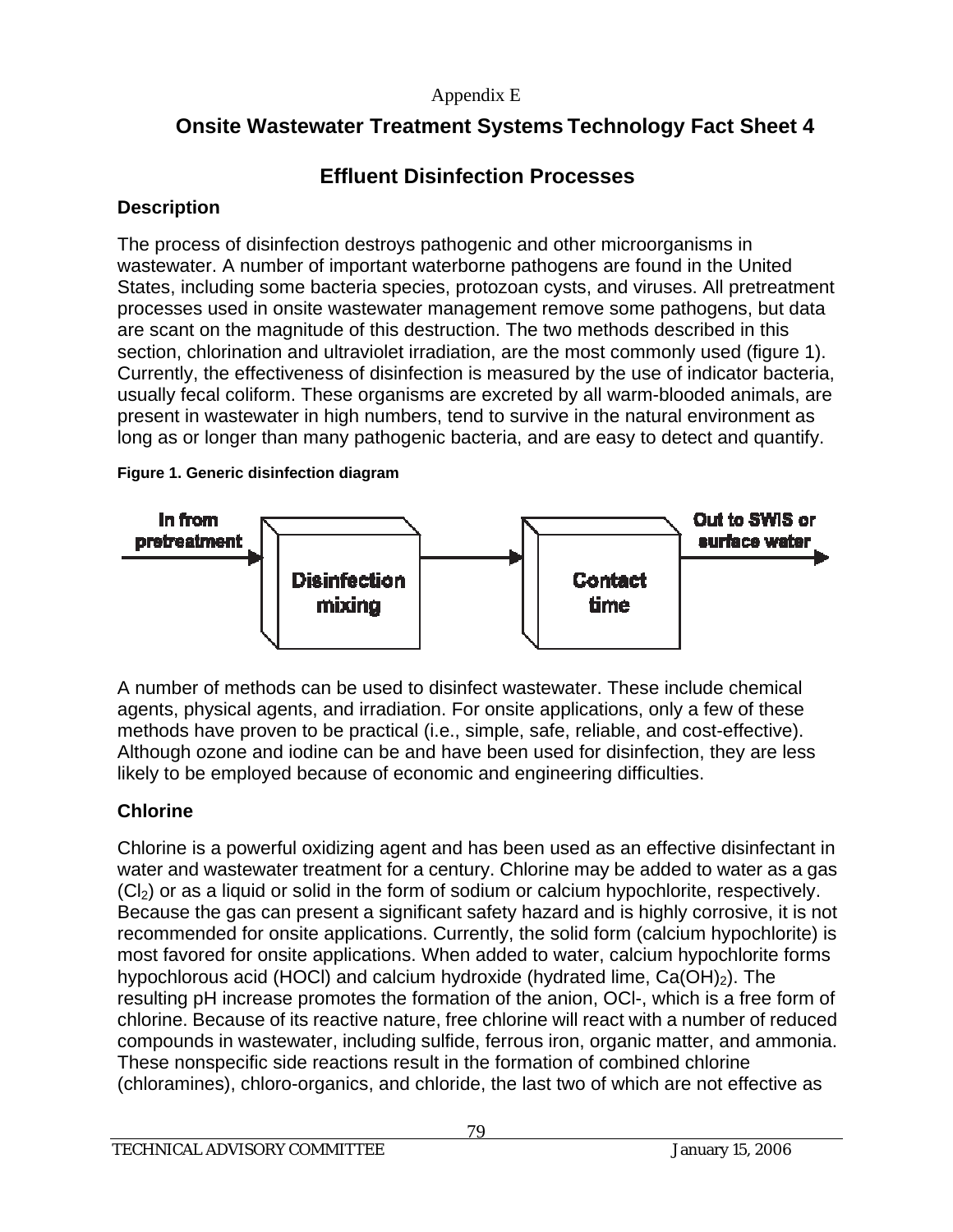difference between the chlorine residual in the wastewater after some time interval (free and combined chlorine) and the initial dose of chlorine is referred to as chlorine demand. The 15-minute chlorine demand of septic tank effluent may range from 30 to 45 mg/L as Cl; for biological treatment effluents, such as systems in Technology Fact Sheets 1, 2, and 3, it may range from 10 to 25 mg/L; and for sand filtered effluent, it may be 1 to 5 mg/L (Technology Fact Sheets 10 and 11).

Calcium hypochlorite is typically dosed to wastewater in an onsite treatment system using a simple tablet feeder device (figure 2). Wastewater passes through the feeder and then flows to a contact tank for the appropriate reaction. The product of the contact time and disinfectant residual concentration (Ct) is often used as a parameter for design of the system. The contact basin should be baffled to ensure that short-circuiting does not occur. Chlorine and combined chlorine residuals are highly toxic to living organisms in the receiving water. Because overdosing (ecological risk) and underdosing (human health risk) are quite common with the use of tablets, long swales/ditches are recommended prior to direct discharge to sensitive waters.

#### **Figure 2. Example of a stack-feed chlorinator**

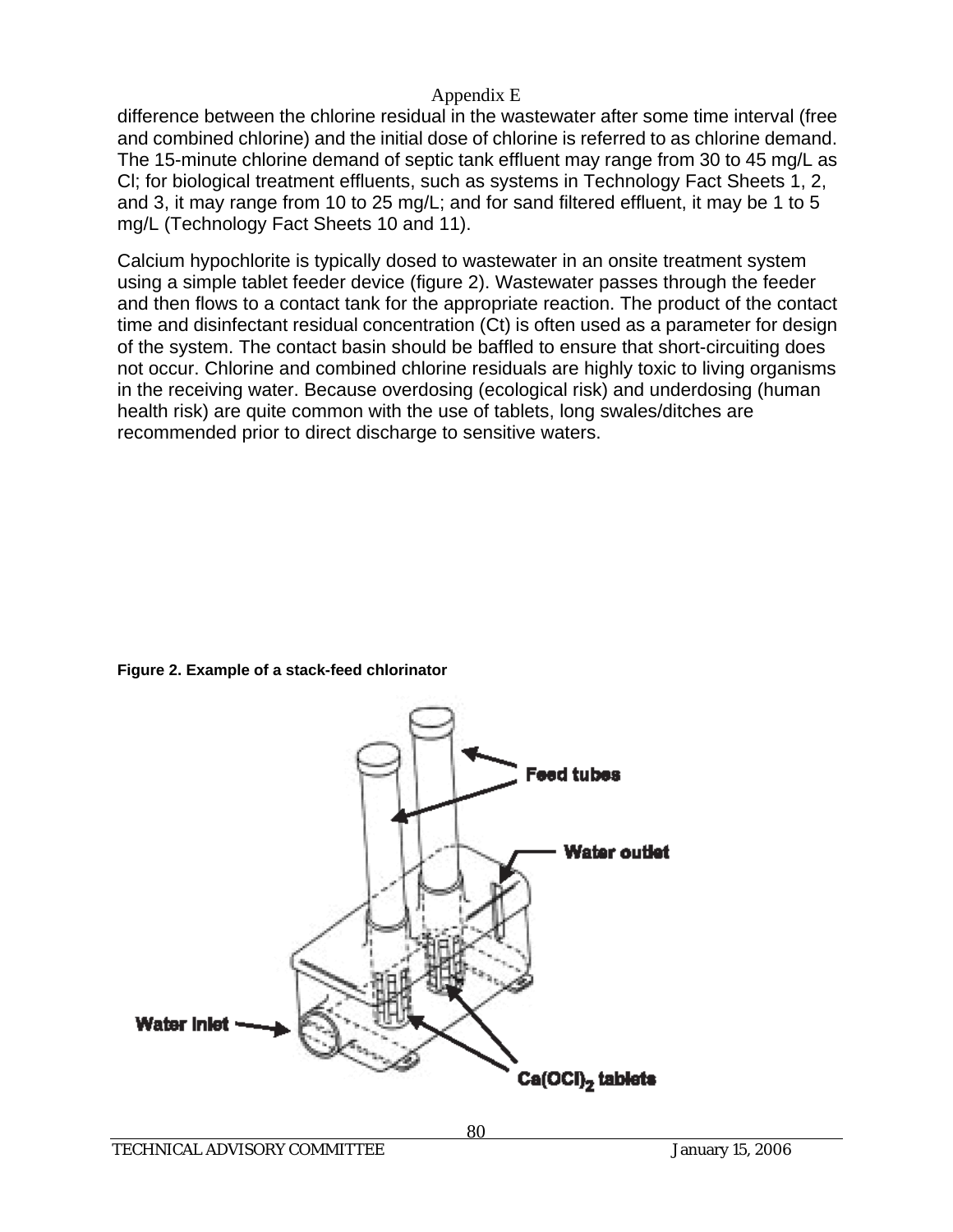Use of simple liquid sodium hypochlorite (bleach) feeders is more reliable but requires more frequent site visits by operators. These systems employ aspirator or suction feeders that can be part of the pressurization of the wastewater, causing both the pump and the feeder to require inspection and calibration. These operational needs should be met by centralized management or contracted professional management.

# **Ultraviolet irradiation**

The germicidal properties of ultraviolet (UV) irradiation have been recognized for many years. UV is germicidal in the wavelength range of 250 to 270 nm. The radiation penetrates the cell wall of the organism and is absorbed by cellular materials, which either prevents replication or causes the death of the cell. Because the only UV radiation effective in destroying the organism is that which reaches it, the water must be relatively free of turbidity. Because the distance over which UV light is effective is very limited, the most effective disinfection occurs when a thin film of the water to be treated is exposed to the radiation. The quantity of UV irradiation required for a given application is measured as the radiation intensity in microWatt-seconds per square centimeter  $(mW-s/cm<sup>2</sup>)$ . For each application, wastewater transmittance, organisms present, bulb and sleeve condition, and a variety of other factors will have an impact on the mW-s/cm<sup>2</sup> required to attain a specific effluent microorganism count per 100 mL. The most useful variable that can be readily controlled and monitored is Total Suspended Solids. TSS has a direct impact on UV disinfection, which is related to the level of pretreatment provided.

Many commercial UV disinfection systems (figure 3) are available in the marketplace. Each has its own approach to how the wastewater contacts UV irradiation, such as the type of bulb (medium or low pressure; medium, low, or high intensity), the type of contact chamber configuration (horizontal or vertical), or the sleeve material separating the bulb from the liquid (quartz or teflon). All can be effective, and the choice will usually be driven by economics.

## **Figure 3. Wastewater flow in a quartz UV unit**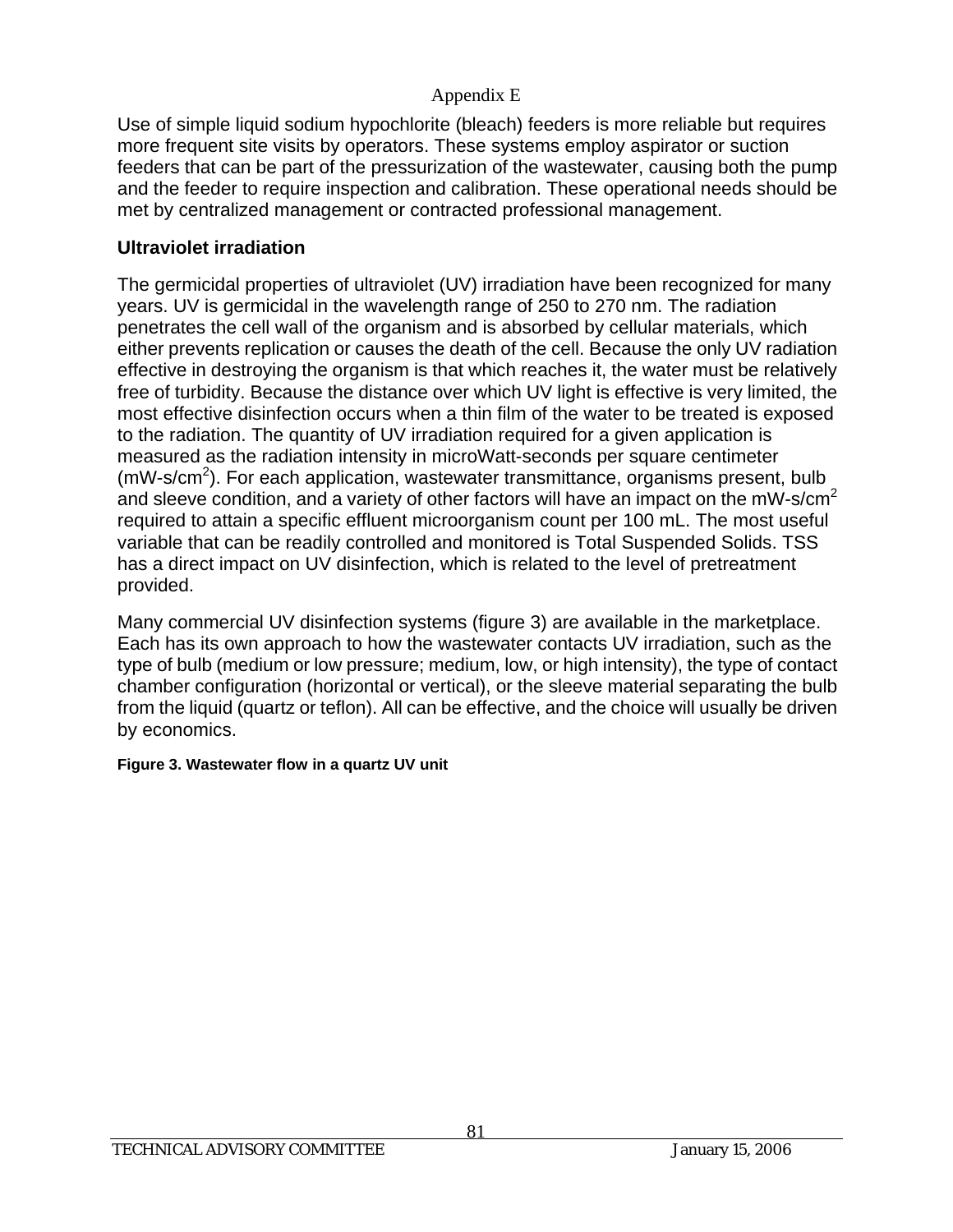

# **Typical applications**

Disinfection is generally required in three onsite-system circumstances. The first is after any process that is to be surface discharged. The second is before a SWIS where there is inadequate soil (depth to ground water or structure too porous) to meet ground water quality standards. The third is prior to some other immediate reuse (onsite recycling) of effluent that stipulates some specific pathogen requirement (e.g., toilet flushing or vegetation watering).

## **Design assumptions**

Chlorination units must ensure that sufficient chlorine release occurs (depending on pretreatment) from the tablet chlorinator. These units have a history of erratic dosage, so frequent attention is required. Performance is dependent on pretreatment, which the designer must consider. At the point of chlorine addition, mixing is highly desirable and a contact chamber is necessary to ensure maximum disinfection. Working with chlorinator suppliers, designers should try to ensure consistent dosage capability, maximize mixing usually by chamber or head loss, and provide some type of pipe of sufficient length to attain effective contact time before release. Tablets are usually suspended in open tubes that are housed in a plastic assembly designed to increase flow depth (and tablet exposure) in proportion to effluent flow. Without specific external mixing capability, the contact pipe (large-diameter Schedule 40 PVC) is the primary means of accomplishing disinfection. Contact time in these pipes (often with added baffles) is on the order of 4 to 10 hours, while dosage levels are in excess of those stated in table 1 for different pretreatment qualities and pH values. The commercial chlorination unit is generally located in a concrete vault with access hatch to the surface. The contact pipe usually runs from the vault toward the next step in the process or discharge location. Surface discharges to open swales or ditches will also allow for dechlorination prior to release to a sensitive receiving water.

**Table 1. Chlorine disinfection dose (in mg/L) design guidelines for onsite applications**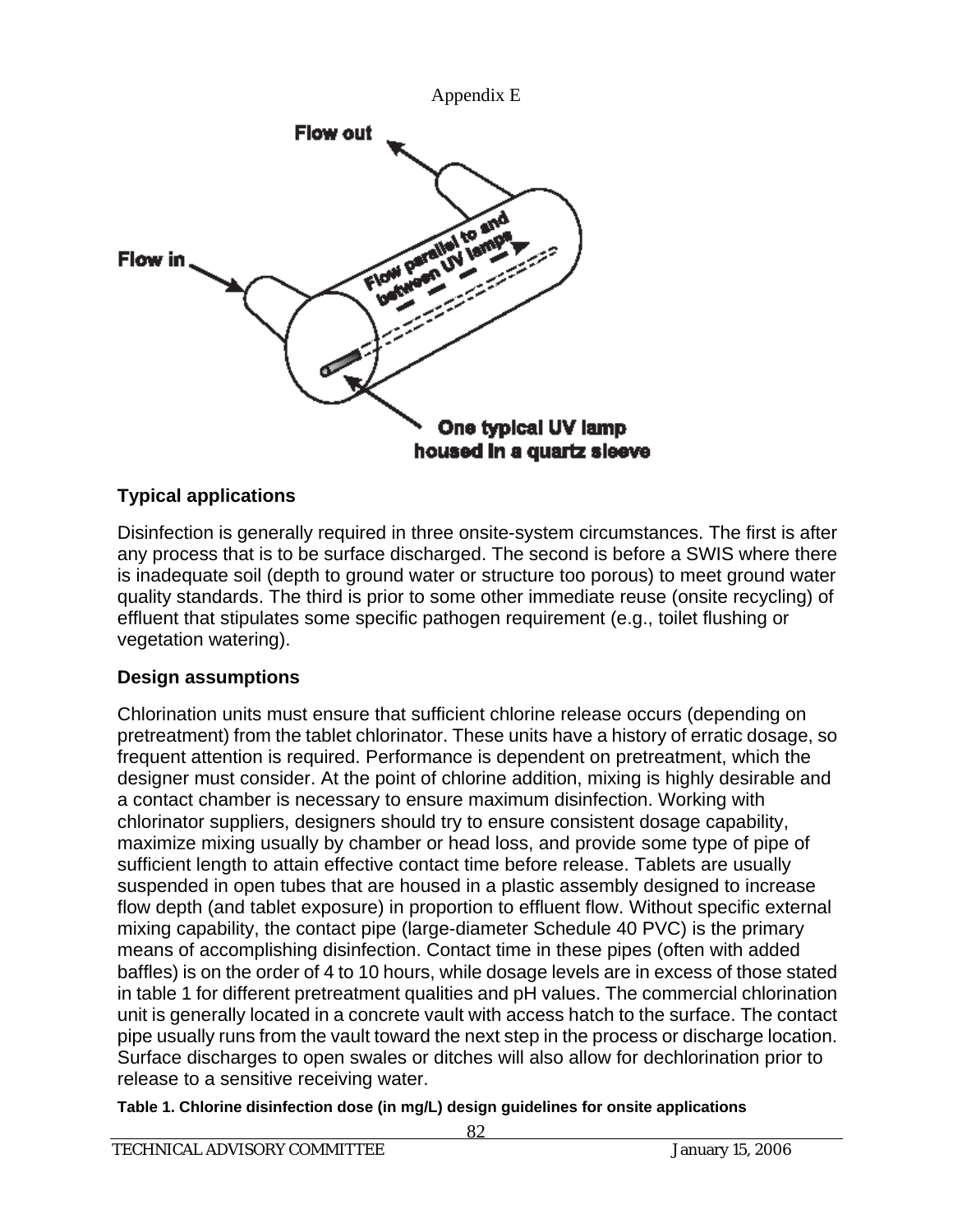| Appendix E |
|------------|
|------------|

| Calcium<br>hypochlorite | <b>Septic</b><br>tank<br>effluent | <b>Biological</b><br>treatment<br>effluent | Sand<br>filter<br>effluent |
|-------------------------|-----------------------------------|--------------------------------------------|----------------------------|
| pH <sub>6</sub>         | $35 - 50$                         | $15 - 30$                                  | $2 - 10$                   |
| pH <sub>7</sub>         | $40 - 55$                         | $20 - 35$                                  | $10 - 20$                  |
| pH 8                    | $50 - 65$                         | $30 - 45$                                  | $20 - 35$                  |

Note: Contact time  $=$  1 hour at average flow and temperature 20ºC. Increase contact time to 2 hours at 10ºC and 8 hours at 5ºC for comparable efficiency. Dose = mg/L as Cl. Doses assume typical chlorine demand and are conservative estimates based on fecal coliform data.

The effectiveness of UV disinfection is dependent upon UV power (table 2), contact time, liquid film thickness, wastewater absorbance, wastewater turbidity, system configuration, and temperature. Empirical relationships are used to relate UV power (intensity at the organism boundary) and contact time. Table 2 gives a general indication of the dose requirements for selected pathogens. Since effective disinfection is dependent on wastewater quality as measured by turbidity, it is important that pretreatment provide a high degree of suspended and colloidal solids removal.

|  |  |  | Table 2. Typical ultraviolet (UV) system design parameters |
|--|--|--|------------------------------------------------------------|
|  |  |  |                                                            |

| Design<br>parameter            | <b>Typical</b><br>design value         |
|--------------------------------|----------------------------------------|
| UV dosage                      | $20 - 140$<br>$mW$ /-s/cm <sup>2</sup> |
| Contact time                   | ճ - 40<br>seconds                      |
| UV intensity                   | $3 - 12$<br>$mW$ /-s/cm <sup>2</sup>   |
| Wastewater UV<br>transmittance | $50 - 70%$                             |
| Wastewater<br>velocity         | 2 - 15 inches<br>per second            |

Commercially available UV units that permit internal contact times of 30 seconds at peak design flows for the onsite system can be located in insulated outdoor structures or in heated spaces of the structure served, both of which must protect the unit from dust, excessive heat, freezing, and vandals. Ideally, the unit should also provide the necessary UV intensity (e.g., 35,000 to 70,000 mW-s/cm<sup>2</sup>) for achieving fecal coliform concentrations of about 200 CFU/100 mL. The actual dosage that reaches the microbes will be reduced by the transmittance of the wastewater (e.g., continuous-flow suspended-growth aerobic systems [CFSGAS] or fixed-film systems [FFS] transmittance of 60 to 65 percent). Practically, septic tank effluents cannot be effectively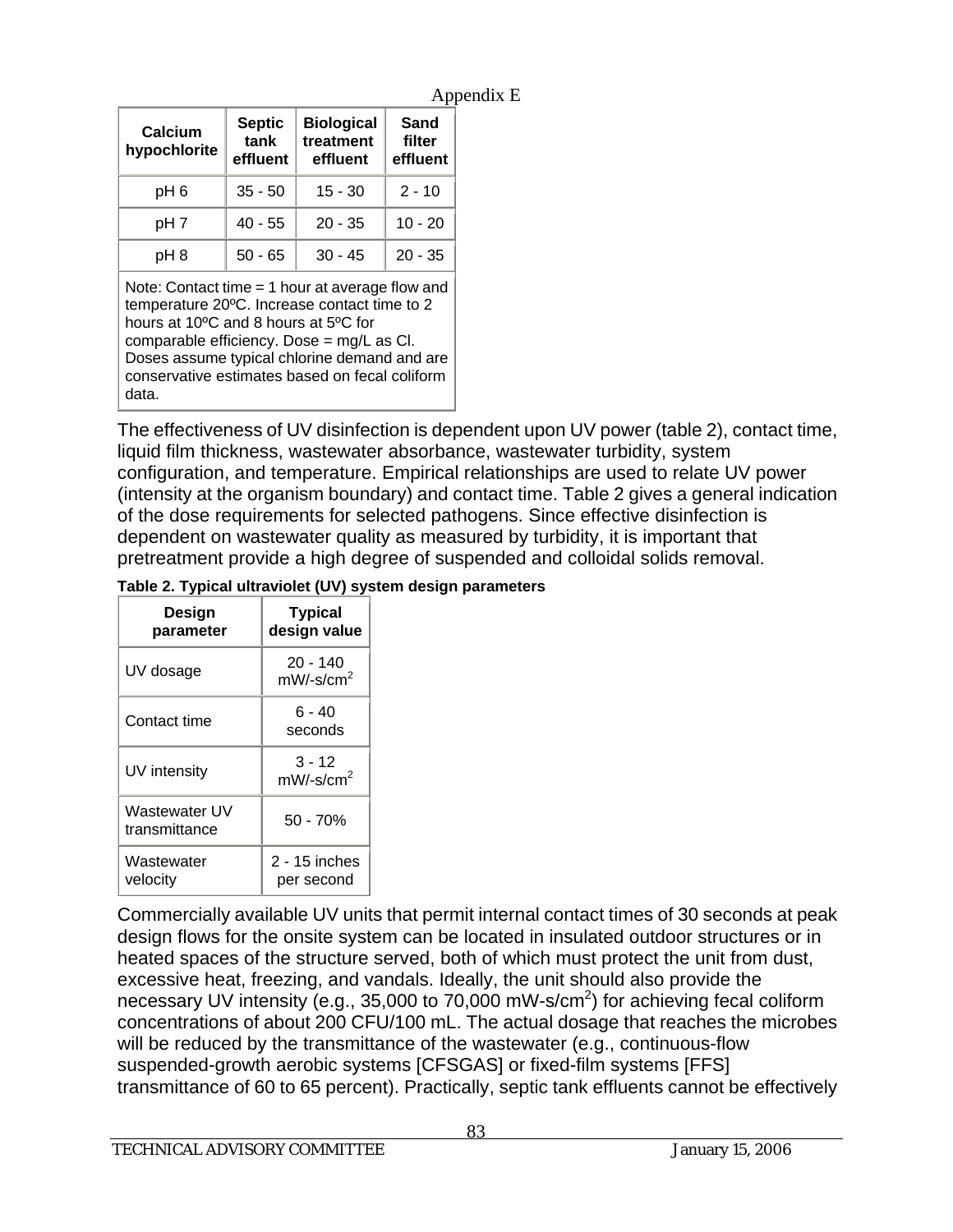cfu/100 mL with UV. High-quality reuse standards will require more effective pretreatment to be met by UV disinfection. No additional contact time is required. Continuous UV bulb operation is recommended for maximum bulb service life. Frequent on/off sequences in response to flow variability will shorten bulb life. Other typical design parameters are presented in table 2.

# **Performance**

There are few field studies of tablet chlorinators, but those that exist for post-sand-filter applications show fecal coliform reductions of 2 to 3 logs/100 mL. Another field study of tablet chlorinators following biological treatment units exceeded a standard of 200 FC/100 mL 93 percent of the time. No chlorine residual was present in 68 percent of the samples. Newer units managed by the biological unit manufacturer fared only slightly better. Problems were related to TSS accumulation in the chlorinator, tablet caking, failure of the tablet to drop into the sleeve, and failure to maintain the tablet supply. Sodium hypochlorite liquid feed systems can provide consistent disinfection of sand filter effluents (and biological system effluents) if the systems are managed by a utility.

Data for UV disinfection for onsite systems are also inadequate to perform a proper analysis. However, typical units treating sand filter effluents have provided more than 3 logs of FC removal and more than 4 logs of poliovirus removal. Since this level of pretreatment results in a very low final FC concentration (<100 CFU/100 mL), removals depend more on the influent concentration than inherent removal capability. This is consistent with several large-scale water reuse studies that show that filtered effluent can reach essentially FC-free levels (<1 CFU/100 mL) with UV dosage of about 100 mW-s/cm<sup>2</sup>, while higher (but attainable) effluent FC levels require less dosage to filtered effluent (about 48 mW-s/cm<sup>2</sup>) than is required by aerobic unit effluent (about 60 mW-s/cm<sup>2</sup>). This can be attributed to TSS, turbidity, and transmittance (table 3). Average quartz tube transmittance is about 75 to 80 percent.

| Wastewater<br>treatment level | <b>Percent</b><br>transmittance |  |  |  |
|-------------------------------|---------------------------------|--|--|--|
| Primary                       | $45 - 67$                       |  |  |  |
| Secondary                     | $60 - 74$                       |  |  |  |
| Tertiary                      | $67 - 82$                       |  |  |  |
| Source: USEPA, 1986.          |                                 |  |  |  |

|  | Table 3. Typical (UV) transmittance values for water |  |
|--|------------------------------------------------------|--|
|  |                                                      |  |

# **Management needs**

Chlorine addition by tablet feeders is likely to be the most practical method for chlorine addition for onsite applications. Tablet feeders are constructed of durable, corrosion-free plastics and are designed for in-line installation. Tablet chlorinators come as a unit similar to figure 2. If liquid bleach chlorinators are used, they would be similarly constructed. That unit is placed inside a vault that exits to the contact basin. The contact basin may be plastic, fiberglass, or a length of concrete pipe placed vertically and outfitted with a concrete base. Baffles should be provided to prevent short-circuiting of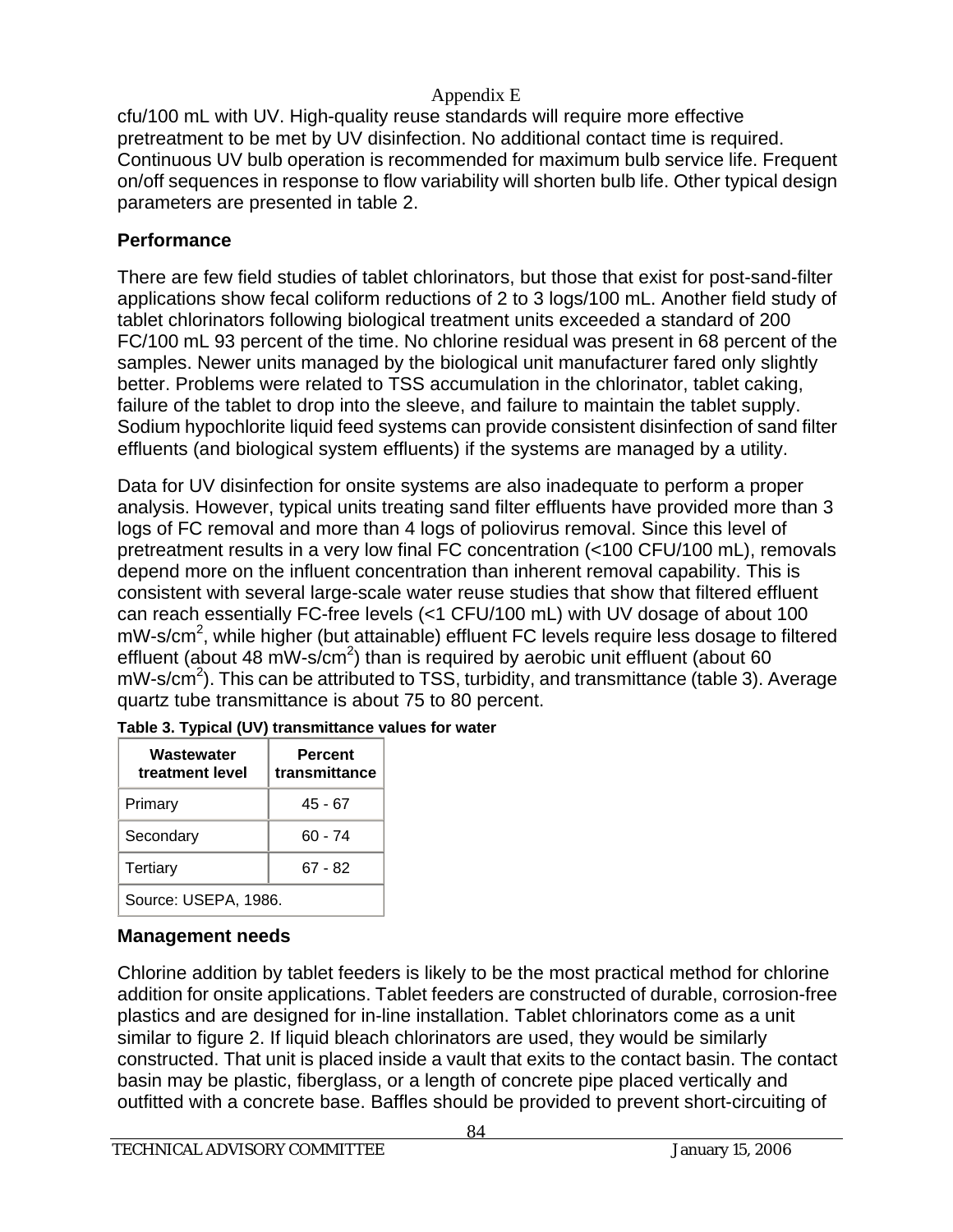the flow. The contact basin should be covered to protect against the elements, but it should be readily accessible for maintenance and inspection.

The disinfection system should be designed to minimize operation and maintenance requirements, yet ensure reliable treatment. For chlorination systems, routine operation and maintenance would include servicing the tablet or solution feeder equipment, adding tablets or premixed solution, adjusting flow rates, cleaning the contact tank, and collecting and analyzing effluent samples for chlorine residuals. Caking of tablet feeders may occur and will require appropriate maintenance. Bleach feeders must be periodically refilled and checked for performance. Semiskilled technical support should be sufficient, and estimates of time are about 6 to 10 hours per year. There are no power requirements for gravity-fed systems. Chemical requirements are estimated to be about 5 to 15 pounds of available chlorine per year for a family of four. During the four or more inspections required per year, the contact basin may need cleaning if no filter is located ahead of the unit. Energy requirements for a gravity-fed system are nil. If positively fed by aspirator/suction with pumping, the disinfection unit and alarms for pump malfunctions will use energy and require inspection. Essentially unskilled (but trained) labor may be employed. Safety issues are minimal and include wearing of proper gloves and clothing during inspection and tablet/feeder work.

Commercially available package UV units are available for onsite applications. Most are self-contained and provide low-pressure mercury arc lamps encased by quartz glass tubes. The unit should be installed downstream of the final treatment process and protected from the elements. UV units must be located near a power source and should be readily accessible for maintenance and inspection. Appropriate controls for the unit must be corrosion-resistant and enclosed in accordance with electrical codes.

Routine operation and maintenance for UV systems involves semiskilled technician support. Tasks include cleaning and replacing the UV lamps and sleeves, checking and maintaining mechanical equipment and controls, and monitoring the UV intensity. Monitoring would require routine indicator organism analysis. Lamp replacement (usually annually) will depend upon the equipment selected, but lamp life may range from 7,500 to 13,000 hours. Based on limited operational experience, it is estimated that 10 to 12 hours per year would be required for routine operation and maintenance. Power requirements may be approximately 1 to 1.5 kWh/d. Quartz sleeves will require alcohol or other mildly acidic solution at each (usually four per year) inspection.

Whenever disinfection is required, careful attention to system operation and maintenance is necessary. Long-term management, through homeowner-service contracts or local management programs, is an important component of the operation and maintenance program. Homeowners do not possess the skills needed to perform proper servicing of these units, and homeowner neglect, ignorance, or interference may contribute to malfunctions.

## **Risk management issues**

With proper management, the disinfection processes cited above are reliable and should pose little risk to the homeowner. As mentioned above, a potentially toxic chlorine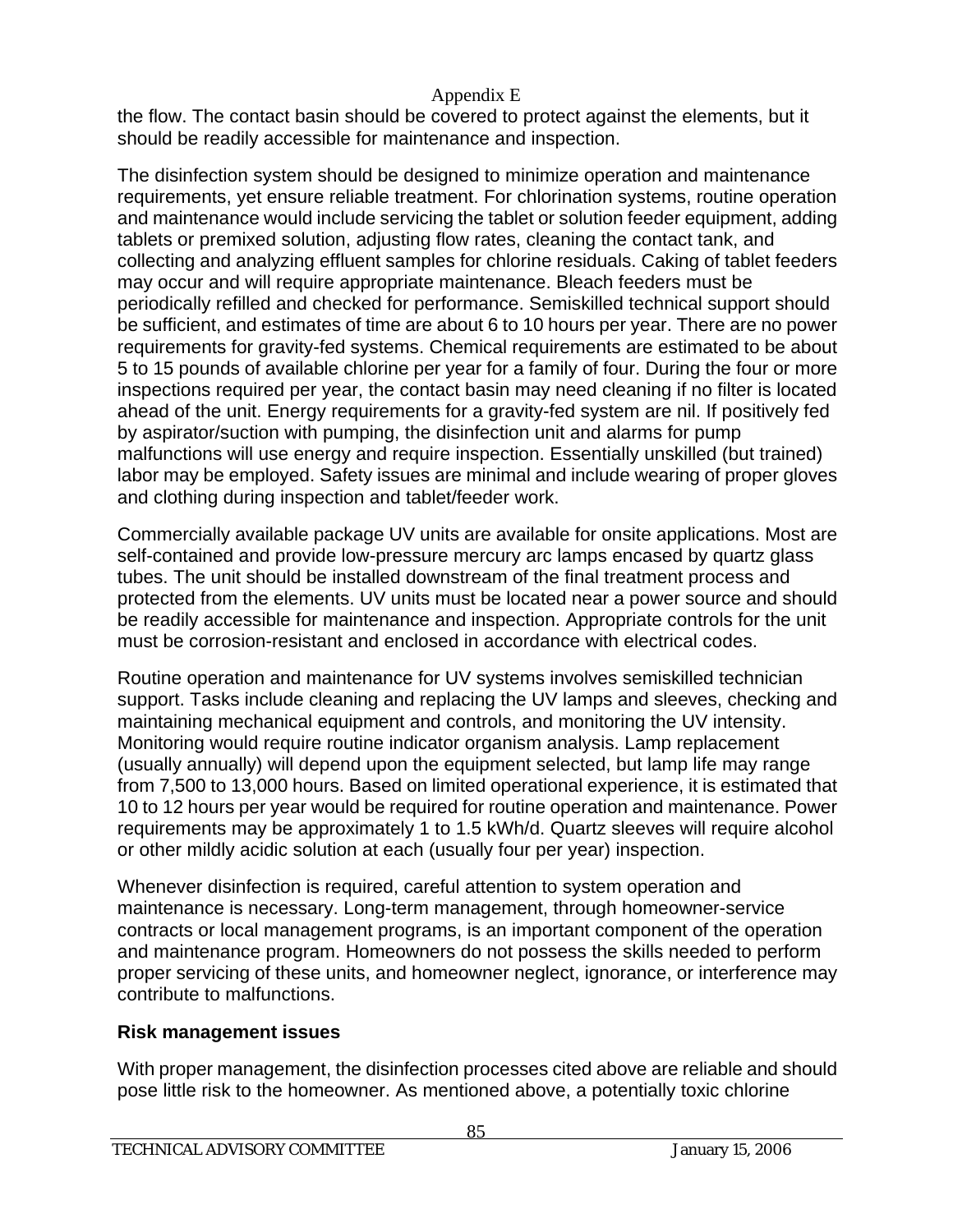residual may have an important environmental impact if it persists at high concentrations in surface waters. By-products of chlorine reactions with wastewater constituents may also be toxic to aquatic species. If dechlorination is required prior to surface discharge, reactors containing sulfur dioxide, sodium bisulfate, sodium metabisulfate, or activated carbon can be employed. If the disinfection processes described above are improperly managed, the processes may not deliver the level of pathogen destruction that is anticipated and may result in some risk to downstream users of the receiving waters. The systems described are compact and require modest attention. Chlorination does not inherently require energy input; UV irradiation and dosage pumps do consume some energy (>1kWh/day). Both processes will require skilled technical support for the monitoring of indicator organisms in the process effluents.

Chlorination systems respond to flow variability if the tablets are feeding correctly. UV does not do so and is designed for the highest flow scenario, thus overdosing at lower flows since there is no danger in doing so. Toxic loads are unlikely to affect either system, but TSS can affect both. Inspections must include all pretreatment steps. UV is more sensitive to extreme temperatures than chlorination, and must be housed appropriate to the climate. In extremely cold climates, the UV system can be housed inside the home with minimal danger to the inhabitants. Power outages will terminate UV disinfection and pressurized pumps for both systems, while causing few problems for gravity-fed chlorination units. There should be no odor problems during these outages.

# **Costs**

Installed costs of a complete tablet chlorination unit are about \$400 to \$500 for the commercial chlorinator unit and associated materials and \$800 to \$1,200 for installation and housing. Operation and maintenance would consist of tablets (\$30 to \$50 per year), labor (\$75 to \$100 per year), and miscellaneous repairs and replacements (\$15 to \$25 per year), in addition to any analytical support required.

Installed costs of UV units and associated facilities are \$1,000 to \$2,000. O/M costs include power (\$35 to \$40 per year), semiskilled labor (\$50 to \$100 per year), and lamp replacement (\$70 to \$80 per year), plus any analytical support.

# **References**

Bauer, D.H., E.T. Conrad, and D.G. Sherman. 1981. *Evaluation of Onsite Wastewater Treatment and Disposal Options*. EPA 600/S2-81-178. NTIS No. PB-82-101-635. National Technical Information Service, Cincinnati, OH.

Crites, R., and G. Tchobanoglous. 1998. *Small and Decentralized Wastewater Management Systems*. WCB/McGraw-Hill, San Francisco, CA.

Hanzon, B.D., and R. Vigilia. 1999. Just the facts. *Water Environment and Technology* November 1999, 34-42.

Scheible, O.K. 1987. Development of a rationally based design protocol for the ultraviolet light disinfection process. *Journal of the Water Pollution Control Federation* 59:25.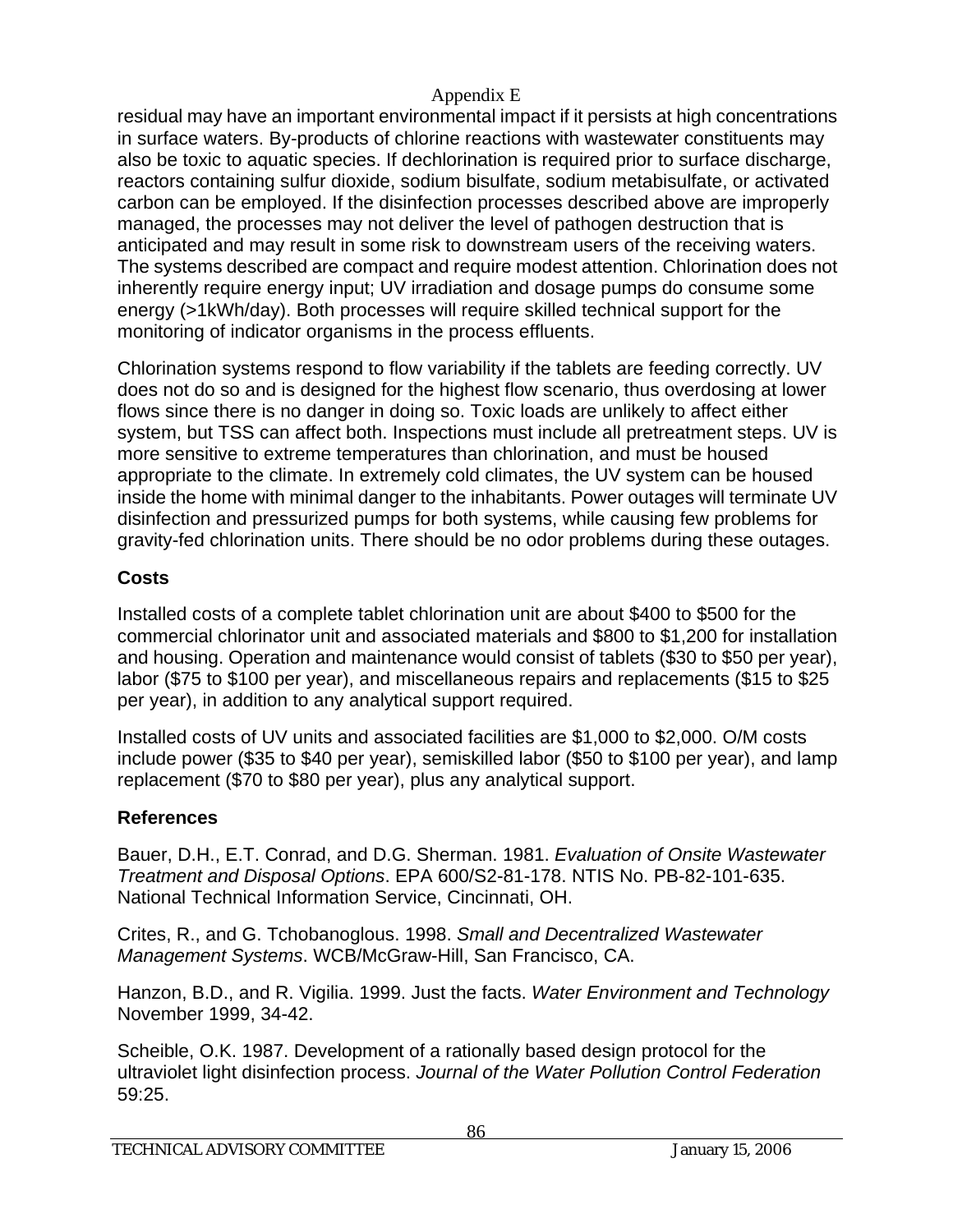University of Wisconsin. 1978. *Management of Small Waste Flows*. EPA 600/2-78-173. Cincinnati, OH.

U.S. Environmental Protection Agency (USEPA). 1980. *Design Manual: Onsite Wastewater Treatment and Disposal Systems*. EPA 625/1-80-0012. U.S. Environmental Protection Agency, Cincinnati, OH.

U.S. Environmental Protection Agency (USEPA). 1986. *Municipal Wastewater Disinfection Design Manual*. EPA 625/1-86-021. U.S. Environmental Protection Agency, Cincinnati, OH.

U.S. Environmental Protection Agency (USEPA). 1992.*Ultraviolet Disinfection Technology Assessment*. EPA-832/R-92-004. U.S. Environmental Protection Agency, Office of Water, Washington, DC.

Water Environment Federation. 1998. *Design of Municipal Wastewater Treatment Plants*, 3d ed. Alexandria, VA.

White, G.C. 1992. *The Handbook of Chlorination and Alternative Disinfectants*. 3d ed. Van Nostrand Reinhold, New York.

Office of Research & Development | National Risk Management Research Laboratory

EPA Home | Privacy and Security Notice | Contact Us

Last updated on Monday, July 18th, 2005 URL: http://www.epa.gov/ordntrnt/ORD/NRMRL/pubs/625r00008/html/html/tfs4.htm

#### **EXCERPT FROM WASTEWATER SYSTEM AND POTABLE WATER SUPPLY RULES, EFFECTIVE JANUARY 1, 2005**

#### **§1-502 Minimum Site Conditions**

(a) No site may be improved by the construction of wastewater system unless the site meets one of the following three sets of requirements regarding the minimum requirements for the site. Please note that these are only the requirements for the site and that requirements related to any specific type of leachfield must also be met. Also note that if a site meets these minimum requirements, non-naturally occurring soils may be used in certain types of wastewater system designs in order to meet the requirements for separation distance to bedrock or the seasonal high water table.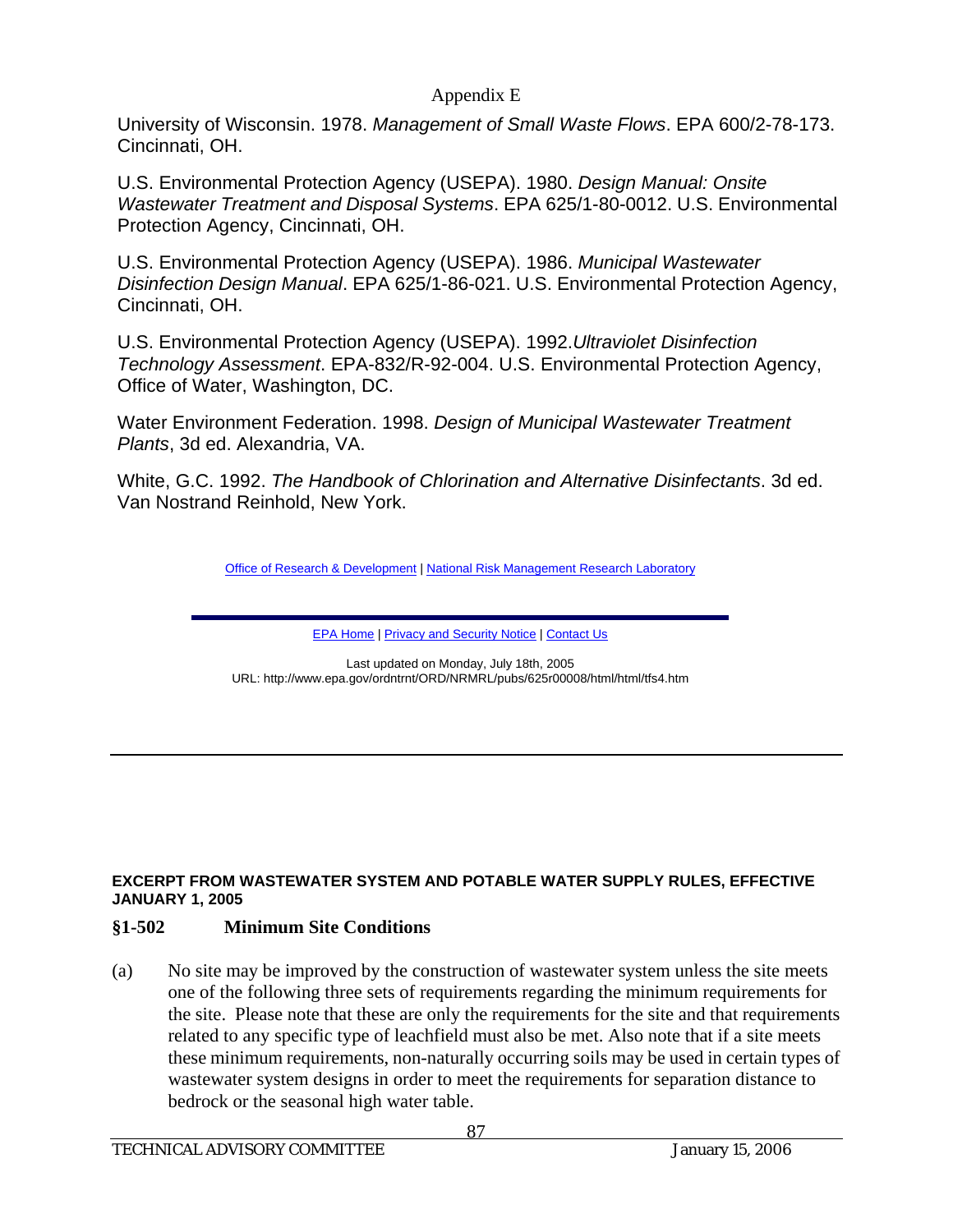## **(b) Prescriptive Approach**

- (1) Sites that meet the following requirements can be improved using a prescriptive approach.
	- (A) There shall be at least 24" of naturally occurring soil with a percolation rate of 120 min/inch or less over bedrock.
	- (B) There shall be at least 24" of naturally occurring soil with a percolation rate of 120 min/inch or less above the seasonal high water table.
	- (C) The maximum ground slope shall not exceed 30% for wastewater systems on subdivided lots in existence before June 14, 2002. The maximum ground slope shall not exceed 20% for wastewater systems on lots that are subdivided on or after June 14, 2002. The maximum ground slope shall not exceed 30% for replacement wastewater systems no matter when the lot was created.
- (c) Enhanced Prescriptive Approach

(1) Sites that meet the following requirements can be improved using the enhanced prescriptive approach.

- (A) There shall be at least 18" of naturally occurring soil with a percolation rate of 120 min/inch or less over bedrock.
- (B) The site must have at least 12", or the thickness of the "A" soil horizon plus 4", whichever is greater, of naturally occurring soil above the seasonal high water table. Sites with less than 18" of naturally occurring soil above the seasonal high water table must lower the water table as described below:
	- (i) A site may be approved without pre-testing of the drain when a designer prepares a plan incorporating drainage of the site and asserts that the drainage will lower the seasonal high water table to provide at least 18" of permeable soil below the

## **§1-502(c)(1)(B)(i) Minimum Site Conditions**

surface of the naturally occurring soil, and the Secretary agrees with the designer's assertion; or

(ii) if the Secretary does not agree, the designer may demonstrate through construction of a drainage system and the performance of groundwater monitoring in accordance with §1-506 below, that the seasonal high water table is lowered to at least 18" below the surface of the naturally occurring soil.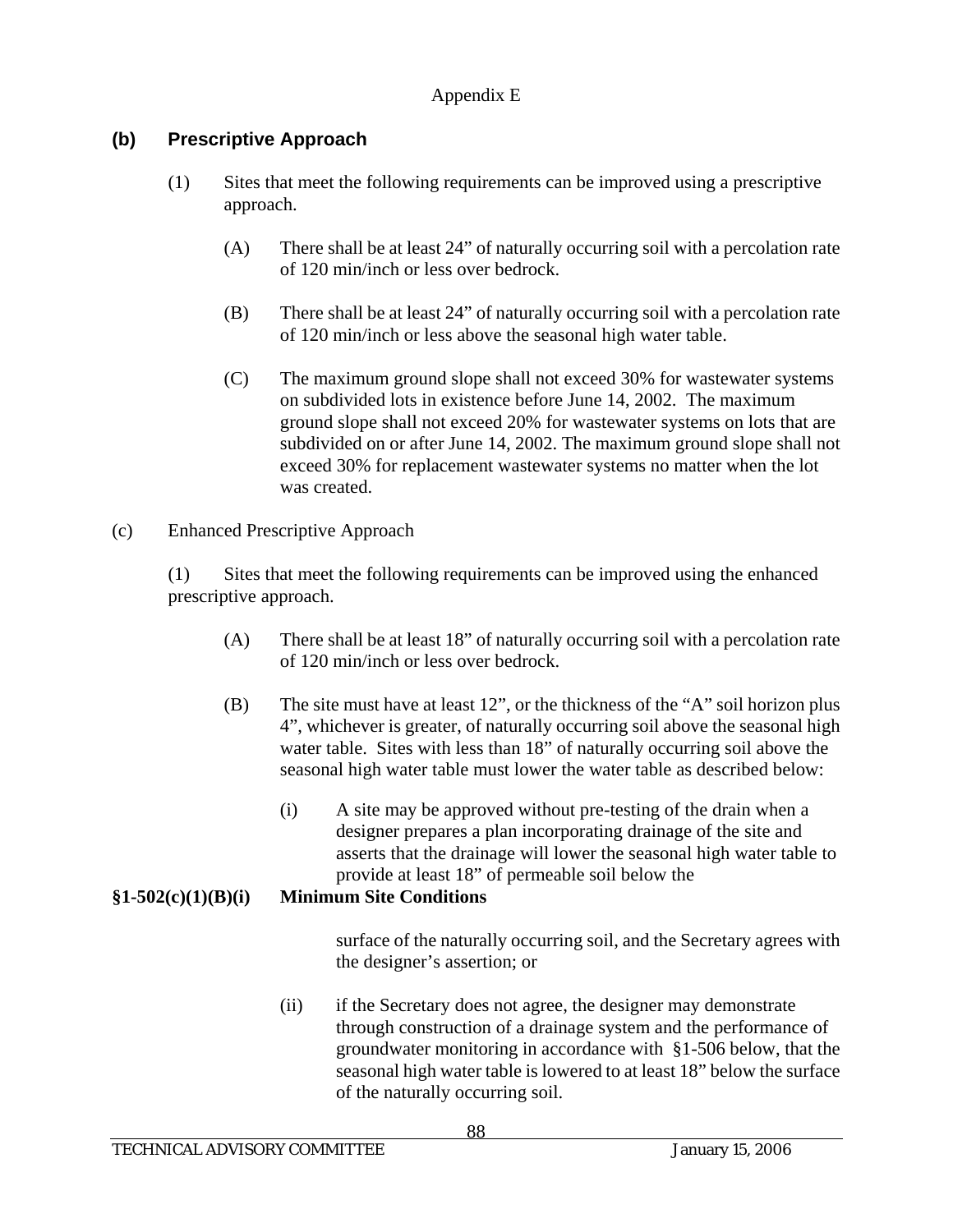- (C) The ground slope is at least 3% but does not exceed either 30% (for wastewater systems on subdivided lots in existence before June 14, 2002 and replacement systems on lots created at any point in time) or 20% (for wastewater systems on lots that are subdivided on or after June 14, 2002).
- (D) The linear loading rate is not more than 2 gal/day/ft.
- (E) The approvable site conditions must continue at least 25' downhill from the system or the toe of any fill used as part of a system.
- (d) Performance Based Approach
	- (1) Sites that meet the following requirements may be improved using the performance-based approach.
		- (A) There shall be at least 18" of naturally occurring soil above bedrock.
		- (B) Sites that do not meet the above requirements for prescriptive designs or enhanced prescriptive designs for depth to seasonal high water table may demonstrate compliance with the rules, based on a detailed and site specific analysis. The analysis must demonstrate that the system will function during all portions of the year while maintaining at least 6" of naturally occurring unsaturated soil above the calculated level of the effluent plume. The analysis may be based on site specific hydraulic conductivity testing or on a desktop hydrogeologic analysis. All desktop hydrogeologic analyses shall be based on conservative assumptions. The level of information required in order to determine compliance with the rules will be related to site specific conditions with more "limited" sites requiring more detailed information.
		- (C) The maximum ground slope shall not exceed 20% for wastewater systems that are on lots subdivided on or after June 14, 2002. For systems built on other lots, including replacement systems, the

#### **§1-502(d)(1)(C) Minimum Site Conditions**

maximum ground slope shall not exceed 30%, unless the Secretary has granted a specific approval to exceed 30%.

- (D) A site specific approval to construct a wastewater system on a subdivided lot in existence before June 14, 2002 with a ground slope exceeding 30% in the area of the wastewater system may be granted by the Secretary upon a request from a designer that:
	- (i) provides specific instructions on the method of construction;